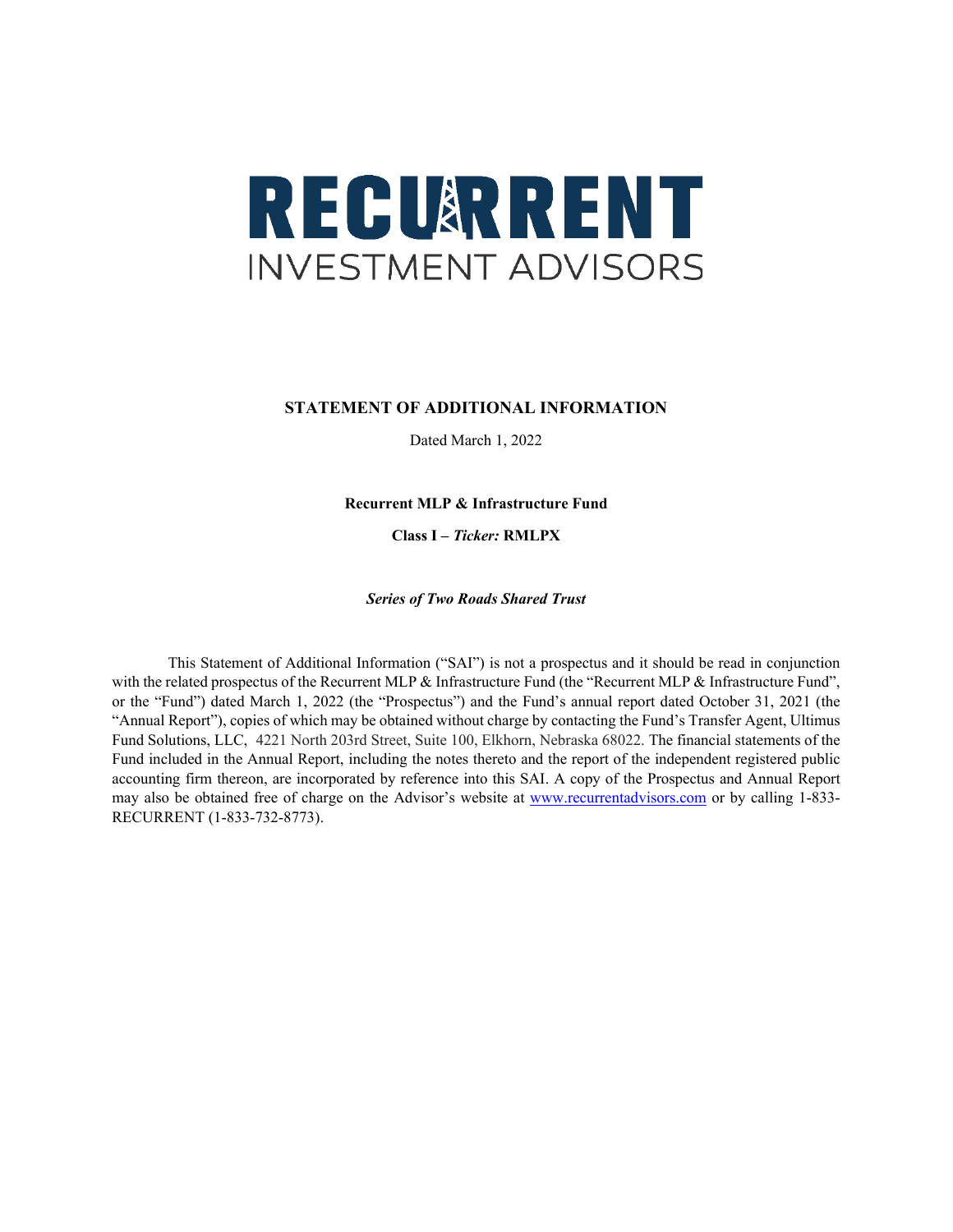# **TABLE OF CONTENTS**

| THE FUND                                           | 1  |
|----------------------------------------------------|----|
| <b>INVESTMENT POLICIES AND RISKS</b>               | 1  |
| OTHER INVESTMENT STRATEGIES, POLICIES AND RISKS    | 18 |
| <b>INVESTMENT RESTRICTIONS</b>                     | 33 |
| PORTFOLIO HOLDINGS INFORMATION                     | 34 |
| MANAGEMENT                                         | 35 |
| <b>PROXY VOTING POLICIES AND PROCEDURES</b>        | 40 |
| <b>CONTROL PERSONS AND PRINCIPAL SHAREHOLDERS</b>  | 40 |
| THE FUND'S INVESTMENT ADVISOR                      | 41 |
| <b>PORTFOLIO MANAGERS</b>                          | 43 |
| <b>THE DISTRIBUTOR</b>                             | 43 |
| MARKETING AND SUPPORT PAYMENTS                     | 44 |
| <b>ALLOCATION OF PORTFOLIO BROKERAGE</b>           | 45 |
| <b>PORTFOLIO TURNOVER</b>                          | 45 |
| <b>OTHER SERVICE PROVIDERS</b>                     | 46 |
| <b>DESCRIPTION OF SHARES</b>                       | 47 |
| <b>ANTI-MONEY LAUNDERING PROGRAM</b>               | 48 |
| PURCHASE, REDEMPTION AND PRICING OF SHARES         | 48 |
| DISTRIBUTION AND TAX INFORMATION                   | 52 |
| <b>FINANCIAL STATEMENTS</b>                        | 55 |
| APPENDIX A DESCRIPTION OF SECURITIES RATINGS       | 56 |
| APPENDIX B ADVISOR'S PROXY POLICIES AND GUIDELINES | 65 |
|                                                    |    |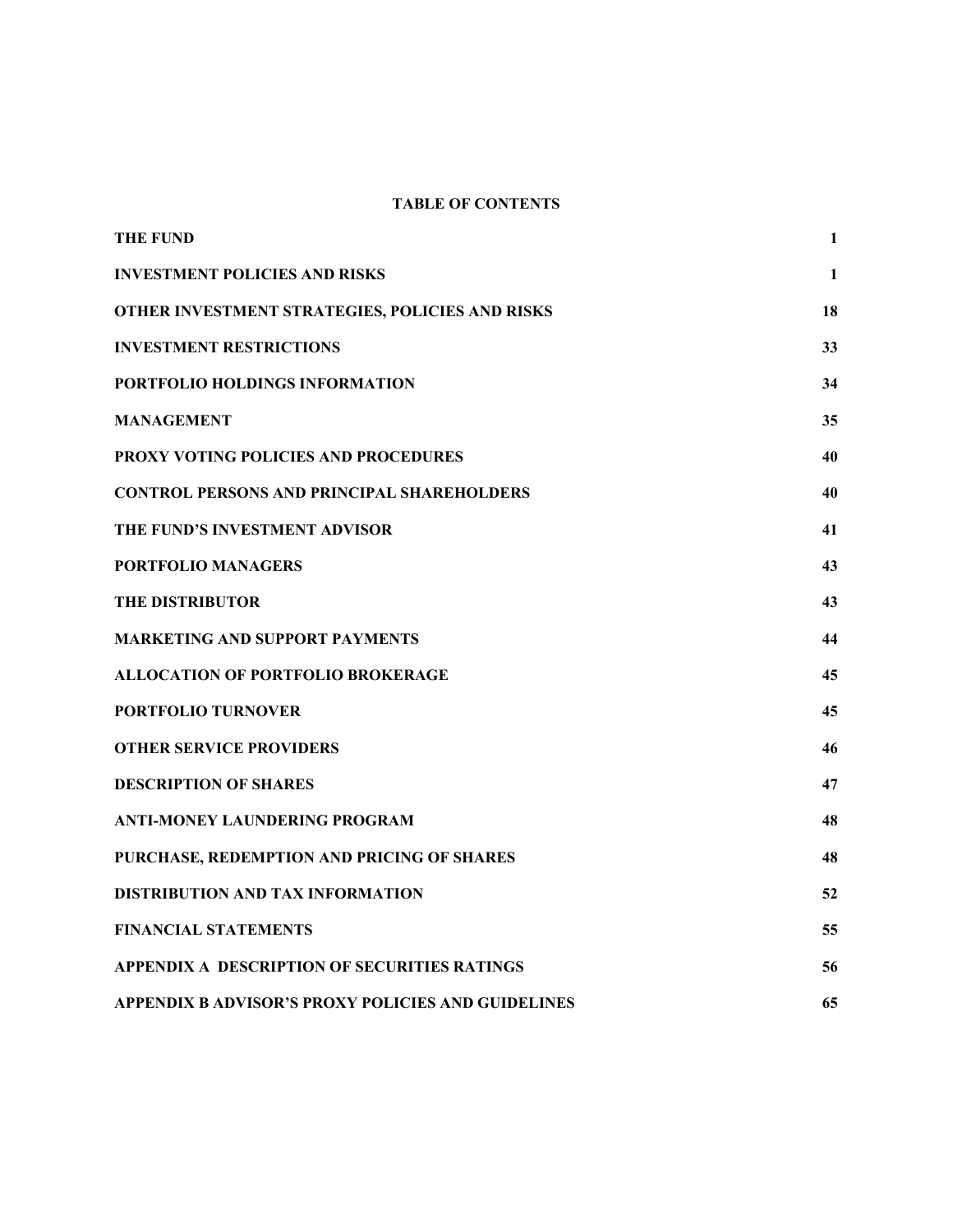#### **THE FUND**

The Fund is a series of Two Roads Shared Trust, a Delaware statutory trust organized on June 8, 2012 (the "Trust"). The Trust is registered as an open-end management investment company, currently consisting of twenty-four separate active portfolios. The Trust is governed by its Board of Trustees (the "Board" or "Trustees"). The Fund may issue an unlimited number of shares of beneficial interest. All shares of the Fund have equal rights and privileges. Each share of the Fund is entitled to one vote on all matters as to which shares are entitled to vote. In addition, the shares of the Fund are entitled to participate equally with other shares (i) in dividends and distributions declared by the Fund and (ii) on liquidation to its proportionate share of the assets remaining after satisfaction of outstanding liabilities. Shares of the Fund are fully paid, non-assessable and fully transferable when issued and have no pre-emptive, conversion or exchange rights. Fractional shares have proportionately the same rights, including voting rights, as are provided for a full share. This SAI relates only to the Fund.

The Fund is a non-diversified series of the Trust. The Fund currently offers one class of shares: Class I. Other classes may be established from time to time in accordance with the provisions of the Declaration of Trust. The Fund's investment objective, restrictions and policies are more fully described herein and in the Prospectus. The Board may start other series and offer shares of a new fund under the Trust at any time.

Under the Trust's Agreement and Declaration of Trust, each Trustee will continue in office until the termination of the Trust or his/her earlier death, incapacity, resignation or removal. Shareholders can remove a Trustee to the extent provided by the 1940 Act and the rules and regulations promulgated thereunder. Vacancies may be filled by a majority of the remaining Trustees, except insofar as the 1940 Act may require the election by shareholders. As a result, normally no annual or regular meetings of shareholders will be held unless matters arise requiring a vote of shareholders under the Agreement and Declaration of Trust or the 1940 Act.

# **INVESTMENT POLICIES AND RISKS**

#### **General**

Recurrent Investment Advisors, LLC (the "Advisor") serves as the investment adviser to the Fund. The Fund's investment objective and principal investment strategies, as well as other important information, are described in the Prospectus for the Fund, which should be read together with this SAI. The investment objective of the Fund is non-fundamental and may be changed without the consent of the holders of a majority of the Fund's outstanding voting securities (as such term is defined in the 1940 Act). The Advisor selects securities for the Fund's investment pursuant to an "active" management strategy for security selection and portfolio construction.

In accordance with Rule 35d-1 under the 1940 Act, the Fund adopted a non-fundamental investment policy that it will, under normal market conditions, invest at least 80% of its net assets (plus any borrowings for investment purposes) in energy infrastructure and master limited partnership ("MLP") investments. This requirement is applied at the time of investment. The 80% investment policy of the Fund may be changed at any time by the Board of Trustees. Shareholders will be given written notice at least 60 days prior to any change by the Fund of its 80% investment policy.

The discussion below supplements information contained in the Fund's Prospectus pertaining to the investment policies of the Fund. Descriptions in this SAI of particular investment practices or techniques in which the Fund may engage are intended to describe the spectrum of investments that the Advisor in its discretion might, but is not required to, use in managing the Fund's portfolio assets. The Advisor may in its discretion at any time employ such practice, technique or instrument for the Fund. Furthermore, it is possible that certain types of financial instruments or investment techniques described herein may not be available, permissible, economically feasible or effective for their intended purposes in all markets. Certain practices, techniques or instruments may not be principal activities of the Fund, but to the extent employed, could from time to time have a material impact on the Fund's performance.

The investment techniques and instruments described below and in the Fund's Prospectus may, consistent with the Fund's investment objective and investment policies, be used by the Fund if, in the opinion of the Advisor, such strategies will be advantageous to the Fund. The Fund may not invest in all of the instruments and techniques described below. In addition, the Fund is free to reduce or eliminate its activity with respect to any of the investment techniques described below without changing the Fund's fundamental investment policies, and the Fund will periodically change the composition of its portfolio to best meet the Fund's investment objective. For more information about the Fund's principal strategies and risks, please see the Fund's Prospectus.

#### **Commodity-Linked Securities**

The Fund may seek to provide exposure to the investment returns of real assets that trade in the commodity markets through investments in commodity-linked derivative securities, such as structured notes, discussed below which are designed to provide this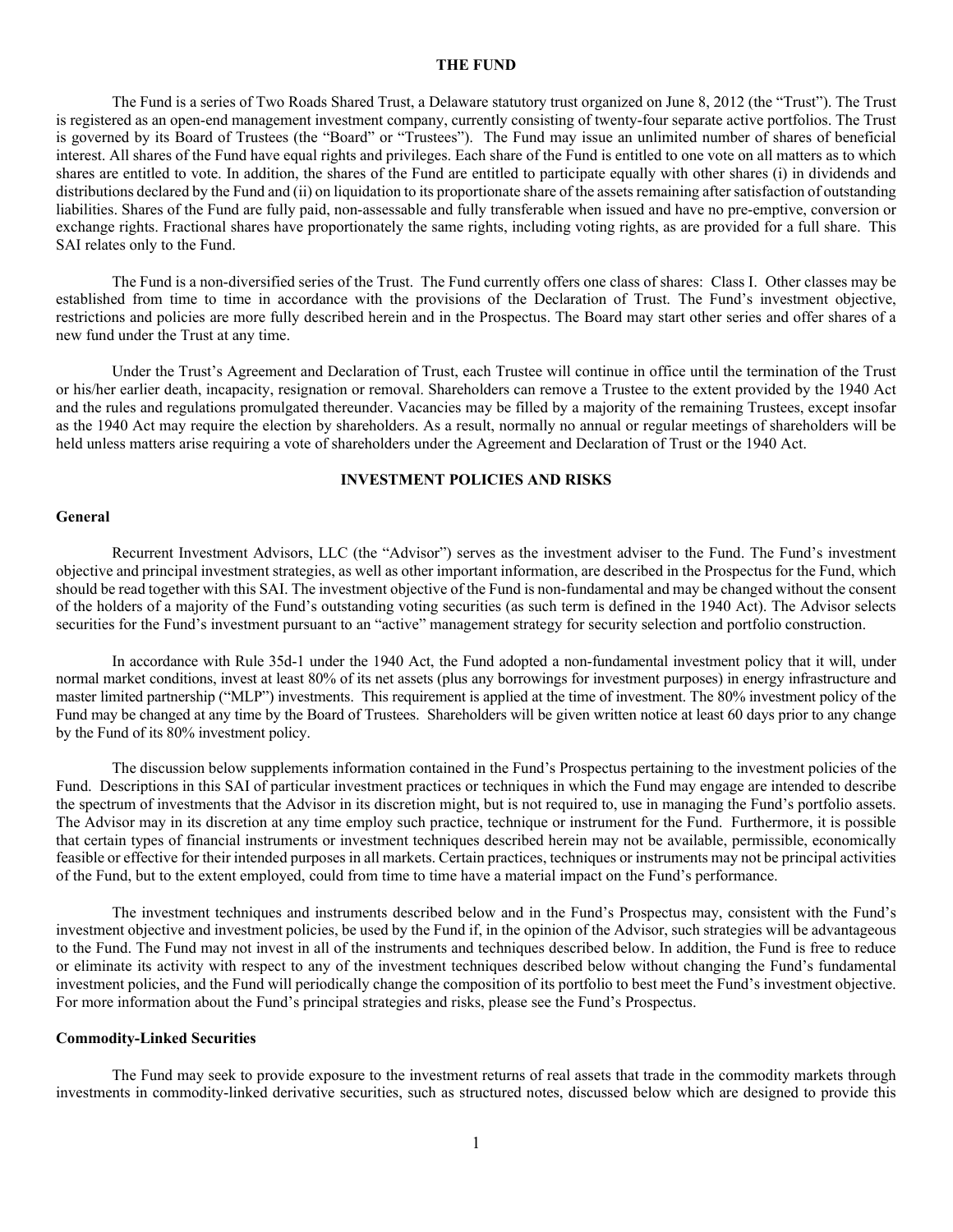exposure without direct investment in physical commodities or commodities futures contracts. The Fund may also seek to provide exposure to the investment returns of real assets that trade in the commodity markets through investments in a subsidiary. Real assets are assets such as oil, gas, industrial and precious metals, livestock, and agricultural or meat products, or other items that have tangible properties, as compared to stocks or bonds, which are financial instruments. In choosing investments, the Advisor seeks to provide exposure to various commodities and commodity sectors. The value of commodity-linked derivative securities held by the Fund may be affected by a variety of factors, including, but not limited to, overall market movements and other factors affecting the value of particular industries or commodities, such as weather, disease, embargoes, acts of war or terrorism, or political and regulatory developments.

The prices of commodity-linked derivative securities may move in different directions than investments in traditional equity and debt securities when the value of those traditional securities is declining due to adverse economic conditions. As an example, during periods of rising inflation, debt securities have historically tended to decline in value due to the general increase in prevailing interest rates. Conversely, during those same periods of rising inflation, the prices of certain commodities, such as oil and metals, have historically tended to increase. Of course, there cannot be any guarantee that these investments will perform in that manner in the future, and at certain times the price movements of commodity-linked instruments have been parallel to those of debt and equity securities. Commodities have historically tended to increase and decrease in value during different parts of the business cycle than financial assets. Nevertheless, at various times, commodities prices may move in tandem with the prices of financial assets and thus may not provide overall portfolio diversification benefits. Under favorable economic conditions, the Fund's investments may be expected to underperform an investment in traditional securities. Over the long term, the returns on the Fund's investments are expected to exhibit low or negative correlation with stocks and bonds.

In order to qualify for the special tax treatment available to regulated investment companies under the Internal Revenue Code of 1986, as amended (the "Code"), the Fund must, among other things, derive at least 90% of its gross income each taxable year from certain specified types of investments. It is currently unclear which types of commodities-linked derivatives fall within these specified investment types. As a result, if the Fund's investment in commodities-linked derivatives were to exceed a certain threshold, the Fund could fail to qualify for the special tax treatment available to regulated investment companies under the Code.

#### **Commodities Instruments**

There are several additional risks associated with transactions in commodity futures contracts, swaps on commodity futures contracts, commodity forward contracts and other commodities instruments. In the commodity instruments markets, producers of the underlying commodity may decide to hedge the price risk of selling the commodity by selling commodity instruments today to lock in the price of the commodity at delivery tomorrow. In order to induce speculators to purchase the other side of the same commodity instrument, the commodity producer generally must sell the commodity instrument at a lower price than the expected future spot price. Conversely, if most hedgers in the commodity instruments market are purchasing commodity instruments to hedge against a rise in prices, then speculators will only sell the other side of the commodity instrument at a higher future price than the expected future spot price of the commodity. The changing nature of the hedgers and speculators in the commodity markets will influence whether futures prices are above or below the expected future spot price, which can have significant implications for the Fund. If the nature of hedgers and speculators in commodity instruments markets has shifted when it is time for the Fund to reinvest the proceeds of a maturing contract in a new commodity instrument, the Fund might reinvest at a higher or lower future price, or choose to pursue other investments. The commodities which underlie commodity instruments may be subject to additional economic and non-economic variables, such as drought, floods, weather, livestock disease, embargoes, tariffs, and international economic, political and regulatory developments. These factors may have a larger impact on commodity prices and commodity-linked instruments than on traditional securities. Certain commodities are also subject to limited pricing flexibility because of supply and demand factors. Others are subject to broad price fluctuations as a result of the volatility of the prices for certain raw materials and the instability of supplies of other materials. These additional variables may create additional investment risks which subject the Fund's investments to greater volatility than investments in traditional securities. Also, unlike the financial instruments markets, in the commodity instruments markets there are costs of physical storage associated with purchasing the underlying commodity. The price of the commodity instruments contract will reflect the storage costs of purchasing the physical commodity, including the time value of money invested in the physical commodity. To the extent that the storage costs for an underlying commodity change while the Fund is invested in instruments on that commodity, the value of the commodity instrument may change proportionately.

#### **Convertible Securities**

Convertible securities include fixed income securities that may be exchanged or converted into a predetermined number of shares of the issuer's underlying common stock at the option of the holder during a specified period. Convertible securities may take the form of convertible preferred stock, convertible bonds or debentures, units consisting of "usable" bonds and warrants or a combination of the features of several of these securities. Convertible securities are senior to common stocks in an issuer's capital structure, but are usually subordinated to non-convertible fixed income securities. While providing a fixed-income stream (generally higher in yield than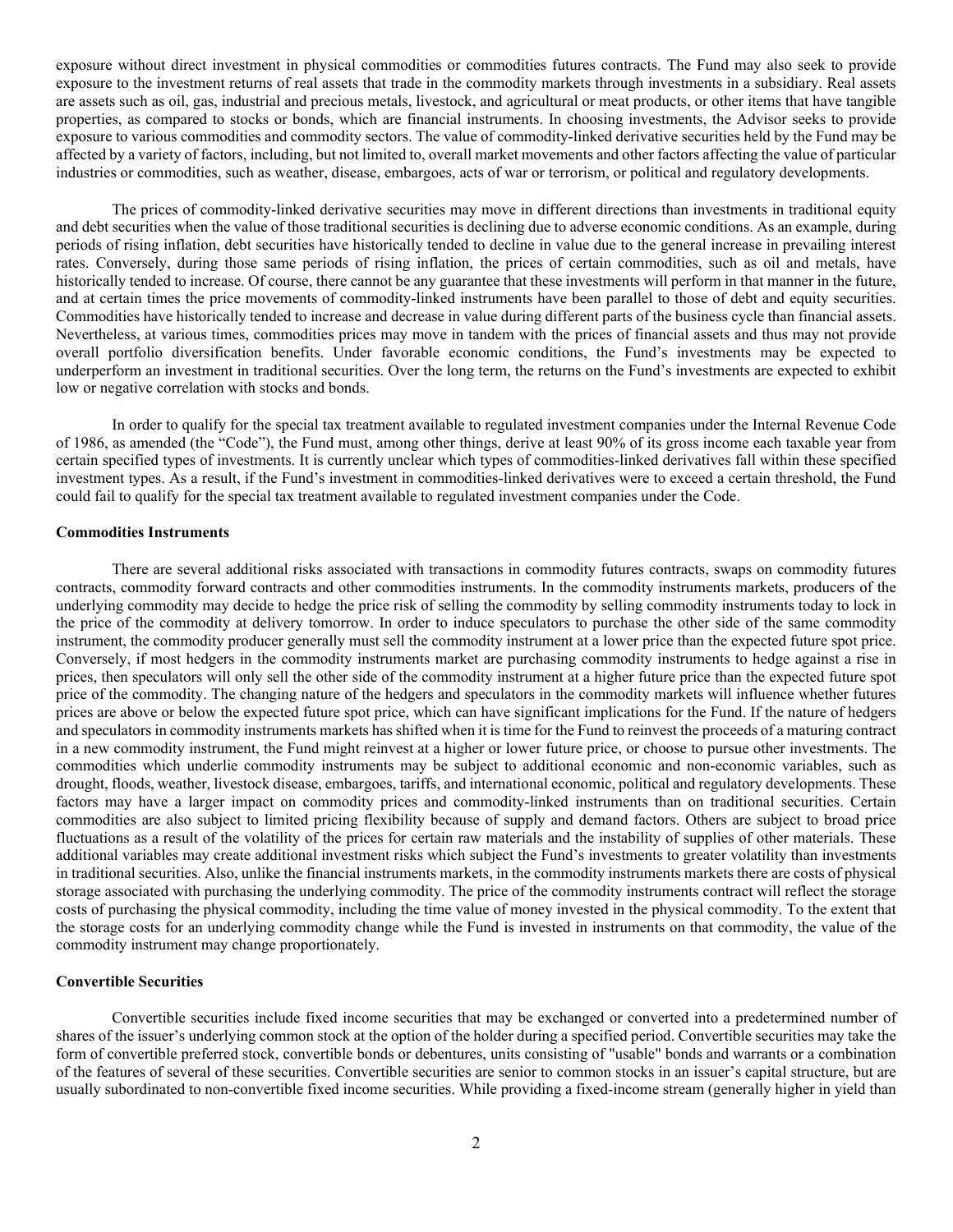the income derivable from common stock but lower than that afforded by a similar nonconvertible security), a convertible security also gives an investor the opportunity, through its conversion feature, to participate in the capital appreciation of the issuing company depending upon a market price advance in the convertible security's underlying common stock.

# **Cyber Security Risk**

The Fund and its service providers may be prone to operational and information security risks resulting from breaches in cyber security. A breach in cyber security refers to both intentional and unintentional events that may cause the Fund to lose proprietary information, suffer data corruption, or lose operational capacity. Breaches in cyber security include, among other behaviors, stealing or corrupting data maintained online or digitally, denial of service attacks on websites, the unauthorized release of confidential information or various other forms of cyber-attacks. Cyber security breaches affecting the Fund or its Advisor, custodian, transfer agent, intermediaries and other third-party service providers may adversely impact the Fund. For instances, cyber security breaches may interfere with the processing of shareholder transactions, impact the Fund's ability to calculate its NAVs, cause the release of private shareholder information or confidential business information, impede trading, subject the Fund to regulatory fines or financial losses and/or cause reputational damage. The Fund may also incur additional costs for cyber security risk management purposes. Similar types of cyber security risks are also present for issuers of securities in which the Fund may invest, which could result in material adverse consequences for such issuers and may cause the fund's investment in such companies to lose value.

#### **Debt Securities**

Debt securities are used by issuers to borrow money. Generally, issuers pay investors periodic interest and repay the amount borrowed either periodically during the life of the security and/or at maturity. Some debt securities, such as zero coupon bonds, do not pay current interest, but are purchased at a discount from their face values and accrue interest at the applicable coupon rate over a specified time period. The market prices of debt securities fluctuate depending on such factors as interest rates, credit quality and maturity. In general, market prices of debt securities decline when interest rates rise and increase when interest rates fall.

Lower rated debt securities, those rated Ba or below by Moody's Investors Service, Inc. ("Moody's) and/or BB or below by Standard & Poor's Ratings Group ("S&P") or unrated but determined by the Advisor to be of comparable quality, are described by the rating agencies as speculative and involve greater risk of default or price changes than higher rated debt securities due to changes in the issuer's creditworthiness or the fact that the issuer may already be in default. The market prices of these securities may fluctuate more than higher quality securities and may decline significantly in periods of general economic difficulty. It may be more difficult to sell or to determine the value of lower rated debt securities. Please refer to Appendix A for more information about credit ratings.

### *Certain additional risk factors related to debt securities are discussed below:*

Liquidity and valuation. There may be limited trading in the secondary market for particular debt securities, which may adversely affect the Fund's ability to accurately value or sell such debt securities. Adverse publicity and investor perceptions, whether or not based on fundamental analysis, may decrease the value and/or liquidity of debt securities. The Advisor attempts to reduce the risks described above through diversification of the Fund's portfolio, credit analysis of each issuer, and by monitoring broad economic trends as well as corporate and legislative developments, but there can be no assurance that it will be successful in doing so. Credit ratings of debt securities provided by rating agencies indicate a measure of the safety of principal and interest payments, not market value risk. The rating of an issuer is a rating agency's view of past and future potential developments related to the issuer and may not necessarily reflect actual outcomes. There can be a lag between corporate developments and the time a rating is assigned and updated.

Bond rating agencies may assign modifiers (such as  $+/-$ ) to ratings categories to signify the relative position of a credit within the rating category. Investment policies that are based on ratings categories should be read to include any security within that category, without considering the modifier. Please refer to Appendix A for more information about credit ratings.

*Payment expectations.* Debt securities may contain redemption or call provisions. If an issuer exercises these provisions in a lower interest rate environment, the Fund would have to replace the security with a lower yielding security, resulting in decreased income to investors. If the issuer of a debt security defaults on its obligations to pay interest or principal or is the subject of bankruptcy proceedings, the Fund may incur losses or expenses in seeking recovery of amounts owed to it.

*Sensitivity to interest rate and economic changes***.** Debt securities may be sensitive to economic changes, political and corporate developments, and interest rate changes. In addition, during an economic downturn or periods of rising interest rates, issuers that are highly leveraged may experience increased financial stress that could adversely affect their ability to meet projected business goals, obtain additional financing, and service their principal and interest payment obligations. Furthermore, periods of economic change and uncertainty can be expected to result in increased volatility of market prices and yields of certain debt securities. For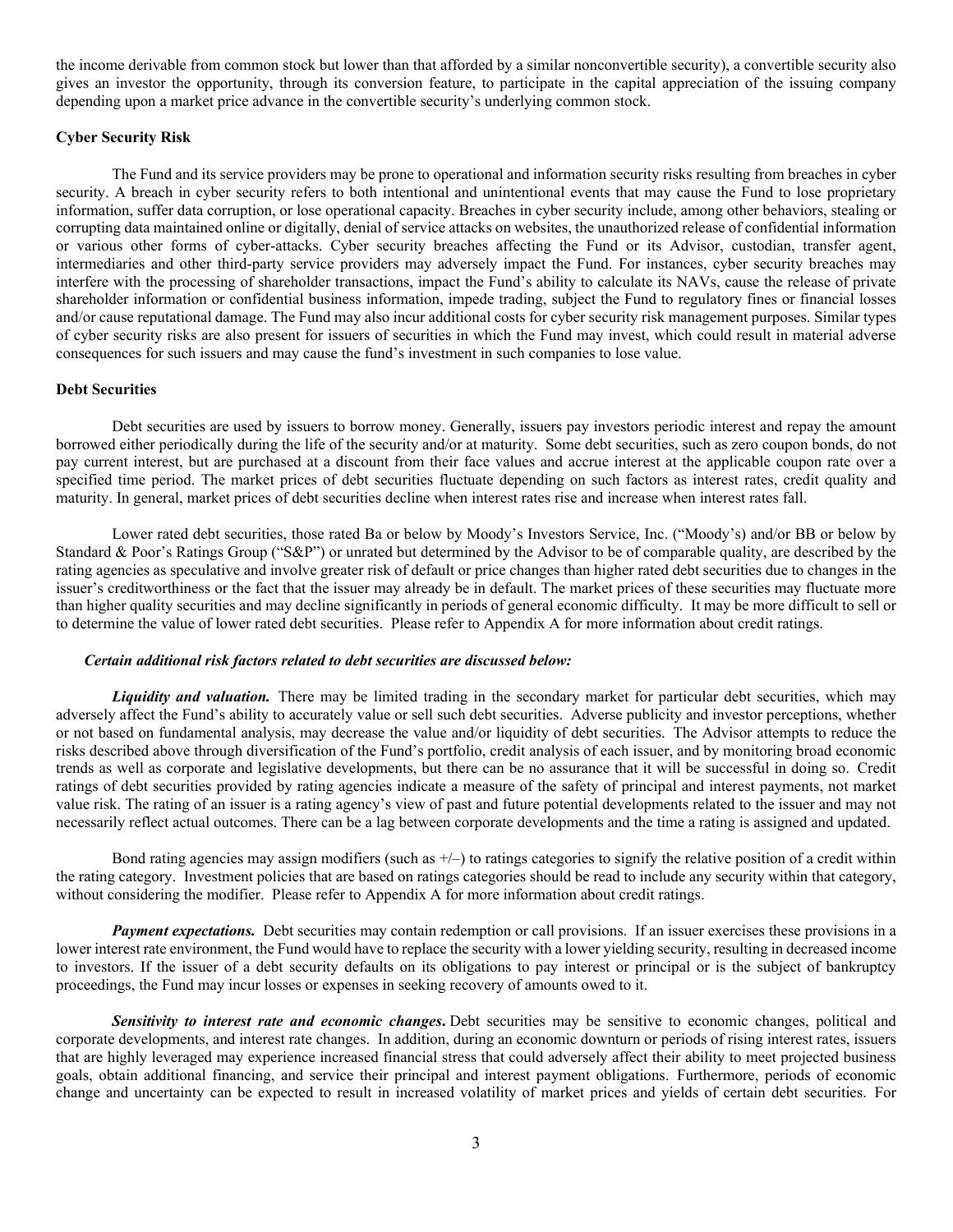example, prices of these securities can be affected by financial contracts held by the issuer or third parties (such as derivatives) related to the security or other assets or indices.

# **Derivatives**

The Fund may utilize a variety of financial instruments, such as derivatives, options, and forward contracts, both for investment purposes and for hedging purposes. Hedging involves special risks including the possible default by the other party to the transaction, illiquidity and, to the extent the Advisor's assessment of certain market movements is incorrect, the risk that the use of hedging could result in losses greater than if hedging had not been used. Nonetheless, with respect to certain investment positions, the Fund may not be sufficiently hedged against market fluctuations, in which case an investment position could result in a loss greater than if the Advisor had been sufficiently hedged with respect to such position.

The Advisor will not, in general, attempt to hedge all market or other risks inherent in the Fund's positions, and will hedge certain risks, if at all, only partially. Specifically, the Advisor may choose not, or may determine that it is economically unattractive, to hedge certain risks, either in respect of particular positions or in respect of the Fund's overall portfolio. Moreover, it should be noted that the Fund's portfolio always will be exposed to unidentified systematic risk factors and to certain risks that cannot be completely hedged, such as credit risk (relating both to particular securities and to counterparties). The Fund's portfolio composition may result in various directional market risks remaining unhedged, although the Advisor may rely on diversification to control such risks to the extent that the Advisor believes it is desirable to do so. Recent legislation calls for new regulation of the derivatives markets. The extent and impact of the regulation is not yet fully known and may not be for some time. Any new regulations could adversely affect the value, availability and performance of derivative instruments, may make them costlier, and may limit or restrict their use by the Fund.

*Counterparty Risk.* Counterparty risk with respect to over-the-counter ("OTC") derivatives may be affected by regulations promulgated by the CFTC and SEC affecting the derivatives market. As described under "Derivatives Risk", some derivatives transactions will be required to be cleared, and a party to a cleared derivatives transaction is subject to the credit risk of the clearing house and the clearing member through which it holds its cleared position, rather than the credit risk of its original counterparty to the derivative transaction. Clearing members are required to segregate all fund received from customers with respect to cleared derivatives transactions from the clearing member's proprietary assets. However, all fund and other property received by a clearing broker from its customers are generally held by the clearing broker on a commingled basis in an omnibus account, which may also invest those funds in certain instruments permitted under the applicable regulations. The assets of the Fund might not be fully protected in the event of the bankruptcy of the Fund's clearing member, because the Fund would be limited to recovering only a pro rata share of all available fund segregated on behalf of the clearing broker's customers for a relevant account class. Also, the clearing member transfers to the clearing house the amount of margin required by the clearing house for cleared swaps, which amounts are generally held in an omnibus account at the clearing house for all customers of the clearing member. Regulations promulgated by the CFTC require that the clearing member notify the clearing house of the amount of initial margin provided by the clearing member to the clearing house that is attributable to each customer. However, if the clearing member does not provide accurate reporting, the Fund is subject to the risk that a clearing house will use the Fund's assets held in an omnibus account at the clearing house to satisfy payment obligations of a defaulting customer of the clearing member to the clearing house. In addition, clearing members generally provide to the clearing house the net amount of variation margin required for cleared swaps for all of its customers in the aggregate, rather than the gross amount of each customer. The Fund is therefore subject to the risk that a clearing house will not make variation margin payments owed to the Fund if another customer of the clearing member has suffered a loss and is in default.

*Derivatives Risk.*Under CFTC rules, transactions in some types of interest rate swaps and credit default index swaps on North American and European indices are required to be cleared. In a cleared derivatives transaction, the Fund's counterparty is a clearing house (such as CME Clearing, ICE Clearing or LCH Clearnet), rather than a bank or broker. Since the Fund is not a member of clearing houses and only members of a clearing house can participate directly in the clearing house, the Fund will hold cleared derivatives through accounts at clearing members, who are futures commission merchants that are members of the clearing houses and who have the appropriate regulatory approvals to engage in swap transactions. The Fund will make and receive payments owed under cleared derivatives transactions (including margin payments) through their accounts at clearing members. Clearing members guarantee performance of their clients' obligations to the clearing house. In contrast to bilateral derivatives transactions, following a period of advance notice to the Fund, clearing members generally can require termination of existing cleared derivatives transactions at any time and increases in margin above the margin that it required at the beginning of a transaction. Clearing houses also have broad rights to increase margin requirements for existing transactions and to terminate transactions. Any such increase or termination could interfere with the ability of the Fund to pursue its investment strategy. Also, the Fund is subject to execution risk if it enters into a derivatives transaction that is required to be cleared (or that the Advisor expects to be cleared), and no clearing member is willing or able to clear the transaction on the Fund's behalf. While the documentation in place between the Fund and their clearing members generally provides that the clearing members will accept for clearing all transactions submitted for clearing that are within credit limits specified by the clearing members in advance, the Fund could be subject to this execution risk if the Fund submits for clearing transactions that exceed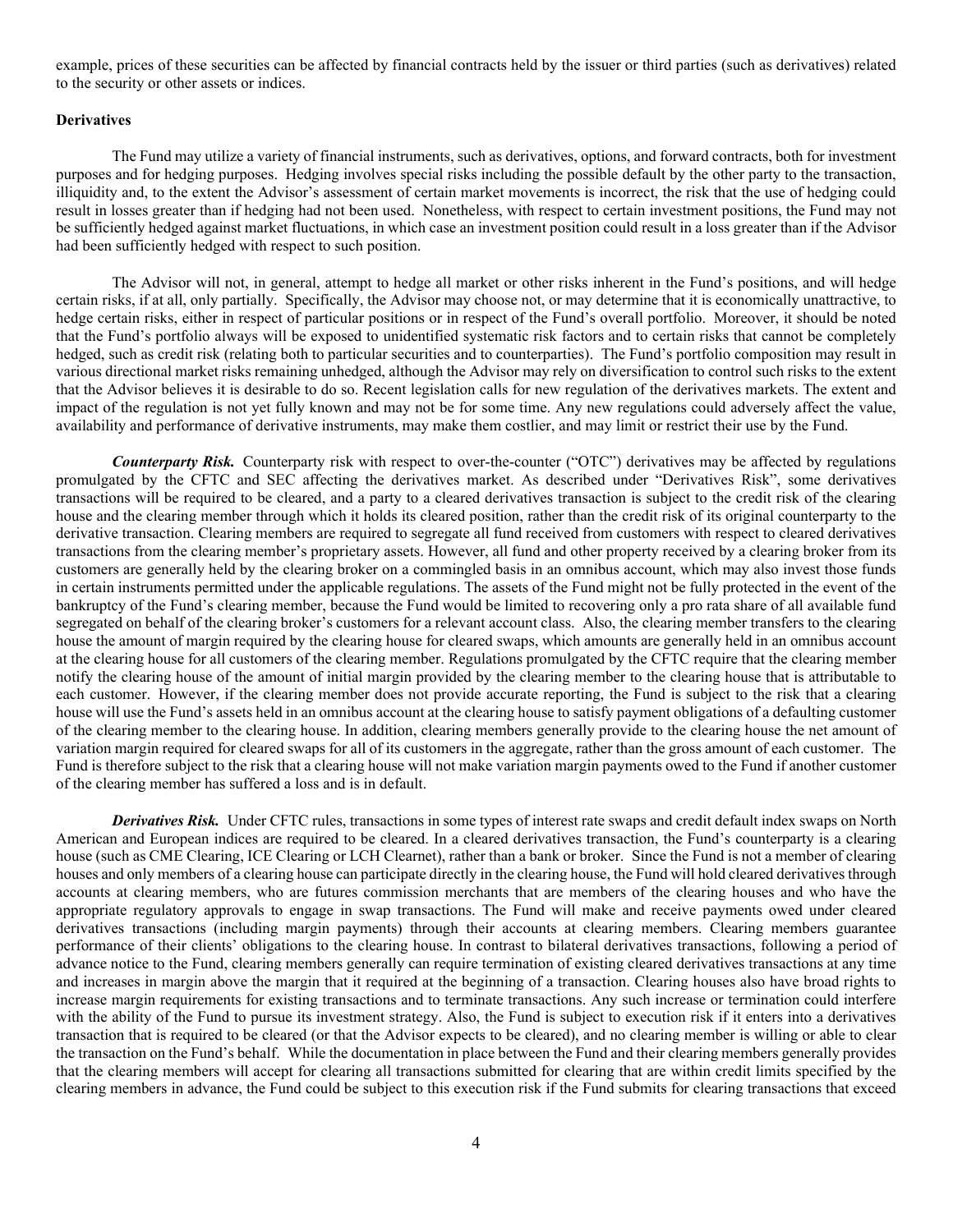such credit limits, if the clearing house does not accept the transactions for clearing, or if the clearing members do not comply with their agreement to clear such transactions. In that case, the transaction might have to be terminated, and the Fund could lose some or all of the benefit of any increase in the value of the transaction after the time of the transaction. In addition, new regulations could, among other things, restrict the Fund's ability to engage in, or increase the cost to the Fund of, derivatives transactions, for example, by making some types of derivatives no longer available to the Fund or increasing margin or capital requirements. If the Fund is not able to enter into a particular derivatives transaction, the Fund's investment performance and risk profile could be adversely affected as a result.

**Regulatory Risks of Derivative Use.** The U.S. government has enacted legislation that provides for new regulation of the derivatives market. The Securities and Exchange Commission ("SEC") has recently adopted a new rule relating to a registered investment company's use of derivatives and related instruments that will require the Fund to observe more stringent asset coverage and related requirements than previously imposed by the 1940 Act, which could adversely affect the value or performance of the Fund. The European Union (and some other countries) are implementing similar requirements, which will affect the Fund when it enters into a derivatives transaction with a counterparty organized in that country or otherwise subject to that country's derivatives regulations. Because these regulations are new and evolving (and some of the rules are not yet final), their impact remains unclear. These regulations could limit or impact the Fund's ability to invest in derivatives and other instruments, limit the Fund's ability to employ certain strategies that use derivatives and adversely affect the Fund's performance, efficiency in implementing its strategy, liquidity and ability to pursue its investment objectives.

Effective in 2013, the Commodities Futures Trading Commission ("CFTC") rules require advisers to certain registered investment companies to register with the CFTC as a commodity pool operators ("CPO") if their investment companies are unable to meet certain trading and marketing limitations. The Fund's Advisor has claimed relief from registration as a CPO. However, it is possible that the Advisor may be required to register as a CPO in the future and comply with any applicable reporting, disclosure or other regulatory requirements. Compliance with CFTC regulatory requirements will increase Fund expenses. Other potentially adverse regulatory initiatives could also develop.

It is also possible that additional government regulation of various types of derivative instruments, including futures, options and swap agreements, may limit or prevent the Fund from using such instruments as a part of its investment strategy, and could ultimately prevent the Fund from being able to achieve its investment objective. It is impossible to fully predict the effects of past, present or future legislation and regulation in this area, but the effects could be substantial and adverse. It is possible that legislative and regulatory activity could limit or restrict the ability of the Fund to use certain instruments as a part of its investment strategy. Limits or restrictions applicable to the counterparties with which the Fund may engage in derivative transactions could also prevent the Fund from using certain instruments.

There is a possibility of future regulatory changes altering, perhaps to a material extent, the ability of the Fund to continue to implement its investment strategy. The futures, options and swaps markets are subject to comprehensive statutes, regulations, and margin requirements. In addition, the SEC, CFTC and the exchanges are authorized to take extraordinary actions in the event of a market emergency, including, for example, the implementation or reduction of speculative position limits, the implementation of higher margin requirements, the establishment of daily price limits and the suspension of trading. The regulation of futures, options and swaps transactions in the U.S. is a rapidly changing area of law and is subject to modification by government and judicial action.

In 2010, the U.S. government enacted legislation that provides for new regulation of the derivatives market, including clearing, margin, reporting and registration requirements. The CFTC and certain futures exchanges have also established limits, referred to as "position limits," on the maximum net long or net short positions which any person may hold or control in particular options and futures contracts. All positions owned or controlled by the same person or entity, even if in different accounts, may be aggregated for purposes of determining whether the applicable position limits have been exceeded. Thus, even if the Fund does not intend to exceed applicable position limits, it is possible that different clients managed by the Advisor and any of its affiliates may be aggregated for this purpose. The trading decisions of the Advisor may have to be modified and positions held may have to be liquidated in order to avoid exceeding such limits. The modification of investment decisions or the elimination of open positions, if it occurs, may adversely affect the profitability of the Fund.

The SEC has in the past adopted interim rules requiring reporting of all short positions on securities above a certain *de minimis* threshold and may adopt rules requiring monthly and/or enhanced public disclosure in the future. In addition, other non-U.S. jurisdictions where an underlying fund may trade have adopted reporting requirements. If the Fund's securities short positions or its strategy become generally known, it could have a significant effect on the Advisor's ability to implement its investment strategy. In particular, it would make it more likely that other investors could cause a "short squeeze" in the securities held short by the Fund forcing the Fund to cover its positions at a loss. Such reporting requirements may also limit the Advisor's ability to access management and other personnel at certain companies where the Advisor seeks to take a short position. In addition, if other investors engage in copycat behavior by taking positions in the same issuers as the Fund, the cost of borrowing securities to sell short could increase drastically and the availability of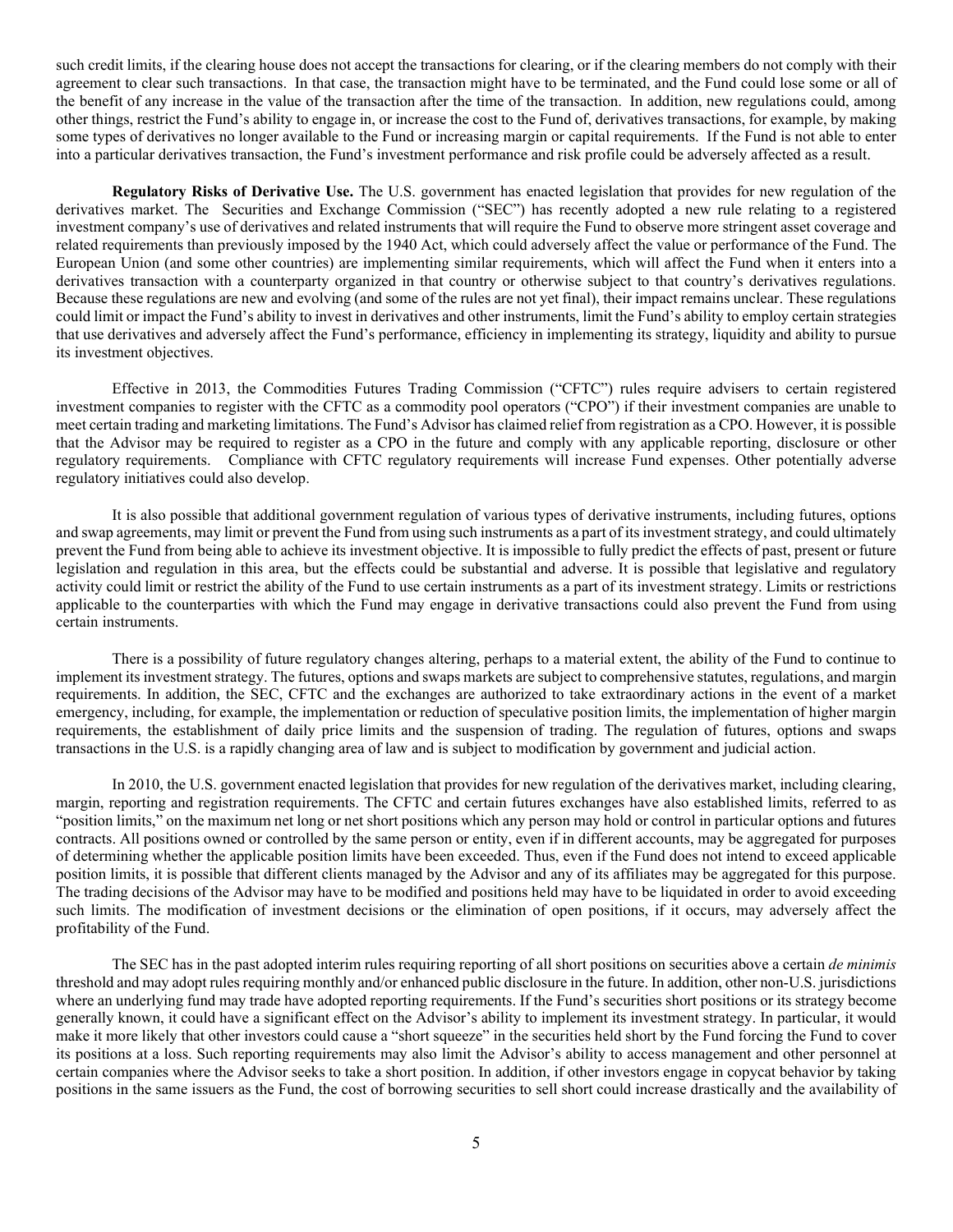such securities to the Fund could decrease drastically. Such events could make the Fund unable to execute its investment strategy. In addition, the SEC recently proposed additional restrictions on short sales. If the SEC were to adopt additional restrictions regarding short sales, they could restrict the Fund's ability to engage in short sales of securities in certain circumstances, and the Fund may be unable to execute its investment strategy as a result.

The SEC and regulatory authorities in other jurisdictions may adopt (and in certain cases, have adopted) bans on short sales of certain securities in response to market events. Bans on short selling may make it impossible for the Fund to execute certain investment strategies and may have a material adverse effect on the Fund's ability to generate returns.

#### **Energy Sector Risks**

The Fund invests in the energy sector, and will therefore be susceptible to adverse economic, environmental, business, regulatory or other occurrences affecting that sector. The energy sector has historically experienced substantial price volatility. At times, the performance of these investments may lag the performance of other sectors or the market as a whole. MLPs and other companies operating in the energy sector are subject to specific risks, including, among others, fluctuations in commodity prices; reduced consumer demand for commodities such as oil, natural gas or petroleum products; reduced availability of natural gas or other commodities for transporting, processing, storing or delivering; slowdowns in new construction; extreme weather or other natural disasters; and threats of attack by terrorists on energy assets.

Additionally, energy sector companies are subject to substantial government regulation and changes in the regulatory environment for energy companies may adversely impact their profitability. MLPs may incur environmental costs and liabilities due to the nature of their businesses and the substances they handle. Changes in existing laws, regulations or enforcement policies governing the energy sector could significantly increase the compliance costs of MLPs. Certain MLPs could, from time to time, be held responsible for implementing remediation measures, the cost of which may not be recoverable from insurance. Over time, depletion of natural gas reserves and other energy reserves may also affect the profitability of energy companies. The Fund will select its investments in MLPs from the current small pool of issuers. Demand for investment opportunities in MLPs that operate energy-related businesses may exceed supply, which could make it difficult to operate the Fund.

#### **Equity Securities**

*Common Stock.* Common stock represents an equity (ownership) interest in a company, and usually possesses voting rights and earns dividends. Dividends on common stock are not fixed but are declared at the discretion of the issuer. Common stock generally represents the riskiest investment in a company. In addition, common stock generally has the greatest appreciation and depreciation potential because increases and decreases in earnings are usually reflected in a company's stock price.

The fundamental risk of investing in common stock is that the value of the stock might decrease. Stock values fluctuate in response to the activities of an individual company or in response to general market and/or economic conditions. While common stocks have historically provided greater long-term returns than preferred stocks, fixed-income and money market investments, common stocks have also experienced significantly more volatility than the returns from those other investments.

*Preferred Stock.*Preferred stock is a class of stock having a preference over common stock as to the payment of dividends and the recovery of investment in the event a company is liquidated, although preferred stock is usually subordinate to the debt securities of the issuer. Preferred stock typically does not possess voting rights and its market value may change based on changes in interest rates. If interest rates rise, the fixed dividend on preferred stocks may be less attractive, causing the price of preferred stocks to decline. Preferred stock may have mandatory sinking fund provisions, as well as call/redemption provisions prior to maturity, a negative feature when interest rates decline. In addition, the Fund may receive stocks or warrants as result of an exchange or tender of fixed income securities.

The Fund's investment in preferred stocks is subject to the credit risk related to the financial condition of the issuers of those securities. Credit ratings attempt to evaluate the safety of principal and dividend or interest payments and do not evaluate the risks of fluctuations in market value.

*Large Cap Stocks.* Larger, more established companies may be unable to respond quickly to new competitive challenges such as changes in technology and consumer tastes. Many larger companies also may not be able to attain the high growth rate of successful smaller companies, especially during extended periods of economic expansion. For purposes of the Fund's investment policies, the market capitalization of a company is based on its capitalization at the time the Fund purchases the company's securities. Market capitalizations of companies change over time. The Fund is not obligated to sell a company's security simply because, subsequent to its purchase, the company's market capitalization has changed to be outside the capitalization range, if any, in effect for the Fund.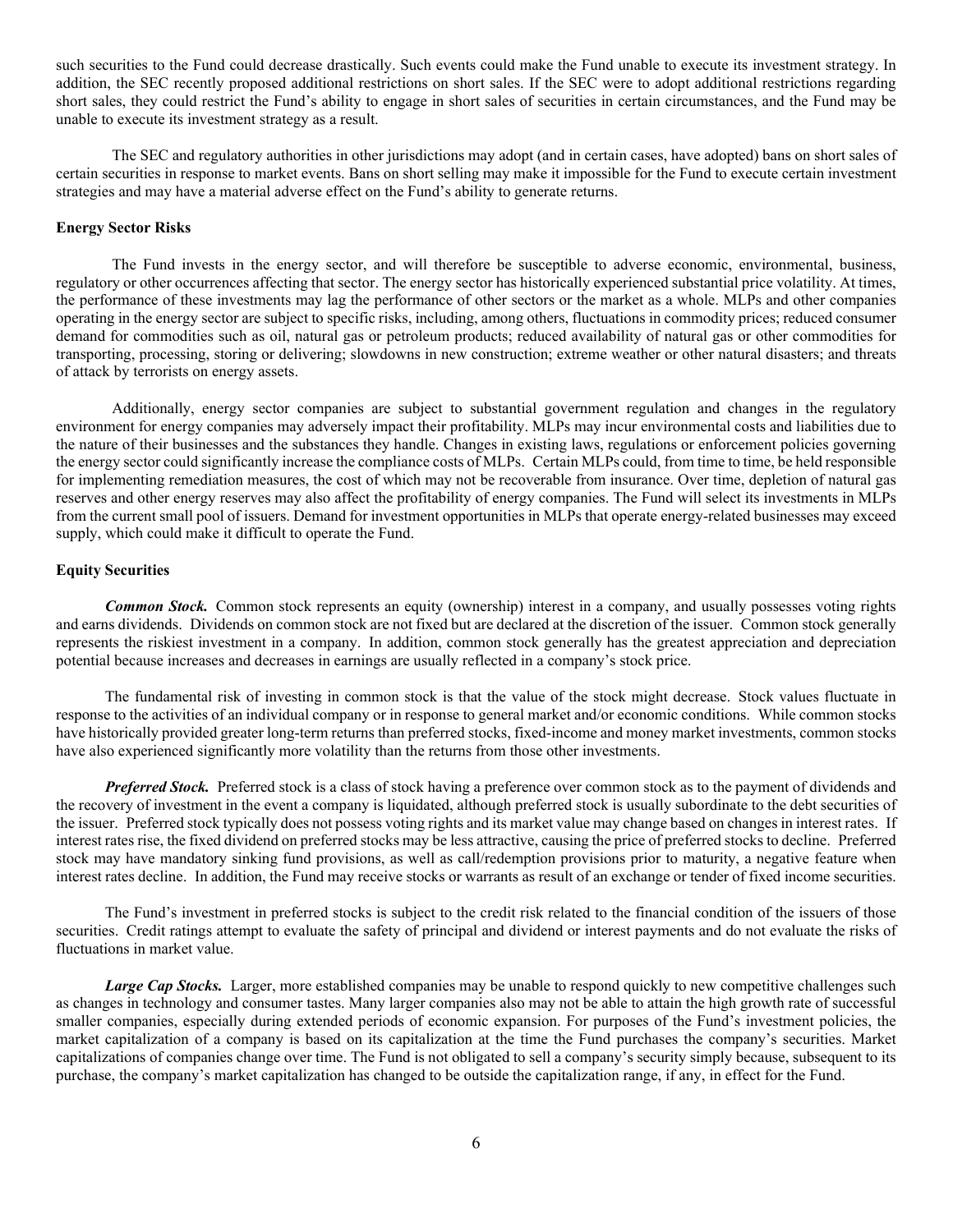*Small- and Mid-Cap Stocks.*The Fund may invest in stock of companies with market capitalizations that are small compared to other publicly traded companies. Investments in larger companies present certain advantages in that such companies generally have greater financial resources, more extensive research and development, manufacturing, marketing and service capabilities, and more stability and greater depth of management and personnel. Investments in smaller, less seasoned companies may present greater opportunities for growth but also may involve greater risks than customarily are associated with more established companies. The securities of smaller companies may be subject to more abrupt or erratic market movements than larger, more established companies. These companies may have limited product lines, markets or financial resources, or they may be dependent upon a limited management group. Their securities may be traded in the over-the-counter market or on a regional exchange, or may otherwise have limited liquidity. As a result of owning large positions in this type of security, the Fund is subject to the additional risk of possibly having to sell portfolio securities at disadvantageous times and prices if redemptions require such Fund to liquidate its securities positions. In addition, it may be prudent for the Fund, as its asset size grows, to limit the number of relatively small positions it holds in securities having limited liquidity in order to minimize its exposure to such risks, to minimize transaction costs, and to maximize the benefits of research. As a consequence, as the Fund's asset size increases, such Fund may reduce its exposure to illiquid small capitalization securities, which could adversely affect performance.

The Fund may also invest in stocks of companies with medium market capitalizations (i.e., mid-cap companies). Such investments share some of the risk characteristics of investments in stocks of companies with small market capitalizations described above, although mid cap companies tend to have longer operating histories, broader product lines and greater financial resources and their stocks tend to be more liquid and less volatile than those of smaller capitalization issuers.

#### **Exchange-Traded Funds ("ETFs")**

ETFs are pooled investment vehicles that generally seek to track the performance of specific indices. ETFs may be organized as open-end funds or as unit investment trusts. Their shares are listed on stock exchanges and can be traded throughout the day at marketdetermined prices.

An ETF generally issues index-based investments in aggregations of 50,000 shares known as "Creation Units" in exchange for a "Portfolio Deposit" consisting of (a) a portfolio of securities substantially similar to the component securities ("Index Securities") of the applicable index (the "Index"), (b) a cash payment equal to a pro rata portion of the dividends accrued on the ETF's portfolio securities since the last dividend payment by the ETF, net of expenses and liabilities, and (c) a cash payment or credit ("Balancing Amount") designed to equalize the net asset value of the Index and the net asset value of a Portfolio Deposit.

Shares of ETFs are not individually redeemable, except upon termination of the ETF. To redeem shares of an ETF, an investor must accumulate enough shares of the ETF to reconstitute a Creation Unit. The liquidity of small holdings of ETF shares, therefore, will depend upon the existence of a secondary market for such shares. Upon redemption of a Creation Unit, the portfolio will receive Index Securities and cash identical to the Portfolio Deposit required of an investor wishing to purchase a Creation Unit that day.

The price of ETF shares is based upon (but not necessarily identical to) the value of the securities held by the ETF. Accordingly, the level of risk involved in the purchase or sale of ETF shares is similar to the risk involved in the purchase or sale of traditional common stock, with the exception that the pricing mechanism for ETF shares is based on a basket of stocks. Disruptions in the markets for the securities underlying ETF shares purchased or sold by the Fund could result in losses on such shares. There is no assurance that the requirements of the national securities exchanges necessary to maintain the listing of shares of any ETF will continue to be met.

### **Exchange Traded Notes ("ETNs")**

An investment in an ETN involves risks, including possible loss of principal. ETNs are unsecured debt securities issued by a bank that are linked to the total return of a market index. Risks of investing in ETNs also include limited portfolio diversification, uncertain principal payment, and illiquidity. Additionally, the investor fee will reduce the amount of return on maturity or at redemption, and as a result the investor may receive less than the principal amount at maturity or upon redemption, even if the value of the relevant index has increased. An investment in an ETN may not be suitable for all investors.

### **Initial Public Offerings.**

Securities issued in initial public offerings ("IPOs") are often issued by unseasoned companies that have the risks of smaller capitalization companies. Securities issued in IPOs have no trading history, and information about the companies may be available for very limited periods. Securities issued in an IPO frequently are very volatile in price, and the Fund may hold securities purchased in an IPO for a very short period of time. As a result, the Fund's investments in IPOs may increase portfolio turnover, which increases brokerage and administrative costs and may result in taxable distributions to shareholders.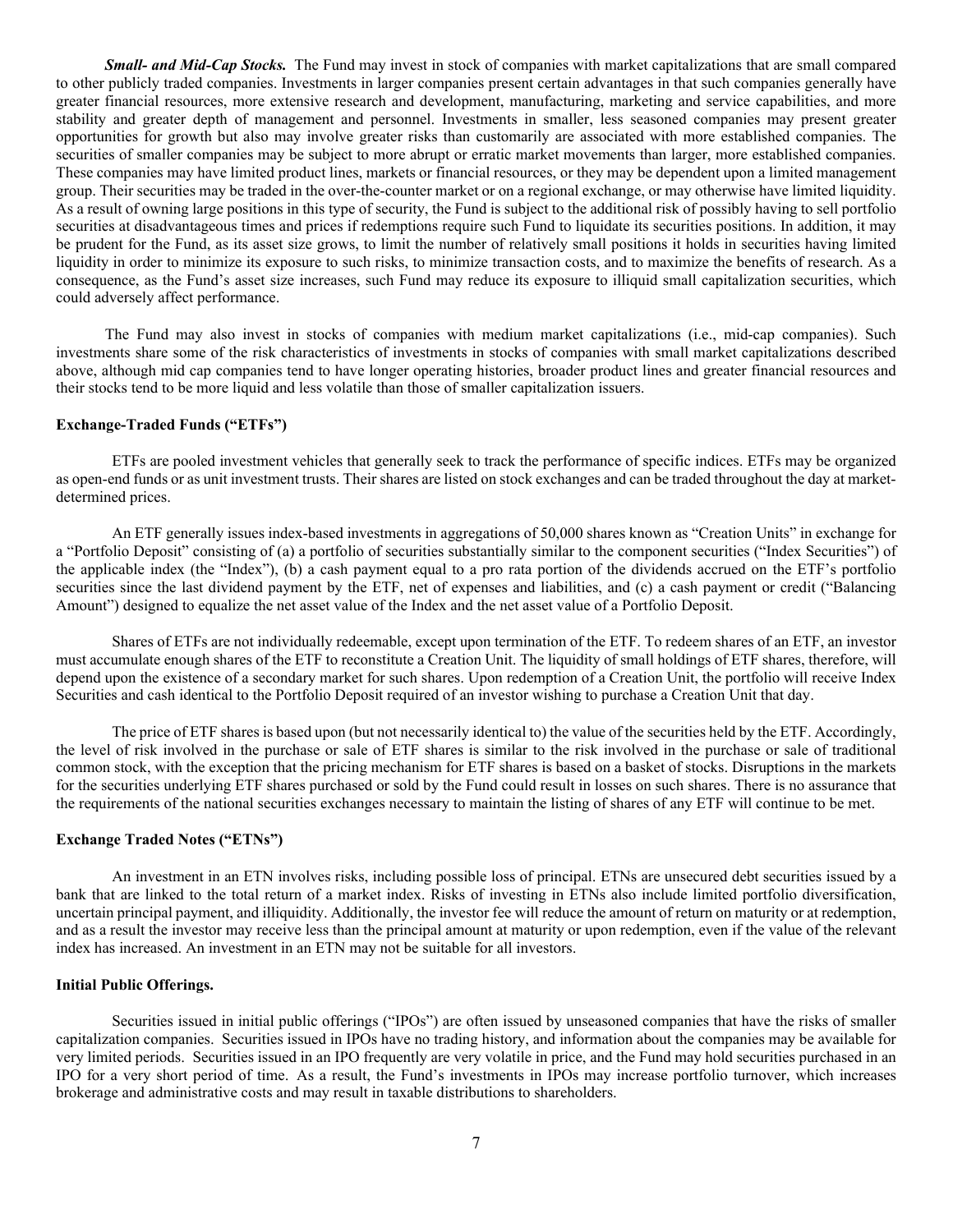At any particular time or from time to time the Fund may not be able to invest in securities issued in IPOs, or invest to the extent desired because, for example, only a small portion (if any) of the securities being offered in an IPO may be made available to the Fund. In addition, under certain market conditions a relatively small number of companies may issue securities in IPOs. Similarly, as the number of investors to which IPO securities are allocated increases, the number of securities issued to any one investor may decrease. The investment performance of the Fund during periods when it is unable to invest significantly or at all in IPOs may be lower than during periods when it is able to do so. In addition, as the Fund increases in size, the impact of IPOs on the Fund's performance will generally decrease. There can be no assurance that investments in IPOs will improve the Fund's performance.

#### **LIBOR Risk.**

The Fund may invest in securities and other instruments whose interest payments are determined by references to the London Interbank Offered Rate ("LIBOR").

In 2017, the United Kingdom Financial Conduct Authority, which regulates LIBOR, announced it would cease its active encouragement of banks to provide the quotations needed to sustain LIBOR after 2021. ICE Benchmark Administration Limited, the administrator of LIBOR, ceased publication of certain LIBOR settings on a representative basis at the end of 2021 and is expected to cease publication of the remaining LIBOR settings on a representative bases after June 30, 2023. The U.S. Federal Reserve, based on the recommendations of the New York Federal Reserve's Alternative Reference Rate Committee (comprised of major derivative market participants and their regulators), has begun publishing Secured Overnight Financing Rate (SOFR), a broad measure of secured overnight U.S. Treasury repo rates, that is intended to replace U.S. dollar LIBOR. There are obstacles to converting certain longer term securities and transactions to a new benchmark and the effectiveness of one alternative reference rate versus multiple alternative reference rates in new or existing financial instruments and products has not been determined. In addition, it is expected that market participants will amend financial instruments referencing LIBOR to include fallback provisions and other measures that contemplate the discontinuation of LIBOR or other similar market disruption events, but neither the effect of the transition process nor the viability of such measures is known. As market participants transition away from LIBOR, LIBOR's usefulness may deteriorate. The transition process may lead to increased volatility and illiquidity in markets that currently rely on LIBOR to determine interest rates. The unavailability of LIBOR presents risks to the Fund, including the risk that any pricing or adjustments to the Fund's investments resulting from a substitute reference rate may adversely affect the Fund's performance and/or NAV. The utilization of an alternative reference rate, or the transition process to an alternative reference rate, may adversely affect the fund's performance. It remains uncertain how such changes would be implemented and the effects such changes would have on the Fund, including any negative effects on the Fund's liquidity and valuation of the Fund's investments, issuers of instruments in which the Fund invests and financial markets generally.

### **Master Limited Partnerships ("MLPs")**

The Fund intends to invest in MLPs. An MLP is an entity that, if it satisfies a qualifying income test described below, is classified as a partnership under the Internal Revenue Code of 1986, as amended (the "Code"), the interests or "units" of which are traded on securities exchanges like shares of corporate stock. A typical MLP consists of a general partner and limited partners; however, some entities receiving partnership taxation treatment under the Code are established as limited liability companies. The general partner manages the partnership; has an ownership stake in the partnership (typically a 2% general partner equity interest and additional common units and subordinated units); and in many cases is eligible to receive an incentive distribution. The limited partners provide capital to the partnership, have a limited (if any) role in the operation and management of the partnership, and are entitled to receive cash distributions with respect to their units. An MLP typically pays an established minimum quarterly distribution to common unit holders, as provided under the terms of its partnership agreement. Common units have arrearage rights in distributions to the extent that the MLP fails to make minimum quarterly distributions. Once the MLP distributes the minimum quarterly distribution to common units, subordinated units then are entitled to receive distributions of up to the minimum quarterly distribution, but have no arrearage rights. At the discretion of the general partner, any distributable cash that exceeds the minimum quarterly distribution that the MLP distributed to the common and subordinated units is then distributed to both common and subordinated units, typically on a pro rata basis. Incentive distributions are often paid to the general partner such that as the distribution to limited partnership interests increases, the general partner may receive a proportionately larger share of the total distribution. Incentive distributions are designed to encourage the general partner, who controls and operates the partnership, to maximize the partnership's cash flow and increase distributions to the limited partners.

To qualify as a partnership for U.S. federal income tax purposes, an MLP must receive at least 90% of its income from qualifying sources such as interest, dividends, real estate rents, gain from the sale or disposition of real property, income and gain from certain mineral or natural resources activities, income and gain from the transportation or storage of certain fuels, and, in certain circumstances, income and gain from commodities or futures, forwards and options with respect to commodities, and gain from the sale or other disposition of a capital asset held for the production of such income. Mineral or natural resources activities include exploration, development, production, mining, processing, refining, marketing and transportation (including pipelines), of oil and gas, minerals,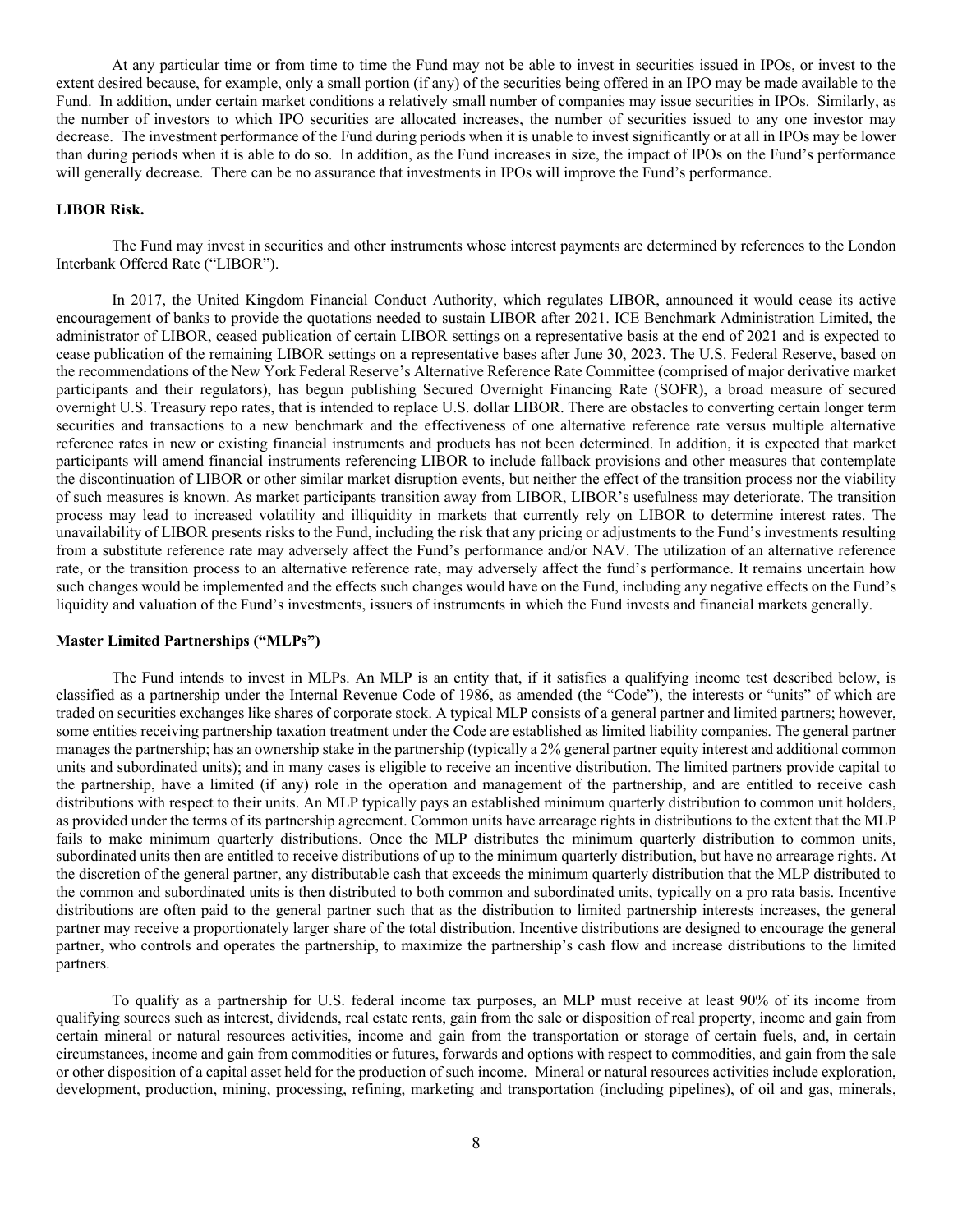geothermal energy, fertilizer, timber or industrial source carbon dioxide. Currently, most MLPs operate in the energy, natural resources, or real estate sectors. The Fund anticipates that a substantial portion of the MLP entities in which the Fund invests will be engaged primarily in the energy sector. The Fund may, however, invest in MLP entities in any sector of the economy. Due to their federal income tax treatment as partnerships, MLPs generally do not pay income taxes, but investors holding interests in MLPs are generally subject to tax on their shares of the MLPs' income and gains.

Holders of an MLP's units are exposed to a remote possibility of liability for all of the obligations of that MLP in the event that a court determines that the rights of the unit holders to take certain action under the limited partnership agreement would constitute "control" of the business of that MLP, or if a court or governmental agency determines that the MLP is conducting business in a state without complying with the limited partnership statute of that state.

Certain MLPs in which the Fund may invest depend upon their parent or sponsor entities for the majority of their revenues. If their parent or sponsor entities were to fail to make such payments or satisfy their obligations, the revenues and cash flows of such MLPs and the ability of such MLPs to make distributions to unit holders, such as the Fund, would be adversely affected.

*MLP Tax Risk.* Much of the benefit that the Fund may derive from its investment in equity securities of MLPs is a result of MLPs generally being treated as partnerships for U.S. federal income tax purposes. Partnerships do not pay U.S. federal income tax at the partnership level. Rather, each partner is allocated a share of the partnership's income, gains, losses, deductions and expenses. A change in current tax law or a change in the underlying business mix of a given MLP could result in an MLP being treated as a corporation for U.S. federal income tax purposes, which would result in the MLP being required to pay U.S. federal income tax (as well as state and local income taxes) on its taxable income. The classification of an MLP as a corporation for U.S. federal income tax purposes would have the effect of reducing the amount of cash available for distribution by the MLP. If any MLP in which the Fund invests were treated as a corporation for U.S. federal income tax purposes, it could result in a reduction of the value of the Fund's investment in the MLP and lower income to the Fund. To the extent a distribution received by the Fund from an MLP is treated as a return of capital, the Fund's adjusted tax basis in the interests of the MLP will be reduced, which may increase the Fund's taxable income upon the sale of the interests in the MLP or upon subsequent distributions in respect of such interests.

# **Non-Diversification**

The Fund is a "non-diversified" mutual fund and, as such, it is not subject to the diversification requirements under the Investment Company Act of 1940, as amended (the "1940 Act"). Under the 1940 Act, a diversified fund may not, with respect to 75% of its total assets, invest more than 5% of its total assets in the securities of one issuer (and in not more than 10% of the outstanding voting securities of an issuer), excluding cash, Government securities, and securities of other investment companies. Accordingly, the Fund is permitted to invest a greater percentage of its assets in the securities of a single issuer than a diversified fund. As a result, a decline in the value of those holdings would cause an overall decline in value to decline to a greater degree than if each of these vehicles held a more diversified portfolio.

Although the Recurrent MLP Fund is not required to comply with the above diversification requirement under the 1940 Act, the Fund intends to conduct its operations so that it qualifies to be taxed as a "regulated investment company" ("RIC") for federal income tax purposes, which will relieve the Fund of any liability for federal income tax to the extent its income and capital gains are distributed to shareholders. To so qualify, among other requirements, the Fund limits its investment so that, at the close of each quarter of the taxable year, (1) not more than 25% of the Fund's total assets will be invested in the securities of a single issuer, and (2) with respect to 50% of its total assets, not more than 5% of its total assets will be invested in the securities of a single issuer and the Fund will not own more than 10% of the outstanding voting securities of a single issuer. The Fund's investments in U.S. Government securities are not subject to these limitations.

#### **Non-Investment Grade Debt Securities**

Non-investment-grade securities, also referred to as "high yield securities" or "junk bonds," are debt securities that are rated lower than the four highest rating categories by a Nationally Recognized Statistical Rating Organization ("NRSRO") (for example, lower than Baa3 by Moody's Investors Service, Inc. or lower than BBB– by Standard & Poor's) or are determined to be of comparable quality by the Advisor. These securities are generally considered to be, on balance, predominantly speculative with respect to capacity to pay interest and repay principal in accordance with the terms of the obligation and will generally involve more credit risk than securities in the investment-grade categories. Investment in these securities generally provides greater income and increased opportunity for capital appreciation than investments in higher quality securities, but they also typically entail greater price volatility and principal and income risk.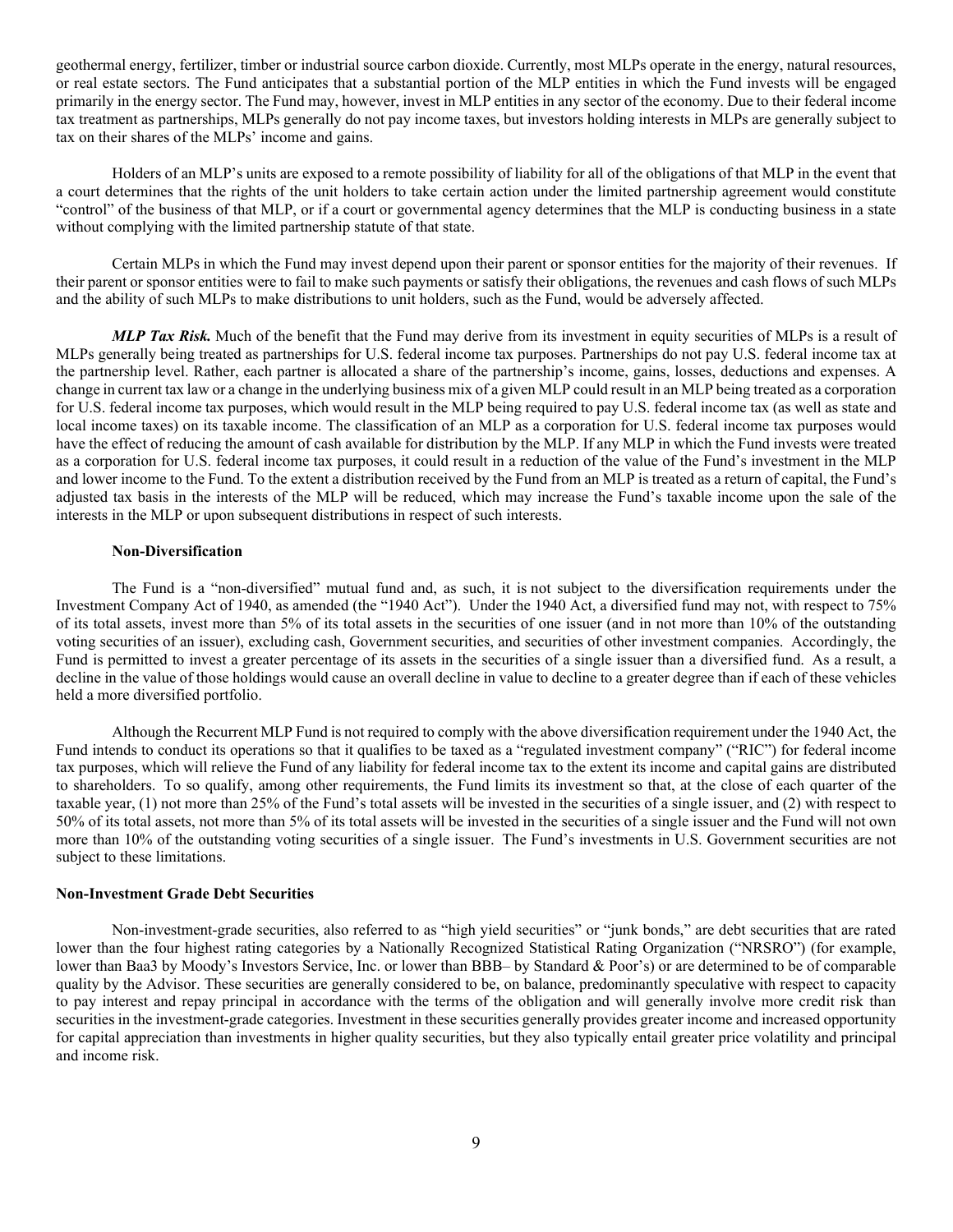# *Credit Quality*

Credit quality of non-investment grade securities can change suddenly and unexpectedly, and even recently-issued credit ratings may not fully reflect the actual risks posed by a particular high-yield security.

# *Greater Risk of Loss*

These securities are regarded as predominately speculative. There is a greater risk that issuers of lower-rated securities will default than issuers of higher-rated securities. Issuers of lower-rated securities generally are less creditworthy and may be highly indebted, financially distressed, or bankrupt. These issuers are more vulnerable to real or perceived economic changes, political changes or adverse industry developments. In addition, high yield securities are frequently subordinated to the prior payment of senior indebtedness. If an issuer fails to pay principal or interest on securities held by the Fund, the Fund would experience a decrease in income and a decline in the market value of its investments.

# *Liquidity*

There may be no established secondary or public market for investments in lower-rated securities. Such securities are frequently traded in markets that may be relatively less liquid than the market for higher-rated securities. In addition, relatively few institutional purchasers may hold a major portion of an issue of lower-rated securities at times. As a result, the Fund may be required to sell investments at substantial losses or retain them indefinitely when an issuer's financial condition is deteriorating.

# *New Legislation*

Future legislation may have a possible negative impact on the market for high yield, high risk bonds. As an example, in the late 1980's, legislation required federally-insured savings and loan associations to divest their investments in high yield, high risk bonds. New legislation, if enacted, could have a material negative effect on the Fund's investments in lower-rated securities.

# *Sensitivity to Interest Rate and Economic Changes*

The income and market value of lower-rated securities may fluctuate more than higher-rated securities. Although noninvestment grade securities tend to be less sensitive to interest rate changes than investment grade securities, non-investment grade securities are more sensitive to short-term corporate, economic and market developments. During periods of economic uncertainty and change, the market price of the investments in lower-rated securities may be volatile. The default rate for high yield bonds tends to be cyclical, with defaults rising in periods of economic downturn.

### *Valuation Difficulties*

It is often more difficult to value lower-rated securities than higher-rated securities. If an issuer's financial condition deteriorates, accurate financial and business information may be limited or unavailable. In addition, the lower-rated investments may be thinly traded and there may be no established secondary market. Because of the lack of market pricing and current information for investments in lower-rated securities, valuation of such investments is much more dependent on judgment than is the case with higher-rated securities.

### *High yield, high risk investments may include the following:*

- o *Distressed* Securities An investment in distressed securities may involve a substantial degree of risk. These instruments, which involve loans, loan participations, bonds, notes, non-performing and sub-performing mortgage loans typically are unrated, lower-rated, in default or close to default. Many of these instruments are not publicly traded, and may become illiquid. The prices of such instruments may be extremely volatile. Securities of distressed companies are generally more likely to become worthless than the securities of more financially stable companies. Valuing such instruments may be difficult, and the Fund may lose all of its investment, or it may be required to accept cash or securities with a value less than the Fund's original investment. Issuers of distressed securities are typically in a weak financial condition and may default, in which case the Fund may lose its entire investment.
- o *Loan Participations and Assignments* These are participations in, or assignments of all or a portion of loans to corporations or to governments, including governments of less developed countries ("LDCs").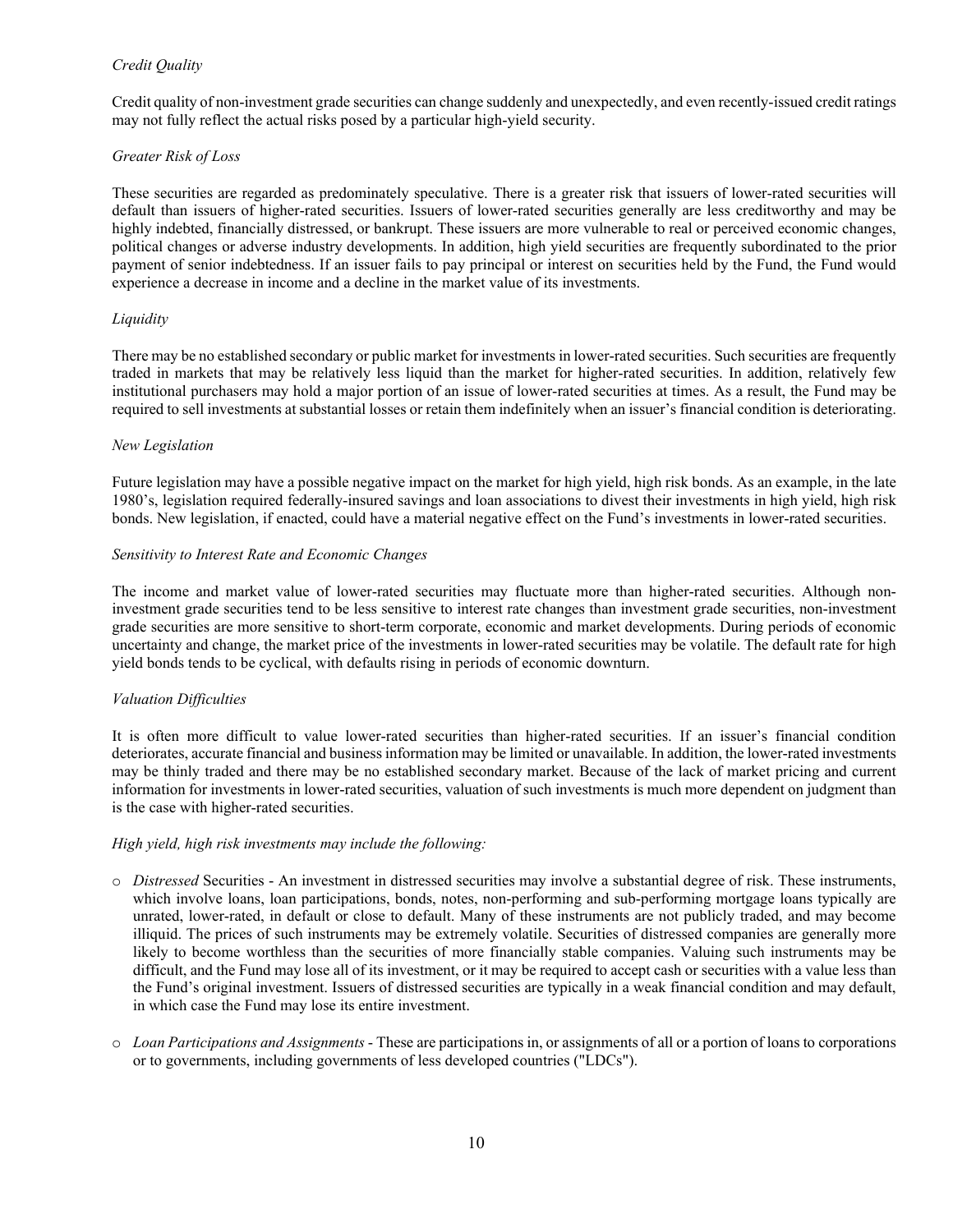- o *Pay-in-kind bonds* These are bonds which allow the issuer, at its option, to make current interest payments on the bonds either in cash or in additional bonds. These bonds are typically sold without registration under the Securities Act of 1933, as amended (the "Securities Act"), usually to a relatively small number of institutional investors.
- o *Preferred Stock* These are stocks that generally pay a dividend at a specified rate and have preference over common stock in the payment of dividends and in liquidation.
- o *Securities issued in connection with Reorganizations and Corporate Restructurings* In connection with reorganizing or restructuring of an issuer, an issuer may issue common stock or other securities to holders of its fixed income securities. The Fund may hold such common stock and other securities even if it does not invest in such securities.
- o *Straight fixed income securities -* These include bonds and other debt obligations that bear a fixed or variable rate of interest payable at regular intervals and have a fixed or resettable maturity date. The particular terms of such securities vary and may include features such as call provisions and sinking funds.
- o *Zero-coupon debt securities* These do not pay periodic interest but are issued at a discount from their value at maturity. When held to maturity, their entire return equals the difference between their issue price and their maturity value.
- o *Zero-fixed-coupon debt securities*  These are zero-coupon debt securities that convert on a specified date to periodic interest-paying debt securities.

# **Options on Securities and Securities Indices**

A call option would entitle the Fund, in return for the premium paid, to purchase specified securities at a specified price during the option period. A put option would entitle the Fund, in return for the premium paid, to sell specified securities during the option period. The Fund may invest in both European-style and American-style options. A European-style option is only exercisable immediately prior to its expiration. American-style options are exercisable at any time prior to the expiration date of the option.

The Fund may purchase and sell options traded on U.S. and foreign exchanges based on the market value of the options. Although the Fund will generally purchase only those options for which there appears to be an active secondary market, there can be no assurance that a liquid secondary market on an exchange will exist for any particular option or at any particular time. For some options, no secondary market on an exchange may exist. In such event, it might not be possible to effect closing transactions in particular options, with the result that the Fund would have to exercise its options in order to realize any profit and would incur transaction costs upon the purchase or sale of the underlying securities.

*Exclusion from Definition of Commodity Pool Operator.* Pursuant to amendments by the Commodity Futures Trading Commission to Rule 4.5 under the Commodity Exchange Act ("CEA"), the Advisor intends to file a notice of exemption from registration as a "commodity pool operator" with respect to the Fund. The Fund and the Advisor are therefore not subject to registration or regulation as a pool operator under the CEA. In order to claim the Rule 4.5 exemption, the Fund is significantly limited in its ability to invest in commodity futures, options and swaps (including securities futures, broad-based stock index futures and financial futures contracts).

*Futures and Options on Futures.*Futures contracts provide for the future sale by one party and purchase by another party of a specified amount of a specific security or currency at a specified future time at a specified price. An option on a futures contract gives the purchaser the right, in exchange for a premium, to assume a position in a futures contract at a specified exercise price during the term of the option. Although some futures contracts call for making or taking delivery of the underlying securities, generally these obligations are closed out prior to delivery by offsetting purchases or sales of matching futures contracts (contracts traded on the same exchange, on the same underlying security or index, and with the same delivery month). If an offsetting purchase price is less than the original sale price, the Fund realize a capital gain; if it is more, the Fund realize a capital loss. Conversely, if an offsetting sale price is more than the original purchase price, the Fund realize a capital gain; if it is less, the Fund realize a capital loss. The transaction costs must also be included in these calculations. The Fund may use futures contracts and related options for bona fide hedging purposes, such as to offset changes in the value of securities held or expected to be acquired or be disposed of or to minimize fluctuations in foreign currencies. The Fund will minimize the risk that it will be unable to close out a futures contract by only entering into futures contracts that are traded on national futures exchanges.

An index futures contract is a bilateral agreement pursuant to which two parties agree to take or make delivery of an amount of cash equal to a specified dollar amount times the difference between the index value at the close of trading of the contract and the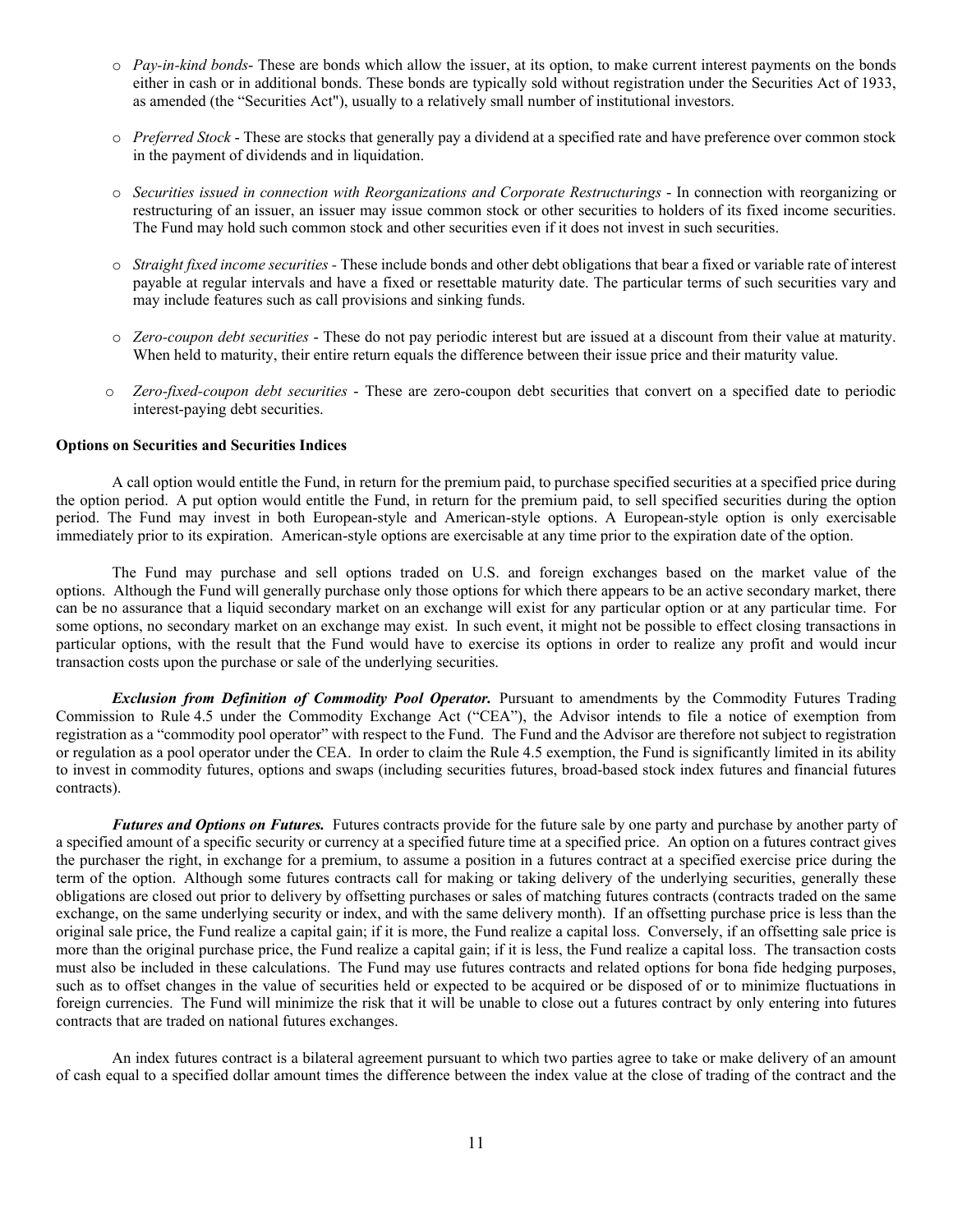price at which the futures contract is originally struck. No physical delivery of the securities comprising the index is made; generally contracts are closed out prior to their expiration date.

In order to avoid leveraging and related risks, when the Fund invests in futures contracts, the Fund will cover positions by depositing an amount of cash or liquid securities equal to the market value of the futures positions held, less margin deposits, in a segregated account and that amount will be marked-to-market on a daily basis.

There are risks associated with these activities, including the following: (1) the success of a hedging strategy may depend on an ability to predict movements in the prices of individual securities, fluctuations in markets and movements in interest rates; (2) there may be an imperfect or lack of correlation between the changes in market value of the securities held and the prices of futures and options on futures; (3) there may not be a liquid secondary market for a futures contract or option; (4) trading restrictions or limitations may be imposed by an exchange; and (5) government regulations may restrict trading in futures contracts and options on futures.

The Fund may buy and sell futures contracts and related options to manage exposure to changing interest rates and securities prices. Some strategies reduce the Fund' exposure to price fluctuations, while others tend to increase market exposure. Futures and options on futures can be volatile instruments and involve certain risks that could negatively impact the Fund's return. No price is paid upon entering into futures contracts. Instead, the Fund would be required to deposit an amount of cash or U.S. Treasury securities known as "initial margin." Subsequent payments, called "variation margin," to and from the broker, would be made on a daily basis as the value of the future position varies (a process known as "marked to market"). The margin is in the nature of performance bond or good-faith deposit on a futures contract. Futures and options on futures are taxable instruments.

*Over-the-Counter Options.* The Fund may engage in transactions involving over-the-counter options as well as exchangetraded options. Certain additional risks are specific to over-the-counter options. The Fund may engage a clearing corporation to exercise exchange-traded options, but if the Fund purchased an over-the-counter option, it must then rely on the dealer from which it purchased the option if the option is exercised. Failure by the dealer to do so would result in the loss of the premium paid by the Fund as well as loss of the expected benefit of the transaction.

Exchange-traded options generally have a continuous liquid market while over-the-counter options may not. Consequently, the Fund may generally be able to realize the value of an over-the-counter option it has purchased only by exercising or reselling the option to the dealer who issued it. Similarly, when the Fund writes an over-the-counter option, the Fund may generally be able to close out the option prior to its expiration only by entering into a closing purchase transaction with the dealer to whom the Fund originally wrote the option. While the Fund will seek to enter into over-the-counter options only with dealers who will agree to and are expected to be capable of entering into closing transactions with the Fund, there can be no assurance that the Fund will at any time be able to liquidate an over-the-counter option at a favorable price at any time prior to expiration. Unless the Fund, as a covered over-the-counter call option writer, is able to effect a closing purchase transaction, it will not be able to liquidate securities (or other assets) used as cover until the option expires or is exercised. In the event of insolvency of the other party, the Fund may be unable to liquidate an over-thecounter option. With respect to options written by the Fund, the inability to enter into a closing transaction may result in material losses to the Fund. For example, since the Fund must maintain a secured position with respect to any call option on a security it writes, the Fund may not sell the assets which it has segregated to secure the position while it is obligated under the option. This requirement may impair the Fund's ability to sell portfolio securities at a time when such sale might be advantageous.

The SEC has taken the position that purchased over-the-counter options are illiquid securities. The Fund may treat the cover used for written over-the-counter options as liquid if the dealer agrees that the Fund may repurchase the over-the-counter option it has written for a maximum price to be calculated by a predetermined formula. In such cases, the over-the-counter option would be considered illiquid only to the extent the maximum purchase price under the formula exceeds the intrinsic value of the option. Accordingly, the Fund will treat over-the-counter options as subject to the Fund's limitation on illiquid securities. If the SEC changes its position on the liquidity of over-the-counter options, the Fund will change the treatment of such instruments accordingly.

*Risks of Transactions in Options.* There are several risks associated with transactions in options on securities and indices. Options may be more volatile than the underlying securities and, therefore, on a percentage basis, an investment in options may be subject to greater fluctuation in value than an investment in the underlying securities themselves. There are also significant differences between the securities and options markets that could result in an imperfect correlation between these markets, causing a given transaction not to achieve its objective. In addition, a liquid secondary market for particular options may be absent for reasons which include the following: there may be insufficient trading interest in certain options; restrictions may be imposed by an exchange on opening transactions or closing transactions or both; trading halts, suspensions or other restrictions may be imposed with respect to particular classes or series of options of underlying securities; unusual or unforeseen circumstances may interrupt normal operations on an exchange; the facilities of an exchange or clearing corporation may not be adequate to handle current trading volume at all times; or one or more exchanges could, for economic or other reasons, decide or be compelled at some future date to discontinue the trading of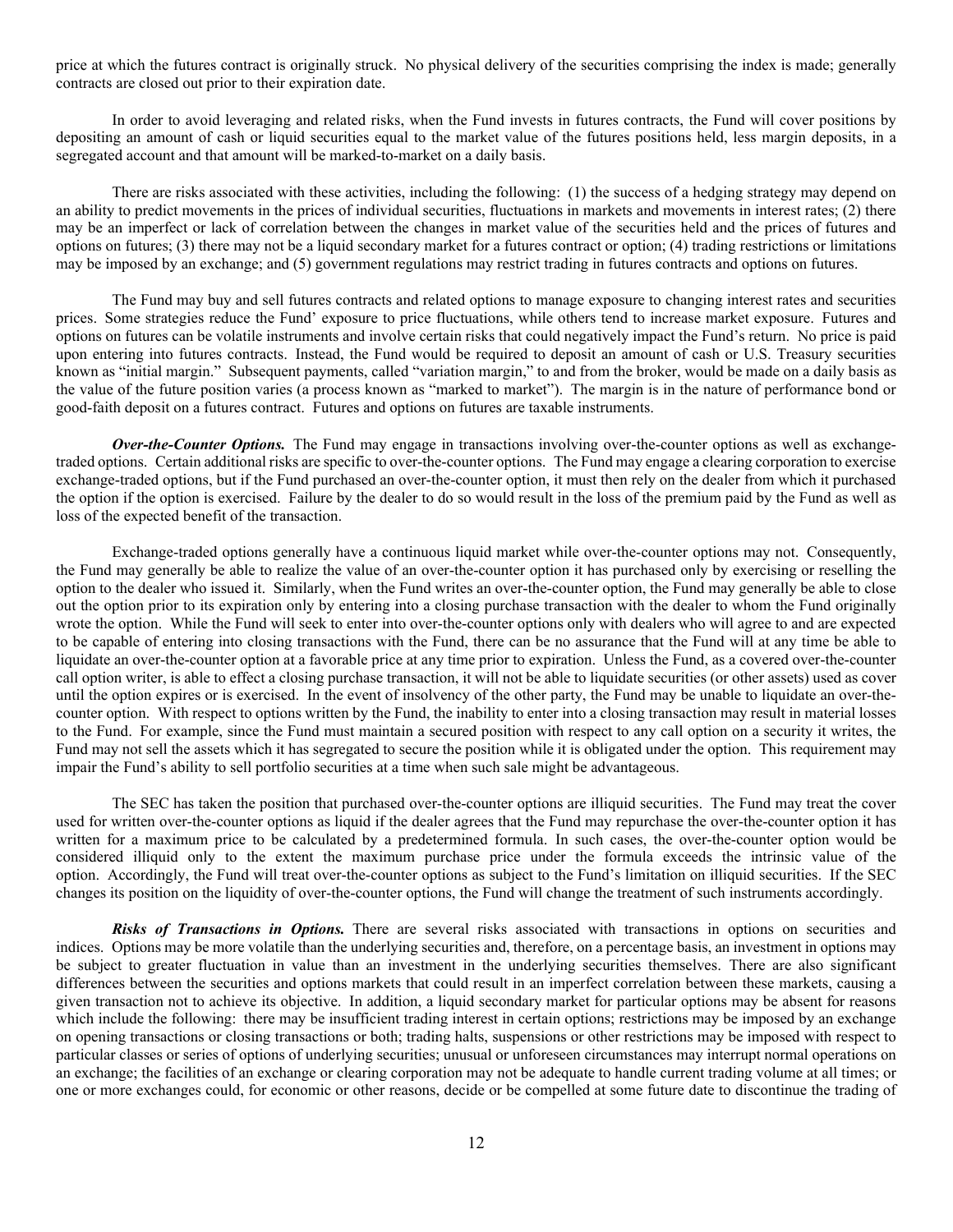options (or a particular class or series of options), in which event the secondary market on that exchange (or in that class or series of options) would cease to exist, although outstanding options that had been issued by a clearing corporation as a result of trades on that exchange would continue to be exercisable in accordance with their terms.

A decision as to whether, when and how to use options involves the exercise of skill and judgment, and even a well-conceived transaction may be unsuccessful to some degree because of market behavior or unexpected events. The extent to which the Fund may enter into options transactions may be limited by the requirements of the Code, for qualification of the Fund as a regulated investment company.

*Stock Index Options.* The Fund may invest in options on indices, including broad-based security indices. Puts and calls on indices are similar to puts and calls on other investments except that all settlements are in cash and gain or loss depends on changes in the index in question rather than on price movements in individual securities. When the Fund writes a call on an index, it receives a premium and agrees that, prior to the expiration date, the purchaser of the call, upon exercise of the call, will receive from the Fund an amount of cash if the closing level of the index upon which the call is based is greater than the exercise price of the call. The amount of cash is equal to the difference between the closing price of the index and the exercise price of the call times a specified multiple ("multiplier"), which determines the total dollar value for each point of such difference. When the Fund buys a call on an index, it pays a premium and has the same rights as to such call as are indicated above. When the Fund buys a put on an index, it pays a premium and has the right, prior to the expiration date, to require the seller of the put, upon the fund's exercise of the put, to deliver to the Fund an amount of cash if the closing level of the index upon which the put is based is less than the exercise price of the put, which amount of cash is determined by the multiplier, as described above for calls. When the Fund writes a put on an index, it receives a premium and the purchaser of the put has the right, prior to the expiration date, to require the Fund to deliver to it an amount of cash equal to the difference between the closing level of the index and exercise price times the multiplier if the closing level is less than the exercise price.

The risks of investment in options on indices may be greater than options on securities. Because index options are settled in cash, if the Fund writes a call on an index it cannot provide in advance for its potential settlement obligations by acquiring and holding the underlying index. The Fund can offset some of the risk of writing a call index option by holding a diversified portfolio of securities or instruments similar to those on which the underlying index is based. However, the Fund cannot, as a practical matter, acquire and hold a portfolio containing exactly the same securities or instruments as underlie the index and, as a result, bears a risk that the value of the securities or instruments held will vary from the value of the index.

Even if the Fund could assemble a portfolio that exactly reproduced the composition of the underlying index, it still would not be fully covered from a risk standpoint because of the "timing risk" inherent in writing index options. When an index option is exercised, the amount of cash that the holder is entitled to receive is determined by the difference between the exercise price and the closing index level on the date when the option is exercised. As with other kinds of options, the Fund as the call writer will not learn of the assignment until the next business day at the earliest. The time lag between exercise and notice of assignment poses no risk for the writer of a covered call on a specific underlying security or instrument, such as common stock, because there the writer's obligation is to deliver the underlying security or instrument, not to pay its value as of a fixed time in the past. So long as the writer already owns the underlying security or instrument, it can satisfy its settlement obligations by simply delivering it, and the risk that its value may have declined since the exercise date is borne by the exercising holder. In contrast, even if the writer of an index call holds investments that exactly match the composition of the underlying index, it will not be able to satisfy its assignment obligations by delivering those investments against payment of the exercise price. Instead, it will be required to pay cash in an amount based on the closing index value on the exercise date. By the time it learns that it has been assigned, the index may have declined, with a corresponding decline in the value of its portfolio. This "timing risk" is an inherent limitation on the ability of index call writers to cover their risk exposure by holding security or instrument positions.

If the Fund has purchased an index option and exercises it before the closing index value for that day is available, it runs the risk that the level of the underlying index may subsequently change. If such a change causes the exercised option to fall out-of-themoney, the Fund will be required to pay the difference between the closing index value and the exercise price of the option (times the applicable multiplier) to the assigned writer.

*Writing Call Options.* The Fund may write covered call options. A call option is "covered" if the Fund owns the security underlying the call or has an absolute right to acquire the security without additional cash consideration (or, if additional cash consideration is required, cash or cash equivalents in such amounts as held in a segregated account by the Fund's custodian). The writer of a call option receives a premium and gives the purchaser the right to buy the security underlying the option at the exercise price. The writer has the obligation upon exercise of the option to deliver the underlying security against payment of the exercise price during the option period. If the writer of an exchange-traded option wishes to terminate his obligation, he may effect a "closing purchase transaction." This is accomplished by buying an option of the same series as the option previously written. A writer may not effect a closing purchase transaction after it has been notified of the exercise of an option.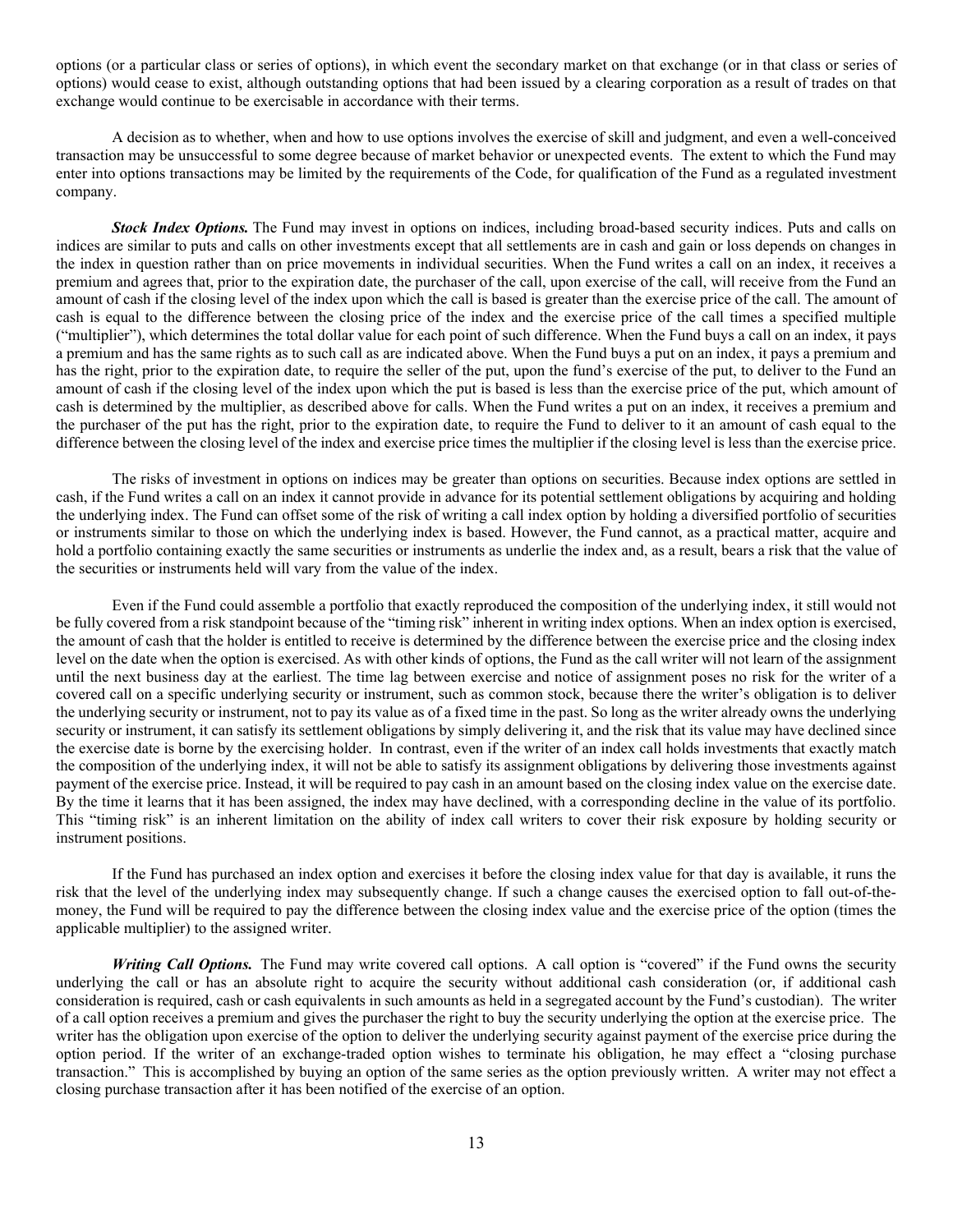Effecting a closing transaction in a written call option will permit the Fund to write another call option on the underlying security with either a different exercise price, expiration date or both. Also, effecting a closing transaction will permit the cash or proceeds from the concurrent sale of any securities subject to the option to be used for other investments of the Fund. If the Fund desires to sell a particular security from its portfolio on which it has written a call option, it will effect a closing transaction prior to or concurrent with the sale of the security.

The Fund will realize a gain from a closing transaction if the cost of the closing transaction is less than the premium received from writing the option or if the proceeds from the closing transaction are more than the premium paid to purchase the option. The Fund will realize a loss from a closing transaction if the cost of the closing transaction is more than the premium received from writing the option or if the proceeds from the closing transaction are less than the premium paid to purchase the option. However, because increases in the market price of a call option will generally reflect increases in the market price of the underlying security, any loss to the Fund resulting from the repurchase of a call option is likely to be offset in whole or in part by appreciation of the underlying security owned by the Fund.

In addition to covered call options, The Fund may write uncovered (or "naked") call options on securities, including ETFs, and indices; however, SEC rules require that the Fund segregates assets on its books and records with a value equal to the value of the securities or the index that the holder of the option is entitled to call. Segregated securities cannot be sold while the option strategy is outstanding, unless they are replaced with other suitable assets. As a result, there is a possibility that segregation of a large percentage of the Fund's assets could impede portfolio management or the Fund's ability to meet redemption requests or other current obligations.

*Writing Covered Index Call Options.* The Fund may sell index call options. The Fund may also execute a closing purchase transaction with respect to the option it has sold and then sell another option with either a different exercise price and/or expiration date. The Fund's objective in entering into such closing transactions is to increase option premium income, to limit losses or to protect anticipated gains in the underlying stocks. The cost of a closing transaction, while reducing the premium income realized from the sale of the option, should be offset, at least in part, by the appreciation in the value of the underlying index, and by the opportunity to realize additional premium income from selling a new option.

When the Fund sells an index call option, it does not deliver the underlying stocks or cash to the broker through whom the transaction is effected. In the case of an exchange-traded option, the Fund establishes an escrow account. The Custodian (or a securities depository acting for the Custodian) acts as the Fund's escrow agent. The escrow agent enters into documents known as escrow receipts with respect to the stocks included in the Fund (or escrow receipts with respect to other acceptable securities). The escrow agent releases the stocks from the escrow account when the call option expires, or the Fund enters into a closing purchase transaction. Until such release, the underlying stocks cannot be sold by the Fund. The Fund may enter into similar collateral arrangements with the counterparty when it sells over-the-counter index call options.

When the Fund sells an index call option, it is also required to "cover" the option pursuant to requirements enunciated by the staff of the SEC. The staff has indicated that a mutual fund may "cover" an index call option by (1) owning and holding for the term of the option a portfolio of stocks substantially replicating the movement of the index underlying the call option; (2) purchasing an American-style call option on the same index with an exercise price not greater than the exercise price of the written option; or (3) establishing and maintaining for the term of the option a segregated account consisting of cash, U.S. Government securities or other high-grade debt securities, equal in value to the aggregate contract price of the call option (the current index value times the specific multiple). The Fund generally "covers" the index options it has sold by owning and holding stocks substantially replicating the movement of the applicable index. As an alternative method of "covering" the option, the Fund may purchase an appropriate offsetting option.

The purchaser of an index call option sold by the Fund may exercise the option at a price fixed as of the closing level of the index on exercise date. Unless the Fund has liquid assets sufficient to satisfy the exercise of the index call option, the Fund would be required to liquidate portfolio securities to satisfy the exercise. The market value of such securities may decline between the time the option is exercised and the time the Fund is able to sell the securities. If the Fund fails to anticipate an exercise, it may have to borrow from a bank (in amounts not exceeding 5% of the Fund's total assets) pending settlement of the sale of the portfolio securities and thereby incur interest charges. If trading is interrupted on the index, the Fund would not be able to close out its option positions.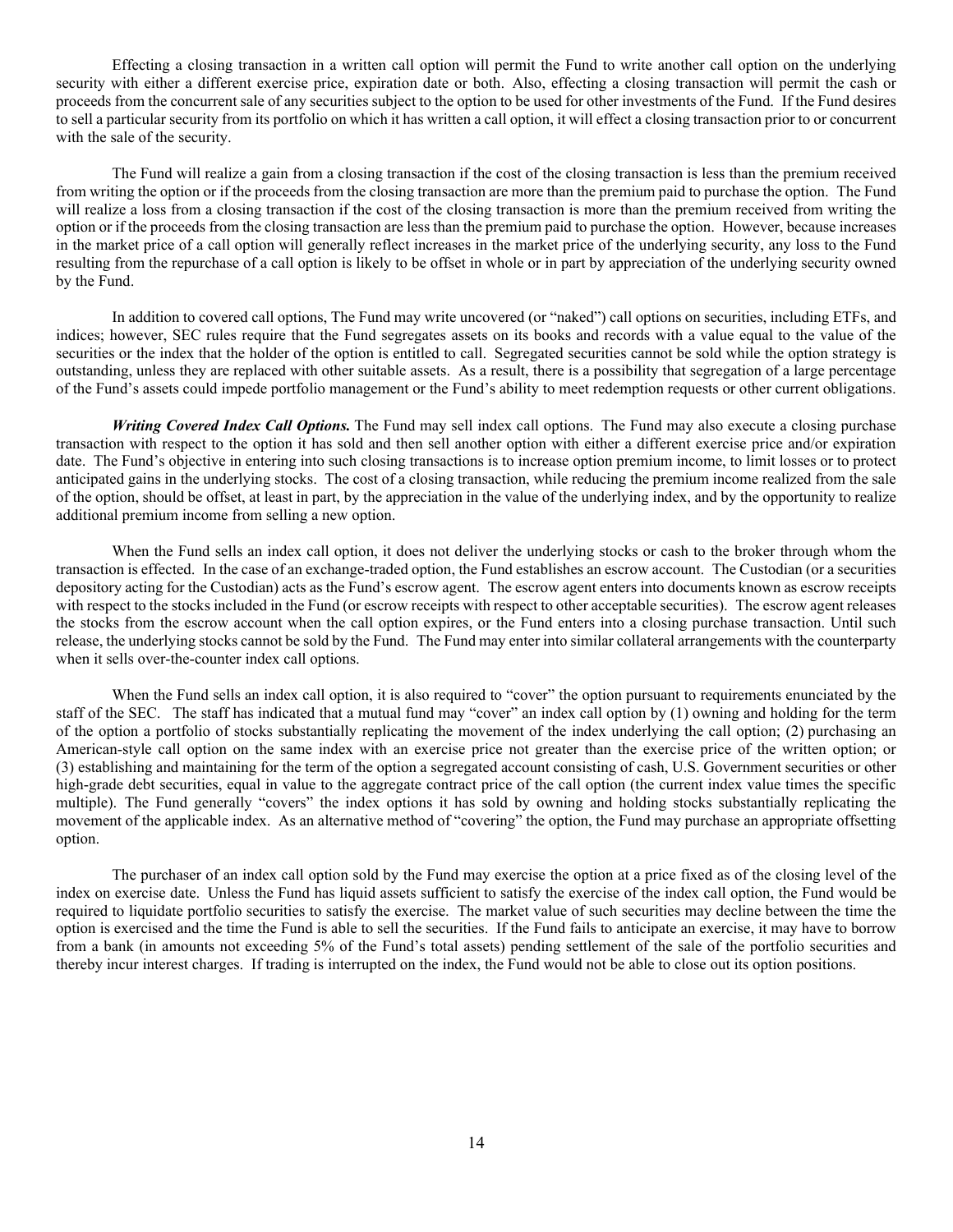# **Over-the-Counter Transactions**

OTC transactions differ from exchange-traded transactions in several respects. OTC transactions are transacted directly with dealers and not with a clearing corporation. Without the availability of a clearing corporation, OTC transaction pricing is normally done by reference to information from market makers, which information is carefully monitored by the Advisor and verified in appropriate cases. As OTC transactions are transacted directly with dealers, there is a risk of nonperformance by the dealer as a result of the insolvency of such dealer or otherwise. An OTC transaction may only be terminated voluntarily by entering into a closing transaction with the dealer with whom the Fund originally dealt. Any such cancellation may require the Fund to pay a premium to that dealer. In those cases in which the Fund has entered into a covered transaction and cannot voluntarily terminate the transaction, the Fund will not be able to sell the underlying security until the transaction expires or is exercised or different cover is substituted. The Fund intends to enter into OTC transactions only with dealers which agree to, and which are expected to be capable of, entering into closing transactions with the Fund. There is also no assurance that the Fund will be able to liquidate an OTC transaction at any time prior to expiration.

# **Pooled Investment Vehicles**

The Fund may invest in the securities of pooled vehicles that are not investment companies and, thus, not required to comply with the provisions of the 1940 Act. As a shareholder of such pooled vehicles, the Fund will not have all of the investor protections afforded by the 1940 Act. Such pooled vehicles may, however, be required to comply with the provisions of other federal securities laws, such as the Securities Act of 1933. These pooled vehicles typically hold currency or commodities, such as gold or oil, or other property that is itself not a security. If the Fund invests in, and thus, is a shareholder of, a pooled vehicle, the Fund's shareholders will indirectly bear the Fund's proportionate share of the fees and expenses paid by the pooled vehicle, including any applicable management fees, in addition to both the management fees payable directly by the Fund to the Advisor and the other expenses that the Fund bears directly in connection with its own operations. In addition, the Fund's investment in pooled investment vehicles may be considered illiquid and subject to the Fund's restrictions on illiquid investments.

# **Recent Market Events.**

The Fund could lose money over short periods due to short-term market movements and over longer periods during more prolonged market downturns. The value of a security or other instrument may decline due to changes in general market conditions, economic trends or events that are not specifically related to the issuer of the security or other instrument, or factors that affect a particular issuer or issuers, country, group of countries, region, market, industry, group of industries, sector or asset class. During a general market downturn, multiple asset classes may be negatively affected. Changes in market conditions and interest rates generally do not have the same impact on all types of securities and instruments.

Stresses associated with the 2008 financial crisis in the United States and global economies peaked approximately a decade ago, but periods of unusually high volatility in the financial markets and restrictive credit conditions, sometimes limited to a particular sector or a geography, continue to recur. Some countries, including the United States, have adopted and/or are considering the adoption of more protectionist trade policies, a move away from the tighter financial industry regulations that followed the financial crisis, and/or substantially reducing corporate taxes. The exact shape of these policies is still being considered, but the equity and debt markets may react strongly to expectations of change, which could increase volatility, especially if the market's expectations are not borne out. A rise in protectionist trade policies, and the possibility of changes to some international trade agreements, could affect the economies of many nations in ways that cannot necessarily be foreseen at the present time. In addition, geopolitical and other risks, including environmental and public health, may add to instability in world economies and markets generally. Economies and financial markets throughout the world are becoming increasingly interconnected. As a result, whether or not the Fund invests in securities of issuers located in or with significant exposure to countries experiencing economic, political and/or financial difficulties, the value and liquidity of the Fund's investments may be negatively affected by such events.

COVID-19 has resulted in travel restrictions, closed international borders, enhanced health screenings at ports of entry and elsewhere, disruption of and delays in healthcare service preparation and delivery, prolonged quarantines, cancellations, business and school closings, supply chain disruptions, and lower consumer demand, as well as general concern and uncertainty. The impact of COVID-19, and other infectious illness outbreaks that may arise in the future, could adversely affect the economies of many nations or the entire global economy, individual issuers and capital markets in ways that cannot necessarily be foreseen. In addition, as a possible consequence of the measures taken in response to the spread of COVID-19 and the resulting market disruptions, volatility and liquidity concerns, the Fund may have difficulty in complying with the distribution requirements necessary for the Fund to maintain its status as a regulated investment company under the Code.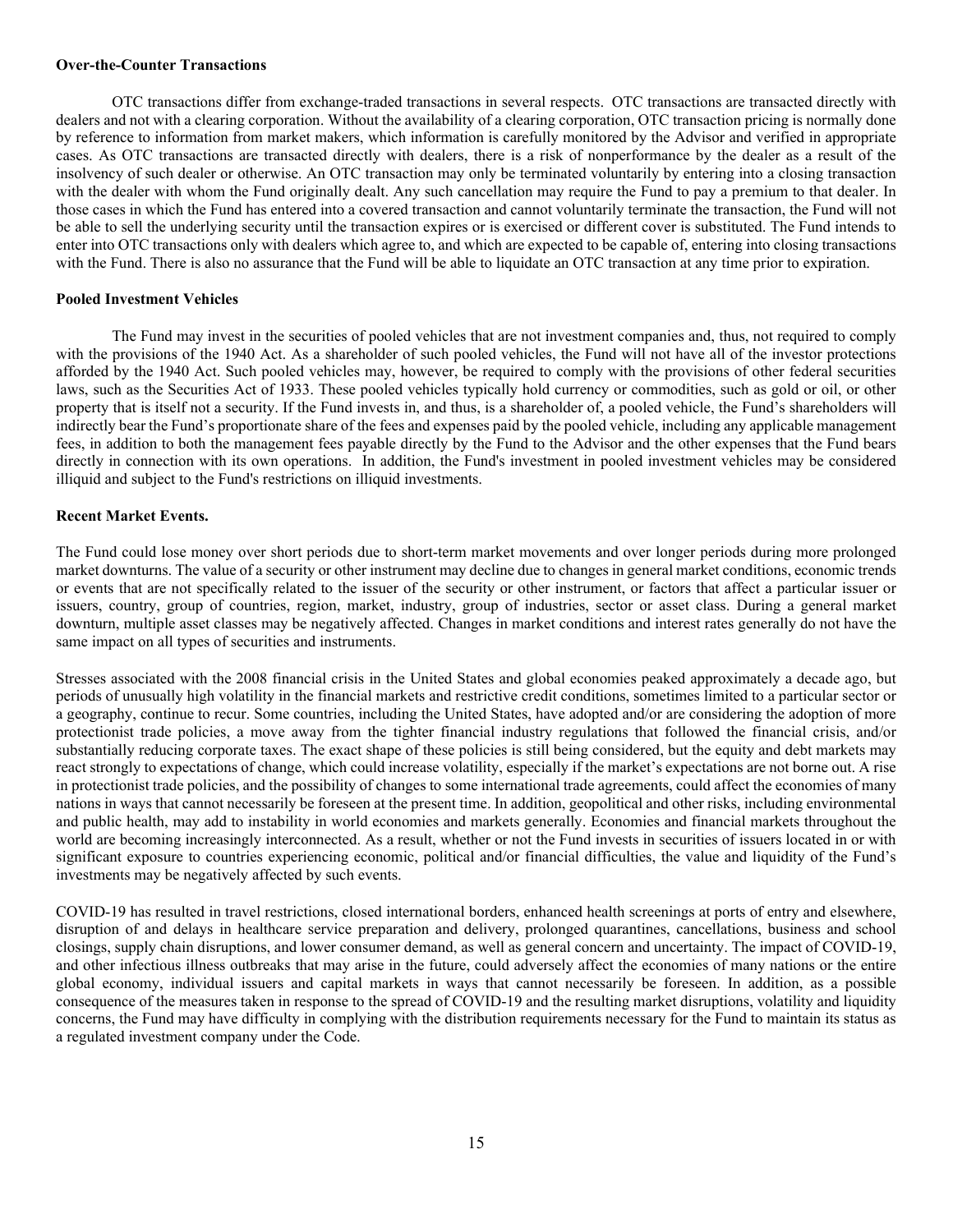# **Short Sales**

A short sale is a transaction in which the Fund sells a security it does not own in anticipation that the market price of that security will decline. If the price of the security sold short increases between the time of the short sale and the time the Fund replaces the borrowed security, the Fund will incur a loss; conversely, if the price declines, the Fund will realize a capital gain. Any gain will be decreased, and any loss will be increased, by the transaction costs incurred by the Fund, including the costs associated with providing collateral to the broker-dealer (usually cash and liquid securities) and the maintenance of collateral with its custodian. The Fund also may be required to pay a premium to borrow a security, which would increase the cost of the security sold short. Although the Fund's gain is limited to the price at which it sold the security short, its potential loss is theoretically unlimited.

The broker-dealer will retain the net proceeds of the short sale to the extent necessary to meet margin requirements until the short position is closed out.

When the Advisor believes that the price of a particular security held by the Fund may decline, it may make "short sales against the box" to hedge the unrealized gain on such security. Selling short against the box involves selling a security which the Fund owns for delivery at a specified date in the future. The Fund will incur transaction costs to open, maintain and close short sales against the box.

To the extent the Fund sells securities short (except in the case of short sales "against the box"), it is required to segregate an amount of cash or liquid securities on its records equal to the market price of the securities sold short. The segregated assets are marked to market daily in an attempt to ensure that the amount deposited in the segregated account is at least equal to the market value of the securities sold short. Segregated securities cannot be sold while the position they are covering is outstanding, unless they are replaced with similar securities. As a result, there is the possibility that segregation of a large percentage of the Fund's assets could affect its portfolio management.

### **Stock Index Futures**

The Fund may invest in stock index futures only as a substitute for a comparable market position in the underlying securities. A stock index future obligates the seller to deliver (and the purchaser to accept), effectively, an amount of cash equal to a specific dollar amount times the difference between the value of a specific stock index at the close of the last trading day of the contract and the price at which the agreement is made. No physical delivery of the underlying stocks in the index is made. With respect to stock indices that are permitted investments, The Fund intends to purchase and sell futures contracts on the stock index for which it can obtain the best price with consideration also given to liquidity.

### **Swap Agreements**

The Fund may enter into interest rate, currency and index swaps and the purchase or sale of related caps, floors and collars. The Fund may enter into these transactions to preserve a return or spread on a particular investment or portion of its portfolio, to protect against currency fluctuations or to protect against any increase in the price of securities it anticipates purchasing at a later date. Swaps may be used in conjunction with other instruments to offset interest rate, currency or other underlying risks. For example, interest rate swaps may be offset with "caps," "floors" or "collars". A "cap" is essentially a call option which places a limit on the amount of floating rate interest that must be paid on a certain principal amount. A "floor" is essentially a put option which places a limit on the minimum amount that would be paid on a certain principal amount. A "collar" is essentially a combination of a long cap and a short floor where the limits are set at different levels.

The Fund will usually enter into swaps on a net basis; that is, the two payment streams will be netted out in a cash settlement on the payment date or dates specified in the instrument, with the Fund receiving or paying, as the case may be, only the net amount of the two payments. To the extent obligations created thereby may be deemed to constitute senior securities, the Fund will maintain required collateral in a segregated account consisting of U.S. Government securities or cash or cash equivalents. If the Fund were assigned an exercise notice on a call it has written, it would be required to liquidate portfolio securities in order to satisfy the exercise, unless it has other liquid assets that are sufficient to satisfy the exercise of the call. If the Fund has written a call, there is also a risk that the market may decline between the time the Fund has a call exercised against it, at a price which is fixed as of the closing level of the index on the date of exercise, and the time it is able to sell securities in its portfolio. As with stock options, the Fund will not learn that an index option has been exercised until the day following the exercise date but, unlike a call on stock where it would be able to deliver the underlying securities in settlement, the Fund may have to sell part of its securities portfolio in order to make settlement in cash, and the price of such securities might decline before they can be sold. For example, even if an index call which the Fund has written is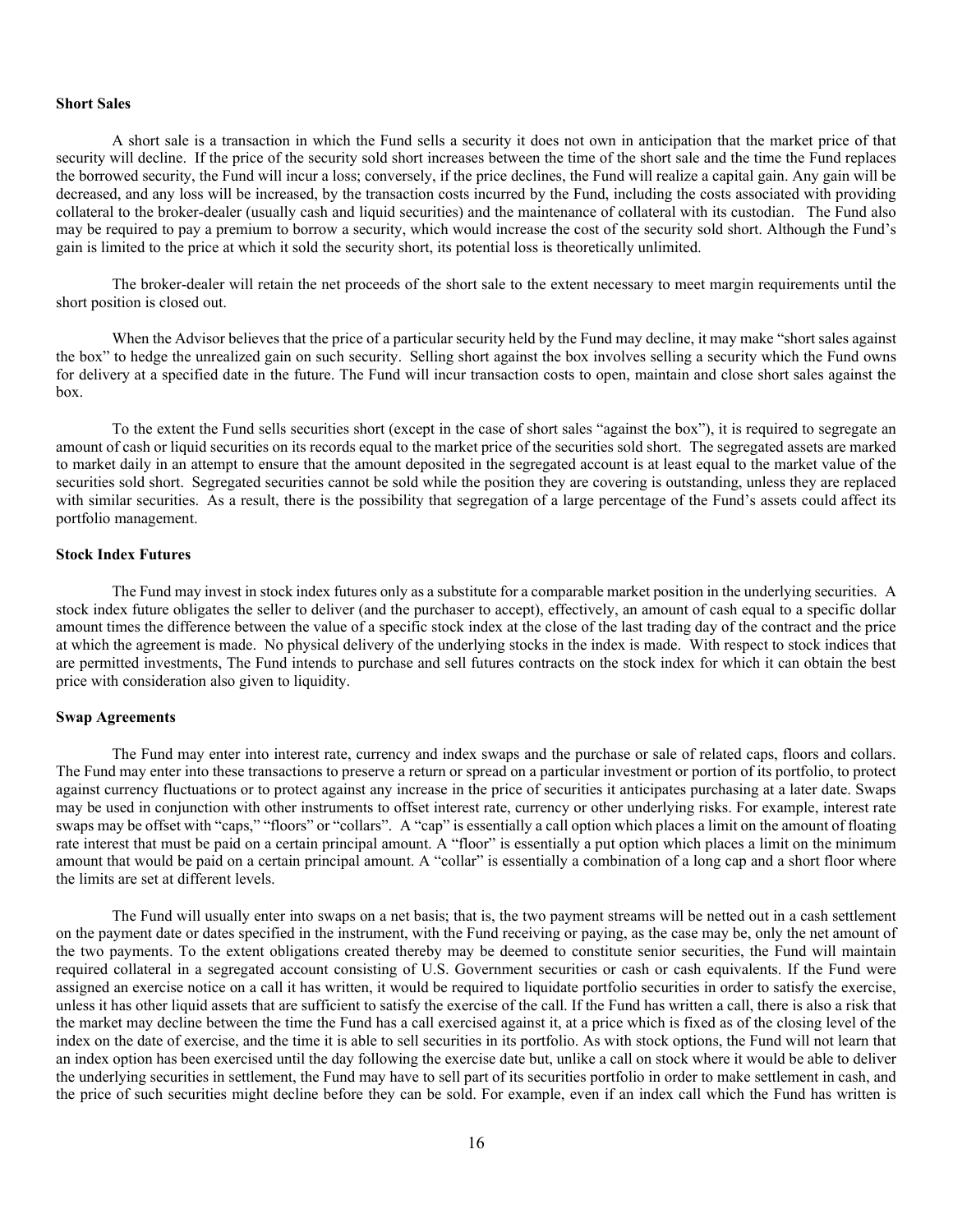"covered" by an index call held by the Fund with the same strike price, it will bear the risk that the level of the index may decline between the close of trading on the date the exercise notice is filed with the Options Clearing Corporation and the close of trading on the date the Fund exercises the call it holds or the time it sells the call, which in either case would occur no earlier than the day following the day the exercise notice was filed.

*Credit Default Swaps.* The Fund may enter into credit default swap agreements for investment purposes. A credit default swap agreement may have as reference obligations one or more securities that are not currently held by the Fund. The Fund may be either the buyer or seller in the transaction. Credit default swaps may also be structured based on the debt of a basket of issuers, rather than a single issuer, and may be customized with respect to the default event that triggers purchase or other factors. As a seller, the Fund would generally receive an upfront payment or a fixed rate of income throughout the term of the swap, which typically is between six months and three years, provided that there is no credit event. If a credit event occurs, generally the seller must pay the buyer the full face amount of deliverable obligations of the reference obligations that may have little or no value. If the Fund were a buyer and no credit event occurs, the Fund would recover nothing if the swap is held through its termination date. However, if a credit event occurs, the buyer may elect to receive the full notional value of the swap in exchange for an equal face amount of deliverable obligations of the reference obligation that may have little or no value. The use of swap agreements by the Fund entails certain risks, which may be different from, or possibly greater than, the risks associated with investing directly in the securities and other investments that are the referenced asset for the swap agreement. Swaps are highly specialized instruments that require investment techniques, risk analyses, and tax planning different from those associated with stocks, bonds, and other traditional investments. The use of a swap requires an understanding not only of the referenced asset, reference rate, or index, but also of the swap itself, without the benefit of observing the performance of the swap under all the possible market conditions. Because some swap agreements have a leverage component, adverse changes in the value or level of the underlying asset, reference rate, or index can result in a loss substantially greater than the amount invested in the swap itself. Certain swaps have the potential for unlimited loss, regardless of the size of the initial investment.

The Fund may also purchase credit default swap contracts in order to hedge against the risk of default of the debt of a particular issuer or basket of issuers, in which case the Fund would function as the counterparty referenced in the preceding paragraph. This would involve the risk that the investment may expire worthless and would only generate income in the event of an actual default by the issuer(s) of the underlying obligation(s) (or, as applicable, a credit downgrade or other indication of financial instability). It would also involve the risk that the seller may fail to satisfy its payment obligations to the Fund in the event of a default. The purchase of credit default swaps involves costs, which will reduce the Fund's return.

*Currency Swaps.* The Fund may enter into currency swap agreements for investment purposes. Currency swaps are similar to interest rate swaps, except that they involve multiple currencies. The Fund may enter into a currency swap when it has exposure to one currency and desires exposure to a different currency. Typically the interest rates that determine the currency swap payments are fixed, although occasionally one or both parties may pay a floating rate of interest. Unlike an interest rate swap, however, the principal amounts are exchanged at the beginning of the contract and returned at the end of the contract. In addition to paying and receiving amounts at the beginning and termination of the agreements, both sides will also have to pay in full periodically based upon the currency they have borrowed. Change in foreign exchange rates and changes in interest rates, as described above, may negatively affect currency swaps.

*Interest Rate Swaps.* The Fund may enter into an interest rate swap in an effort to protect against declines in the value of fixed income securities held by the Fund. In such an instance, the Fund may agree to pay a fixed rate (multiplied by a notional amount) while a counterparty agrees to pay a floating rate (multiplied by the same notional amount). If interest rates rise, resulting in a diminution in the value of the fund's portfolio, the Fund would receive payments under the swap that would offset, in whole or in part, such diminution in value.

*Options on Swaps.* An option on a swap agreement, or a "swaption," is a contract that gives a counterparty the right (but not the obligation) to enter into a new swap agreement or to shorten, extend, cancel or otherwise modify an existing swap agreement, at some designated future time on specified terms. In return, the purchaser pays a "premium" to the seller of the contract. The seller of the contract receives the premium and bears the risk of unfavorable changes on the underlying swap. The Fund may write (sell) and purchase put and call swaptions. The Fund may also enter into swaptions on either an asset-based or liability-based basis, depending on whether the Fund is hedging its assets or its liabilities. The Fund may write (sell) and purchase put and call swaptions to the same extent it may make use of standard options on securities or other instruments. The Fund may enter into these transactions primarily to preserve a return or spread on a particular investment or portion of its holdings, as a duration management technique, to protect against an increase in the price of securities the Fund anticipates purchasing at a later date, or for any other purposes, such as for speculation to increase returns. Swaptions are generally subject to the same risks involved in the Fund's use of options.

Depending on the terms of the particular option agreement, the Fund will generally incur a greater degree of risk when it writes a swaption than it will incur when it purchases a swaption. When the Fund purchases a swaption, it risks losing only the amount of the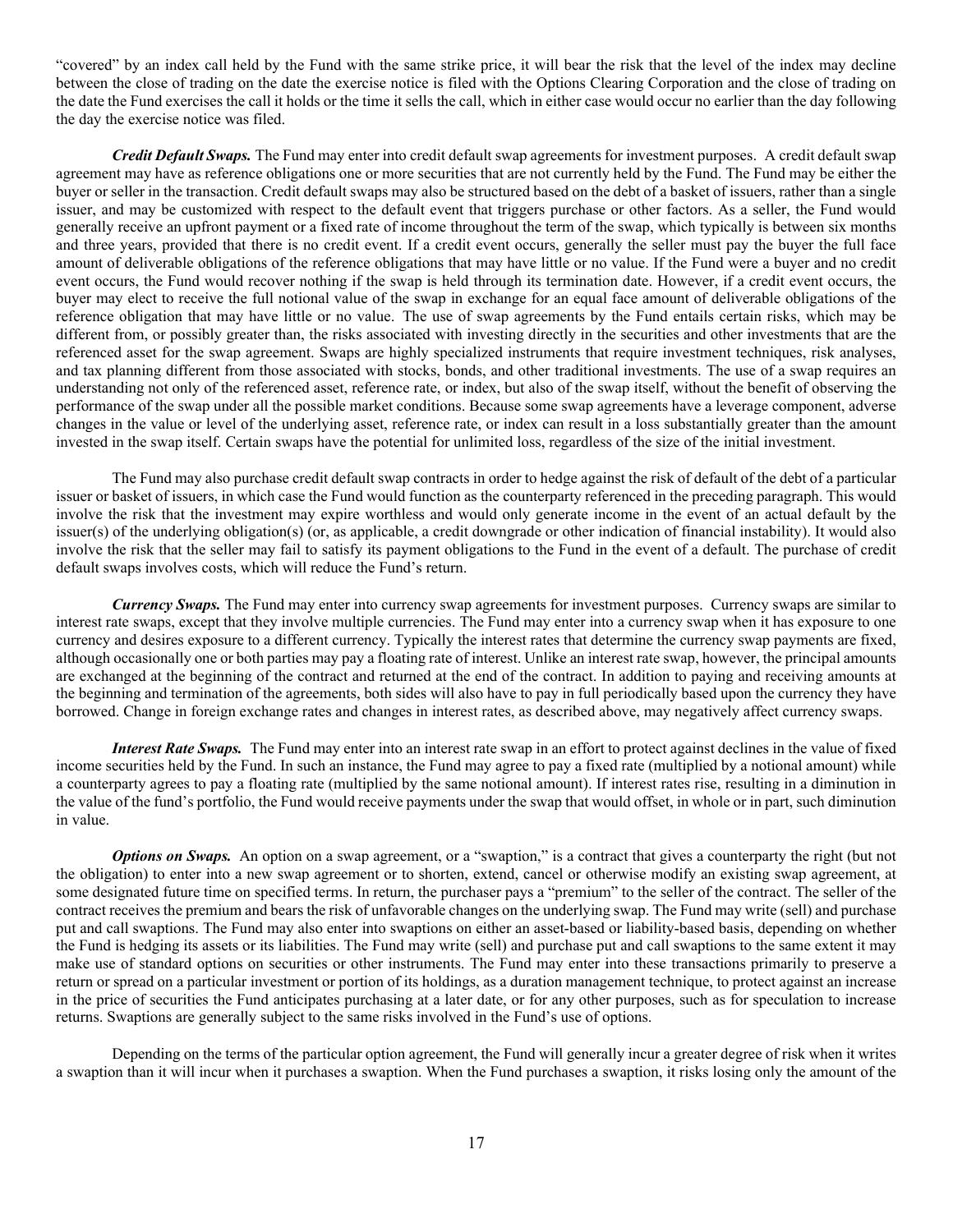premium it has paid should it decide to let the option expire unexercised. However, when the Fund writes a swaption, upon exercise of the option the Fund will become obligated according to the terms of the underlying agreement.

*Total Return Swaps.* The Fund may enter into total return swap contracts for investment purposes. Total return swaps are contracts in which one party agrees to make periodic payments based on the change in market value of the underlying assets, which may include a specified security, basket of securities or security indexes during the specified period, in return for periodic payments based on a fixed or variable interest rate of the total return from other underlying assets. Total return swap agreements may be used to obtain exposure to a security or market without owning or taking physical custody of such security or market, including in cases in which there may be disadvantages associated with direct ownership of a particular security. In a typical total return equity swap, payments made by the Fund or the counterparty are based on the total return of a particular reference asset or assets (such as an equity security, a combination of such securities, or an index). That is, one party agrees to pay another party the return on a stock, basket of stocks, or stock index in return for a specified interest rate. By entering into an equity index swap, for example, the index receiver can gain exposure to stocks making up the index of securities without actually purchasing those stocks. Total return swaps involve not only the risk associated with the investment in the underlying securities, but also the risk of the counterparty not fulfilling its obligations under the agreement.

### **Warrants**

Warrants are options to purchase common stock at a specific price (usually at a premium above the market value of the optioned common stock at issuance) valid for a specific period of time. Warrants may have a life ranging from less than one year to twenty years, or they may be perpetual. However, most warrants have expiration dates after which they are worthless. In addition, a warrant is worthless if the market price of the common stock does not exceed the warrant's exercise price during the life of the warrant. Warrants have no voting rights, pay no dividends, and have no rights with respect to the assets of the corporation issuing them. The percentage increase or decrease in the market price of the warrant may tend to be greater than the percentage increase or decrease in the market price of the optioned common stock.

# **OTHER INVESTMENT STRATEGIES, POLICIES AND RISKS**

#### **Asset-Backed Securities**

The Fund may invest in asset-backed securities that, through the use of trusts and special purpose vehicles, are securitized with various types of assets, such as automobile receivables, credit card receivables and home-equity loans in pass- through structures similar to the mortgage-related securities described above. In general, the collateral supporting asset-backed securities is of shorter maturity than the collateral supporting mortgage loans and is less likely to experience substantial prepayments. However, asset-backed securities are not backed by any governmental agency.

### **Borrowing**

While the Fund does not anticipate doing so, other than for cash management, the Fund may borrow money for investment purposes. Borrowing for investment purposes is one form of leverage. Leveraging investments, by purchasing securities with borrowed money, is a speculative technique that increases investment risk, but also increases investment opportunity. Because substantially all of the Fund's assets will fluctuate in value, whereas the interest obligations on borrowings may be fixed, the NAV per share of the Fund will increase more when the Fund's portfolio assets increase in value and decrease more when the Fund's portfolio assets decrease in value than would otherwise be the case. Moreover, interest costs on borrowings may fluctuate with changing market rates of interest and may partially offset or exceed the returns on the borrowed fund. Under adverse conditions, the Fund might have to sell portfolio securities to meet interest or principal payments at a time when investment considerations would not favor such sales. The Fund may use leverage during periods when the Advisor believes that the Fund's investment objective would be furthered.

The Fund may also borrow money to facilitate management of the Fund's portfolio by enabling the Fund to meet redemption requests when the liquidation of portfolio instruments would be inconvenient or disadvantageous. Such borrowing is not for investment purposes and will be repaid by the Fund promptly. As required by the 1940 Act, the Fund must maintain continuous asset coverage (total assets, including assets acquired with borrowed fund, less liabilities exclusive of borrowings) of 300% of all amounts borrowed. If, at any time, the value of the Fund's assets should fail to meet this 300% coverage test, the Fund, within three days (not including Sundays and holidays), will reduce the amount of the Fund's borrowings to the extent necessary to meet this 300% coverage requirement. Maintenance of this percentage limitation may result in the sale of portfolio securities at a time when investment considerations otherwise indicate that it would be disadvantageous to do so.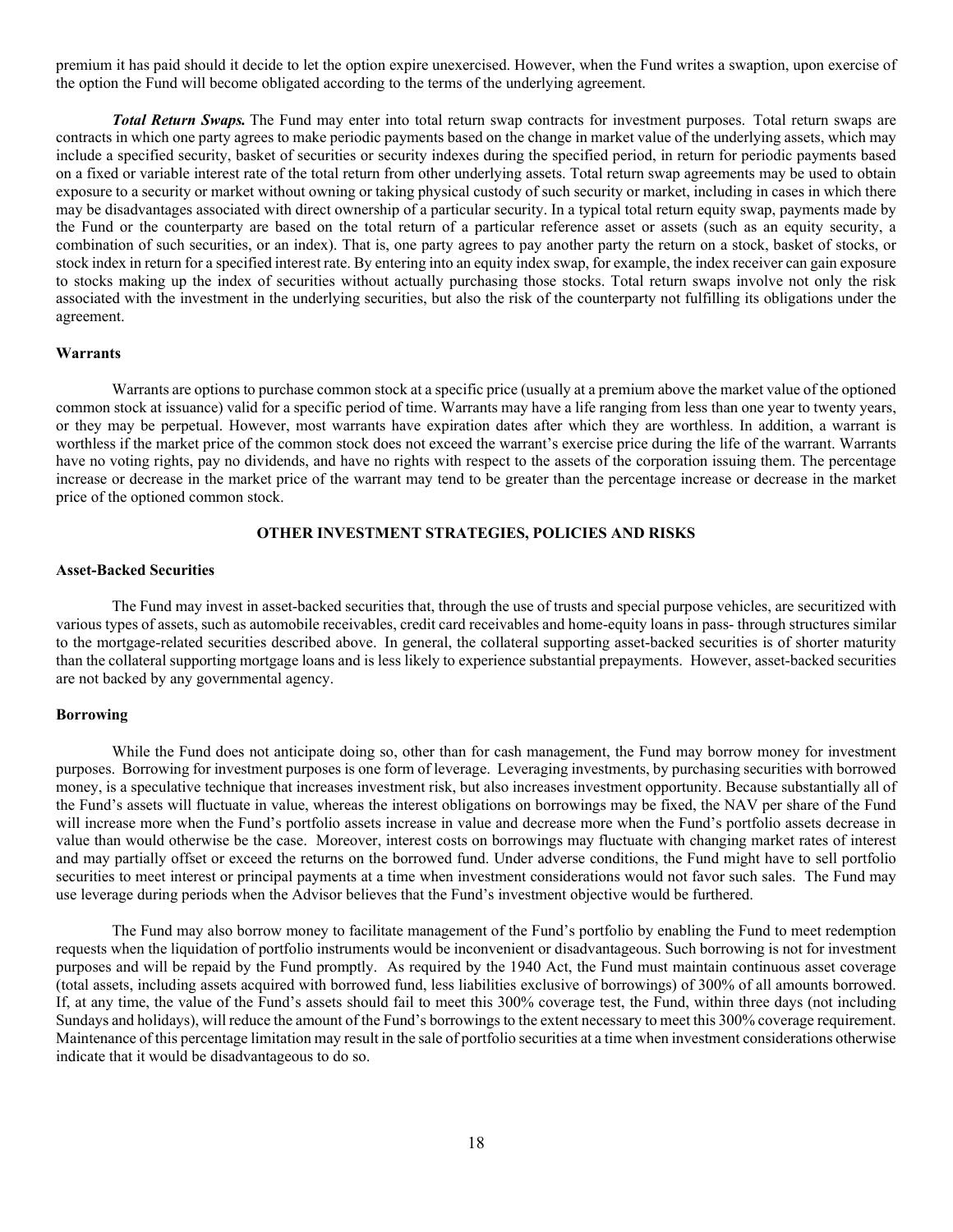In addition to the foregoing, the Fund is authorized to borrow money as a temporary measure for extraordinary or emergency purposes in amounts not in excess of 5% of the value of the Fund's total assets. Borrowings for extraordinary or emergency purposes are not subject to the foregoing 300% asset coverage requirement.

# **Depositary Receipts**

American Depositary Receipts ("ADRs") are negotiable receipts issued by a U.S. bank or trust company that evidence ownership of securities in a foreign company which have been deposited with such bank or trust company's office or agent in a foreign country. European Depositary Receipts ("EDRs") are negotiable certificates held in the bank of one country representing a specific number of shares of a stock traded on an exchange of another country. Global Depositary Receipts ("GDRs") are negotiable certificates held in the bank of one country representing a specific number of shares of a stock traded on an exchange of another country. Canadian Depositary Receipts ("CDRs") are negotiable receipts issued by a Canadian bank or trust company that evidence ownership of securities in a foreign company which have been deposited with such bank or trust company's office or agent in a foreign country.

Investing in ADRs, EDRs, GDRs, and CDRs presents risks that may not be equal to the risk inherent in holding the equivalent shares of the same companies that are traded in the local markets even though the Fund will purchase, sell and be paid dividends on ADRs, EDRs, GDRs, and CDRs in U.S. Dollars. These risks include fluctuations in currency exchange rates, which are affected by international balances of payments and other economic and financial conditions; government intervention; speculation; and other factors. With respect to certain foreign countries, there is the possibility of expropriation or nationalization of assets, confiscatory taxation, political and social upheaval, and economic instability. The Fund may be required to pay foreign withholding or other taxes on certain ADRs, EDRs, GDRs, or CDRs that it owns, see "Federal Income Tax Matters." ADRs, EDRs, GDRs, and CDRs may be sponsored by the foreign issuer or may be unsponsored. Unsponsored ADRs, EDRs, GDRs, and CDRs are organized independently and without the cooperation of the foreign issuer of the underlying securities. Unsponsored GDRs, CDRs, EDRs and ADRs are offered by companies which are not prepared to meet either the reporting or accounting standards of the United States. While readily exchangeable with stock in local markets, unsponsored ADRs, EDRs, GDRs, and CDRs may be less liquid than sponsored ADRs, EDRs, GDRs, and CDRs. Additionally, there generally is less publicly available information with respect to unsponsored ADRs, EDRs, GDRs, and CDRs.

# **Floating Rate, Inverse Floating Rate and Index Obligations**

The Fund may invest in debt securities with interest payments or maturity values that are not fixed, but float in conjunction with (or inversely to) an underlying index or price. These securities may be backed by sovereign or corporate issuers, or by collateral such as mortgages. The indices and prices upon which such securities can be based include interest rates, currency rates and commodities prices. Floating rate securities pay interest according to a coupon which is reset periodically. The reset mechanism may be formula based, or reflect the passing through of floating interest payments on an underlying collateral pool. Inverse floating rate securities are similar to floating rate securities except that their coupon payments vary inversely with an underlying index by use of a formula. Inverse floating rate securities tend to exhibit greater price volatility than other floating rate securities. Interest rate risk and price volatility on inverse floating rate obligations can be high, especially if leverage is used in the formula. Index securities pay a fixed rate of interest, but have a maturity value that varies by formula, so that when the obligation matures a gain or loss may be realized. The risk of index obligations depends on the volatility of the underlying index, the coupon payment and the maturity of the obligation.

### **Foreign Currency Transactions**

The Fund may engage in foreign currency transactions, including foreign currency forward contracts, options, swaps, and other strategic transactions in connection with investments in securities of non-U.S. companies. The Fund will conduct their foreign currency exchange transactions either on a spot (*i.e.*, cash) basis at the spot rate prevailing in the foreign currency exchange market or through forward contracts to purchase or sell foreign currencies.

The Fund may enter into forward foreign currency exchange contracts (forward contracts) in order to protect against possible losses on foreign investments resulting from adverse changes in the relationship between the U.S. dollar and foreign currencies, as well as to increase exposure to a foreign currency or to shift exposure to foreign currency fluctuations from one country to another. A forward contract is an obligation to purchase or sell a specific currency for an agreed price on a future date which is individually negotiated and privately traded by currency traders and their customers. Although foreign exchange dealers often do not charge a fee for conversion, they do realize a profit based on the difference (spread) between the price at which they are buying and selling various currencies. However, forward contracts may limit the potential gains which could result from a positive change in such currency relationships. The Fund will segregate, or "earmark" assets determined to be liquid by the Advisor in accordance with procedures established by the Board of Trustees, to cover the Fund's obligations under forward foreign currency exchange contracts entered into for non-hedging purposes.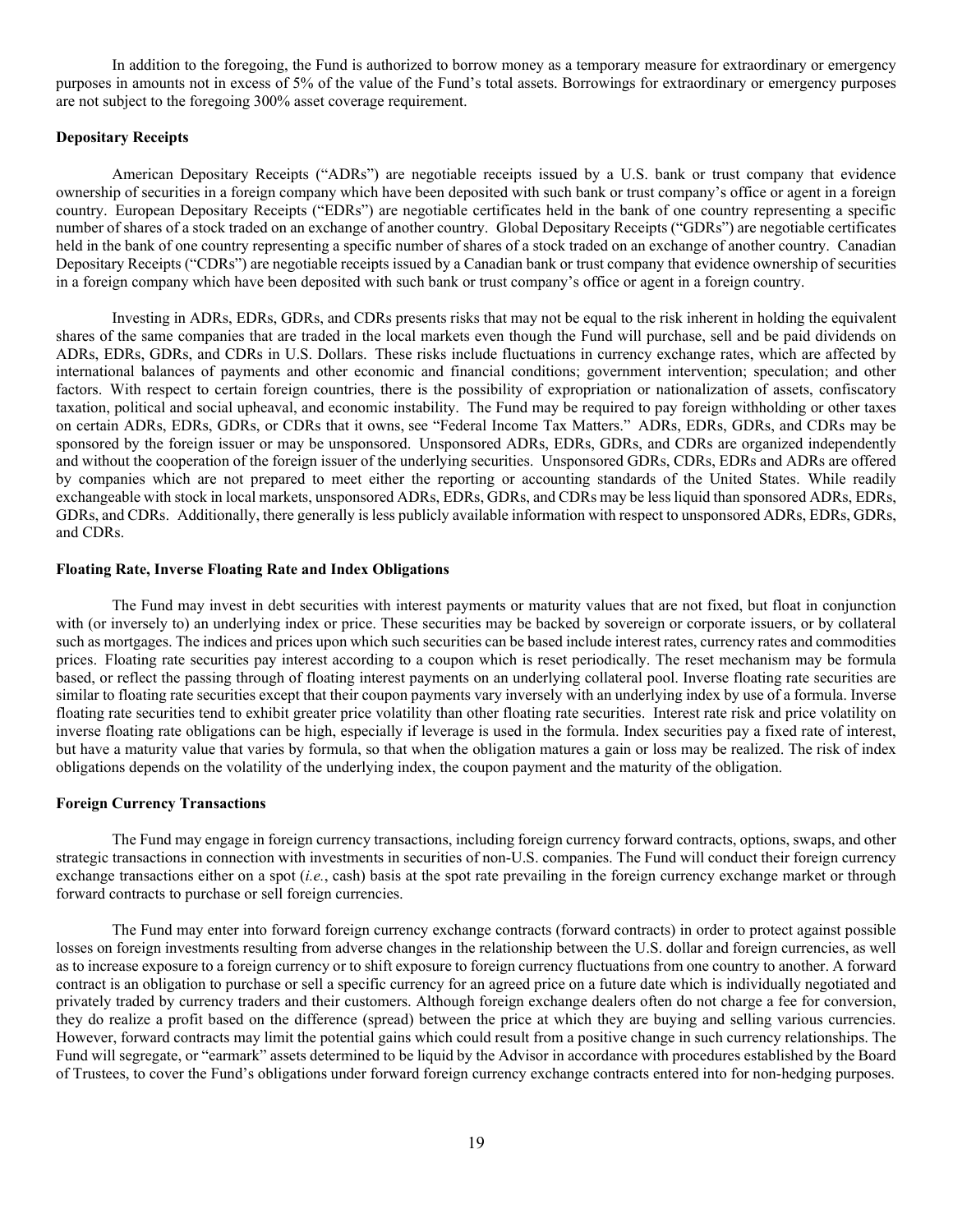The Fund may purchase and write put and call options on foreign currencies for the purpose of protecting against declines in the U.S. dollar value of foreign portfolio securities and against increases in the U.S. dollar cost of foreign securities to be acquired. As with other kinds of options, however, the writing of an option on foreign currency will constitute only a partial hedge, up to the amount of the premium received, and the Fund could be required to purchase or sell foreign currencies at disadvantageous exchange rates, thereby incurring losses. The purchase of an option on foreign currency may constitute an effective hedge against fluctuation in exchange rates although, in the event of rate movements adverse to the Fund's position, the Fund may forfeit the entire amount of the premium plus related transaction costs.

The Fund may enter into interest rate swaps on either an asset-based or liability-based basis, depending on whether it is hedging its assets or its liabilities, and will usually enter into interest rate swaps on a net basis (*i.e.,* the two payment streams are netted out, with the Fund receiving or paying, as the case may be, only the net amount of the two payments). The net amount of the excess, if any, of the Fund's obligations over its entitlement with respect to each interest rate swap will be calculated on a daily basis and an amount of cash or other liquid assets (marked to market daily) having an aggregate net asset value at least equal to the accrued excess will be segregated or "earmarked." The Advisor will monitor the creditworthiness of all counterparties on an ongoing basis. If there is a default by the other party to such a transaction, the Fund will have contractual remedies pursuant to the agreements related to the transaction. There is no limit on the amount of interest rate swap transactions that may be entered into by the Fund, subject to the segregation requirement described above. These transactions may in some instances involve the delivery of securities or other underlying assets by the Fund or its counterparty to collateralize obligations under the swap. Under the documentation currently used in those markets, the risk of loss with respect to interest rate swaps is limited to the net amount of the payments that the Fund is contractually obligated to make. If the other party to an interest rate swap that is not collateralized defaults, the Fund would risk the loss of the net amount of the payments that it contractually is entitled to receive.

While the Advisor is authorized to hedge against currency risk, it is not required to do so. The Advisor may choose not to hedge currency exposure.

### **Foreign Investments**

# *Foreign (Non-U.S.) Investments – General.*

To the extent consistent with its investment objective and strategies, the Fund may invest in foreign (non-U.S.) securities. Foreign fixed-income securities may include eurodollar convertible securities, which are fixed-income securities that are issued in U.S. dollars outside the United States and are convertible into or exchangeable for equity securities of the same or a different issuer. Investment in foreign (non-U.S.) securities involves special risks. These include market risk and the risks of investing in securities of foreign issuers and of companies whose securities are principally traded outside the United States on foreign exchanges or foreign overthe-counter markets and in investments denominated in foreign currencies. Market risk involves the possibility that security prices will decline over short or even extended periods. The markets tend to be cyclical, with periods of generally rising prices and periods of generally declining prices. These cycles will affect the value of the Fund to the extent that it invests in foreign securities. In addition, the performance of investments in securities denominated in a foreign currency will depend on the strength of the foreign currency against the U.S. dollar and the interest rate environment in the country issuing the currency. Absent other events which could otherwise affect the value of a foreign security (such as a change in the political climate), appreciation in the value of the foreign currency generally can be expected to increase the value of a foreign currency-denominated security in terms of U.S. dollars. A rise in foreign interest rates or decline in the value of the foreign currency relative to the U.S. dollar generally can be expected to depress the value of a foreign currency-denominated security.

There are other risks and costs involved in investing in foreign securities which are in addition to the usual risks inherent in domestic investments. Investment in foreign securities involves higher costs than investment in U.S. securities, including higher transaction and custody costs as well as the imposition of additional taxes by foreign governments. Foreign (non-U.S.) investments also involve risks associated with the level of currency exchange rates, less complete financial information about the issuers; more or less foreign government regulation; less stringent investor protections; less stringent accounting, corporate governance, financial reporting and disclosure standards, less market liquidity, more market volatility; and economic, political and social instability in the countries in which the Fund invests. Future political and economic developments, the possible imposition of withholding taxes on dividend income, the possible seizure or nationalization of foreign holdings, the possible establishment of exchange controls, or the adoption of other governmental restrictions might adversely affect an investment in foreign securities. Additionally, foreign banks and foreign branches of domestic banks are subject to less stringent reserve requirements, and to different accounting, auditing and recordkeeping requirements. Also, the legal remedies for investors may be more limited than the remedies available in the United States. Additionally, many countries throughout the world are dependent on a healthy U.S. economy and are adversely affected when the U.S. economy weakens, or its markets decline. For example, the decline in the U.S. subprime mortgage market quickly spread throughout global credit markets, triggering a liquidity crisis that affected fixed-income and equity markets around the world.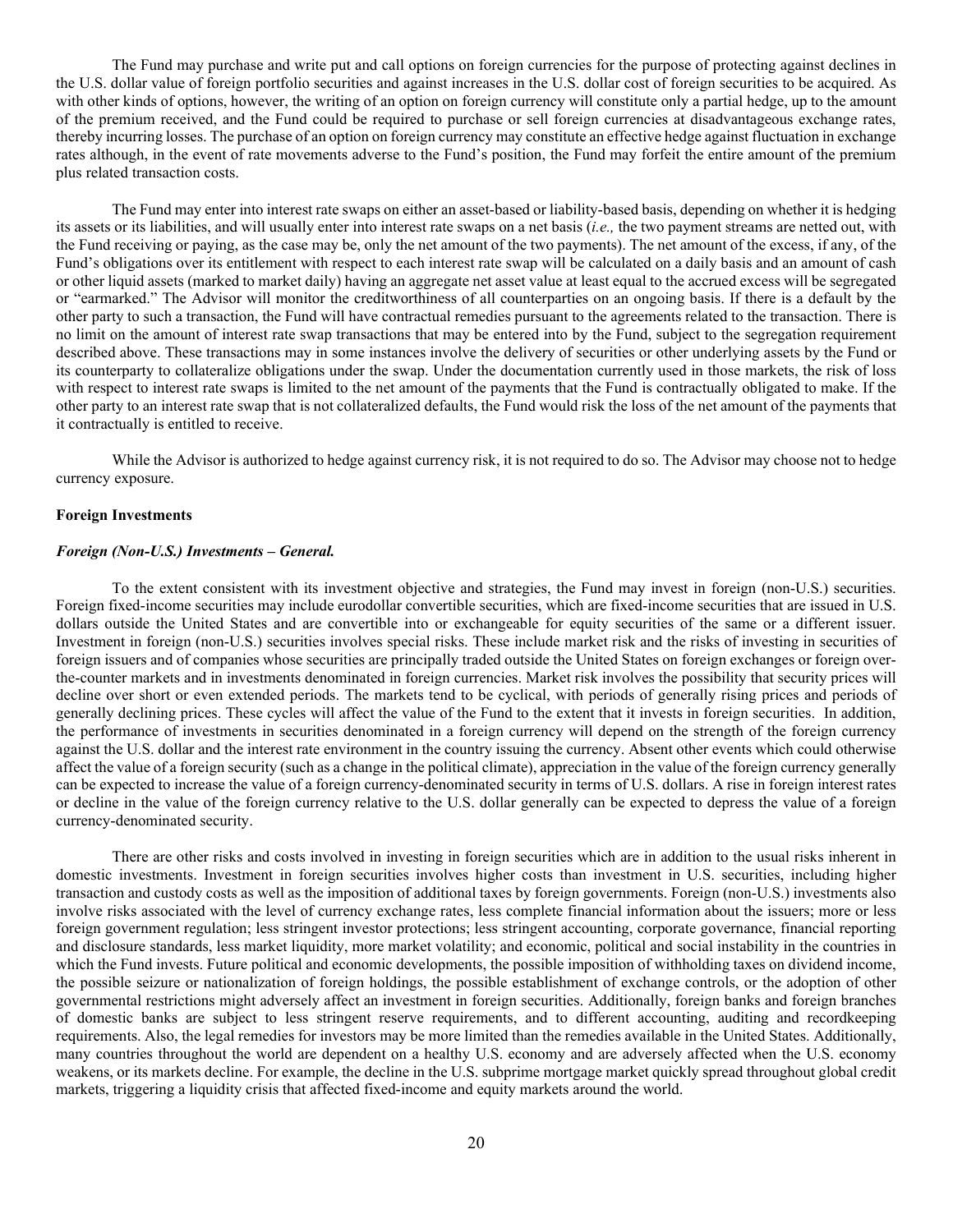European countries can be affected by the significant fiscal and monetary controls that the European Economic and Monetary Union ("EMU") imposes for membership. Europe's economies are diverse, its governments are decentralized, and its cultures vary widely. Several EU countries, including Greece, Ireland, Italy, Spain and Portugal, have faced budget issues, some of which may have negative long-term effects for the economies of those countries and other EU countries. There is continued concern about national-level support for the euro and the accompanying coordination of fiscal and wage policy among EMU member countries. Member countries are required to maintain tight control over inflation, public debt, and budget deficit to qualify for membership in the EMU. These requirements can severely limit the ability of EMU member countries to implement monetary policy to address regional economic conditions.

On January 31, 2020, the United Kingdom ("UK") left the EU. This departure, commonly referred to as "Brexit," commenced a transition period that expired on December 31, 2020. On December 24, 2020, negotiators representing the UK and the EU came to a preliminary trade agreement, the EU-UK Trade and Cooperation Agreement ("TCA"), which is an agreement on the terms governing certain aspects of the EU's and UK's relationship following the end of the transition period. On December 30, 2020, the UK and the EU signed the TCA, which was ratified by the British Parliament on the same day. The TCA was subsequently ratified by the EU Parliament and entered into force on May 1, 2021. However, many aspects of the UK-EU trade relationship remain subject to further negotiation. There is significant market uncertainty regarding Brexit's ramifications, and the range and potential implications of possible political, regulatory, economic, and market outcomes are difficult to predict. This uncertainty may affect other countries in the EU and elsewhere, and may cause volatility within the EU, triggering prolonged economic downturns in certain countries within the EU. In addition, Brexit may create additional and substantial economic stresses for the UK, including a contraction of the UK economy and price volatility in UK stocks, decreased trade, capital outflows, devaluation of the British pound, wider corporate bond spreads due to uncertainty and declines in business and consumer spending as well as foreign direct investment. Brexit may also adversely affect UK-based financial firms that have counterparties in the EU or participate in market infrastructure (trading venues, clearing houses, settlement facilities) based in the EU.

As a result, the Fund may be exposed to volatile trading markets and significant and unpredictable currency fluctuations over a short period of time, and potentially lower economic growth in the UK, Europe and globally. Securities issued by companies domiciled in the UK could be subject to changing regulatory and tax regimes. Banking and financial services companies that operate in the UK or EU could be disproportionately impacted by these actions. Further insecurity in EU membership or the abandonment of the euro could exacerbate market and currency volatility and negatively impact the Fund's investments in securities issued by companies located in EU countries. The impact of these actions, especially if they occur in a disorderly fashion, is not clear but could be significant and farreaching, and the resulting market volatility may have an adverse effect on the performance of the Fund.

Many non-governmental issuers, and even certain governments, have defaulted on, or been forced to restructure, their debts; many other issuers have faced difficulties obtaining credit or refinancing existing obligations; financial institutions have in many cases required government or central bank support, have needed to raise capital, and/or have been impaired in their ability to extend credit; and financial markets in Europe and elsewhere have experienced extreme volatility and declines in asset values and liquidity. These difficulties may continue, worsen or spread within and without Europe. Responses to the financial problems by European governments, central banks and others, including austerity measures and reforms, may not work, may result in social unrest and may limit future growth and economic recovery or have other unintended consequences. Further defaults or restructurings by governments and others of their debt could have additional adverse effects on economies, financial markets and asset valuations around the world. In addition, one or more countries may abandon the euro, the common currency of the European Union, and/or withdraw from the European Union. The impact of these actions, especially if they occur in a disorderly fashion, is not clear but could be significant and far-reaching.

Although the Fund may invest in securities denominated in foreign currencies, its portfolio securities and other assets are valued in U.S. dollars. Currency exchange rates may fluctuate significantly over short periods of time causing, together with other factors, the Fund's NAV to fluctuate as well. Currency exchange rates can be affected unpredictably by the intervention or the failure to intervene by U.S. or foreign governments or central banks, or by currency controls or political developments in the United States or abroad. To the extent that the Fund's total assets, adjusted to reflect the Fund's net position after giving effect to currency transactions, are denominated in the currencies of foreign countries, the Fund will be more susceptible to the risk of adverse economic and political developments within those countries.

Dividends and interest payable on the Fund's foreign portfolio securities may be subject to foreign withholding taxes. Such taxes may reduce the net return to the shareholders.

The Fund's income and, in some cases, capital gains from foreign stocks and securities will be subject to applicable taxation in certain of the countries in which it invests, and treaties between the United States and such countries may not be available in some cases to reduce the otherwise applicable tax rates.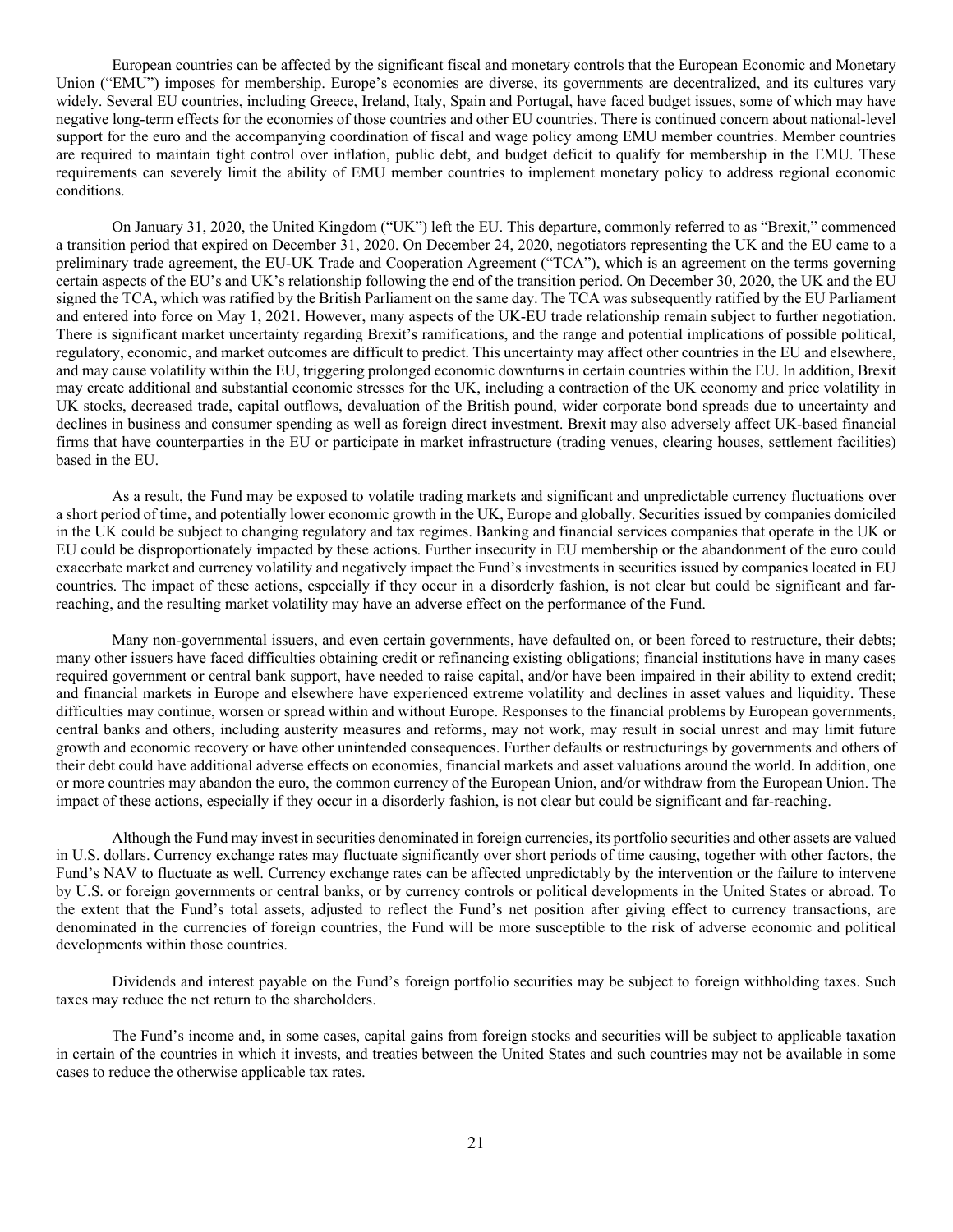The Fund is also subject to the possible imposition of exchange control regulations or freezes on the convertibility of currency. In addition, the use of forward currency exchange contracts with other instruments may expose them to risks independent of their securities positions. Although the net long and short foreign currency exposure of the Fund will not exceed their respective total asset values, to the extent that the Fund is fully invested in foreign securities while also maintaining currency positions, it may be exposed to greater risk than it would have if it did not maintain the currency positions.

The Fund's foreign securities are generally held outside the United States in the primary market for the securities in the custody of certain eligible foreign banks, agents, securities depositories and trust companies, as permitted under the 1940 Act ("foreign subcustodians"). Some foreign sub-custodians may be recently organized or new to the foreign custody business. In some countries, foreign sub-custodians may be subject to little or no regulatory oversight over or independent evaluation of their operations. Further, the laws of certain countries may place limitations on the Fund's ability to recover its assets if a foreign sub-custodian enters bankruptcy. Investments in emerging markets may be subject to even greater custody risks than investments in more developed markets. Custody services in emerging market countries are very often undeveloped and may be considerably less well-regulated than in more developed countries, and thus may not afford the same level of investor protection as would apply in developed countries. In addition, settlement practices for foreign securities may differ from those in the United States. Some countries have limited governmental oversight and regulation of industry practices, stock exchanges, depositories, registrars, brokers and listed companies, which increases the risk of corruption and fraud and the possibility of losses to the Fund. In particular, under certain circumstances, foreign securities may settle on a delayed delivery basis, meaning that the Fund may be required to make payment for securities before the Fund has actually received delivery of the securities or deliver securities prior to the receipt of payment. Typically, in these cases, the Fund will receive evidence of ownership in accordance with the generally accepted settlement practices in the local market entitling the Fund to deliver payment at a future date, but there is a risk that the security will not be delivered to the Fund or that payment will not be received, although the Fund and its foreign sub-custodians take reasonable precautions to mitigate this risk.

Foreign markets also have different clearance and settlement procedures, and in certain markets there have been times when settlements have been unable to keep pace with the volume of securities transactions, making it difficult to conduct such transactions. Such delays in settlement could result in temporary periods when a portion of the assets of the Fund to remain uninvested and no return is earned on such assets. The inability of the Fund to make intended security purchases or sales due to settlement problems could result in missed attractive investment opportunities, losses due to subsequent declines in value of the portfolio securities or, if the Fund has entered into contracts to sell the securities, possible liability to the purchaser. Losses can also result from lost, stolen or counterfeit securities; defaults by brokers and banks; failures or defects of the settlement system; or poor and improper record keeping by registrars and issuers.

Share blocking refers to a practice in certain foreign markets under which an issuer's securities are blocked from trading at the custodian or sub-custodian level for a specified number of days before and, in certain instances, after a shareholder meeting where a vote of shareholders takes place. The blocking period can last up to several weeks. Share blocking may prevent the Fund from buying or selling securities during this period, because during the time shares are blocked, trades in such securities will not settle. It may be difficult or impossible to lift blocking restrictions, with the particular requirements varying widely by country.

The Fund may invest a significant percentage of its assets in the securities of issuers located in geographic regions with securities markets that are highly developed, liquid and subject to extensive regulation, including Japan. In recent years, Japan's economic growth has been substantially below the level of earlier decades, and its economy has experienced periods of recession. Similar to many European countries, Japan is experiencing a deterioration of its competitiveness. Although Japan is attempting to reform its political process and deregulate its economy to address the situation, there is no guarantee that these efforts will succeed.

Japan's economy is heavily dependent upon international trade and is especially sensitive to trade barriers and disputes. Domestic or foreign trade sanctions or other protectionist measures may also adversely impact Japan's economy. In particular, Japan relies on large imports of agricultural products, raw materials and fuels. Increases in the price of crude oil, a substantial rise in other commodity prices, or a fall-off in Japan's manufactured exports, may affect Japan's economy adversely. Additionally, slowdowns in the economies of key trading partners such as the United States, China and countries in Southeast Asia could have a negative impact on the Japanese economy.

The Japanese yen has fluctuated widely at times and any increase in its value may cause a decline in exports that could weaken the economy. The Japanese yen may also be affected by currency volatility elsewhere in Asia, particularly Southeast Asia. The Japanese securities markets are less regulated than the U.S. markets. Evidence has emerged from time to time of distortion of market prices to serve political or other purposes. Shareholders' rights also are not always enforced.

Japan has had territorial disputes and/or defense issues with China, North Korea, South Korea and Russia, among others. In the past several years, Japan's relationship with North Korea has been especially strained because of increased nuclear and military activity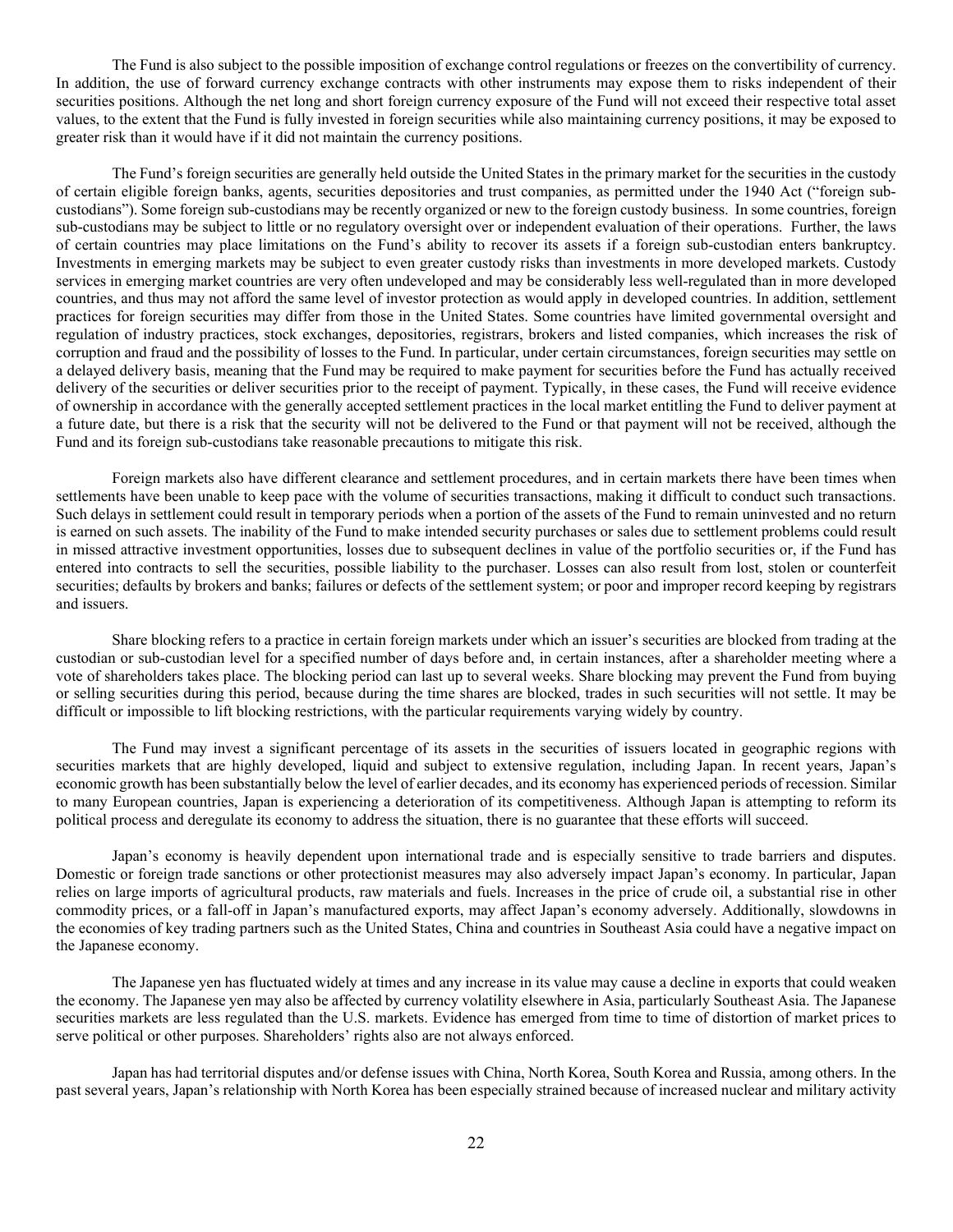by North Korea. Japan's disputes with neighboring countries have the potential to cause uncertainty in the Japanese markets and affect the overall Japanese economy in times of crisis. In addition, Japan is vulnerable to earthquakes, volcanoes and other natural disasters. The March 2011 earthquakes and tsunami in Japan have caused volatility in the Japanese securities markets. The longstanding impact of these natural disasters, however, remains unclear.

### **Insured Bank Obligations**

The Fund may invest in insured bank obligations. The Federal Deposit Insurance Corporation ("FDIC") insures the deposits of federally insured banks and savings and loan associations (collectively referred to as "banks") up to \$250,000. The Fund may purchase bank obligations, which are fully insured as to principal by the FDIC. Currently, to remain fully insured as to principal, these investments must be limited to \$250,000 per bank; if the principal amount and accrued interest together exceed \$250,000, the excess principal and accrued interest will not be insured. Insured bank obligations may have limited marketability.

### **Illiquid and Restricted Securities**

Pursuant to Rule 22e-4 under the 1940 Act, the Fund may invest up to 15% of its net assets in illiquid investments. An illiquid investment is an investment that the Fund reasonably expects cannot be sold or disposed of in current market conditions within 7 calendar days or less without the sale or disposition significantly changing the market value of the investment. Illiquid investments include securities that are illiquid by virtue of the absence of a readily available market (e.g., because trading in the security is suspended or because market makers do not exist or will not entertain bids or offers) or legal or contractual restrictions on resale (e.g., because they have not been registered under the Securities Act). Illiquid investments include: repurchase agreements and time deposits with a notice or demand period of more than seven days; interest rate; currency, mortgage and credit default swaps; interest rate caps; floors and collars; municipal leases; certain restricted securities, such as those purchased in a private placement of securities, unless it is determined, based upon a review of the trading markets for a specific restricted security, that such restricted security is liquid; and certain OTC options and cover for OTC options. Securities that have legal or contractual restrictions on resale but have a readily available market are not considered illiquid for purposes of this limitation. With respect to the Fund, repurchase agreements subject to demand are deemed to have a maturity equal to the notice period. Foreign (non-U.S.) securities that are freely tradable in their principal markets are not considered to be illiquid.

Restricted and other illiquid securities may be subject to the potential for delays on resale and uncertainty in valuation. The Fund might be unable to dispose of illiquid securities promptly or at reasonable prices and might thereby experience difficulty in satisfying redemption requests from shareholders. The Fund might have to register restricted securities in order to dispose of them, resulting in additional expense and delay. Adverse market conditions could impede such a public offering of securities. To the extent an investment held by the Fund is deemed to be an illiquid investment or a less liquid investment, the Fund will be exposed to a greater liquidity risk.

Limitations on resale may have an adverse effect on the marketability of portfolio securities and a mutual fund might be unable to dispose of restricted or other illiquid investments promptly or at reasonable prices and might thereby experience difficulty in satisfying redemptions within seven days. A mutual fund might also have to register such restricted securities in order to dispose of them resulting in additional expense and delay. Adverse market conditions could impede such a public offering of securities. To the extent an investment held by the Fund is deemed to be an illiquid investment or a less liquid investment, the Fund will be exposed to a greater liquidity risk.

In October 2016, the SEC adopted a new liquidity risk management rule, Rule 22e-4 under the 1940 Act, requiring open-end funds, such as the Fund, to establish a liquidity risk management program and enhance disclosures regarding fund liquidity. As required by Rule 22e-4, the Trust has implemented a liquidity risk management program and related procedures to identify illiquid investments pursuant to Rule 22e-4. If the limitation on illiquid investments is exceeded, other than by a change in market values, the condition will be reported to the Board and, when required, to the SEC. The rule may impact the Fund's performance and ability to achieve its investment objective.

A large institutional market exists for certain securities that are not registered under the Securities Act, including foreign (non-U.S.) securities. The fact that there are contractual or legal restrictions on resale to the general public or to certain institutions may not be indicative of the liquidity of such investments. Rule 144A under the Securities Act allows such a broader institutional trading market for securities otherwise subject to restrictions on resale to the general public. Rule 144A establishes a "safe harbor" from the registration requirements of the Securities Act for resale of certain securities to qualified institutional buyers. Rule 144A has produced enhanced liquidity for many restricted securities, and market liquidity for such securities may continue to expand as a result of this regulation and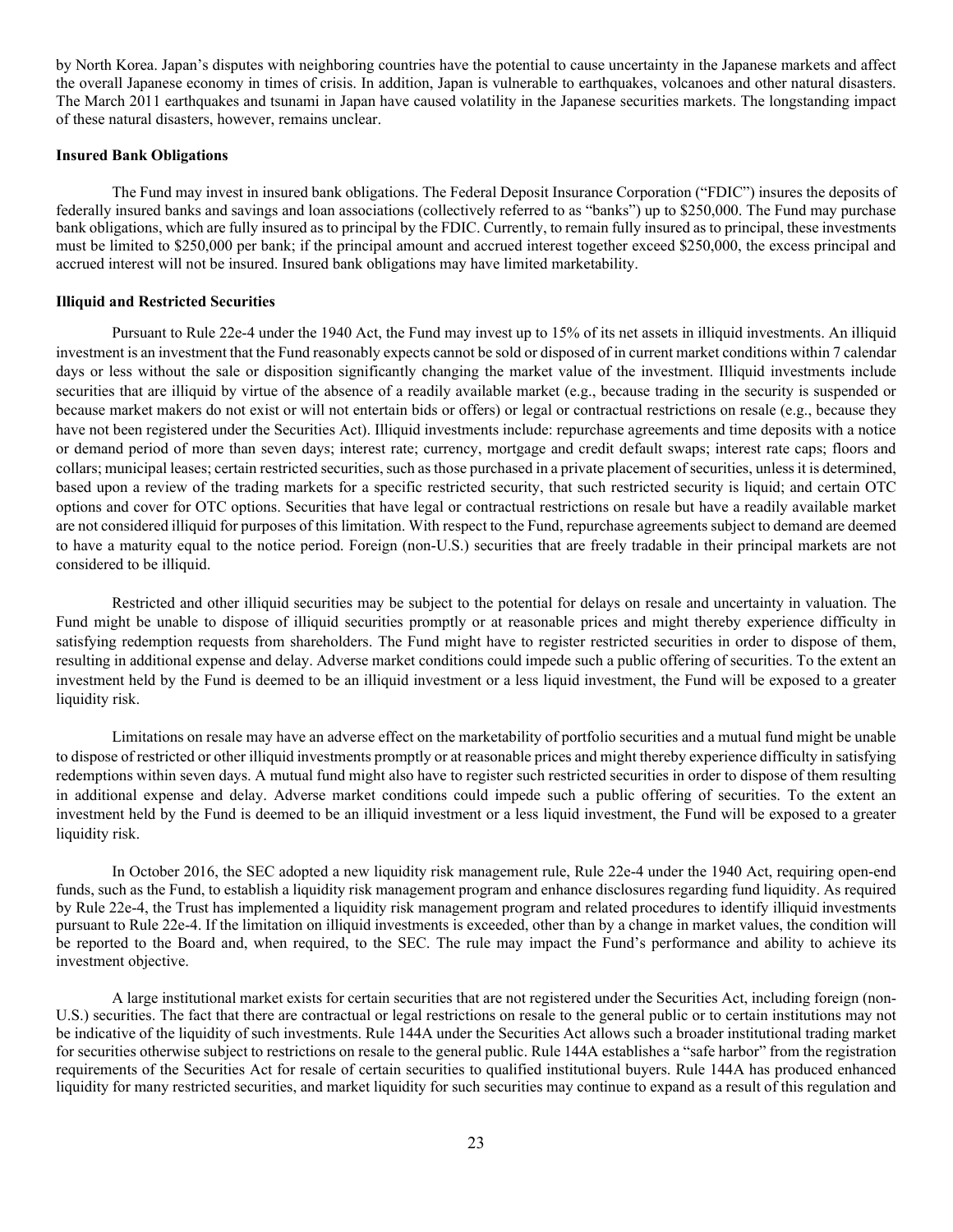the consequent existence of the PORTAL system, which is an automated system for the trading, clearance and settlement of unregistered securities of domestic and foreign (non-U.S.) issuers sponsored by the Financial Industry Regulatory Authority, Inc.

Under guidelines adopted by the Trust's Board, the Advisor may determine that particular Rule 144A securities, and commercial paper issued in reliance on the private placement exemption from registration afforded by Section 4(a)(2) of the Securities Act, are liquid even though they are not registered. A determination of whether such a security is liquid or not is a question of fact. In making this determination, the adviser will consider, as it deems appropriate under the circumstances and among other factors: (1) the frequency of trades and quotes for the security; (2) the number of dealers willing to purchase or sell the security; (3) the number of other potential purchasers of the security; (4) dealer undertakings to make a market in the security; (5) the nature of the security (*e.g.*, debt or equity, date of maturity, terms of dividend or interest payments, and other material terms) and the nature of the marketplace trades (*e.g.*, the time needed to dispose of the security, the method of soliciting offers, and the mechanics of transfer); and (6) the rating of the security and the financial condition and prospects of the issuer. In the case of commercial paper, the adviser will also determine that the paper (1) is not traded flat or in default as to principal and interest, and (2) is rated in one of the two highest rating categories by at least NRSRO or, if only one NRSRO rates the security, by that NRSRO, or, if the security is unrated, the adviser determines that it is of equivalent quality.

Rule 144A securities and Section 4(a)(2) commercial paper that have been deemed liquid as described above will continue to be monitored by the adviser to determine if the security is no longer liquid as the result of changed conditions. Investing in Rule 144A securities or Section 4(a)(2) commercial paper could have the effect of increasing the amount of the Fund's assets invested in illiquid securities if institutional buyers are unwilling to purchase such securities.

### **Securities of Other Investment Companies**

The Fund may invest in shares of other investment companies (each, an "Underlying Fund"), including open-end funds, closedend funds, unit investment trusts ("UITs") and exchange-traded fund ("ETFs") to the extent permitted by applicable law and subject to certain restrictions set forth in this SAI. Generally, under the 1940 Act and SEC rules adopted pursuant to the 1940 Act, the Fund's acquisition of the securities of affiliated and unaffiliated funds is subject to the following guidelines and restrictions.

Pursuant to Rule 12d1-4, the Fund and any "affiliated persons," as defined by the 1940 Act, must comply with certain conditions in order to purchase more than 3% in the aggregate of the total outstanding securities of any Underlying Fund. Accordingly, when affiliated persons hold shares of any of the Underlying Funds, the Fund's ability to invest fully in shares of those funds is restricted, and the Advisor must then, in some instances, select alternative investments that would not have been its first preference. In addition, Section  $12(d)(1)(F)$  allows an alternative method for unaffiliated funds to invest in underlying funds provided such investments are made in accordance with the requirements of Section  $12(d)(1)(F)$ . An underlying fund whose shares are purchased by the Fund in reliance on Section  $12(d)(1)(F)$  will not be obligated to redeem shares held by the Fund in an amount exceeding 1% of the Underlying Fund's outstanding securities during any period of less than 30 days. Shares held by the Fund in excess of 1% of an Underlying Fund's outstanding securities, therefore, will be considered not readily marketable securities, which, together with other such securities, may not exceed 15% of any Fund's total assets.

The Fund may own an unlimited amount of the securities of any registered open-end fund or registered unit investment trust that is affiliated with the Fund, so long as any such Underlying Fund has a policy that prohibits it from acquiring any securities of registered open-end fund or registered unit investment trusts in reliance on certain sections of the 1940 Act.

The Fund and its "affiliated persons" may own up to 3% of the outstanding stock of any fund, subject to the following restrictions:

- i. the Fund and the Underlying Fund, in the aggregate, may not charge a sales load greater than the limits set forth in Rule 2341(d)(3) of the Conduct Rules of the Financial Industry Regulatory Authority ("FINRA") applicable to funds of funds;
- ii. the Underlying Fund is not obligated to redeem more than 1% of its total outstanding securities during any period less than 30 days; and
- iii. the purchase or acquisition of the Underlying Fund is made pursuant to an arrangement with the Underlying Fund or its principal underwriter whereby the Fund is obligated either to (i) seek instructions from its shareholders with regard to the voting of all proxies with respect to the Underlying Fund and to vote in accordance with such instructions, or (ii) to vote the shares of the Underlying Fund held by the Fund in the same proportion as the vote of all other shareholders of the Underlying Fund.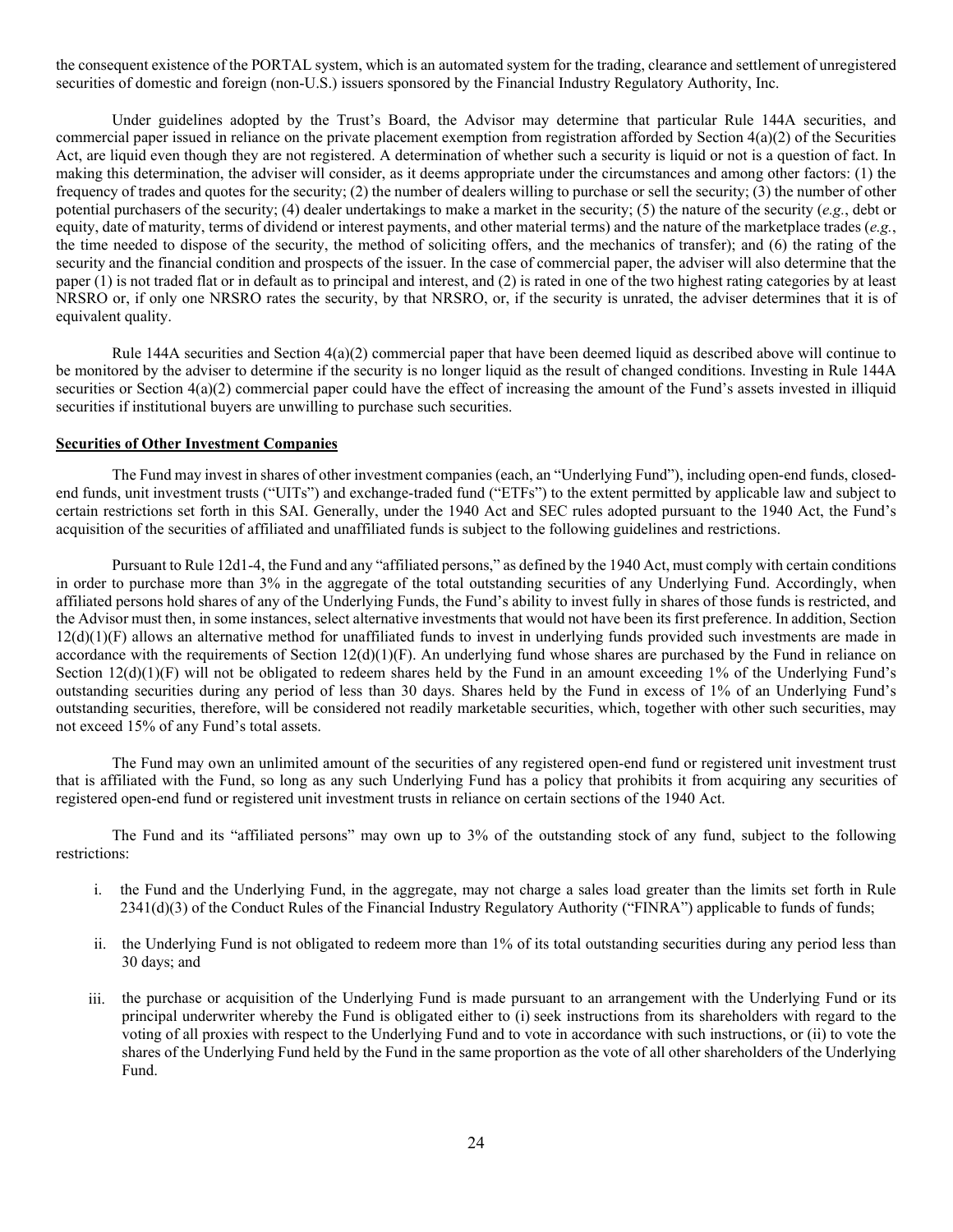Investment decisions by the investment advisers of the Underlying Funds are made independently of the Fund and its Advisor. Therefore, the investment adviser of one Underlying Fund may be purchasing shares of the same issuer whose shares are being sold by the Advisor of the Fund. The result would be an indirect expense to the Fund without accomplishing any investment purposes. The Fund's investments in Underlying Funds involve certain additional expenses and certain tax results, which would not be present in a direct investment in the Underlying Funds. Acquired funds typically incur fees that are separate from those fees incurred directly by the Fund. The Fund's purchase of such investment company securities results in the layering of expenses as Fund shareholders would indirectly bear a proportionate share of the operating expenses of such investment companies, including advisory fees, in addition to paying Fund expenses. In addition, the securities of other investment companies may also be leveraged and will therefore be subject to certain leverage risks. The net asset value and market value of leveraged securities will be more volatile and the yield to shareholders will tend to fluctuate more than the yield generated by unleveraged securities. Investment companies may have investment policies that differ from those of the Fund.

# *Exchange Traded Funds*

ETFs are typically passively managed funds that track their related index and have the flexibility of trading like a security. They are managed by professionals and provide the investor with diversification, cost and tax efficiency, liquidity, marginability, are useful for hedging, have the ability to go long and short, and some provide quarterly dividends. Additionally, some ETFs are unit investment trusts (UITs) that have two markets. The primary market is where institutions swap "creation units" in block-multiples of 50,000 shares for in-kind securities and cash in the form of dividends. The secondary market is where individual investors can trade as little as a single share during trading hours on the exchange. This is different from open-ended mutual funds that are traded after hours once the net asset value (NAV) is calculated. ETFs share many similar risks with open-end and closed-end funds.

ETFs are shares issued by investment companies that are traded like traditional equity securities on a national stock exchange or the National Association of Securities Dealers Automated Quotations System ("NASDAQ") National Market System. An investment in an ETF generally presents the same primary risks as an investment in a conventional fund (*i.e.*, one that is not exchange traded) that has the same investment objectives, strategies, and policies. The price of an ETF can fluctuate within a wide range, and the Fund could lose money investing in an ETF if the prices of the securities owned by the ETF go down. In addition, ETFs are subject to the following risks that do not apply to conventional open-end mutual funds: (i) the market price of the ETF's shares may trade at a discount to their net asset value; (ii) an active trading market for an ETF's shares may not develop or be maintained; or (iii) trading of an ETF's shares may be halted if the listing exchange's officials deem such action appropriate, the shares are de-listed from the exchange, or the activation of market-wide "circuit breakers" (which are tied to large decreases in stock prices) halts stock trading generally.

ETF shares are not individually redeemable from the ETF, except upon termination of the ETF. To redeem from the ETF, an investor must accumulate enough ETF shares to reconstitute a creation unit. Upon redemption of a creation unit, an investor will receive securities underlying the ETF and cash identical to the portfolio deposit required of an investor wishing to purchase a creation unit that day. The Fund may sell ETF shares through a broker dealer.

The price of an ETF's shares is derived from and based upon the securities held by the ETF. Accordingly, the level of risk involved in the purchase or sale of an ETF is similar to the risk involved in the purchase or sale of traditional common stock, with the exception that the pricing mechanism for ETFs generally is based on a basket of stocks. Disruptions in the markets for the securities underlying ETFs purchased or sold by the Fund could result in losses on ETFs.

# *Open-End Investment Companies*

Under certain circumstances an open-end investment company in which the Fund invests may determine to make payment of a redemption by the Fund wholly or in part by a distribution in kind of securities from its portfolio, instead of in cash. As a result, the Fund may hold such securities until the Advisor determines it is appropriate to dispose of them. Such disposition will impose additional costs on the Fund.

#### *Money Market Fund Investments*

Certain money market funds in which the Fund may invest may operate as "institutional money market funds" under Rule 2a-7 of the 1940 Act and must calculate their NAV per share to the fourth decimal place (e.g., \$1.0000) reflecting market-based values of the money market fund's holdings. Because the share price of these money market funds will fluctuate, when the Fund sells its shares they may be worth more or less than what the Fund originally paid for them. The Fund could also lose money if the money market fund holds defaulted securities or as a result of adverse market conditions. These money market funds may impose a "liquidity fee" upon the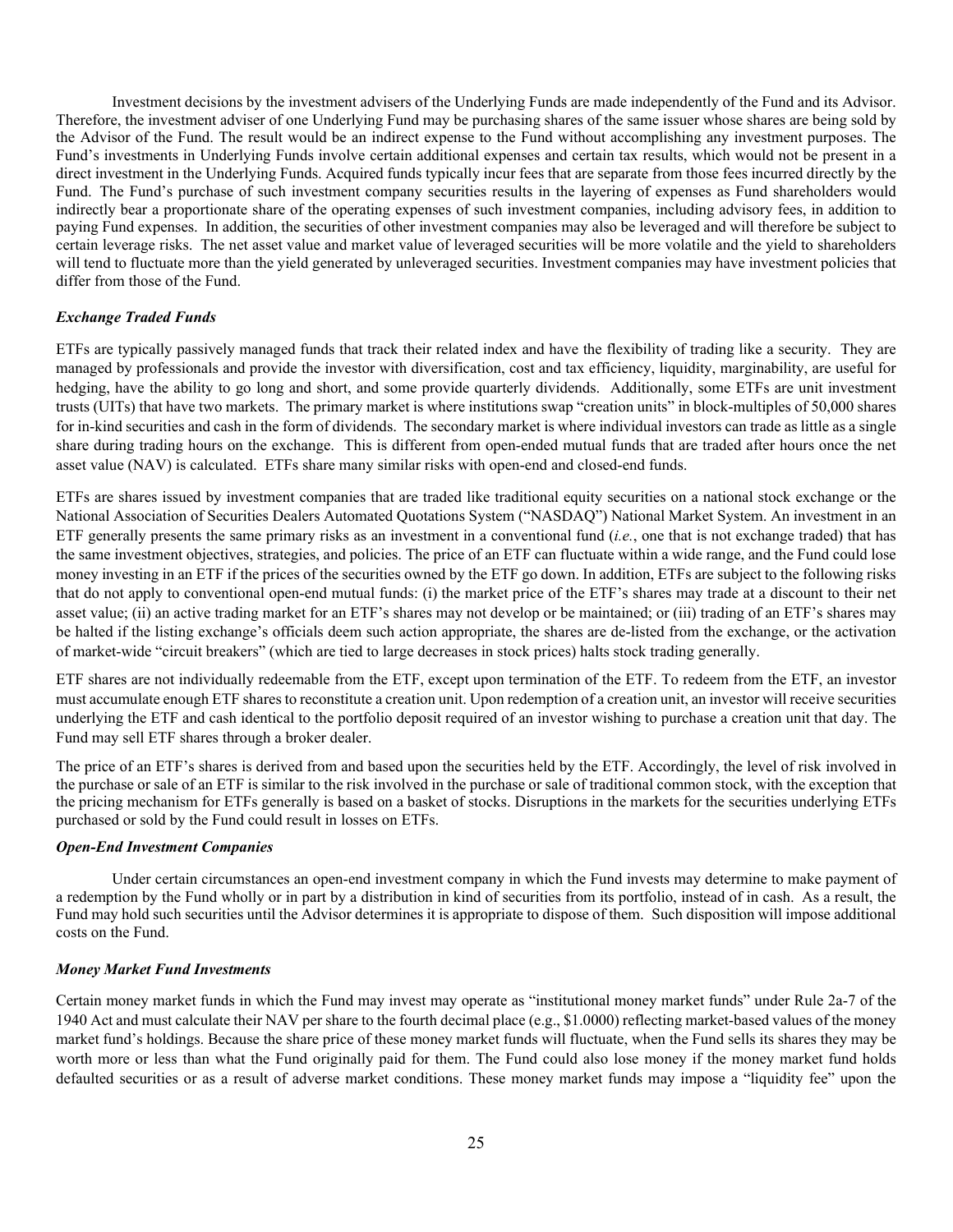redemption of their shares or may temporarily suspend the ability to redeem shares if the money market fund's liquidity falls below the required minimums because of market conditions or other factors.

These measures may result in an investment loss or prohibit the Fund from redeeming shares when the Advisor would otherwise redeem shares. If a liquidity fee is imposed or redemptions are suspended, the Fund may have to sell other investments at less than opportune times to raise cash to meet shareholder redemptions or for other purposes. The Advisor, as a result of imposition of liquidity fees or suspension of redemptions, or the potential risk of such actions, may determine not to invest the Fund's assets in a money market fund when it otherwise would, and may potentially be forced to invest in more expensive, lower-performing investments.

Imposition of a liquidity fee or temporary suspension of redemptions is at the discretion of a money market fund's board of directors or trustees; however, they must impose a liquidity fee or suspend redemptions if they determine it would be in the best interest of the money market fund. Such a determination may conflict with the interest of the Fund.

The Fund may also invest in money market funds that invest at least 99.5% of their assets in U.S. government securities and operate as "government money market funds" under Rule 2a-7. Government money market funds may seek to maintain a stable price of \$1.00 per share and are generally not required to impose liquidity fees or temporarily suspend redemptions. However, government money market funds typically offer materially lower yields than other money market funds with fluctuating share prices.

The Fund could lose money invested in a money market fund. An investment in a money market fund, including a government money market fund, is not insured or guaranteed by the Federal Deposit Insurance Corporation ("FDIC") or any other government agency. A money market fund's sponsor has no legal obligation to provide financial support to the money market fund, and you should not expect that the sponsor or any person will provide financial support to a money market fund at any time.

In addition to the fees and expenses that the Fund directly bears, the Fund indirectly bears the fees and expenses of any money market funds in which it invests. By investing in a money market fund, the Fund will be exposed to the investment risks of the money market fund in direct proportion to such investment. The money market fund may not achieve its investment objective. The Fund, through its investment in the money market fund, may not achieve its investment objective. To the extent the Fund invests in instruments such as derivatives, the Fund may hold investments, which may be significant, in money market fund shares to cover its obligations resulting from the Fund's investments in derivatives. Money market funds are subject to comprehensive regulations. The enactment of new legislation or regulations, as well as changes in interpretation and enforcement of current laws, may affect the manner of operation, performance and/or yield of money market funds. Recently, the SEC proposed amendments to money market fund rules intended to improve transparency for money market fund investors. These rule amendments may impact the structure, operations and return potential of the money market funds in which the Fund invests.

# *Closed-End Investment Companies*

Shares of closed-end funds are typically offered to the public in a one-time initial public offering by a group of underwriters who retain a spread or underwriting commission of between 4% or 6% of the initial public offering price. Such securities are then listed for trading on an exchange such as the New York Stock Exchange, the American Stock Exchange, the National Association of Securities Dealers Automated Quotation System (commonly known as "NASDAQ") and, in some cases, may be traded in other over-the-counter markets. Because the shares of closed-end funds cannot be redeemed upon demand to the issuer like the shares of an open-end investment company (such as the Fund), investors seek to buy and sell shares of closed-end funds in the secondary market. The Fund expects to rely on Rule 12d1-4 to the extent the Adviser deems such reliance necessary or appropriate.

The Fund generally will purchase shares of closed-end funds only in the secondary market. The Fund will incur normal brokerage costs on such purchases similar to the expenses the Fund would incur for the purchase of securities of any other type of issuer in the secondary market. The Fund may, however, also purchase securities of a closed-end fund in an initial public offering when, in the opinion of the Advisor, based on a consideration of the nature of the closed-end fund's proposed investments, the prevailing market conditions and the level of demand for such securities, they represent an attractive opportunity for growth of capital. The initial offering price typically will include a dealer spread, which may be higher than the applicable brokerage cost if the Fund purchased such securities in the secondary market.

The shares of many closed-end funds, after their initial public offering, frequently trade at a price per share, which is less than the net asset value per share, the difference representing the "market discount" of such shares. This market discount may be due in part to the investment objective of long-term appreciation, which is sought by many closed-end funds, as well as to the fact that the shares of closed-end funds are not redeemable by the holder upon demand to the issuer at the next determined net asset value but rather are subject to the principles of supply and demand in the secondary market. A relative lack of secondary market purchasers of closed-end fund shares also may contribute to such shares trading at a discount to their net asset value.

The Fund may invest in shares of closed-end funds that are trading at a discount to net asset value or at a premium to net asset value. There can be no assurance that the market discount on shares of any closed-end fund purchased by the Fund will ever decrease. In fact, it is possible that this market discount may increase, and the Fund may suffer realized or unrealized capital losses due to further decline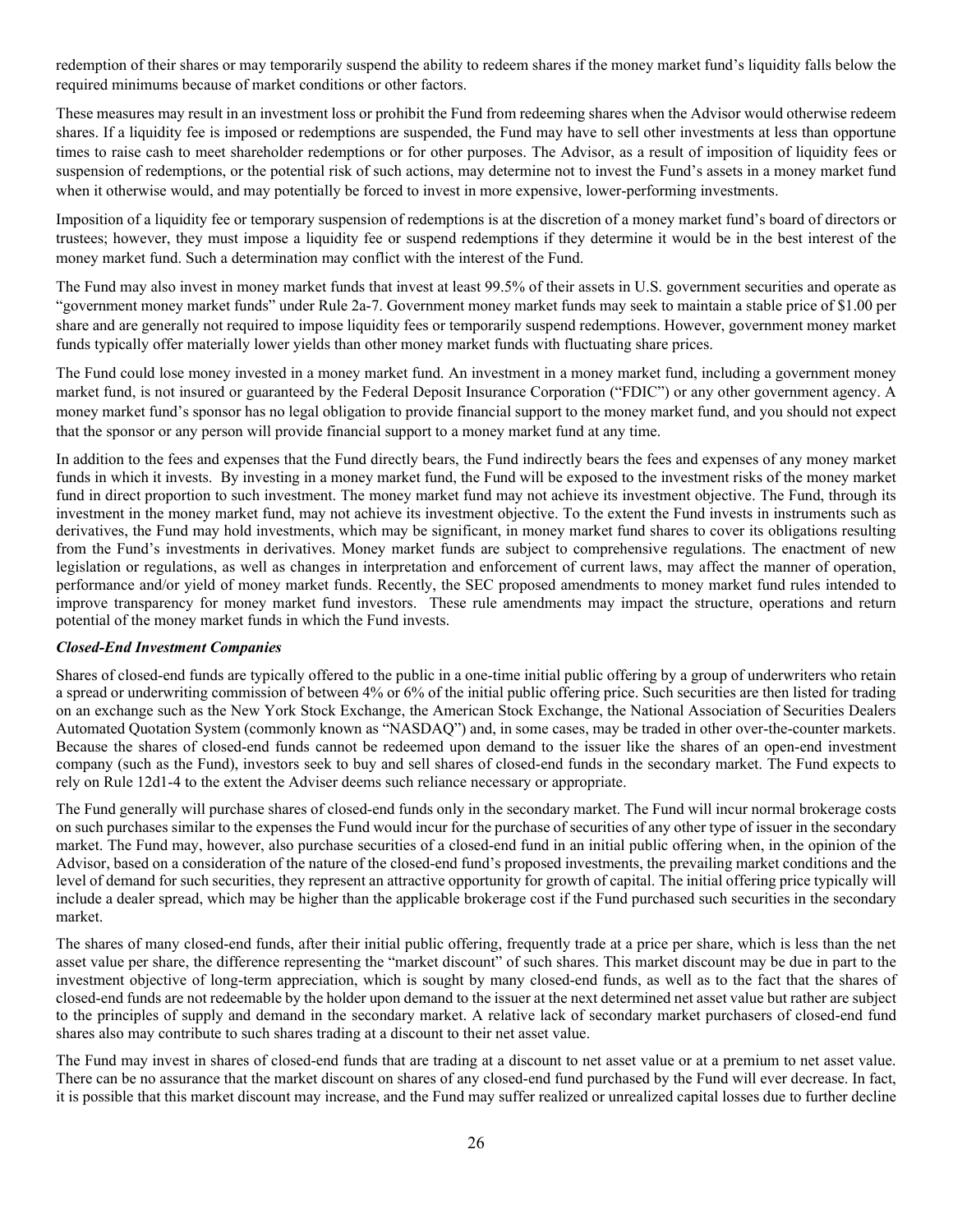in the market price of the securities of such closed-end funds, thereby adversely affecting the net asset value of the Fund's shares. Similarly, there can be no assurance that any shares of a closed-end fund purchased by the Fund at a premium will continue to trade at a premium or that the premium will not decrease subsequent to a purchase of such shares by the Fund.

Closed-end funds may issue senior securities (including preferred stock and debt obligations) for the purpose of leveraging the closedend fund's common shares in an attempt to enhance the current return to such closed-end fund's common shareholders. The Fund's investment in the common shares of closed-end funds that are financially leveraged may create an opportunity for greater total return on its investment, but at the same time may be expected to exhibit more volatility in market price and net asset value than an investment in shares of investment companies without a leveraged capital structure.

#### *Business Development Companies*

Business development companies ("BDCs") are regulated under the 1940 Act and are taxed as regulated investment companies ("RICs") under the Code. BDCs typically operate as publicly traded private equity firms that invest in early stage to mature private companies and small public companies. BDCs realize operating income when their investments are sold off, and therefore maintain complex organizational, operational, tax and compliance requirements, and must distribute at least 90% of their taxable earnings as dividends. Additionally, a BDC's expenses are not direct expenses paid by Fund shareholders and are not used to calculate the Fund's net asset value.

#### **Lending Portfolio Securities**

For the purpose of achieving income, the Fund may lend its portfolio securities, provided (1) the loan is secured continuously by collateral consisting of U.S. Government securities or cash or cash equivalents (cash, U.S. Government securities, negotiable certificates of deposit, bankers' acceptances or letters of credit) maintained on a daily mark-to-market basis in an amount at least equal to the current market value of the securities loaned, (2) the Fund may at any time call the loan and obtain the return of securities loaned, (3) the Fund will receive any interest or dividends received on the loaned securities, and (4) the aggregate value of the securities loaned will not at any time exceed one-third of the total assets of the Fund.

As with other extensions of credit, there are risks that collateral could be inadequate in the event of the borrower failing financially, which could result in actual financial loss, and risks that recovery of loaned securities could be delayed, which could result in interference with portfolio management decisions or exercise of ownership rights. The Fund will be responsible for the risks associated with the investment of cash collateral, including the risk that the Fund may lose money on the investment or may fail to earn sufficient income to meet its obligations to the borrower. In addition, the Fund may lose its right to vote its shares of the loaned securities at a shareholders meeting if the Advisor does not recall or does not timely recall the loaned securities, or if the borrower fails to return the recalled securities in advance of the record date for the meeting.

Securities lending involves counterparty risk, including the risk that the loaned securities may not be returned or returned in a timely manner and/or a loss of rights in the collateral if the borrower or the lending agent defaults or fails financially. This risk is increased when the Fund's loans are concentrated with a single or limited number of borrowers. There are no limits on the number of borrowers to which the Fund may lend securities and the Fund may lend securities to only one or a small group of borrowers. As of the date of this SAI, the Fund do not engage in securities lending.

#### **Margin Deposits and Cover Requirements**

#### *Margin Deposits for Futures Contracts*

Unlike the purchase or sale of portfolio securities, no price is paid or received by the Fund upon the purchase or sale of a futures contract. Initially, the Fund will be required to deposit with the broker an amount of cash or cash equivalents, known as initial margin, based on the value of the contract. The nature of initial margin in futures transactions is different from that of margin in securities transactions in that futures contract margin does not involve the borrowing of fund by the customer to finance the transactions. Rather, the initial margin is in the nature of a performance bond or good faith deposit on the contract which is returned to the Fund upon termination of the futures contract, assuming all contractual obligations have been satisfied. Subsequent payments, called variation margin, to and from the broker, will be made on a daily basis as the price of the underlying instruments fluctuates, making the long and short positions in the futures contract more or less valuable, a process known as "marking to the market." For example, when the Fund has purchased a futures contract and the price of the contract has risen in response to a rise in the price of the underlying instruments, that position will have increased in value and the Fund will be entitled to receive from the broker a variation margin payment equal to that increase in value. Conversely, where the Fund has purchased a futures contract and the price of the futures contract has declined in response to a decrease in the underlying instruments, the position would be less valuable, and the Fund would be required to make a variation margin payment to the broker. At any time prior to expiration of the futures contract, the Advisor may elect to close the position by taking an opposite position, subject to the availability of a secondary market, which will operate to terminate the Fund's position in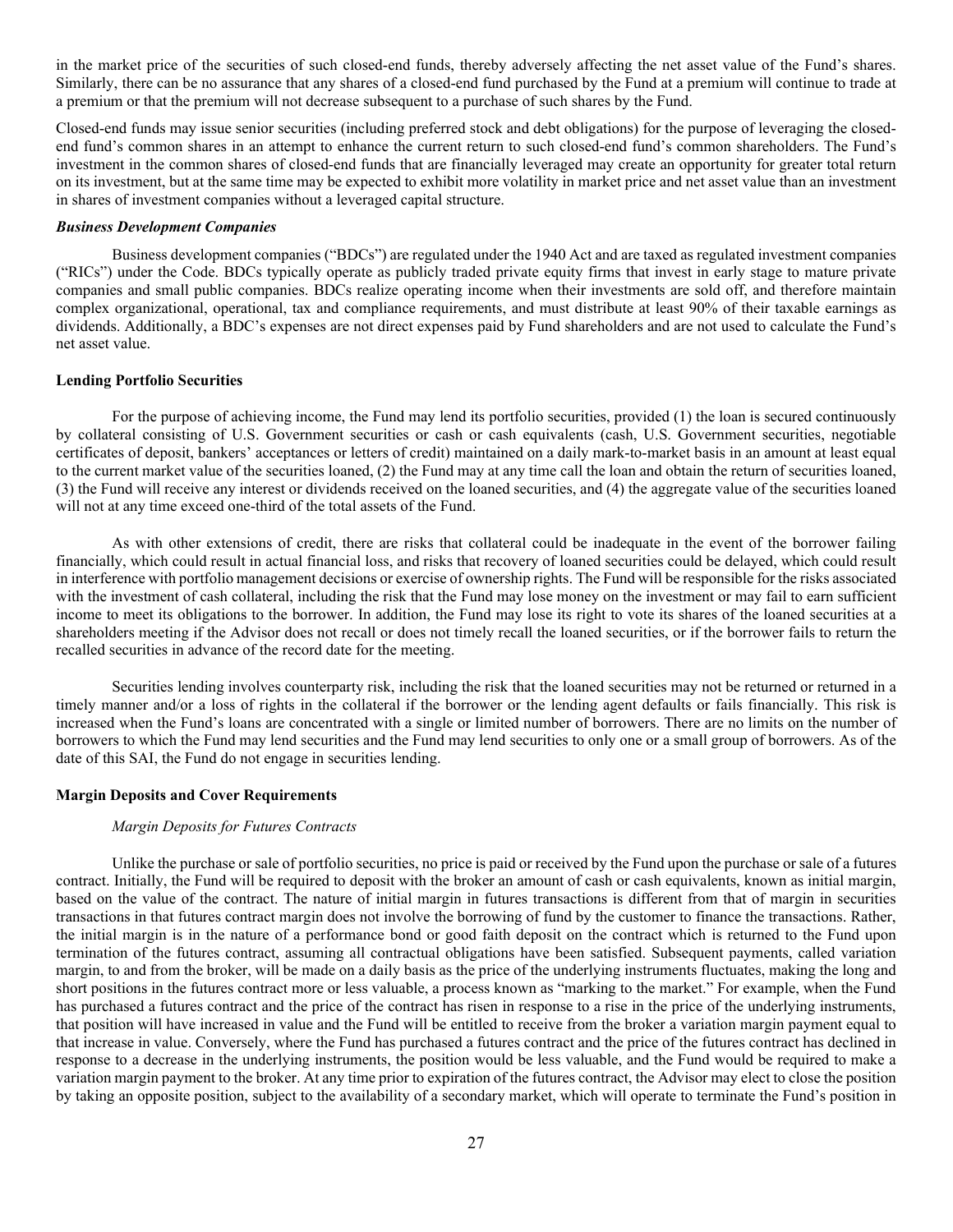the futures contract. A final determination of variation margin is then made, additional cash is required to be paid by or released to the Fund, and the Fund realizes a loss or gain.

# *Cover Requirements for Forward Contracts, Swap Agreements, Options, Futures and Options on Futures*

The Fund will comply with guidelines established by the SEC with respect to coverage of forwards, futures, swaps and options. These guidelines may, in certain instances, require segregation by the Fund of cash or liquid securities with its custodian or a designated sub-custodian to the extent the Fund's obligations with respect to these strategies are not otherwise "covered" through ownership of the underlying security, financial instrument or currency or by other portfolio positions or by other means consistent with applicable regulatory policies. Segregated assets cannot be sold or transferred unless equivalent assets are substituted in their place or it is no longer necessary to segregate them. As a result, there is a possibility that segregation of a large percentage of the Fund's assets could impede portfolio management or the Fund's ability to meet redemption requests or other current obligations.

For example, when entering into a futures contract that will be cash settled, The Fund will cover (and mark-to-market on a daily basis) liquid assets that, when added to the amounts deposited with a futures commission merchant as margin, are equal to the mark-to-market amount, if any, owed by the Fund on the futures contract. When entering into a futures contract that does not need to be settled in cash, the Fund will maintain with its custodian (and mark to market on a daily basis) liquid assets that, when added to the amounts deposited with a futures commission merchant as margin, are equal to the full notional value of the contract. Alternatively, the Fund may "cover" its position by purchasing an option on the same futures contract with a strike price as high or higher than the price of the contract held by the Fund or by entering into an agreement that enables the Fund to settle such futures contracts in cash.

To the extent the Fund writes credit default swaps, the Fund will segregate, or "earmark" cash or assets determined to be liquid by the Fund in accordance with procedures established by the Fund's Board of Trustees, or enter into offsetting positions, with a value at least equal to the full notional amount of the swap (minus any amounts owed to the Fund). Such segregation or "earmarking" will ensure that the Fund has assets available to satisfy its obligations with respect to the transaction and will limit any potential leveraging of the Fund's portfolio. Also, the Fund does not invest more than 25% of its assets in contracts with any one counterparty.

#### **Municipal Bonds**

Municipal bonds are debt obligations issued by the states, possessions, or territories of the United States (including the District of Columbia) or a political subdivision, public instrumentality, agency, public authority or other governmental unit of such states, possessions, or territories (*e.g.*, counties, cities, towns, villages, districts and authorities). For example, states, possessions, territories and municipalities may issue municipal bonds to raise fund for various public purposes such as airports, housing, hospitals, mass transportation, schools, water and sewer works, gas, and electric utilities. They may also issue municipal bonds to refund outstanding obligations and to meet general operating expenses. Municipal bonds may be general obligation bonds or revenue bonds. General obligation bonds are secured by the issuer's pledge of its full faith, credit and taxing power for the payment of principal and interest. Revenue bonds are payable from revenues derived from particular facilities, from the proceeds of a special excise tax or from other specific revenue sources. They are not usually payable from the general taxing power of a municipality. In addition, certain types of "private activity" bonds may be issued by public authorities to obtain funding for privately operated facilities, such as housing and pollution control facilities, for industrial facilities and for water supply, gas, electricity and waste disposal facilities. Other types of private activity bonds are used to finance the construction, repair or improvement of, or to obtain equipment for, privately operated industrial or commercial facilities. Current federal tax laws place substantial limitations on the size of certain of such issues. In certain cases, the interest on a private activity bond may not be exempt from federal income tax or the alternative minimum tax, and under the Tax Cuts and Jobs Act, the rules related to credit tax bonds and the exclusion from gross income for interest on a bond issued to advance refund another bond were repealed.

#### **Repurchase Agreements**

The Fund may enter into repurchase agreements with respect to its portfolio securities. Pursuant to such agreements, the Fund acquires securities from financial institutions such as banks and broker-dealers deemed to be creditworthy by the Advisor, subject to the seller's agreement to repurchase and the Fund's agreement to resell such securities at a mutually agreed upon date and price. The repurchase price generally equals the price paid by the Fund plus interest negotiated on the basis of current short-term rates (which may be more or less than the rate on the underlying portfolio security). Securities subject to repurchase agreements will be held by the custodian or in the Federal Reserve/Treasury Book-Entry System or an equivalent foreign system. The seller under a repurchase agreement will be required to maintain the value of the underlying securities at not less than 102% of the repurchase price under the agreement. If the seller defaults on its repurchase obligation, the Fund will suffer a loss to the extent that the proceeds from a sale of the underlying securities are less than the repurchase price under the agreement. Bankruptcy or insolvency of such a defaulting seller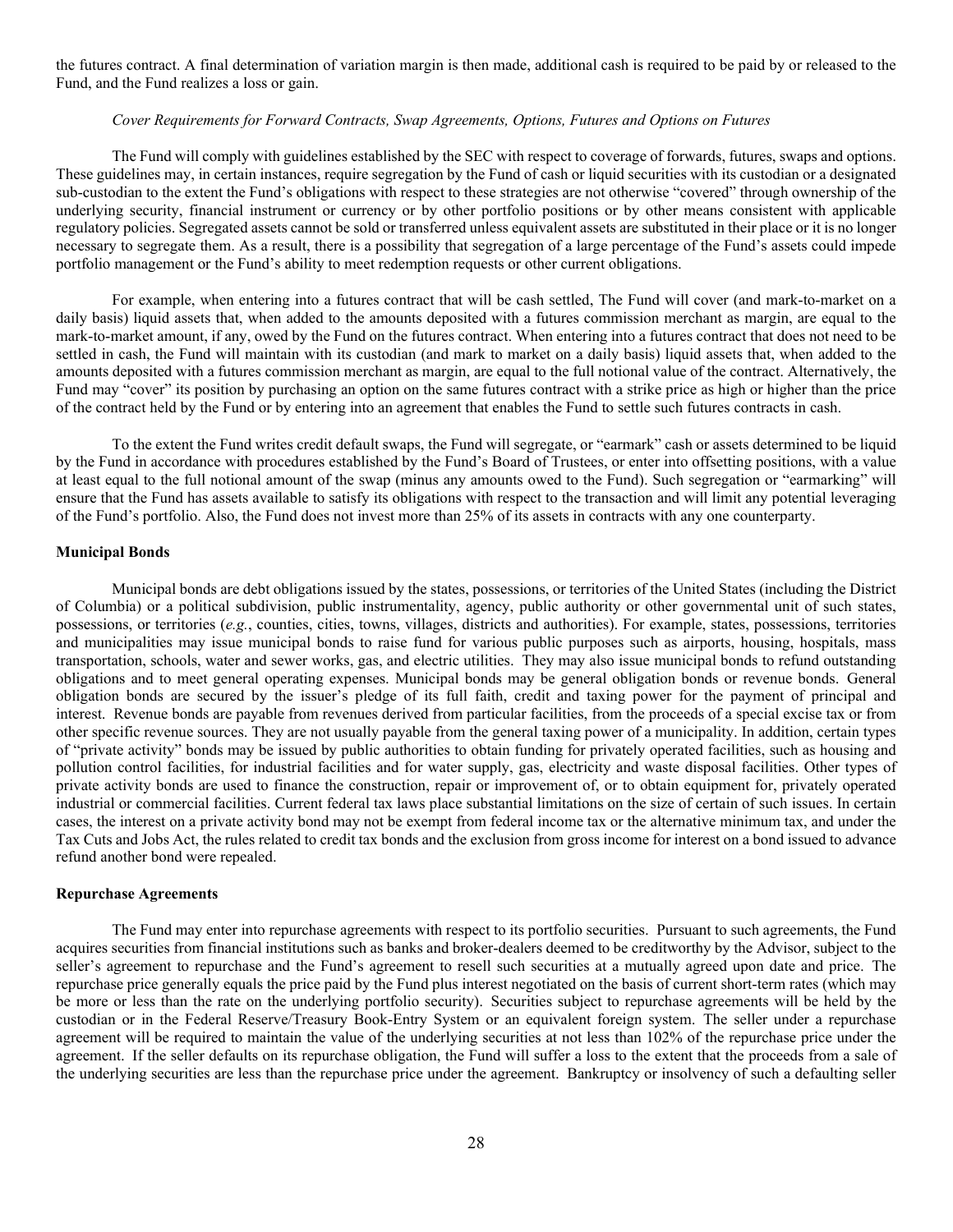may cause the Fund's rights with respect to such securities to be delayed or limited. Repurchase agreements are considered to be loans under the 1940 Act.

# **Reverse Repurchase Agreements**

The Fund may enter into "reverse" repurchase agreements to avoid selling securities during unfavorable market conditions to meet redemptions. The Fund may invest a maximum of 10% of total assets in reverse repurchase agreements. Pursuant to a reverse repurchase agreement, the Fund will sell portfolio securities and agree to repurchase them from the buyer at a particular date and price. Whenever the Fund enters into a reverse repurchase agreement, it will establish a segregated account in which it will maintain liquid assets in an amount at least equal to the repurchase price marked to market daily (including accrued interest) and will subsequently monitor the account to ensure that such equivalent value is maintained. The Fund pays interest on amounts obtained pursuant to reverse repurchase agreements. Reverse repurchase agreements are considered to be borrowings by the Fund.

### **Securities Economically Tied to Non-U.S. Markets**

An issuer of a security may be deemed to be economically tied to a particular country if it meets one or more of the following criteria: (i) the issuer or guarantor of the security is organized under the laws of, or maintains its principal place of business in, such country; (ii) the currency of settlement of the security is the currency of such country; (iii) the principal trading market for the security is in such country; (iv) during the issuer's most recent fiscal year, it derived at least 50% of its revenues or profits from goods produced or sold, investments made, or services performed in such country or has at least 50% of its assets in that country; or (v) the issuer is included in an index that is representative of that country. In the event that an issuer may be considered to be economically tied to more than one country based on these criteria (for example, where the issuer is organized under the laws of one country but derives at least 50% of its revenues or profits from goods produced or sold in another country), the Advisor may classify the issuer as being economically tied to any country that meets the above criteria in its discretion based on an assessment of the relevant facts and circumstances.

#### **Short-Term Investments**

The Fund may invest in any of the following securities and instruments:

Bank Certificates of Deposit, Bankers' Acceptances and Time Deposits.The Fund may acquire certificates of deposit, bankers' acceptances and time deposits in U.S. Dollar or foreign currencies. Certificates of deposit are negotiable certificates issued against monies deposited in a commercial bank for a definite period of time and earning a specified return. Bankers' acceptances are negotiable drafts or bills of exchange, normally drawn by an importer or exporter to pay for specific merchandise, which are "accepted" by a bank, meaning in effect that the bank unconditionally agrees to pay the face value of the instrument on maturity. These short-term instruments which the Fund may acquire must, at the time of purchase, have capital, surplus and undivided profits in excess of \$100 million (including assets of both domestic and foreign branches), based on latest published reports, or less than \$100 million if the principal amount of such bank obligations are fully insured by the U.S. Government. If the Fund holds instruments of foreign banks or financial institutions, it may be subject to additional investment risks that are different in some respects from those incurred if the Fund invests only in debt obligations of U.S. domestic issuers. Such risks include future political and economic developments, the possible imposition of withholding taxes by the particular country in which the issuer is located, the possible confiscation or nationalization of foreign deposits, the possible establishment of exchange controls, or the adoption of other foreign governmental restrictions which may adversely affect the payment of principal and interest on these securities.

Domestic banks and foreign banks are subject to different governmental regulations with respect to the amount and types of loans that may be made and interest rates that may be charged. In addition, the profitability of the banking industry depends largely upon the availability and cost of fund and the interest income generated from lending operations. General economic conditions and the quality of loan portfolios affect the banking industry.

As a result of federal and state laws and regulations, domestic banks are required to maintain specified levels of reserves, limited in the amount that they can loan to a single borrower, and are subject to regulations designed to promote financial soundness. However, such laws and regulations may not necessarily apply to foreign banks, thereby affecting the risk involved in bank obligations that the Fund may acquire.

In addition to purchasing certificates of deposit and bankers' acceptances, to the extent permitted under its investment strategies and policies stated above and in the Prospectus, the Fund may invest in interest-bearing time deposits or other interest-bearing deposits in commercial or savings banks. Time deposits are non-negotiable deposits maintained at a banking institution for a specified period of time at a specified interest rate.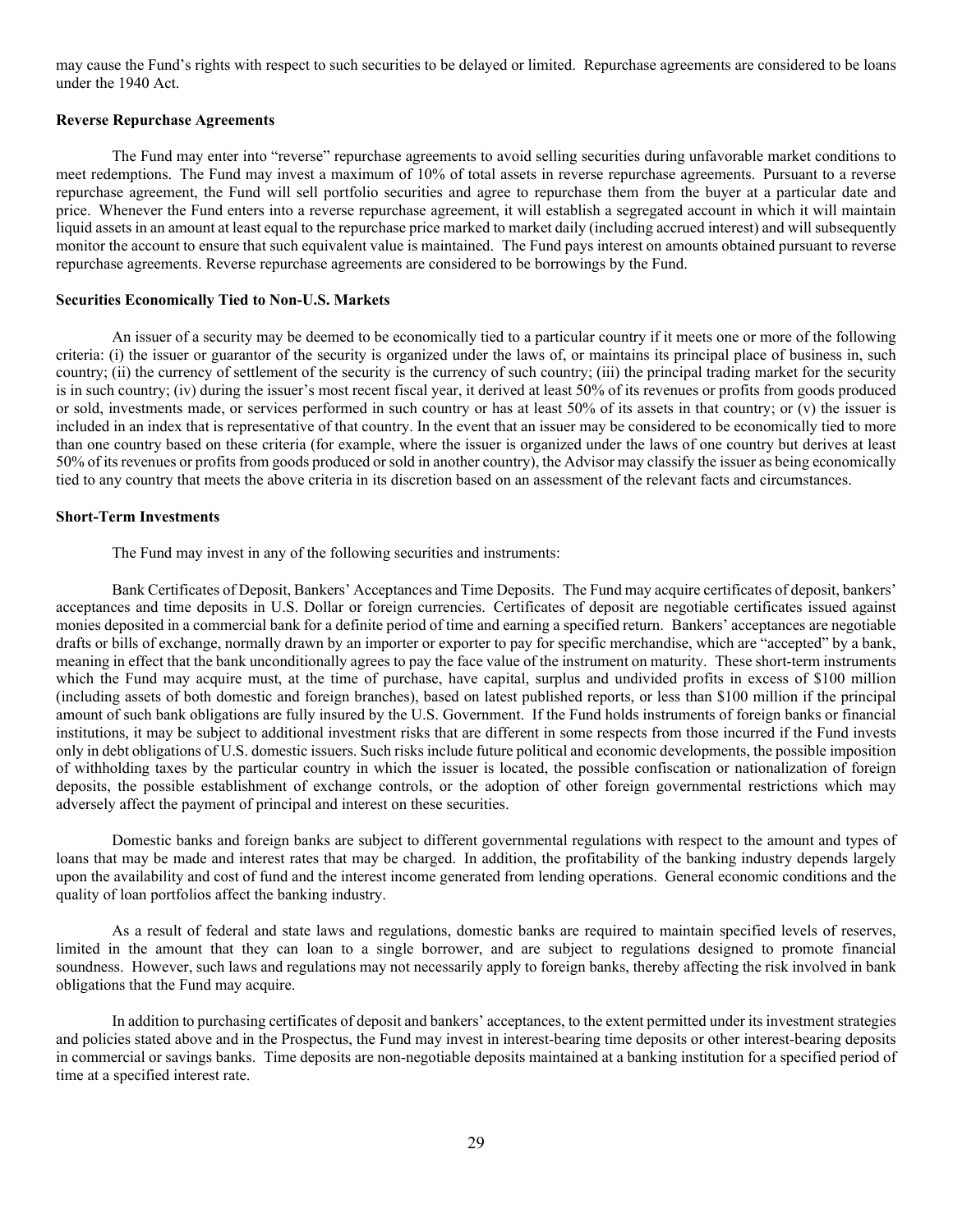Savings Association Obligations. The Fund may invest in certificates of deposit (interest-bearing time deposits) issued by savings banks or savings and loan associations that have capital, surplus and undivided profits in excess of \$100 million, based on latest published reports, or less than \$100 million if the principal amount of such obligations is fully insured by the U.S. Government.

Commercial Paper, Short-Term Notes and Other Corporate Obligations. The Fund may invest a portion of its assets in commercial paper and short-term notes. Commercial paper consists of unsecured promissory notes issued by corporations. Issues of commercial paper and short-term notes will normally have maturities of less than nine months and fixed rates of return, although such instruments may have maturities of up to one year.

The Fund's investment in commercial paper and short-term notes will consist of issues rated at the time of purchase "A-2" or higher by S&P, "Prime-1" or "Prime-2" by Moody's, or similarly rated by another nationally recognized statistical rating organization or, if unrated, will be determined by the Advisor to be of comparable quality. These rating symbols are described in Appendix A.

Corporate debt obligations are subject to the risk of an issuer's inability to meet principal and interest payments on the obligations, *i.e.,* credit risk. The Advisor may actively expose the Fund to credit risk. However, there can be no guarantee that the Advisor will be successful in making the right selections and thus fully mitigate the impact of credit risk changes on the Fund.

#### *Time Deposits and Variable Rate Notes*

The Fund may invest in fixed time deposits, whether or not subject to withdrawal penalties. The commercial paper obligations which the Fund may buy are unsecured and may include variable rate notes. The nature and terms of a variable rate note (i.e., a "Master Note") permit the Fund to invest fluctuating amounts at varying rates of interest pursuant to a direct arrangement between the Fund as lender, and the issuer, as borrower. It permits daily changes in the amounts borrowed. The Fund has the right at any time to increase, up to the full amount stated in the note agreement, or to decrease the amount outstanding under the note. The issuer may prepay at any time and without penalty any part of or the full amount of the note. The note may or may not be backed by one or more bank letters of credit. Because these notes are direct lending arrangements between the Fund and the issuer, it is not generally contemplated that they will be traded; moreover, there is currently no secondary market for them. Except as specifically provided in the Prospectus, there is no limitation on the type of issuer from whom these notes may be purchased; however, in connection with such purchase and on an ongoing basis, the Advisor will consider the earning power, cash flow and other liquidity ratios of the issuer, and its ability to pay principal and interest on demand, including a situation in which all holders of such notes made demand simultaneously. Variable rate notes are subject to the Fund's investment restriction on illiquid securities unless such notes can be put back to the issuer on demand within seven days.

### **Sovereign Debt Obligations**

The Fund may invest in sovereign debt obligations, which are securities issued or guaranteed by foreign governments, governmental agencies or instrumentalities and political subdivisions, including debt of developing countries. Sovereign debt may be in the form of conventional securities or other types of debt instruments such as loans or loan participations. Sovereign debt of developing countries may involve a high degree of risk and may be in default or present the risk of default. Governmental entities responsible for repayment of the debt may be unable or unwilling to repay principal and pay interest when due and may require renegotiation or rescheduling of debt payments. In addition, prospects for repayment of principal and payment of interest may depend on political as well as economic factors. Although some sovereign debt, such as Brady Bonds, is collateralized by U.S. Government securities, repayment of principal and payment of interest is not guaranteed by the U.S. Government. There is no bankruptcy proceeding by which sovereign debt on which governmental entities have defaulted may be collected in whole or in part.

#### **Structured Investments**

A structured investment is a security having a return tied to an underlying index or other security or asset class. Structured investments generally are individually negotiated agreements and may be traded over-the-counter. Structured investments are organized and operated to restructure the investment characteristics of the underlying security. This restructuring involves the deposit with or purchase by an entity, such as a corporation or trust, on specified instruments (such as commercial bank loans) and the issuance by that entity or one or more classes of securities ("structured securities") backed by, or representing interests in, the underlying instruments. The cash flow on the underlying instruments may be apportioned among the newly issued structured securities to create securities with different investment characteristics, such as varying maturities, payment priorities and interest rate provisions, and the extent of such payments made with respect to structured securities is dependent on the extent of the cash flow on the underlying instruments. Because structured securities typically involve no credit enhancement, their credit risk generally will be equivalent to that of the underlying instruments. Investments in structured securities are generally of a class of structured securities that is either subordinated or unsubordinated to the right of payment of another class. Subordinated structured securities typically have higher yields and present greater risks than unsubordinated structured securities. Structured securities are typically sold in private placement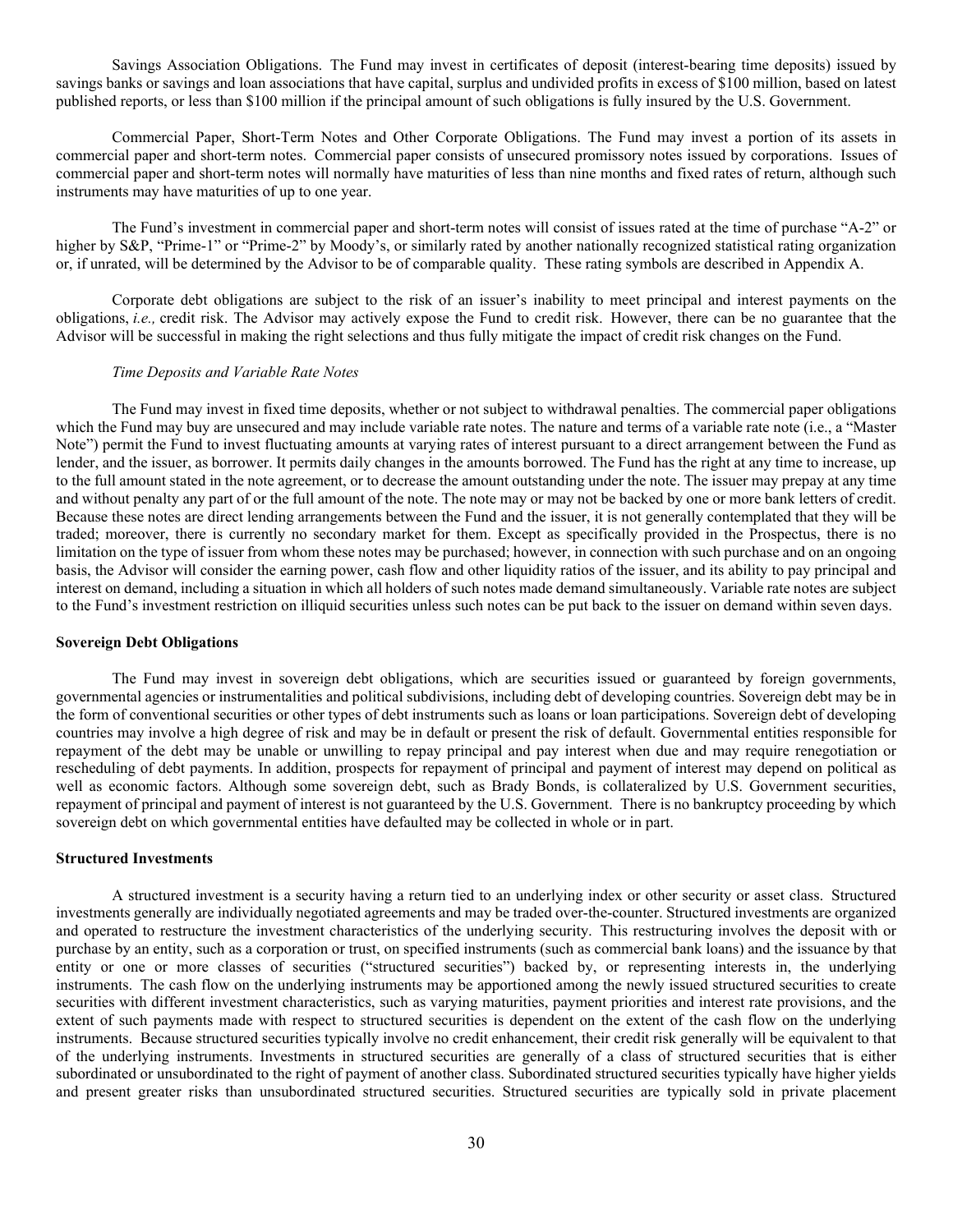transactions, and there currently is no active trading market for structured securities. Investments in government and government-related and restructured debt instruments are subject to special risks, including the inability or unwillingness to repay principal and interest, requests to reschedule or restructure outstanding debt and requests to extend additional loan amounts. Certain issuers of structured investments may be deemed to be "investment companies" as defined in the 1940 Act. As a result, the Fund's investment in these structured investments may be limited by the restrictions contained in the 1940 Act. Structured investments are typically sold in private placement transactions, and there currently is no active trading market for Structured Investments.

## **Temporary Investments**

The Fund may take temporary defensive measures that are inconsistent with the Fund's normal fundamental or nonfundamental investment policies and strategies in response to adverse market, economic, political, or other conditions as determined by the Advisor. Such measures could include, but are not limited to, investments in (1) highly liquid short-term fixed income securities issued by or on behalf of municipal or corporate issuers, obligations of the U.S. Government and its agencies, commercial paper, and bank certificates of deposit; (2) repurchase agreements involving any such securities; and (3) other money market instruments. The Fund also may invest in shares of money market mutual funds to the extent permitted under applicable law. Money market mutual fund are investment companies, and the investments in those companies by the Fund are in some cases subject to certain fundamental investment restrictions. As a shareholder in a mutual fund, the Fund will bear its ratable share of its expenses, including management fees, and will remain subject to payment of the fees to the Advisor, with respect to assets so invested. The Fund may not achieve its investment objectives during temporary defensive periods.

#### **United States Government Agency**

The Fund may invest in securities issued by United States Government Agencies. These consist of fixed income securities issued by agencies and instrumentalities of the United States Government, including the various types of instruments currently outstanding or which may be offered in the future. Agencies include, among others, the Federal Housing Administration, Government National Mortgage Association ("GNMA"), Farmer's Home Administration, Export-Import Bank of the United States, Maritime Administration, and General Services Administration. Instrumentalities include, for example, each of the Federal Home Loan Banks, the National Bank for Cooperatives, the Federal Home Loan Mortgage Corporation ("FHLMC"), the Farm Credit Banks, the Federal National Mortgage Association ("FNMA"), and the United States Postal Service. These securities are either: (i) backed by the full faith and credit of the United States government (e.g., United States Treasury Bills); (ii) guaranteed by the United States Treasury (e.g., GNMA mortgage-backed securities); (iii) supported by the issuing agency's or instrumentality's right to borrow from the United States Treasury (e.g., FNMA Discount Notes); or (iv) supported only by the issuing agency's or instrumentality's own credit (e.g., Tennessee Valley Association).

Government-related guarantors (i.e., not backed by the full faith and credit of the United States Government) include FNMA and FHLMC. FNMA is a government-sponsored corporation owned entirely by private stockholders. It is subject to general regulation by the Secretary of Housing and Urban Development. FNMA purchases conventional (i.e., not insured or guaranteed by any government agency) residential mortgages from a list of approved seller/servicers which include state and federally chartered savings and loan associations, mutual savings banks, commercial banks and credit unions and mortgage bankers. Pass-through securities issued by FNMA are guaranteed as to timely payment of principal and interest by FNMA but are not backed by the full faith and credit of the United States Government.

FHLMC was created by Congress in 1970 for the purpose of increasing the availability of mortgage credit for residential housing. It is a government-sponsored corporation formerly owned by the twelve Federal Home Loan Banks and now owned entirely by private stockholders. FHLMC issues Participation Certificates ("PC's"), which represent interests in conventional mortgages from FHLMC's national portfolio. FHLMC guarantees the timely payment of interest and ultimate collection of principal, but PCs are not backed by the full faith and credit of the United States Government. Commercial banks, savings and loan institutions, private mortgage insurance companies, mortgage bankers and other secondary market issuers also create pass-through pools of conventional residential mortgage loans. Such issuers may, in addition, be the originators and/or servicers of the underlying mortgage loans as well as the guarantors of the mortgage-related securities. Pools created by such nongovernmental issuers generally offer a higher rate of interest than government and government-related pools because there are no direct or indirect government or agency guarantees of payments in the former pools. However, timely payment of interest and principal of these pools may be supported by various forms of insurance or guarantees, including individual loan, title, pool and hazard insurance and letters of credit. The insurance and guarantees are issued by governmental entities, private insurers and the mortgage poolers.

#### **United States Government Obligations**

The Fund may invest in United States Government Obligations. These consist of various types of marketable securities issued by the United States Treasury, i.e., bills, notes and bonds. Such securities are direct obligations of the United States government and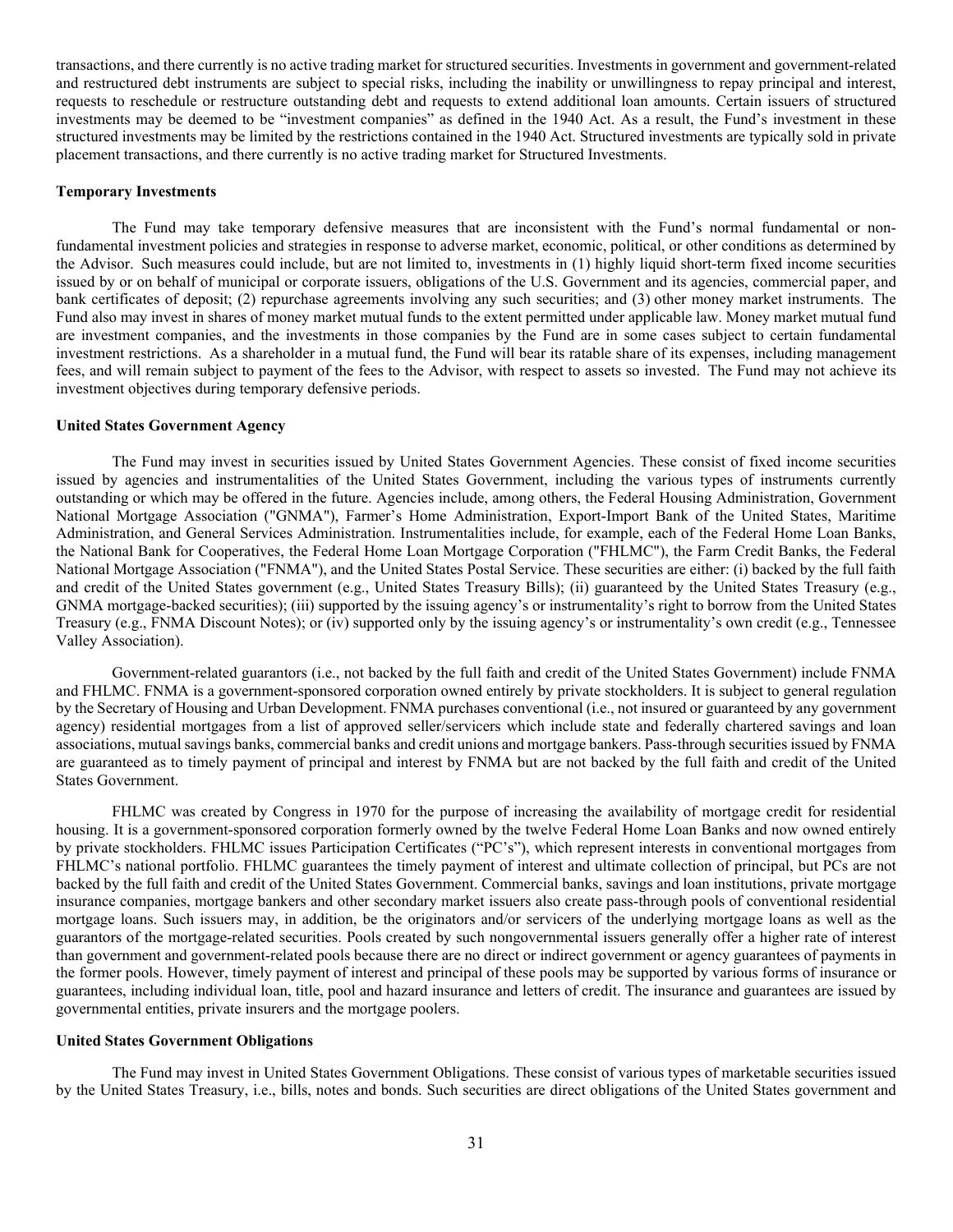differ mainly in the length of their maturity. Treasury bills, the most frequently issued marketable government security, have a maturity of up to one year and are issued on a discount basis.

### *Receipts*

Interests in separately traded interest and principal component parts of U.S. government obligations that are issued by banks or brokerage firms and are created by depositing U.S. government obligations into a special account at a custodian bank. The custodian holds the interest and principal payments for the benefit of the registered owners of the certificates or receipts. The custodian arranges for the issuance of the certificates or receipts evidencing ownership and maintains the register. Treasury Receipts ("TRs") and Separately Traded Registered Interest and Principal Securities ("STRIPS") are interests in accounts sponsored by the U.S. Treasury. Receipts are sold as zero coupon securities.

# *U.S. Government Zero Coupon Securities*

STRIPS and receipts are sold as zero coupon securities, that is, fixed income securities that have been stripped of their unmatured interest coupons. Zero coupon securities are sold at a (usually substantial) discount and redeemed at face value at their maturity date without interim cash payments of interest or principal. The amount of this discount is accreted over the life of the security, and the accretion constitutes the income earned on the security for both accounting and tax purposes. Because of these features, the market prices of zero coupon securities are generally more volatile than the market prices of securities that have similar maturity but that pay interest periodically. Zero coupon securities are likely to respond to a greater degree to interest rate changes than are non-zero coupon securities with similar maturity and credit qualities.

### *U.S. Treasury Obligations*

U.S. Treasury obligations consist of bills, notes and bonds issued by the U.S. Treasury and separately traded interest and principal component parts of such obligations that are transferable through the federal book-entry system known as STRIPS and TRs.

#### **When-Issued or Delayed-Delivery Securities**

The Fund may purchase securities on a when-issued or delayed delivery basis. For example, delivery of and payment for these securities can take place a month or more after the date of the purchase commitment. The purchase price and the interest rate payable, if any, on the securities are fixed on the purchase commitment date or at the time the settlement date is fixed. The value of such securities is subject to market fluctuations and, in the case of fixed income securities, no interest accrues to the Fund until settlement takes place. When purchasing a security on a when-issued or delayed-delivery basis, the Fund assumes the rights and risks of ownership of the security, including the risk of price and yield fluctuations. Accordingly, at the time the Fund makes the commitment to purchase securities on a when-issued or delayed delivery basis, it will record the transaction, reflect the value each day of such securities in determining its net asset value and, if applicable, calculate the maturity for the purposes of average maturity from that date. At the time of its acquisition, a when-issued security may be valued at less than the purchase price. The Fund will make commitments for such when-issued transactions only when it has the intention of actually acquiring the securities. To facilitate such acquisitions, the Fund will maintain with the custodian a segregated account with liquid assets, consisting of cash, United States Government securities or other appropriate securities, in an amount at least equal to such commitments. On delivery dates for such transactions, the Fund will meet its obligations from maturities or sales of the securities held in the segregated account and/or from cash flow. If, however, the Fund chooses to dispose of the right to acquire a when-issued security prior to its acquisition, it could, as with the disposition of any other portfolio obligation, incur a taxable capital gain or loss due to market fluctuation. Also, the Fund may be disadvantaged if the other party to the transaction defaults. It is the current policy of the Fund not to enter into when- issued commitments exceeding in the aggregate 25% of the market value of such Fund's total assets, less liabilities other than the obligations created by when-issued commitments.

#### **Zero Coupon, Step Coupon, and Pay-In-Kind Securities**

Within the parameters of its specific investment policies, the Fund may invest up to 5% of its assets in zero coupon, pay-inkind, and step coupon securities. Zero coupon bonds are securities that make no fixed interest payments but instead are issued and traded at a discount from their face value. They do not entitle the holder to any periodic payment of interest prior to maturity. Step coupon bonds trade at a discount from their face value and pay coupon interest. The coupon rate is low for an initial period and then increases to a higher coupon rate thereafter. The discount from the face amount or par value depends on the time remaining until cash payments begin, prevailing interest rates, liquidity of the security, and the perceived credit quality of the issuer. Pay-in-kind bonds normally give the issuer an option to pay cash at a coupon payment date or give the holder of the security a similar bond with the same coupon rate and a face value equal to the amount of the coupon payment that would have been made.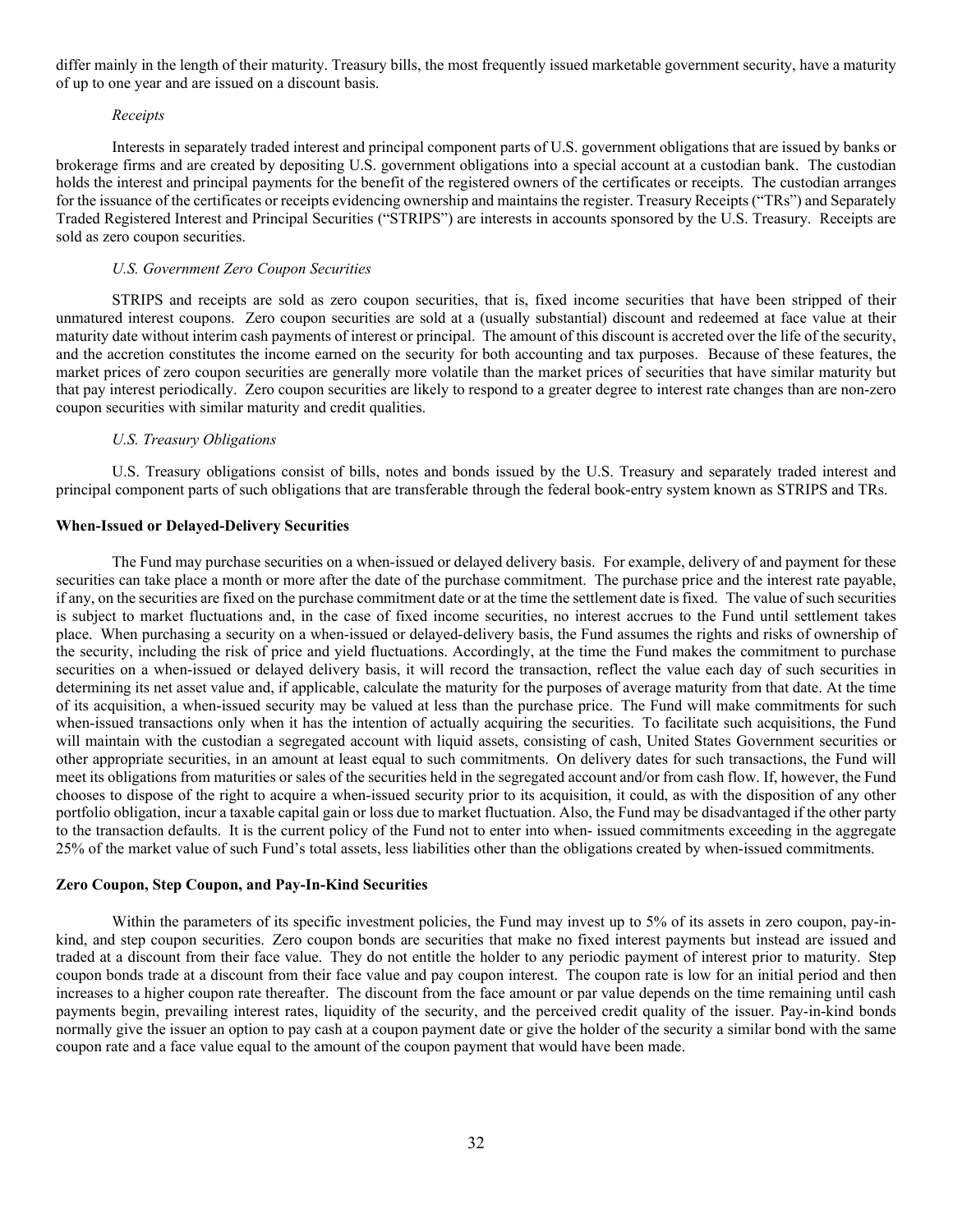Generally, the market prices of zero coupon, step coupon, and pay-in-kind securities are more volatile than the prices of securities that pay interest periodically and in cash and are likely to respond to changes in interest rates to a greater degree than other types of debt securities having similar maturities and credit quality.

# **INVESTMENT RESTRICTIONS**

The Fund has adopted the following restrictions as fundamental policies, which may not be changed without the affirmative vote of the holders of a "majority" of the outstanding voting securities of the Fund. Under the 1940 Act, the "vote of the holders of a majority of the outstanding voting securities" means the vote of the holders of the lesser of (i) 67% of the shares of the Fund represented at a meeting at which the holders of more than 50% of the Fund's outstanding shares are represented or (ii) more than 50% of the outstanding shares of the Fund.

The Fund may not:

- 1. Borrow money or issue senior securities, except through reverse repurchase agreements or otherwise as permitted under the 1940 Act, as interpreted, modified or otherwise permitted by regulatory authority. Generally, issuing senior securities is prohibited under the 1940 Act; however, certain exceptions apply such as in the case of reverse repurchase agreements, borrowing, and certain other leveraging transactions;
- 2. Act as underwriter (except to the extent the Fund may be deemed to be an underwriter in connection with the sale of securities in its investment portfolio);
- 3. Invest 25% or more of its total assets, calculated at the time of purchase and taken at market value, in any one industry (other than securities issued by the U.S. Government, its agencies or instrumentalities) the Recurrent MLP Fund will concentrate in energy and energy-related industries.
- 4. Purchase or sell real estate, unless acquired as a result of ownership of securities (although the Fund may purchase and sell securities that are secured by real estate and securities of companies that invest or deal in real estate);
- 5. Purchase or sell physical commodities, unless acquired as a result of ownership of securities or other instruments. This limitation shall not prevent the Fund from purchasing, selling, or entering into futures contracts, or acquiring securities or other instruments and options thereon backed by, or related to, physical commodities; or
- 6. Make loans (except purchases of debt securities consistent with the investment policies of the Fund). For purposes of this limitation, entering into repurchase agreements, lending securities and acquiring any debt security are not deemed to be the making of loans.

Except with respect to borrowing, if a percentage or rating restriction on investment or use of assets set forth herein or in the Prospectus is adhered to at the time a transaction is effected, later changes in the percentage or rating resulting from any cause other than actions by the Fund will not be considered a violation of the Fund's investment restrictions. If the value of the Fund's holdings of illiquid securities at any time exceeds the percentage limitation applicable due to subsequent fluctuations in value or other reasons, the Board will consider what actions, if any, are appropriate to maintain adequate liquidity.

The following is a list of non-fundamental investment restrictions applicable to the Fund. These restrictions can be changed by the Board, but the change will only be effective after notice is given to shareholders of the affected Fund.

- 1. The Fund may not mortgage, pledge or hypothecate any of its assets except in connection with any such borrowings and only with respect to 33 1/3% of its assets.
- 2. The Fund will not make investments for the purpose of exercising control of management of any company.
- 3. The Fund will not make any change in its investment policy of investing at least 80% of its net assets in the investments suggested by the Fund's name without first changing the Fund's name and providing the Fund's shareholders with at least a 60-day prior written notice.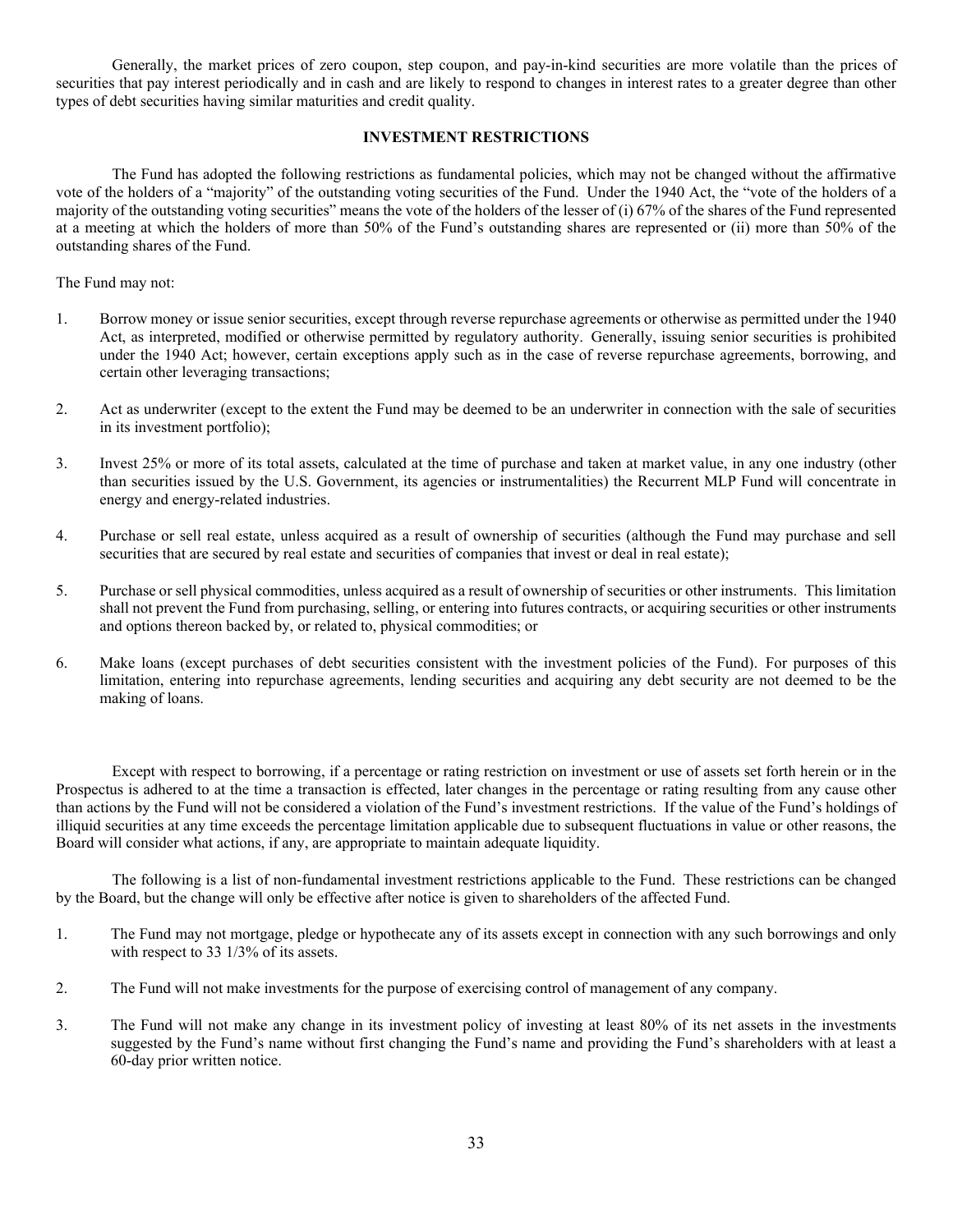#### **PORTFOLIO HOLDINGS INFORMATION**

The Trust has adopted policies and procedures that govern the disclosure of the Fund's portfolio holdings. These policies and procedures are designed to ensure that such disclosure is in the best interests of the Fund's shareholders.

It is the Trust's policy to: (1) ensure that any disclosure of portfolio holdings information is in the best interest of Trust shareholders; (2) protect the confidentiality of portfolio holdings information; (3) have procedures in place to guard against personal trading based on the information; and (4) ensure that the disclosure of portfolio holdings information does not create conflicts between the interests of the Trust's shareholders and those of the Trust's affiliates.

The Fund discloses its portfolio holdings by mailing its annual and semi-annual reports to shareholders approximately two months after the end of the fiscal year and semi-annual period. In addition, The Fund discloses its portfolio holdings reports on Form N-CSR and Form N-PORT two months after the end of each quarter/semi-annual period.

The Fund's top ten portfolio holdings, top five contributors to quarterly fund performance and top five detractors from quarterly fund performance for each calendar quarter are posted on the Fund's website, www.recurrentfunds.com no later than ten business days after the end of each calendar quarter. This posted information generally remains accessible until the Fund posts the information for the next calendar quarter to the Fund's website.

The Fund may choose to make portfolio holdings available to rating agencies such as Lipper, Morningstar or Bloomberg earlier and more frequently on a confidential basis.

Under limited circumstances, as described below, the Fund's portfolio holdings may be disclosed to, or known by, certain third parties in advance of their filing with the SEC on Form N-CSR or Form N-PORT). In each case, a determination has been made by the Trust's Chief Compliance Officer that such advance disclosure is supported by a legitimate business purpose of the Fund and that the recipient is subject to a duty to keep the information confidential.

- **The Advisor** Personnel of the Advisor, including personnel responsible for managing the Fund's portfolio, may have full daily access to Fund portfolio holdings since that information is necessary in order for the Advisor to provide its management, administrative, and investment services to the Fund. As required for purposes of analyzing the impact of existing and future market changes on the prices, availability, demand and liquidity of such securities, as well as for the assistance of the portfolio manager in the trading of such securities, Advisor personnel may also release and discuss certain portfolio holdings with various broker-dealers.
- **Ultimus Fund Solutions, LLC** is the transfer agent, fund accountant, administrator and custody administrator for the Fund; therefore, its personnel have full daily access to the Fund's portfolio holdings since that information is necessary in order for them to provide the agreed-upon services for the Trust.
- **U.S. Bank, N.A.** is custodian for the Fund; therefore, its personnel have full daily access to the Fund's portfolio holdings since that information is necessary in order for them to provide the agreed-upon services for the Trust.
- **RSM US LLP** is the Fund's independent registered public accounting firm; therefore, its personnel have access to the Fund's portfolio holdings in connection with auditing of the Fund's annual financial statements and providing other audit, tax and related services for the Fund.
- **Blank Rome LLP** is counsel to the Fund; therefore, its personnel have access to the Fund's portfolio holdings in connection with review of the Fund's annual and semi-annual shareholder reports and SEC filings.

**Additions to List of Approved Recipients.** The Trust's Chief Compliance Officer is the person responsible, and whose prior approval is required, for any disclosure of Fund's portfolio securities at any time or to any persons other than those described above. In such cases, the recipient must have a legitimate business need for the information in connection with the operation or administration of the Fund, as determined by the Trust's Chief Compliance Officer, and must be subject to a duty to keep the information confidential. There are no ongoing arrangements in place with respect to the disclosure of portfolio holdings. In no event shall the Fund, the Advisor or any other party receive any direct or indirect compensation in connection with the disclosure of information about the Fund's portfolio holdings.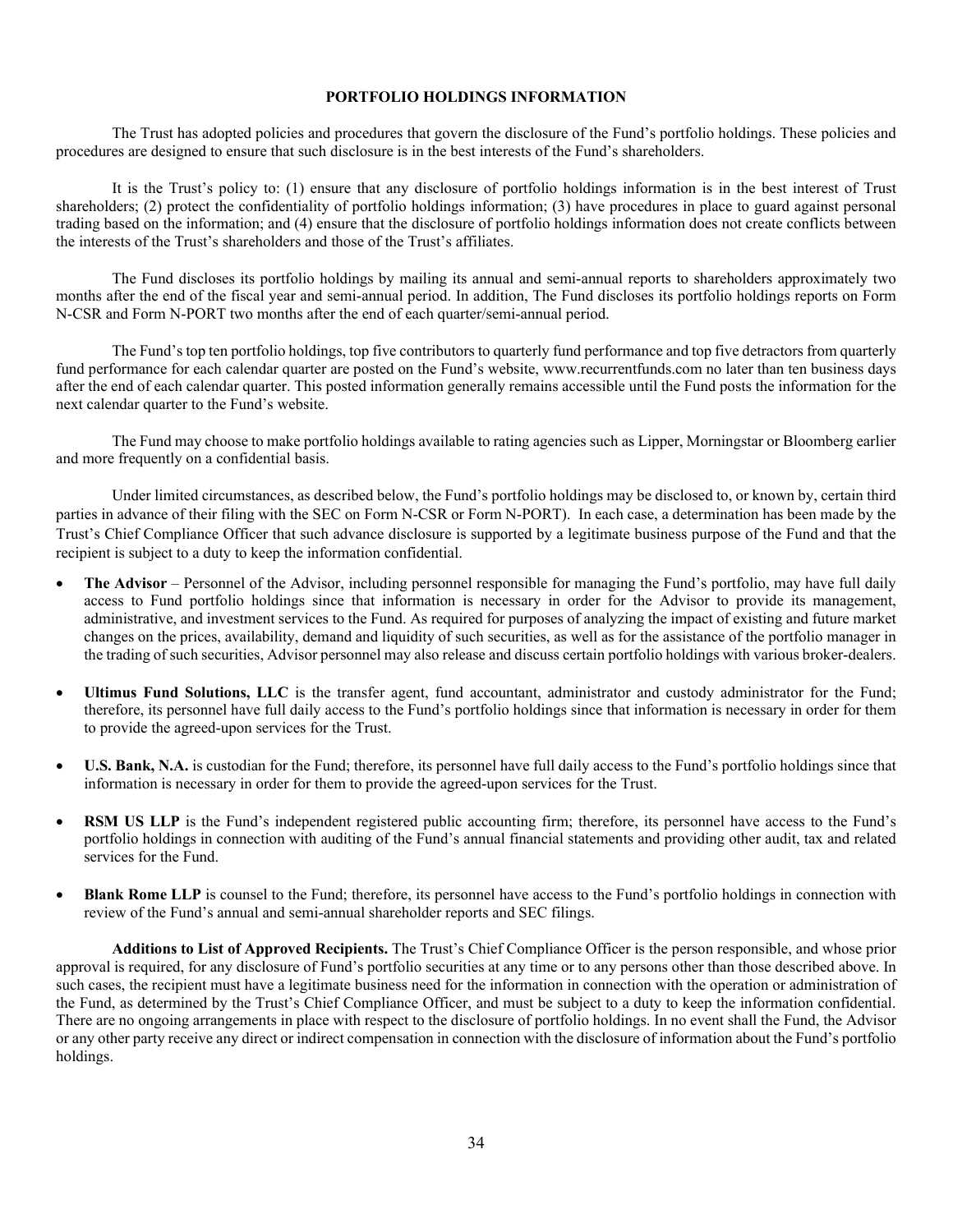**Compliance with Portfolio Holdings Disclosure Procedures.** The Trust's Chief Compliance Officer will report periodically to the Board with respect to compliance with the Fund's portfolio holdings disclosure procedures, and from time to time will provide the Board any updates to the portfolio holdings disclosure policies and procedures.

There is no assurance that the Trust's policies on disclosure of portfolio holdings will protect the Fund from the potential misuse of holdings information by individuals or firms in possession of that information.

### **MANAGEMENT**

The business of the Trust is managed under the direction of the Board in accordance with the Agreement and Declaration of Trust and the Trust's By-laws (collectively, the "Governing Documents"), which have been filed with the SEC and are available upon request. The Board consists of four individuals, all of whom are not "interested persons" (as defined under the 1940 Act) of the Trust and the Advisor ("Independent Trustees"). Pursuant to the Governing Documents of the Trust, the Trustees shall elect officers including, but not limited to, a President, a Secretary, a Treasurer, and a Chief Compliance Officer. The Board retains the power to conduct, operate and carry on the business of the Trust and has the power to incur and pay any expenses, which, in the opinion of the Board, are necessary or incidental to carry out any of the Trust's purposes. The Trustees, officers, employees and agents of the Trust, when acting in such capacities, shall not be subject to any personal liability except for his or her own bad faith, willful misfeasance, gross negligence or reckless disregard of his or her duties.

*Board Leadership Structure.* The Board is led by Mark Gersten, who has served as the Chairman of the Board since the Trust was first registered with the SEC in 2012. Under the Trust's Agreement and Declaration of Trust and By-Laws, the Chairman of the Board is responsible for (a) presiding at Board meetings, (b) calling special meetings on an as-needed basis, and (c) execution and administration of Trust policies, including (i) setting the agendas for Board meetings and (ii) providing information to Board members in advance of each Board meeting and between Board meetings. Generally, the Trust believes it best to have a non-executive Chairman of the Board, who together with the President (principal executive officer), are seen by our shareholders, business partners and other stakeholders as providing strong leadership. The Trust believes that its Chairman, the independent chair of the Audit Committee, and, as an entity, the full Board of Trustees, provide effective leadership that is in the best interests of the Trust, the Fund and each shareholder.

*Board Risk Oversight*. The Board of Trustees is comprised entirely of Independent Trustees and has established an Audit Committee with a separate chair. The Board is responsible for overseeing risk management, and the full Board regularly engages in discussions of risk management and receives compliance reports that inform its oversight of risk management from its Chief Compliance Officer at quarterly meetings and on an ad hoc basis, when and if necessary. The Audit Committee considers financial and reporting risk within its area of responsibilities. Generally, the Board believes that its oversight of material risks is adequately maintained through the compliance-reporting chain where the Chief Compliance Officer is the primary recipient and communicator of such risk-related information.

*Trustee Qualifications.* Generally, the Trust believes that each Trustee is competent to serve because of their individual overall merits including: (i) experience, (ii) qualifications, (iii) attributes and (iv) skills. Mark Garbin has over 30 years of experience in corporate balance sheet and income statement risk management for large asset managers. Mr. Garbin has extensive derivatives experience and has provided consulting services to alternative asset managers. Mr. Garbin holds both a Chartered Financial Analyst ("CFA") and Professional Risk Manager ("PRM") designation and has earned and holds advanced degrees in international business, negotiation and derivatives. Mark Gersten has over 35 years of business experience in the investment management business with a focus on mutual fund and alternative fund. He serves as a member of other mutual fund boards outside of the Trust and possesses a strong understanding of the regulatory framework under which investment companies must operate based on his service to this board and extensive experience administering mutual fund. Mr. Gersten is a certified public accountant and holds an MBA in accounting. Neil Kaufman has over 35 years of experience as a corporate and securities attorney and possesses a deep understanding of the securities industry in general and financial statements in particular. Mr. Kaufman has previously served as the Chairman of a NASDAQ-listed technology company and the Chairman of the Banking & Securities Law committee of the Nassau County Bar Association. Anita Krug has 9 years of experience as an attorney advising investment companies and investment advisory firms, particularly those managing hedge fund. She also has extensive experience as a law professor whose scholarship focuses on investment advisers, hedge fund and mutual fund. The Trust does not believe any one factor is determinative in assessing a Trustee's qualifications, but that the collective experience of each Trustee makes them well qualified.

*Trustees and Officers.* The Trustees and officers of the Trust, together with information as to their principal business occupations during the past five years and other information, are shown below. The business address of each Trustee and Officer is 225 Pictoria Drive, Suite 450, Cincinnati, OH 45246. All correspondence to the Trustees and Officers should be directed to c/o Ultimus Fund Solutions,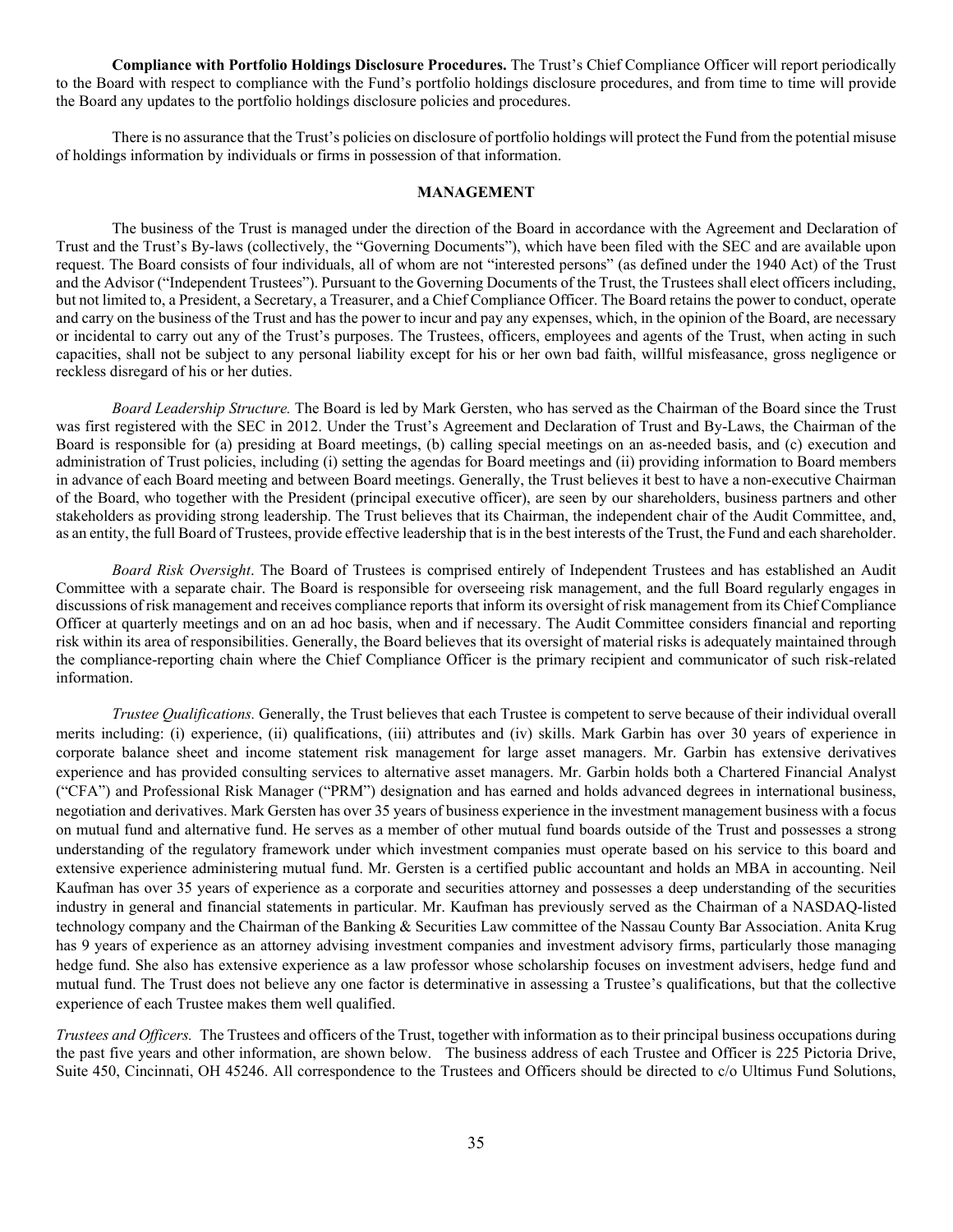LLC, P.O. Box 541150, Omaha, Nebraska 68154. Unless otherwise noted, the address of each Trustee and Officer is 225 Pictoria Drive, Suite 450, Cincinnati, OH 45246.

# **Independent Trustees \***

| Name, Address,<br><b>Year of Birth</b> | Position(s)<br><b>Held with</b><br>Registrant | <b>Term and</b><br>Length<br><b>Served</b> | Principal<br><b>Occupation(s) During</b><br>Past 5 Years                                                                                                                                                 | Number of<br><b>Portfolios</b><br><b>Overseen In</b><br><b>The Fund</b><br>Complex** | <b>Other Directorships</b><br><b>Held During Past 5</b><br>Years                                                                                                                                                                                                                                                                                                             |
|----------------------------------------|-----------------------------------------------|--------------------------------------------|----------------------------------------------------------------------------------------------------------------------------------------------------------------------------------------------------------|--------------------------------------------------------------------------------------|------------------------------------------------------------------------------------------------------------------------------------------------------------------------------------------------------------------------------------------------------------------------------------------------------------------------------------------------------------------------------|
| Mark Garbin<br>Year of Birth: 1951     | Trustee                                       | Indefinite,<br>Since 2012                  | Managing Principal,<br>Coherent Capital<br>Management LLC<br>(since 2008)                                                                                                                                | $\mathbf{1}$                                                                         | Northern Lights Fund<br>Trust (since 2013);<br>Northern Lights<br>Variable Trust (since<br>2013); Forethought<br>Variable Insurance<br>Trust (since 2013);<br>OHA Mortgage<br><b>Strategies Fund</b><br>(offshore), Ltd. (2014<br>- 2017); iCapital<br><b>KKR</b> Private Markets<br>Fund (since 2014);<br>and Carlyle Tactical<br>Private Credit Fund<br>(since March 2018) |
| Mark D. Gersten<br>Year of Birth: 1950 | Chairman,<br>Trustee                          | Indefinite,<br>Since 2012                  | Independent<br>Consultant (since<br>2012); Senior Vice<br>President - Global<br>Fund Administration<br>Mutual Funds &<br>Alternative Funds,<br>AllianceBernstein LP<br>$(1985 - 2011)$                   | $\mathbf{1}$                                                                         | Northern Lights Fund<br>Trust (since 2013);<br>Northern Lights<br>Variable Trust (since<br>2013); iCapital KKR<br>Private Markets Fund<br>(since 2014);<br>previously, Ramius<br>Archview Credit and<br>Distressed Fund<br>$(2015-2017)$ ; and<br>Schroder Global<br>Series Trust (2012 to<br>2017)                                                                          |
| Neil M. Kaufman<br>Year of Birth: 1960 | Trustee,<br>Audit<br>Committee<br>Chairman    | Indefinite,<br>Since 2012                  | Managing Member,<br>Kaufman, McGowan<br>PLLC (legal<br>services)(Since 2016);<br>Partner, Abrams<br>Fensterman,<br>Fensterman, Eisman,<br>Formato, Ferrara &<br>Wolf, LLP (legal<br>services)(2010-2016) | $\mathbf{1}$                                                                         | iCapital KKR Private<br>Markets Fund (since<br>2014)                                                                                                                                                                                                                                                                                                                         |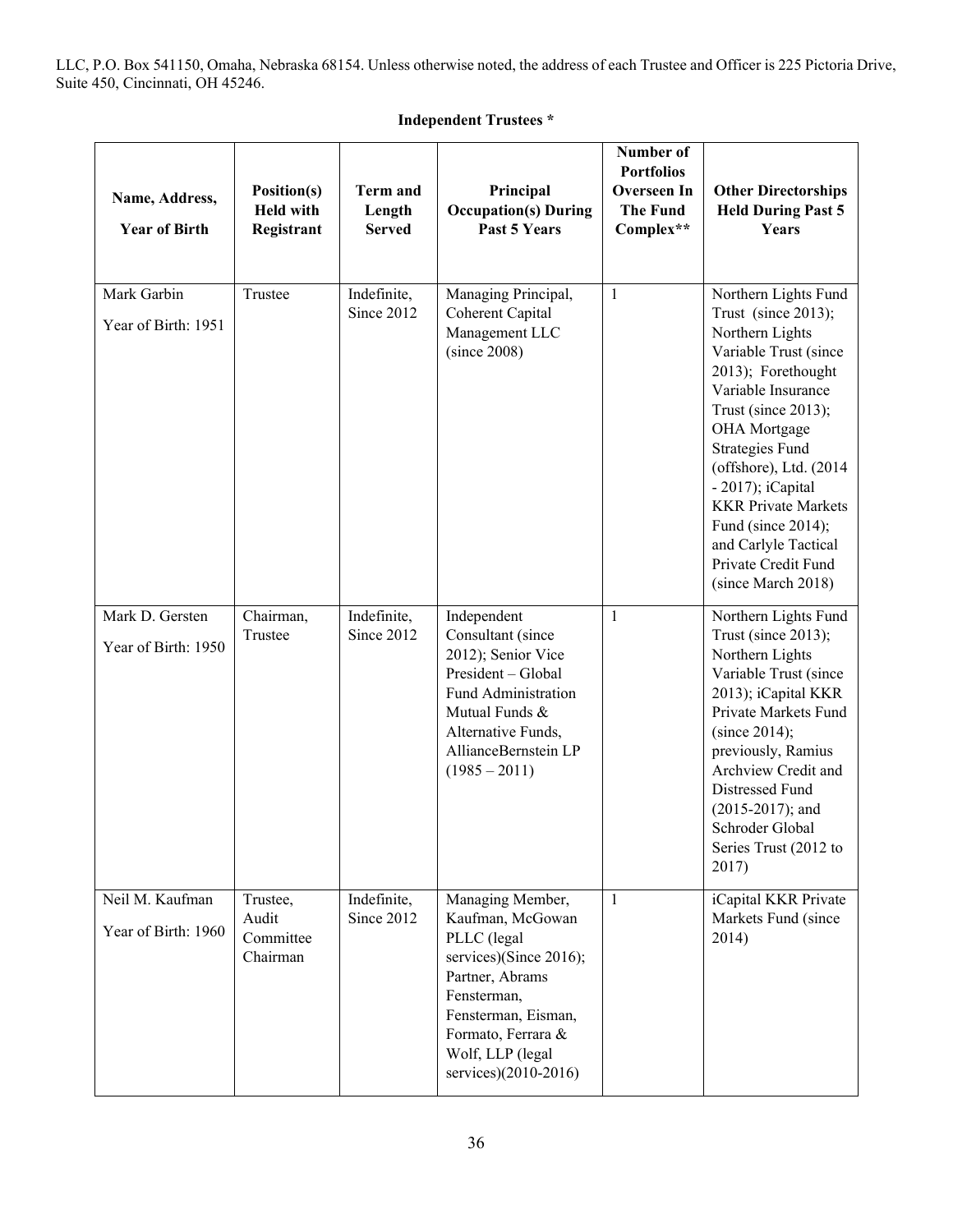| Name, Address,<br><b>Year of Birth</b> | Position(s)<br><b>Held with</b><br>Registrant | Term and<br>Length<br><b>Served</b> | Principal<br><b>Occupation(s) During</b><br>Past 5 Years                                                                                                                                                                                                                                                                         | Number of<br><b>Portfolios</b><br>Overseen In<br><b>The Fund</b><br>Complex** | <b>Other Directorships</b><br><b>Held During Past 5</b><br><b>Years</b> |
|----------------------------------------|-----------------------------------------------|-------------------------------------|----------------------------------------------------------------------------------------------------------------------------------------------------------------------------------------------------------------------------------------------------------------------------------------------------------------------------------|-------------------------------------------------------------------------------|-------------------------------------------------------------------------|
| Anita K. Krug                          | Trustee                                       | Indefinite,<br>Since $2012$         | Dean and Professor<br>(since 2019) Illinois                                                                                                                                                                                                                                                                                      | 1                                                                             | iCapital KKR Private<br>Markets Fund (since                             |
| Year of Birth: 1969                    |                                               |                                     | Institute of<br>Technology; Interim<br>Vice Chancellor for<br>Academic Affairs<br>$(2018-2019)$ University<br>of Washington Bothell;<br>Interim Dean (2017-<br>2018), Professor<br>(2016-2019), Associate<br>Professor (2014-2016);<br>and Assistant Professor<br>$(2010-2014),$<br>University of<br>Washington School of<br>Law |                                                                               | 2014); Centerstone<br><b>Investors Trust</b><br>$(2016 - 2021)$         |

\* Information is as of October 31, 2021.

\*\*As of October 31, 2021, the Trust was comprised of 24 active portfolios managed by seven unaffiliated investment advisers and two affiliated investment advisers. The term "Fund Complex" applies only to those series of the Trust that (i) are advised by a common investment adviser or by an investment adviser that is an affiliated person of the investment adviser of any of the other series of the Trust or (ii) hold themselves out to investors as related companies for purposes of investment and investor services. The Fund does not share the same investment adviser with any other series of the Trust or hold itself out as related to any other series of the Trust for investment purposes.

# **Officers of the Trust\***

| Name, Address,<br><b>Year of Birth</b> | Position(s)<br><b>Held with</b><br>Registrant                             | <b>Principal Occupation(s) During</b><br>Past 5 Years                                                             | Number of<br><b>Portfolios</b><br>Overseen In<br><b>The Fund</b><br>Complex** | <b>Other</b><br><b>Directorships</b><br><b>Held During Past</b><br><b>5 Years</b> |
|----------------------------------------|---------------------------------------------------------------------------|-------------------------------------------------------------------------------------------------------------------|-------------------------------------------------------------------------------|-----------------------------------------------------------------------------------|
| James Colantino<br>Year of Birth: 1969 | President<br>Since Feb.<br>2017<br>Treasurer<br>$(2012 \text{ to } 2017)$ | Senior Vice President (2012-<br>present); Vice President (2004 to<br>2012); Ultimus Fund Solutions,<br><b>LLC</b> | N/A                                                                           | N/A                                                                               |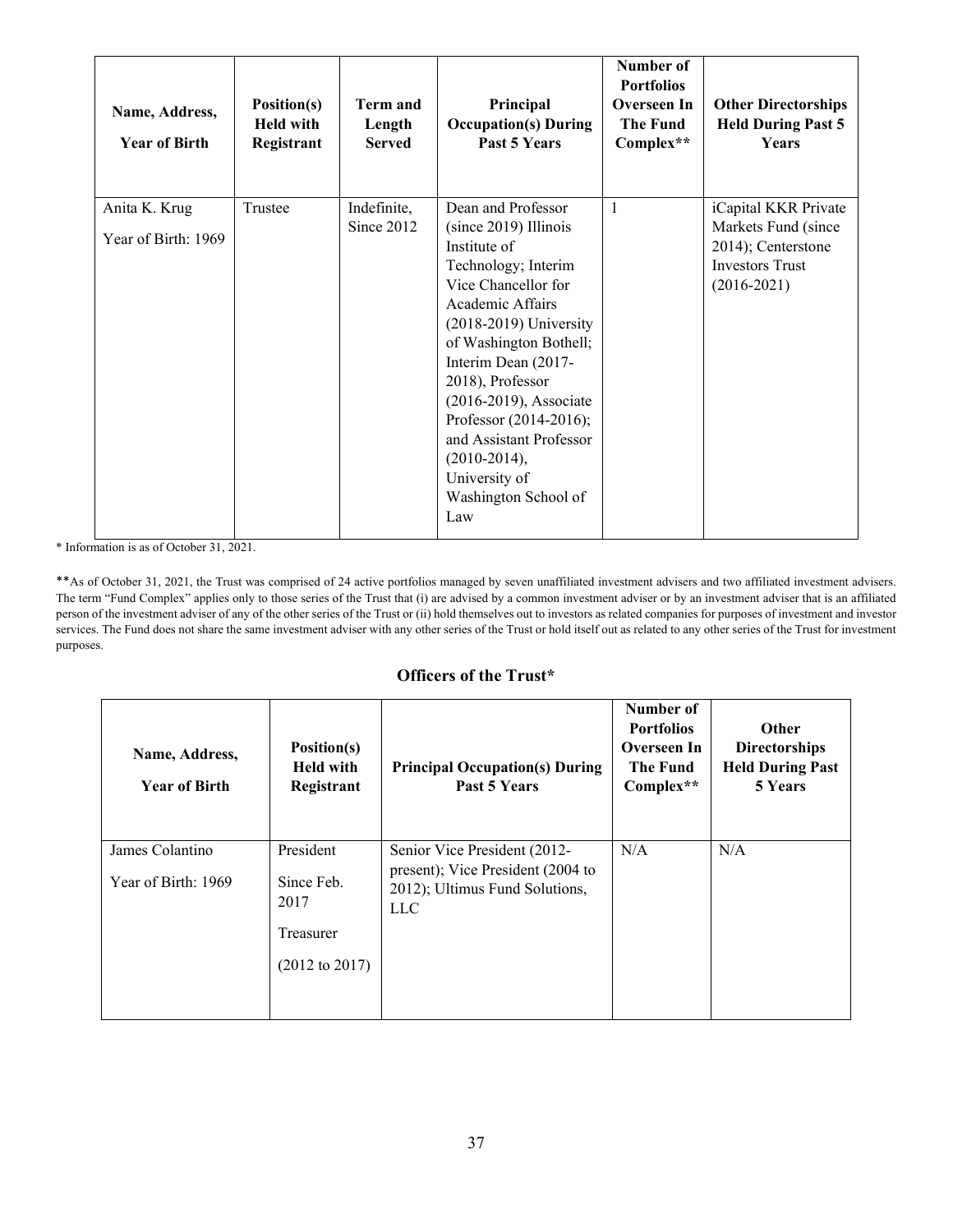| Name, Address,<br><b>Year of Birth</b>       | Position(s)<br><b>Held with</b><br>Registrant                   | <b>Principal Occupation(s) During</b><br>Past 5 Years                                                                                                                                                                                                                                                                                                | Number of<br><b>Portfolios</b><br>Overseen In<br><b>The Fund</b><br>Complex** | Other<br><b>Directorships</b><br><b>Held During Past</b><br>5 Years |
|----------------------------------------------|-----------------------------------------------------------------|------------------------------------------------------------------------------------------------------------------------------------------------------------------------------------------------------------------------------------------------------------------------------------------------------------------------------------------------------|-------------------------------------------------------------------------------|---------------------------------------------------------------------|
| Laura Szalyga<br>Year of Birth: 1978         | Treasurer<br>Since Feb.<br>2017                                 | Vice President, Ultimus Fund<br>Solutions, LLC (since 2015);<br><b>Assistant Vice President, Ultimus</b><br>Fund Solutions, LLC (2011-2014)                                                                                                                                                                                                          | N/A                                                                           | N/A                                                                 |
| Richard A. Malinowski<br>Year of Birth: 1983 | Vice President<br>Since Sep.<br>2018<br>Secretary<br>Since 2013 | Senior Vice President and Senior<br>Managing Counsel, Ultimus Fund<br>Solutions, LLC, (since February<br>2020); Senior Vice President<br>Legal Administration, Ultimus<br>Fund Solutions, LLC (April 2017<br>to February 2020); Vice President<br>and Counsel (April $2016 - 2017$ )<br>and AVP and Staff Attorney<br>(September 2012 – March 2016). | N/A                                                                           | N/A                                                                 |
| William B. Kimme<br>Year of Birth: 1962      | Chief<br>Compliance<br>Officer<br>Since<br>Inception            | Senior Compliance Officer,<br>Northern Lights Compliance<br>Services, LLC (September 2011 -<br>present)                                                                                                                                                                                                                                              | N/A                                                                           | N/A                                                                 |

\* Information is as of October 31, 2021.

\*\*As of October 31, 2021, the Trust was comprised of 24 active portfolios managed by seven unaffiliated investment advisers and two affiliated investment advisers. The term "Fund Complex" applies only to those series of the Trust that (i) are advised by a common investment adviser or by an investment adviser that is an affiliated person of the investment adviser of any of the other series of the Trust or (ii) hold themselves out to investors as related companies for purposes of investment and investor services. The Fund does not share the same investment adviser with any other series of the Trust or hold itself out as related to any other series of the Trust for investment purposes.

*Audit Committee.* The Board has an Audit Committee that consists solely of all of the Trustees, none of whom is an "interested persons" of the Trust within the meaning of the 1940 Act. The Audit Committee's responsibilities include, among other things: (i) the selection, retention or termination of the Trust's independent auditors and approval of audit and non-audit services to be provided by the independent auditors; (ii) reviewing with the independent auditors the scope, performance and anticipated cost of their audit; (iii) discussing with the independent auditors certain matters relating to the Trust's financial statements, including any adjustment to such financial statements recommended by such independent auditors, or any other results of any audit; (iv) reviewing on a periodic basis a formal written statement from the independent auditors with respect to their independence, discussing with the independent auditors any relationships or services disclosed in the statement that may impact the objectivity and independence of the Trust's independent auditors and recommending that the Board take appropriate action in response thereto to satisfy itself of the auditor's independence; and (v) considering the comments of the independent auditors and management's responses thereto with respect to the quality and adequacy of the Trust's accounting and financial reporting policies and practices and internal controls. The Audit Committee operates pursuant to an Audit Committee Charter. During the fiscal year ended October 31, 2021, the Audit Committee met eight times.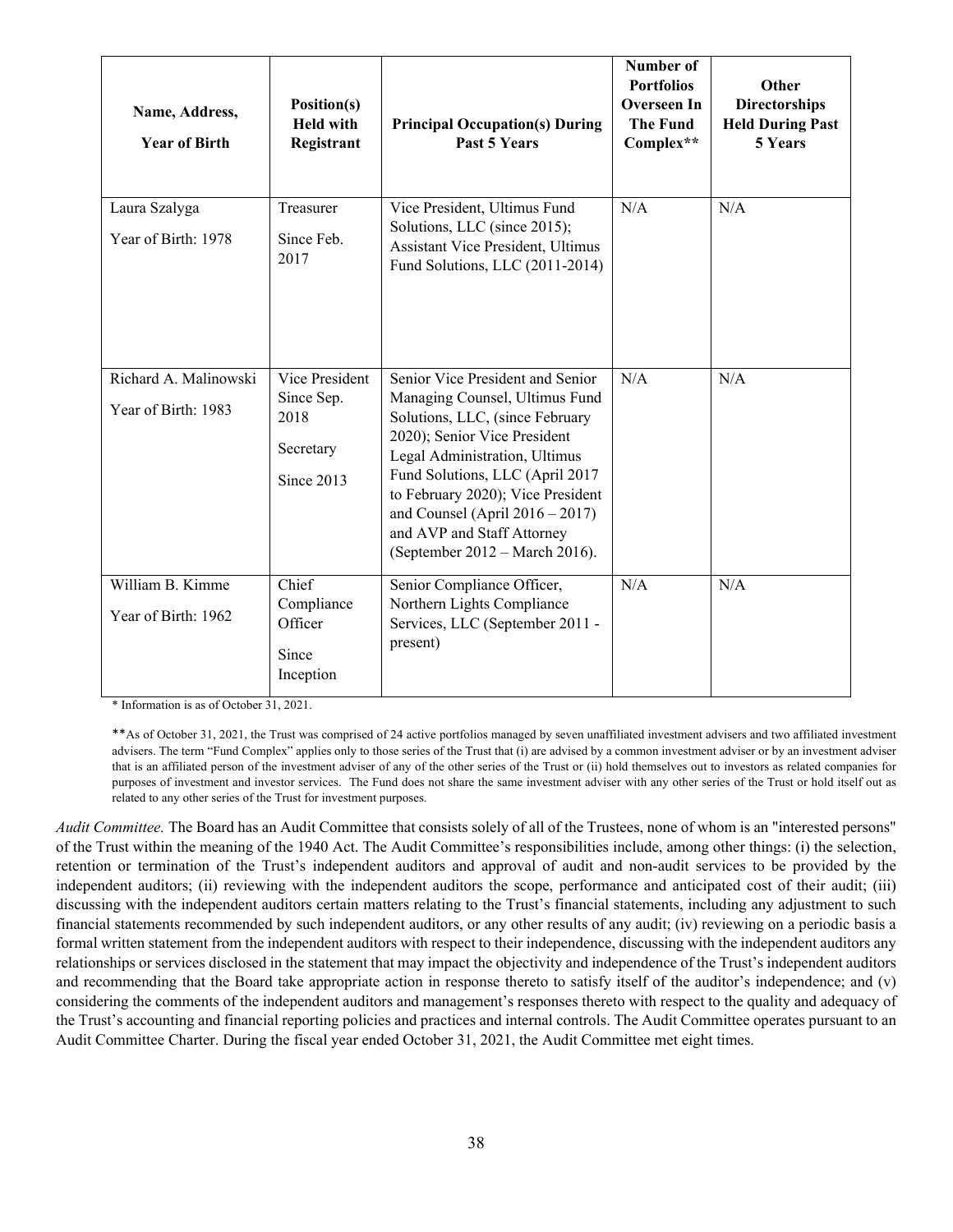# *Compensation of Trustees.*

Effective January 1, 2022, the Trust pays each Independent Trustee a fee of \$75,000 per annum, as well as reimbursements for any reasonable expenses incurred attending the meetings, to be paid at the end of each calendar quarter. In addition, the Chairman of the Board receives an additional annual fee of \$20,000 and the Chairman of the Audit Committee receives an additional annual fee of \$15,000. The Trust also pays each Independent Trustee a fee of \$1,000 for each Board meeting (and/or Committee meeting held in connection with such a Board meeting) other than a regularly scheduled meeting (a "Special Meeting"), except that the Audit Committee will permit up to four Special Meetings a year without any additional fees.

Prior to January 1, 2022, the Trust paid each Independent Trustee a fee of \$50,000 per annum, as well as reimbursements for any reasonable expenses incurred attending the meetings, to be paid at the end of each calendar quarter. In addition, the Chairman of the Board received an additional annual fee of \$12,500 and the Chairman of the Audit Committee received an additional annual fee of \$10,000.

No "interested persons" who serves as a Trustee of the Trust will receive any compensation for their services as Trustee. None of the executive officers receive compensation from the Trust. The Trust does not have a bonus, profit sharing, deferred compensation, pension or retirement plan.

The table below details the amount of compensation the Trustees received from the Fund during the fiscal year ended October 31, 2021.

| <b>Name and Position</b> | Recurrent MLP &<br><b>Infrastructure Fund</b> | <b>Total Compensation From</b><br><b>Fund Complex Paid to</b><br>Trustees* |
|--------------------------|-----------------------------------------------|----------------------------------------------------------------------------|
| Mark Garbin              | \$2,128.26                                    | \$2,128.26                                                                 |
| Mark Gersten             | \$2,681.24                                    | \$2,681.24                                                                 |
| Neil Kaufman             | \$2,611.96                                    | \$2,611.96                                                                 |
| Anita Krug               | \$2,128.26                                    | \$2,128.26                                                                 |

\* As of October 31, 2021, the Trust was comprised of 24 active portfolios managed by seven unaffiliated investment advisers and two affiliated investment advisers. The term "Fund Complex" applies only to those series of the Trust that (i) are advised by a common investment adviser or by an investment adviser that is an affiliated person of the investment adviser of any of the other series of the Trust or (ii) hold themselves out to investors as related companies for purposes of investment and investor services. The Fund does not share the same investment adviser with any other series of the Trust or hold itself out as related to any other series of the Trust for investment purposes. For the fiscal year ended October 31, 2021, the aggregate independent Trustees' fee paid by the entire Trust were \$222,500.

*Trustees' Ownership of Shares in the Fund*. As of December 31, 2021, the Trustees beneficially owned the following amounts in the Fund and the Trust.

| <b>Name of Trustee</b> | <b>Dollar Range of Equity</b><br><b>Securities in the Fund</b> | <b>Aggregate Dollar Range of Equity</b><br><b>Securities in All Registered</b><br><b>Investment Companies Overseen</b><br>by Trustee in Family of Investment<br>Companies* |
|------------------------|----------------------------------------------------------------|----------------------------------------------------------------------------------------------------------------------------------------------------------------------------|
| Mark Garbin            | None                                                           | \$50,001-\$100,000                                                                                                                                                         |
|                        |                                                                |                                                                                                                                                                            |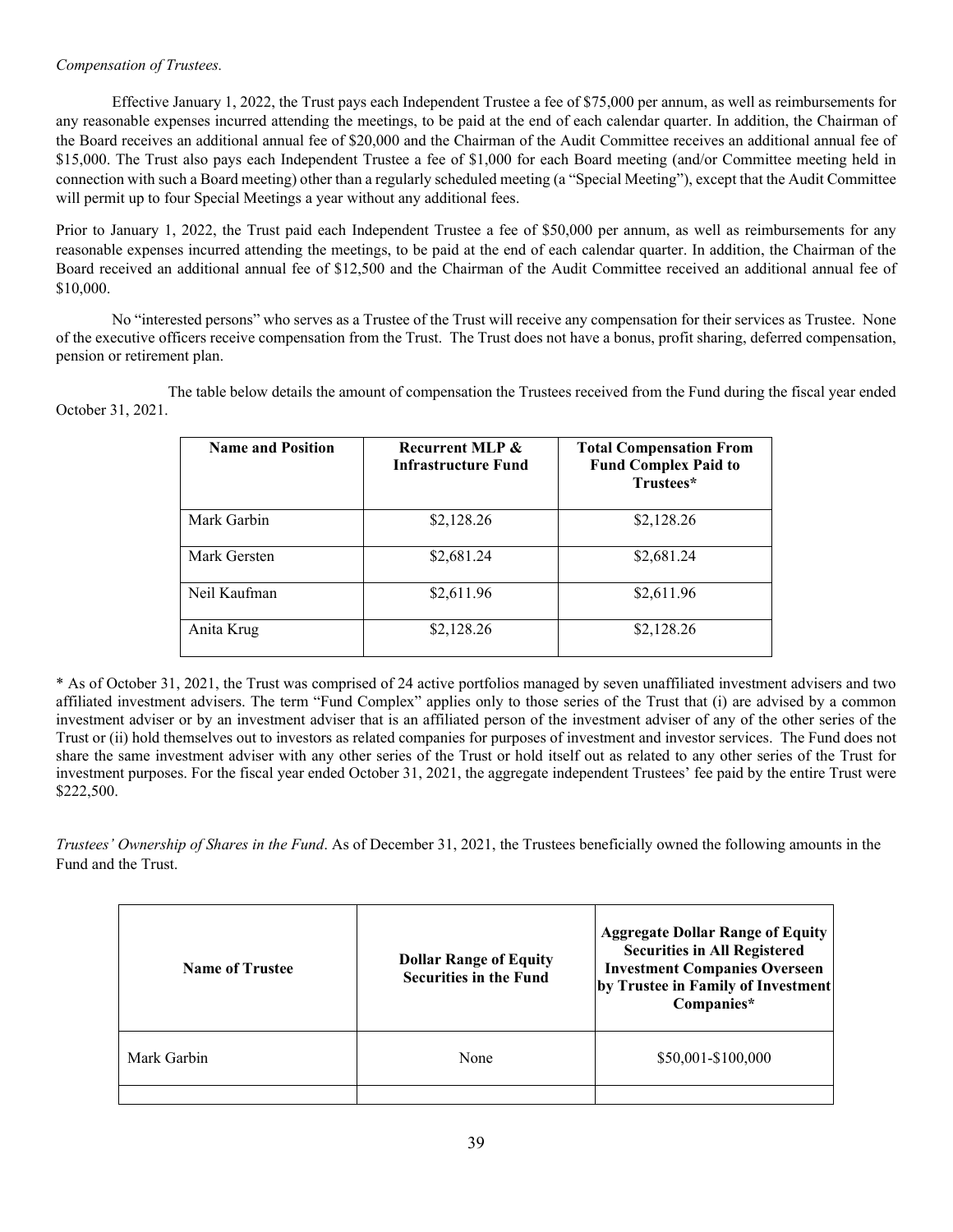| Mark Gersten | None | \$10,001-\$50,000 |
|--------------|------|-------------------|
| Neil Kaufman | None | None              |
| Anita Krug   | None | None              |

\*Refers to all series of the Trust.

# *Management Ownership*

As of the date of this SAI, the Trustees and officers, as a group, owned less than 1% of the Fund's outstanding shares and less than 1% of the Fund Complex's outstanding shares.

# **Codes of Ethics**

The Trust, the Advisor and the Distributor each have adopted codes of ethics under Rule 17j-1 under the 1940 Act that governs the personal securities transactions of their board members, officers and employees who may have access to current trading information of the Trust. Under the code of ethics adopted by the Trust (the "Code"), the Trustees are permitted to invest in securities that may also be purchased by the Fund.

In addition, the Trust has adopted a separate code of ethics that applies only to the Trust's executive officers to ensure that these officers promote professional conduct in the practice of corporate governance and management. The purpose behind these guidelines is to promote i) honest and ethical conduct, including the ethical handling of actual or apparent conflicts of interest between personal and professional relationships; ii) full, fair, accurate, timely, and understandable disclosure in reports and documents that a registrant files with, or submits to, the Securities and Exchange Commission and in other public communications made by the Fund; iii) compliance with applicable governmental laws, rule and regulations; iv) the prompt internal reporting of violations of this Code to an appropriate person or persons identified in the Code; and v) accountability for adherence to the Code.

# **PROXY VOTING POLICIES AND PROCEDURES**

The Board has adopted Proxy Voting Policies and Procedures ("Policies") on behalf of the Trust, which delegate the responsibility for voting proxies to the Advisor, subject to the Board's continuing oversight. The Policies require that the Advisor vote proxies received in a manner consistent with the best interests of The Fund and its shareholders. The Policies also require the Advisor to present to the Board, at least annually, the Advisor's Proxy Policies and a record of each proxy voted by the Advisor on behalf of the Fund, including a report on the resolution of all proxies identified by the Advisor as involving a conflict of interest.

Where a proxy proposal raises a material conflict between the Advisor's interests and the Fund's interests, the Advisor will resolve the conflict by voting in accordance with the policy guidelines or at the client's directive using the recommendation of an independent third party. If the third party's recommendations are not received in a timely fashion, the Advisor will abstain from voting the securities held by that client's account. A copy of the Advisor's proxy voting policies is attached hereto as Appendix B.

More information. Information regarding how the Fund voted proxies relating to portfolio securities during the most recent 12 month period ended June 30 is available (1) without charge, upon request, by calling the Fund at 1-833-732-8773 and such information will be sent within three business days of receipt of a request and (2) on the U.S. Securities and Exchange Commission's website at http://www.sec.gov.

### **CONTROL PERSONS AND PRINCIPAL SHAREHOLDERS**

A principal shareholder is any person who owns of record or beneficially owns 5% or more of the outstanding shares of the Fund. A control person is any person who owns beneficially or through controlled companies more than 25% of the voting securities of the Fund or acknowledges the existence of control.

As of February 8, 2022, the following shareholders of record owned 5% or more of the outstanding shares of the Recurrent MLP & Infrastructure Fund: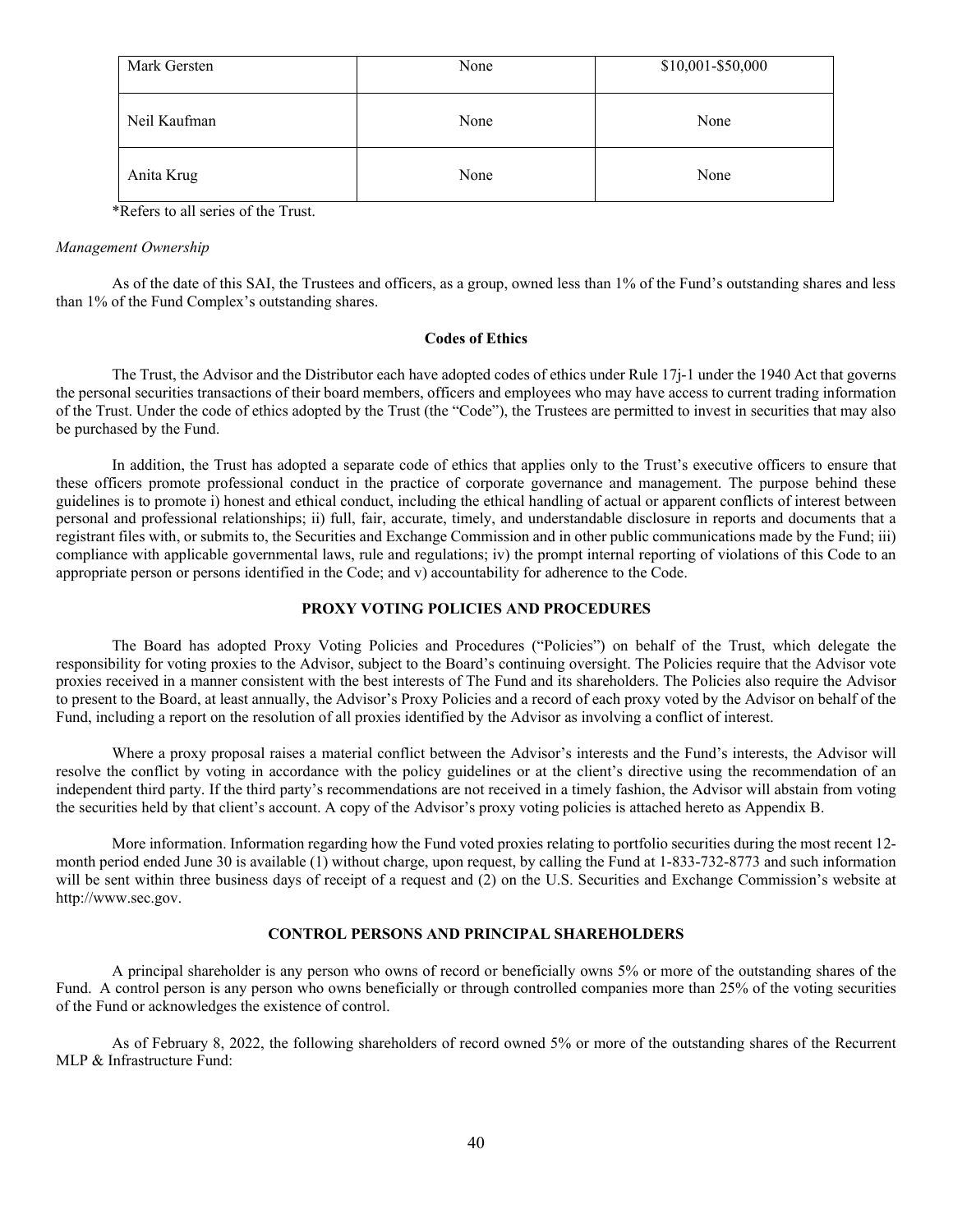| Name & Address          | <b>Percentage of Fund Share Class</b> |
|-------------------------|---------------------------------------|
|                         |                                       |
| <b>Class I Shares</b>   |                                       |
| CHARLES SCHWAB & CO     | 32.51%                                |
| INC/SPECIAL CUSTODY A/C |                                       |
| <b>FBO CUSTOMERS</b>    |                                       |
| ATTN MUTUAL FUND        |                                       |
| 211 MAIN ST             |                                       |
| SAN FRANCISCO, CA 94105 |                                       |
| CHARLES SCHWAB & CO     | $5.11\%$                              |
| INC/SPECIAL CUSTODY A/C |                                       |
| <b>FBO CUSTOMERS</b>    |                                       |
| ATTN MUTUAL FUND        |                                       |
| 211 MAIN ST             |                                       |
| SAN FRANCISCO, CA 94105 |                                       |

#### **THE FUND'S INVESTMENT ADVISOR**

Recurrent Investment Advisors LLC, located at 3801 Kirby Drive, Suite 654, Houston, TX 77098, acts as investment adviser to the Fund pursuant to an Investment Advisory Agreement (the "Advisory Agreement"). Subject to the authority of the Board of Trustees, the Advisor is responsible for the overall management of the Fund's business affairs. The Advisor is primarily owned by Mark Laskin and Bradley Olsen, the co-founders of the Advisor. The Advisor was formed in April 2017.

Under the Advisory Agreement, the Advisor, under the supervision of the Board, agrees to invest the assets of the Fund in accordance with applicable law and the investment objective, policies and restrictions set forth in the Fund's current Prospectus and SAI, and subject to such further limitations as the Trust may from time to time impose by written notice to the Advisor. The Advisor shall act as the investment adviser to the Fund and, as such shall (i) obtain and evaluate such information relating to the economy, industries, business, securities markets and securities as it may deem necessary or useful in discharging its responsibilities under the Advisory Agreement, (ii) formulate a continuing program for the investment of the assets of the Fund in a manner consistent with its investment objective, policies and restrictions, and (iii) determine from time to time securities to be purchased, sold, retained or lent by the Fund, and implement those decisions, including the selection of entities with or through which such purchases, sales or loans are to be effected; provided, that the Advisor will place orders pursuant to its investment determinations either directly with the issuer or with a broker or dealer, and if with a broker or dealer, (a) will attempt to obtain the best price and execution of its orders, and (b) may nevertheless in its discretion purchase and sell portfolio securities from and to brokers who provide the Advisor with research, analysis, advice and similar services and pay such brokers in return a higher commission or spread than may be charged by other brokers, subject to best execution. The Advisor also provides the Fund with all necessary office facilities and personnel for servicing the Fund's investments, compensates all officers, Trustees and employees of the Trust who are officers, directors or employees of the Advisor, and all personnel of the Fund or the Advisor performing services relating to research, statistical and investment activities. The Advisory Agreement was approved by the Board of the Trust, including a majority of the Independent Trustees, at a meeting held on June 28-29, 2021.

The following table sets forth the annual management fee rate payable by the Fund to the Advisor pursuant to the Advisory Agreement, expressed as a percentage of the Fund's average daily net assets:

| <b>Fund</b>                         | <b>Annual Management Fee</b><br>(calculated daily and paid monthly) |  |
|-------------------------------------|---------------------------------------------------------------------|--|
| Recurrent MLP & Infrastructure Fund | $0.90\%$                                                            |  |

For its services to the Fund, the Advisor is entitled to receive an annual fee equal to the percentages of the Fund's average daily net assets in the table above. In addition to the investment advisory fee, the Fund pays other expenses including costs incurred in connection with the maintenance of its securities law registration, printing and mailing prospectuses and Statements of Additional Information to shareholders, certain financial accounting services, taxes or governmental fees, custodial, transfer and shareholder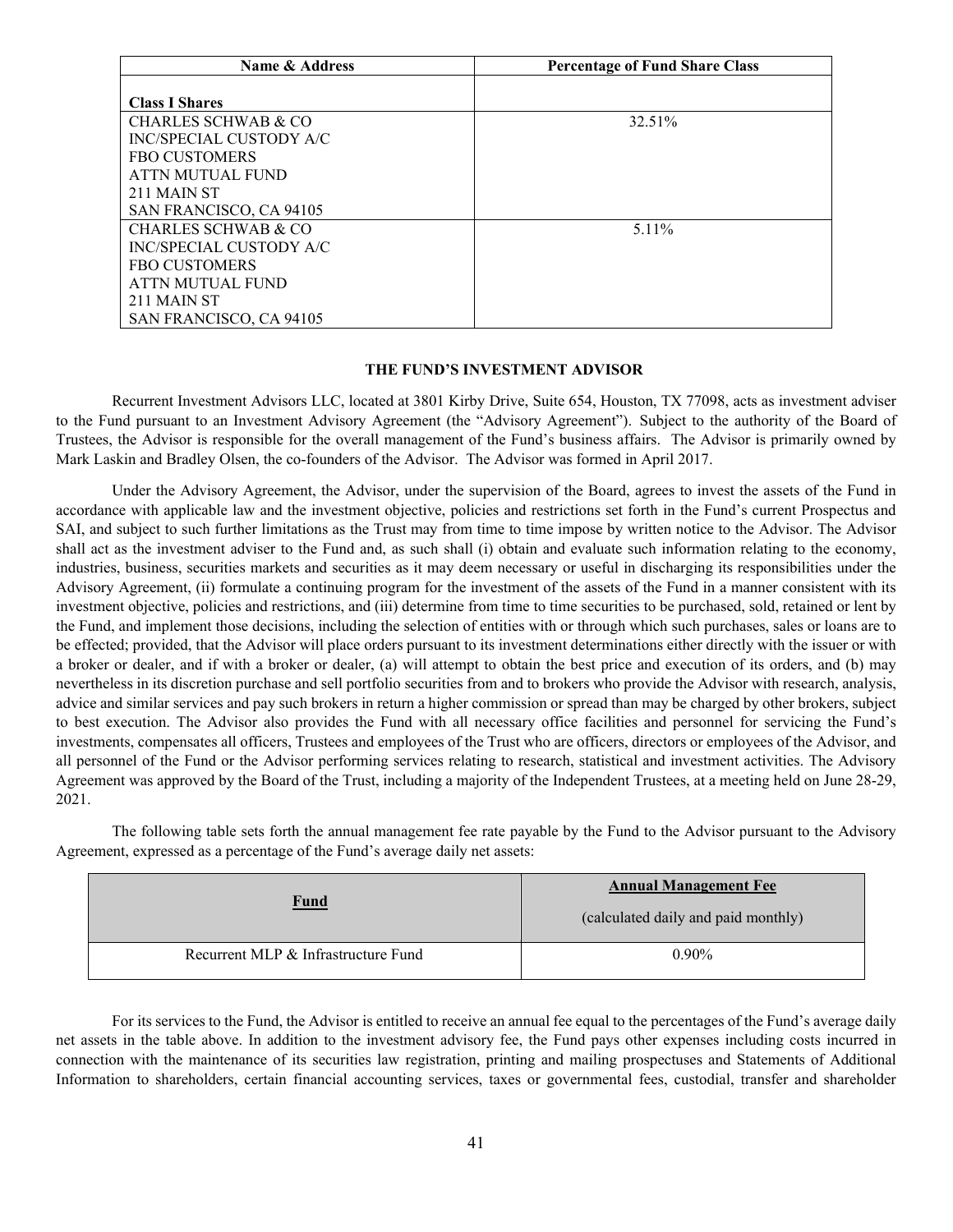servicing agent costs, expenses of outside counsel and independent accountants, preparation of shareholder reports and expenses of trustee and shareholders meetings. The fee is computed daily and payable monthly.

Expenses not expressly assumed by the Advisor under the Advisory Agreement are paid by the Fund. Under the terms of the Advisory Agreement, the Fund is responsible for the payment of the following expenses among others: (a) the fees payable to the Advisor; (b) the fees and expenses of Trustees who are not affiliated persons of the Advisor or Distributor (as defined under the section entitled "The Distributor"); (c) the fees and certain expenses of the Custodian (as defined under the section entitled "Custodian") and Transfer and Dividend Disbursing Agent (as defined under the section entitled "Transfer Agent"), including the cost of maintaining certain required records of the Fund and of pricing the Fund's shares; (d) the charges and expenses of legal counsel and independent accountants for the Fund; (e) brokerage commissions and any issue or transfer taxes chargeable to the Fund in connection with its securities transactions,  $(f)$  all taxes and corporate fees payable by the Fund to governmental agencies;  $(g)$  the fees of any trade association of which the Fund may be a member; (h) the cost of share certificates representing shares of the Fund; (i) the cost of fidelity and liability insurance; (j) the fees and expenses involved in registering and maintaining registration of the Fund and of shares with the SEC, qualifying its shares under state securities laws, including the preparation and printing of the Fund's registration statements and prospectuses for such purposes; (k) all expenses of shareholders and Trustees' meetings (including travel expenses of trustees and officers of the Trust who are directors, officers or employees of the Advisor) and of preparing, printing and mailing reports, proxy statements and prospectuses to shareholders in the amount necessary for distribution to the shareholders; and (l) litigation and indemnification expenses and other extraordinary expenses not incurred in the ordinary course of the Fund's business.

With respect to the Fund, the Advisory Agreement will continue in effect for two years initially and thereafter shall continue from year to year provided such continuance is approved at least annually by (a) a vote of the majority of the Independent Trustees, cast in person at a meeting specifically called for the purpose of voting on such approval and by (b) the majority vote of either all of the Trustees or the vote of a majority of the outstanding shares of the Fund. The Advisory Agreement may be terminated without penalty on 60 days' written notice by a vote of a majority of the Trustees, the Advisor, or by holders of a majority of the Fund's outstanding shares. The Advisory Agreement shall terminate automatically in the event of its assignment.

| The table below provides information about the advisory fees earned by the Advisor for the fiscal period ended October 31, 2019, |  |  |
|----------------------------------------------------------------------------------------------------------------------------------|--|--|
| October 31, 2020 and October 31, 2021:                                                                                           |  |  |

| <b>Fiscal Year</b> | <b>Management</b><br>Fee | <b>Fees Earned</b><br>by the Advisor | <b>Advisory Fees</b><br><b>Waived</b> | <b>Net Fees</b><br><b>Earned by</b><br>the Advisor | <b>Expense</b><br><b>Reimbursed</b> | Amount<br><b>Subject to</b><br>Recoupment |
|--------------------|--------------------------|--------------------------------------|---------------------------------------|----------------------------------------------------|-------------------------------------|-------------------------------------------|
| October 31, 2019   | $0.90\%$                 | \$280,228                            | \$156,362                             | \$123,866                                          | \$0                                 | \$156,362                                 |
| October 31, 2020   | $0.90\%$                 | \$713.221                            | \$96,867                              | \$616,354                                          | \$0                                 | \$96,867                                  |
| October 31, 2021   | $0.90\%$                 | \$1,398,395                          | \$0                                   | \$1,398,395                                        | \$0                                 | \$0                                       |

The Advisor has contractually agreed to reduce the Fund's fees and/or to absorb expenses of the Fund until at least until March 1, 2023 to ensure that total annual Fund operating expenses (exclusive of any front-end or contingent deferred loads; brokerage fees and commissions; acquired fund fees and expenses; borrowing costs, such as interest and dividend expenses on securities sold short; taxes; and extraordinary expenses, such as litigation expenses) do not exceed the percentages in the table below, expressed as a percentage of average daily net assets attributable to each of the Fund. This agreement may be terminated by the Board on 60 days' written notice to the Advisor. These expense reimbursements are subject to possible recoupment from the Fund in future years on a rolling three-year basis (within three years after the fees have been waived or reimbursed) if such recoupment can be achieved within the below expense limits as well as any expense limitation that was in effect at the time the reimbursement was made. Fee waiver and reimbursement arrangements can decrease the Fund's expenses and increase its performance.

| <b>lass</b>                         | <b>Expense Cap</b> | <b>Minimum Duration</b> |  |  |
|-------------------------------------|--------------------|-------------------------|--|--|
| Recurrent MLP & Infrastructure Fund |                    |                         |  |  |
| Class 1                             | 1.25%              | . 2023<br>March 1       |  |  |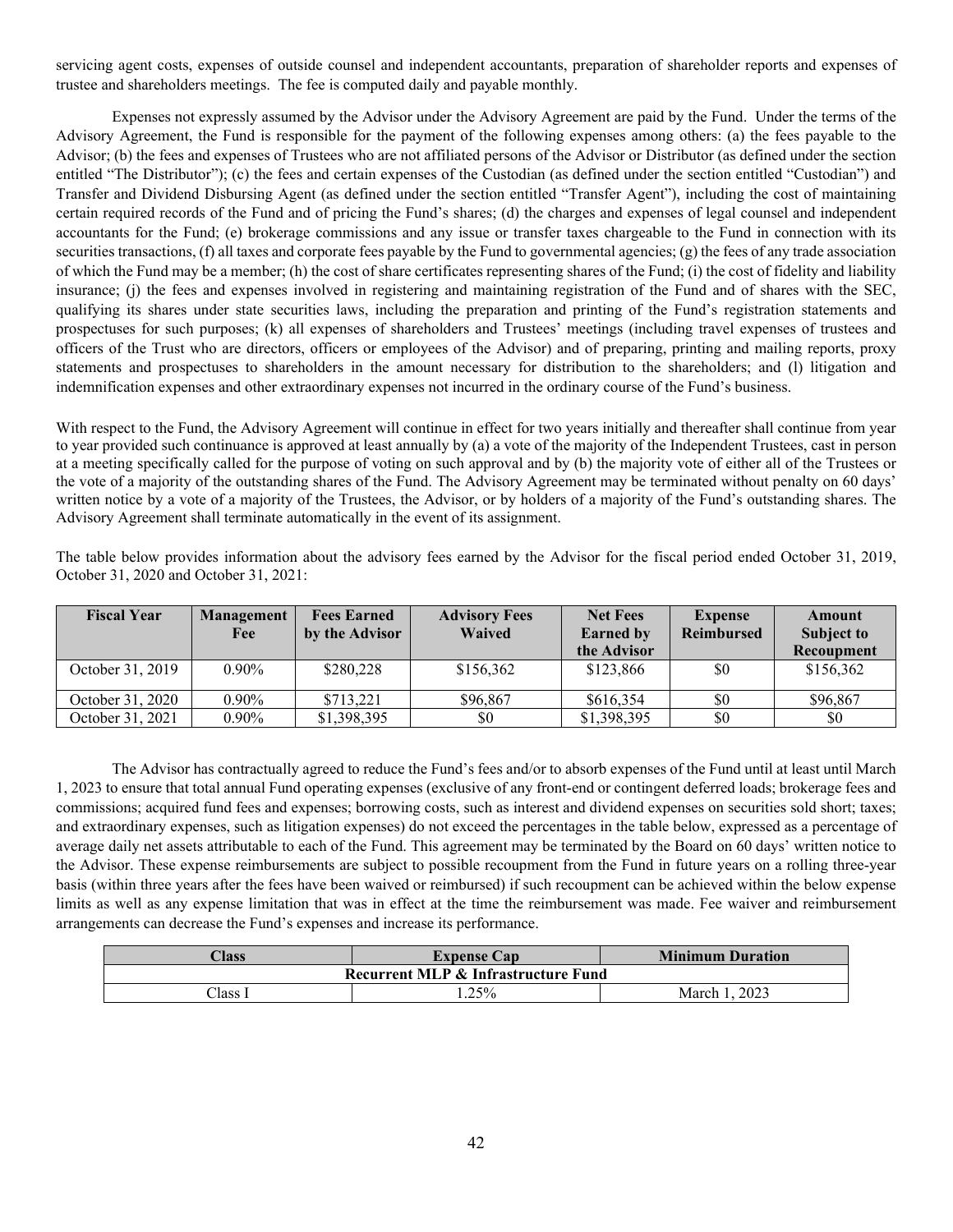### **PORTFOLIO MANAGERS**

**Other Accounts Managed by the Portfolio Managers**. Information on other accounts managed by the Fund's portfolio managers is as follows.

The following provides information regarding other accounts managed by Mr. Laskin during the fiscal year ended October 31, 2021:

| <b>Category of Account</b>               | <b>Total Number of</b><br><b>Accounts Managed</b> | <b>Total Assets in</b><br><b>Accounts Managed</b><br>(in millions) | Number of<br><b>Accounts for</b><br><b>Which Advisory Fee is</b><br><b>Based on Performance</b> | <b>Assets in</b><br><b>Accounts for</b><br>which Advisory<br>Fee is Based on<br>Performance |
|------------------------------------------|---------------------------------------------------|--------------------------------------------------------------------|-------------------------------------------------------------------------------------------------|---------------------------------------------------------------------------------------------|
| Other Registered<br>Investment Companies | None                                              | None                                                               | None                                                                                            | None                                                                                        |
| Other Pooled<br>Investment Vehicles      |                                                   | \$41.5                                                             | None                                                                                            | None                                                                                        |
| <b>Other Accounts</b>                    | 4                                                 | \$14.1                                                             | None                                                                                            | None                                                                                        |

The following provides information regarding other accounts managed by Mr. Olsen during the fiscal year ended October 31, 2021:

| <b>Category of Account</b>               | <b>Total Number of</b><br><b>Accounts Managed</b> | <b>Total Assets in</b><br><b>Accounts Managed</b><br>(in millions) | Number of<br><b>Accounts for</b><br><b>Which Advisory Fee is</b><br><b>Based on Performance</b> | <b>Assets in</b><br><b>Accounts for</b><br>which Advisory<br>Fee is Based on<br>Performance |
|------------------------------------------|---------------------------------------------------|--------------------------------------------------------------------|-------------------------------------------------------------------------------------------------|---------------------------------------------------------------------------------------------|
| Other Registered<br>Investment Companies | None                                              | None                                                               | None                                                                                            | None                                                                                        |
| Other Pooled<br>Investment Vehicles      |                                                   | \$41.5                                                             | None                                                                                            | None                                                                                        |
| <b>Other Accounts</b>                    |                                                   | \$14.1                                                             | None                                                                                            | None                                                                                        |

*Material Conflicts of Interest*. Actual or apparent conflicts of interest may arise when a portfolio manager has day-to-day management responsibilities with respect to more than one fund or other account. Where conflicts of interest arise between the Fund and other accounts managed by the portfolio manager, the Advisor will proceed in a manner that ensures that the Fund will not be treated less favorably. There may be instances where similar portfolio transactions may be executed for the same security for numerous accounts managed by the portfolio managers. In such instances, securities will be allocated in accordance with the Advisor's trade allocation policy.

*Compensation*. Mark Laskin and Bradley Olsen are Managing Members of the Advisor, and are compensated by the Advisor. Salary and bonus are the primary forms of compensation. Bonus distributions are determined based on Fund performance and assets under management.

*Ownership of the Fund by the Portfolio Managers*. The following chart sets forth the dollar range of Fund shares owned by each portfolio manager in the Fund as of the date of this SAI.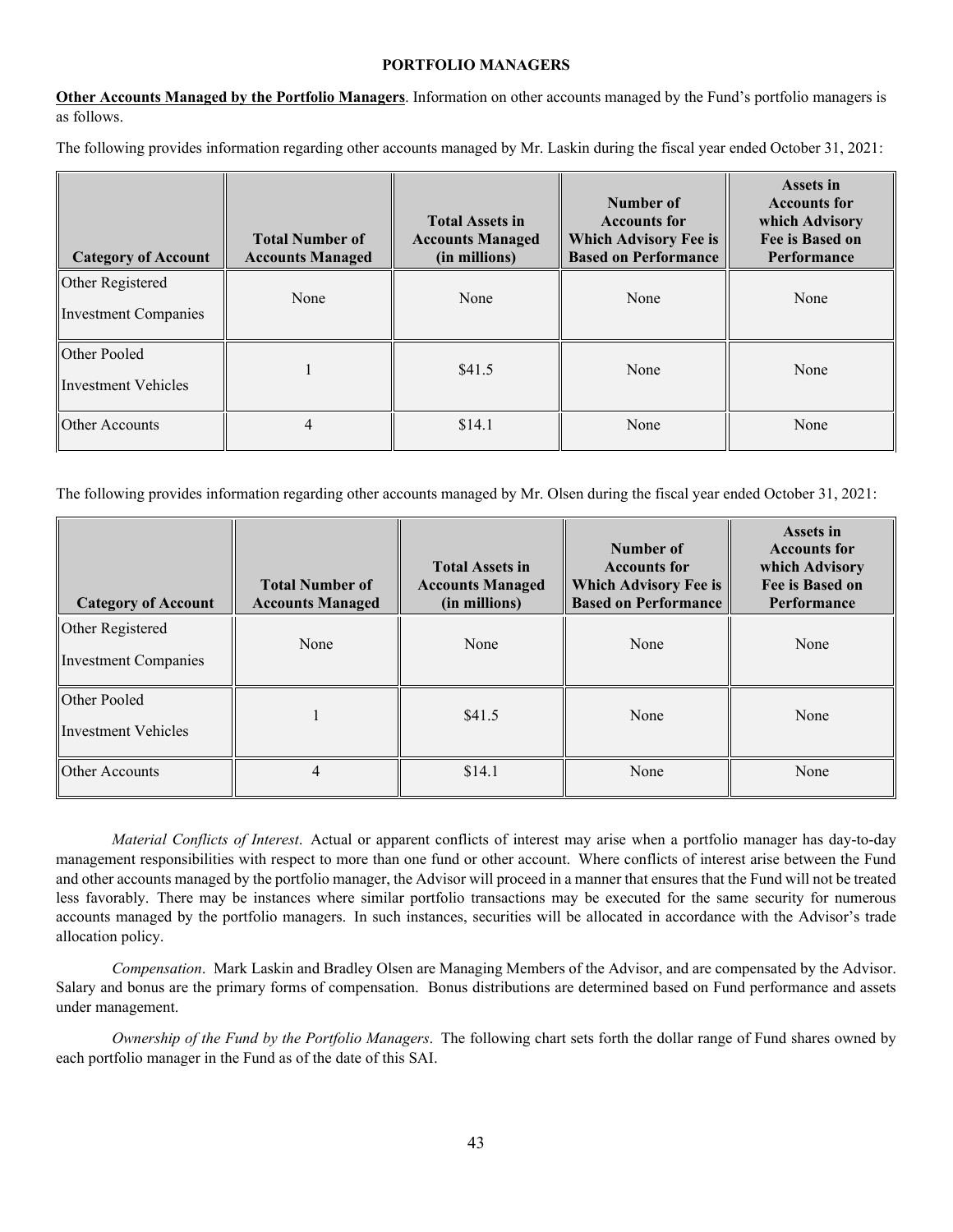| <b>Name of Portfolio Manager</b> | <b>Dollar Range of Fund Shares Owned of</b><br>the Recurrent MLP & Infrastructure<br><b>Fund</b> |
|----------------------------------|--------------------------------------------------------------------------------------------------|
| Mark Laskin                      | \$100,001-500,000                                                                                |
| <b>Bradley Olsen</b>             | \$100,001-500,000                                                                                |

# **THE DISTRIBUTOR**

Northern Lights Distributors, LLC, located at 4221 North 203rd Street, Ste. 100, Elkhorn, Nebraska 68022 (the "Distributor") serves as the principal underwriter and national distributor for the shares of the Trust pursuant to an Underwriting Agreement with the Trust (the "Underwriting Agreement"). The Distributor is registered as a broker-dealer under the Securities Exchange Act of 1934 and each state's securities laws and is a member of FINRA. The offering of the Fund's shares is continuous. The Underwriting Agreement provides that the Distributor, as agent in connection with the distribution of Fund shares, will use reasonable efforts to facilitate the sale of the Fund's shares.

The Underwriting Agreement provides that, unless sooner terminated, it will continue in effect for two years initially and thereafter shall continue from year to year, subject to annual approval by (a) the Board or a vote of a majority of the outstanding shares, and (b) by a majority of the Trustees who are not interested persons of the Trust or of the Distributor by vote cast in person at a meeting called for the purpose of voting on such approval.

The Underwriting Agreement may be terminated with respect to the Fund at any time, without the payment of any penalty, by vote of a majority of the entire Board of the Trust or by vote of a majority of the outstanding shares of the Fund on 60 days' written notice to the Distributor, or by the Distributor at any time, without the payment of any penalty, on 60 days' written notice to the Fund. The Underwriting Agreement will automatically terminate in the event of its assignment.

The following table sets forth the total compensation received by the Distributor from the Fund during the fiscal year ended October 31, 2021:

| <b>Fund</b>                                        | <b>Net Underwriting</b><br><b>Discounts and</b><br><b>Commissions</b> | <b>Compensation on</b><br><b>Redemptions and</b><br><b>Purchases</b> | <b>Brokerage</b><br><b>Commissions</b> | <b>Other</b><br><b>Compensation</b> |
|----------------------------------------------------|-----------------------------------------------------------------------|----------------------------------------------------------------------|----------------------------------------|-------------------------------------|
| Recurrent MLP &<br>Infrastructure Fund-<br>Class I | \$0                                                                   | \$0                                                                  | \$0                                    | *                                   |

\* The Distributor received \$31,754 from the Advisor as compensation for its distribution services to the Fund.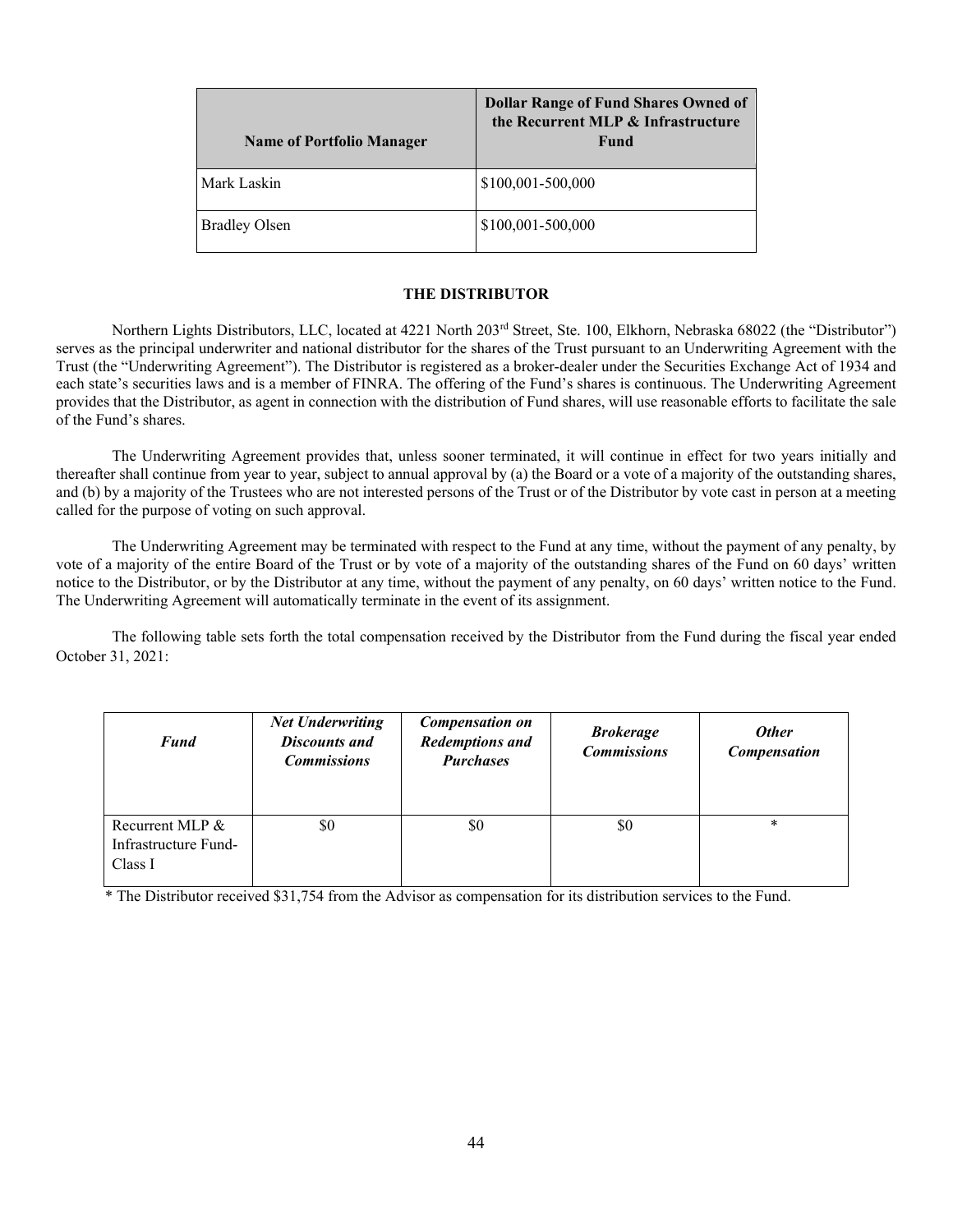#### **MARKETING AND SUPPORT PAYMENTS**

The Advisor, out of its own resources and without additional cost to the Fund or its shareholders, may provide additional cash payments or other compensation to certain financial intermediaries who sell shares of the Fund. Such payments may be divided into categories as follows:

*Support Payments.* Payments may be made by the Advisor to certain financial intermediaries in connection with the eligibility of the Fund to be offered in certain programs and/or in connection with meetings between the Fund's representatives and financial intermediaries and its sales representatives. Such meetings may be held for various purposes, including providing education and training about the Fund and other general financial topics to assist financial intermediaries' sales representatives in making informed recommendations to, and decisions on behalf of, their clients.

*Entertainment, Conferences and Events.* The Advisor also may pay cash or non-cash compensation to sales representatives of financial intermediaries in the form of (i) occasional gifts; (ii) occasional meals, tickets or other entertainments; and/or (iii) sponsorship support for the financial intermediary's client seminars and cooperative advertising. In addition, the Advisor pays for exhibit space or sponsorships at regional or national events of financial intermediaries.

The prospect of receiving, or the receipt of additional payments or other compensation as described above by financial intermediaries may provide such intermediaries and/or their salespersons with an incentive to favor sales of shares of the Fund, and other mutual fund whose affiliates make similar compensation available, over sale of shares of mutual fund (or non-mutual fund investments) not making such payments. You may wish to take such payment arrangements into account when considering and evaluating any recommendations relating to the Fund's shares.

# **ALLOCATION OF PORTFOLIO BROKERAGE**

Specific decisions to purchase or sell securities for the Fund are made by the portfolio managers. The Advisor is authorized by the Trustees to allocate the orders placed by it on behalf of the Fund to brokers or dealers who may, but need not, provide research or statistical material or other services to the Fund or the Advisor for the Fund's use. Such allocation is to be in such amounts and proportions as the Advisor may determine.

In selecting a broker or dealer to execute each particular transaction, the Advisor will take the following into consideration:

- the best net price available;
- *•* the reliability, integrity and financial condition of the broker or dealer;
- *•* the size of and difficulty in executing the order; and
- *•* the value of the expected contribution of the broker or dealer to the investment performance of the Fund on a continuing basis.

Brokers or dealers executing a portfolio transaction on behalf of the Fund may receive a commission in excess of the amount of commission another broker or dealer would have charged for executing the transaction if the Advisor determines in good faith that such commission is reasonable in relation to the value of brokerage, research and other services provided to the Fund. In allocating portfolio brokerage, the Advisor may select brokers or dealers who also provide brokerage, research and other services to other accounts over which the Advisor exercises investment discretion. Some of the services received as the result of Fund transactions may primarily benefit accounts other than those of the Fund, while services received as the result of portfolio transactions effected on behalf of those other accounts may primarily benefit the Fund. For the Fund's fiscal year ended October 31, 2019, the Fund paid \$145,963 in brokerage commissions. For the Fund's fiscal year ended October 31, 2020, the Fund paid \$338,861 in brokerage commissions. For the Fund's fiscal year ended October 31, 2021, the Fund paid \$134,534 in brokerage commissions. The result of the significant decrease in brokerage commissions from the prior year is due to lower portfolio turnover and lower per-share commissions.

# **PORTFOLIO TURNOVER**

The Fund's portfolio turnover rate is calculated by dividing the lesser of purchases or sales of portfolio securities for the fiscal year by the monthly average of the value of the portfolio securities owned by the Fund during the fiscal year. The calculation excludes from both the numerator and the denominator securities with maturities at the time of acquisition of one year or less. High portfolio turnover involves correspondingly greater brokerage commissions and other transaction costs, which will be borne directly by that Fund. A 100% turnover rate would occur if all of the Fund's portfolio securities were replaced once within a one-year period. During the fiscal year ended October 31, 2020, the Fund's portfolio turnover rate was 32%. During the fiscal year ended October 31, 2021, the Fund's portfolio turnover rate was 22%.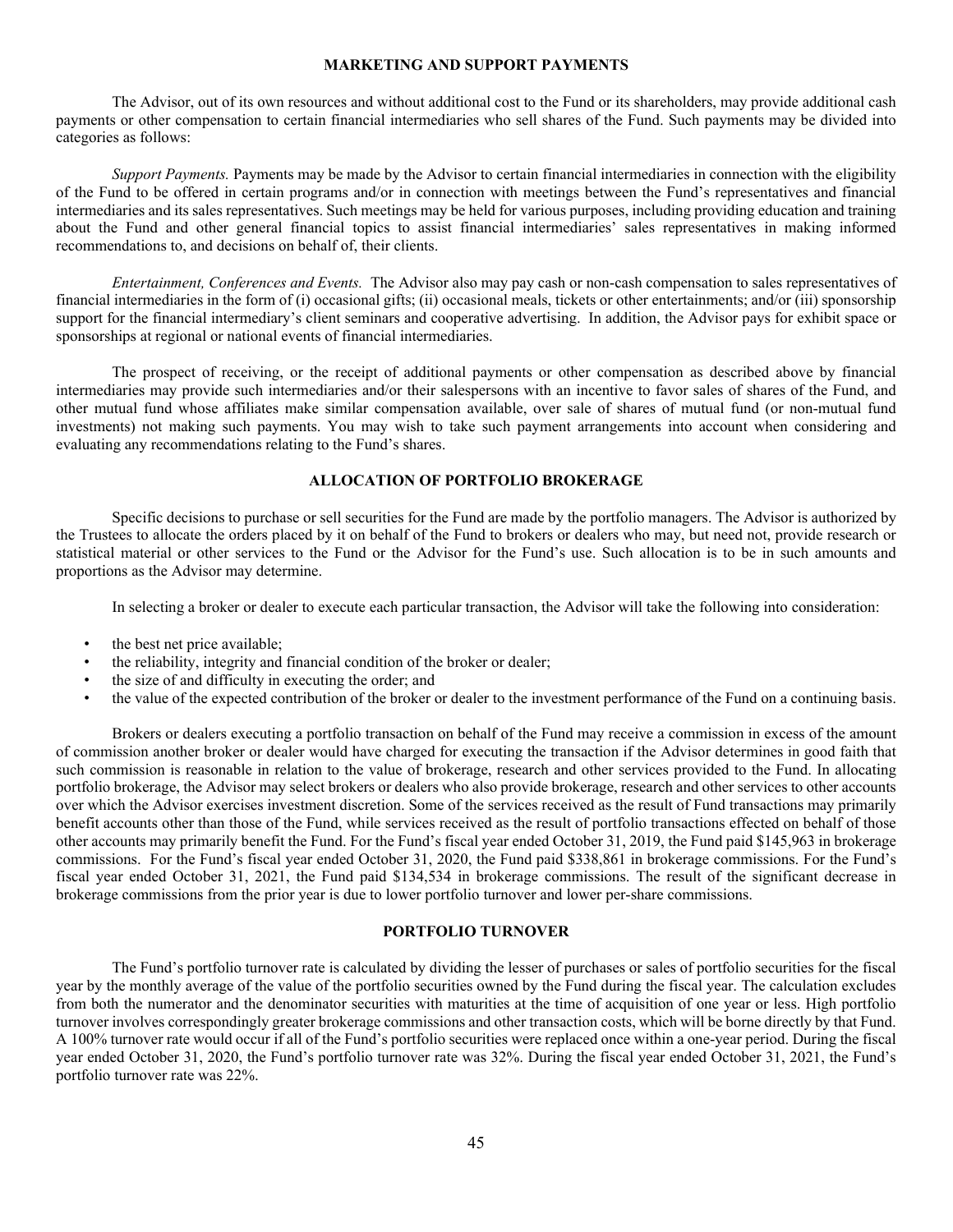#### **OTHER SERVICE PROVIDERS**

# **Fund Administration, Fund Accounting and Transfer Agent Services**

Ultimus Fund Solutions, LLC ("UFS"), which has its principal office at 4221 North 203<sup>rd</sup> Street, Suite 100, Elkhorn, Nebraska 68022, serves as administrator, fund accountant and transfer agent for the Fund pursuant to the Fund Services Agreement (the "Agreement") with the Fund and subject to the supervision of the Board. UFS is primarily in the business of providing administrative, fund accounting and transfer agent services to retail and institutional mutual fund. UFS is an affiliate of the Distributor. UFS may also provide persons to serve as officers of the Fund. Such officers may be directors, officers or employees of UFS or its affiliates.

The Agreement became effective on September 28, 2021 and is in effect for two years from the applicable effective date for the Fund, and will continue in effect for successive twelve-month periods provided that such continuance is specifically approved at least annually by a majority of the Board. The Agreement is terminable by the Board or UFS after the end of the first year on 90 days' written notice and may be assigned by either party, provided that the Trust may not assign this agreement without the prior written consent of UFS. The Agreement provides that UFS shall be without liability for any action reasonably taken or omitted pursuant to the Agreement.

Under the Agreement, UFS performs administrative services for the Fund, including: (1) monitor the performance of administrative and professional services rendered to the Trust by others service providers; (2) monitor Fund holdings and operations for post-trade compliance with the Fund's registration statement and applicable laws and rules; (3) prepare and coordinate the printing of semi-annual and annual financial statements; (4) prepare selected management reports for performance and compliance analyses; (5) prepare and disseminate materials for and attend and participate in meetings of the Board; (6) determine income and capital gains available for distribution and calculate distributions required to meet regulatory, income, and excise tax requirements; (7) review the Trust's federal, state, and local tax returns as prepared and signed by the Trust's independent public accountants; (8) prepare and maintain the Trust's operating expense budget to determine proper expense accruals to be charged to the Fund to calculate its daily net asset value; (9) assist in and monitor the preparation, filing, printing and where applicable, dissemination to shareholders of amendments to the Trust's Registration Statement on Form N-1A, periodic reports to the Trustees, shareholders and the SEC, notices pursuant to Rule 24f-2, proxy materials and reports to the SEC on Forms N-CSR, N-PORT and N-PX; (10) coordinate the Trust's audits and examinations by assisting the Fund's independent public accountants; (11) determine, in consultation with others, the jurisdictions in which shares of the Trust shall be registered or qualified for sale and facilitate such registration or qualification; (12) monitor sales of shares and ensure that the shares are properly and duly registered with the SEC; (13) monitor the calculation of performance data for the Fund; (14) prepare, or cause to be prepared, expense and financial reports; (15) prepare authorization for the payment of Trust expenses and pay, from Trust assets, all bills of the Trust; (16) provide information typically supplied in the investment company industry to companies that track or report price, performance or other information with respect to investment companies; (17) upon request, assist the Fund in the evaluation and selection of other service providers, such as independent public accountants, printers, EDGAR providers and proxy solicitors (such parties may be affiliates of UFS); and (18) perform other services, recordkeeping and assistance relating to the affairs of the Trust as the Trust may, from time to time, reasonably request.

UFS also provides the Fund with accounting services, including: (i) daily computation of net asset value; (ii) maintenance of security ledgers and books and records as required by the 1940 Act; (iii) production of the Fund's listing of portfolio securities and general ledger reports; (iv) reconciliation of accounting records; (v) calculation of yield and total return for the Fund; (vi) maintaining certain books and records described in Rule 31a-1 under the 1940 Act, and reconciling account information and balances among the Fund's custodian and Advisor; and (vii) monitoring and evaluating daily income and expense accruals, and sales and redemptions of shares of the Fund.

UFS also acts as transfer, dividend disbursing, and shareholder servicing agent for the Fund pursuant to the Agreement. Under the agreement, UFS is responsible for administering and performing transfer agent functions, dividend distribution, shareholder administration, and maintaining necessary records in accordance with applicable rules and regulations.

For the services rendered to the Fund by the Administrator, the Fund pays the Administrator the greater of an annual minimum fee or an asset based fee, which scales downward based upon net assets for fund administration, fund accounting and transfer agency services. For the fiscal year ended October 31, 2019, the Fund paid \$63,372 for fund administrative services and \$30,665 for transfer agency services. For the fiscal year ended October 31, 2020, the Fund paid \$75,424 for fund administrative services and \$50,144 for transfer agency services. For the fiscal year ended October 31, 2021, the Fund paid \$141,774 for fund administrative services and \$74,438 for transfer agency services.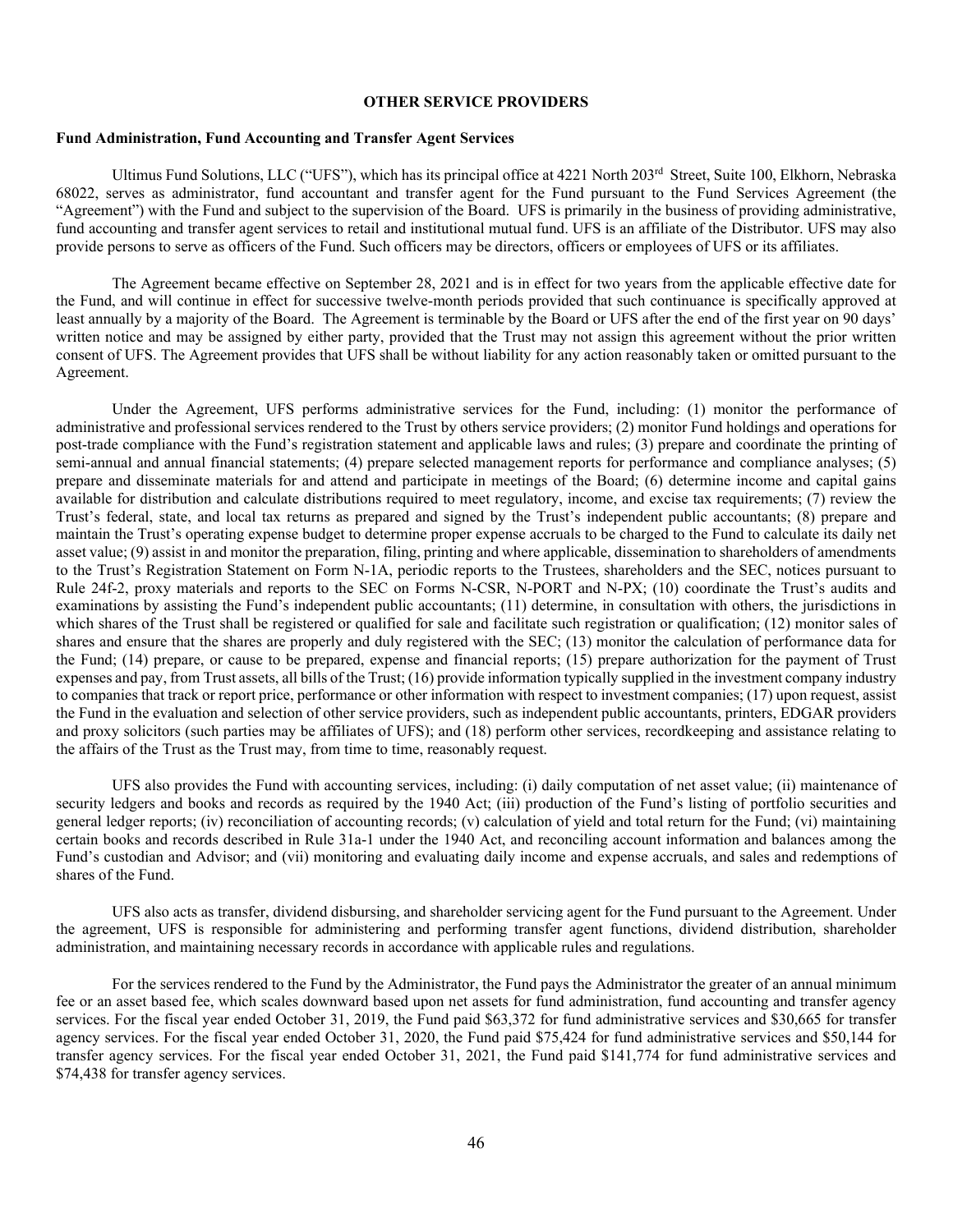#### **Custodian**

U.S. Bank, N.A. (the "Custodian") serves as the custodian of the Fund's assets pursuant to a Custody Agreement by and between the Custodian and the Trust on behalf of the Fund. The Custodian's responsibilities include safeguarding and controlling the Fund's cash and securities, handling the receipt and delivery of securities, and collecting interest and dividends on the Fund's investments. Pursuant to the Custody Agreement, the Custodian also maintains original entry documents and books of record and general ledgers; posts cash receipts and disbursements; and records, purchases and sales based upon communications from the Advisor. The Fund may employ foreign sub-custodians that are approved by the Board to hold foreign assets. The Custodian's principal place of business is 1555 North River Center Drive, Suite 302, Milwaukee, WI 53212.

### **Chief Compliance Officer**

Northern Lights Compliance Services, LLC ("NLCS"), an affiliate of UFS and the Distributor, provides a Chief Compliance Officer to the Trust as well as related compliance services pursuant to a consulting agreement between NLCS and the Trust. NLCS's compliance services consist primarily of reviewing and assessing the policies and procedures of the Trust and its service providers pertaining to compliance with applicable federal securities laws, including Rule 38a-1 under the 1940 Act. For the compliance services rendered to the Fund, the Fund pays NLCS a one-time fee plus an annual asset based fee, which scales downward based upon net assets. The Fund also pays NLCS for any out-of-pocket expenses.

# **Independent Registered Public Accounting Firm and Legal Counsel**

RSM US LLP, 555 17<sup>th</sup> Street, Suite 1200, Denver, CO 80202, serves as the independent registered public accounting firm for the current fiscal year. The firm provides services including audit of annual financial statements, and other tax, audit and related services for the Fund.

Blank Rome LLP, 1271 Avenue of the Americas, New York, NY 10020 serves as the Trust's legal counsel.

# **DESCRIPTION OF SHARES**

Each share of beneficial interest of the Trust has one vote in the election of Trustees. Cumulative voting is not authorized for the Trust. This means that the holders of more than 50% of the shares voting for the election of Trustees can elect 100% of the Trustees if they choose to do so, and, in that event, the holders of the remaining shares will be unable to elect any Trustees.

Shareholders of the Trust and any other future series of the Trust will vote in the aggregate and not by series except as otherwise required by law or when the Board determines that the matter to be voted upon affects only the interest of the shareholders of a particular series or classes. Matters such as ratification of the independent public accountants and election of Trustees are not subject to separate voting requirements and may be acted upon by shareholders of the Trust voting without regard to series.

The Trust's by-laws state that unless the Trust consents in writing to the selection of an alternative forum, the sole and exclusive forums for any Shareholder (including a beneficial owner) to bring (i) any derivative action or proceeding brought on behalf of the Trust; (ii) any action asserting a claim or breach of a fiduciary duty owed by any Trustee, officer or employee, if any, of the Trust to the Trust or the Trust's Shareholders or its beneficial owners; (iii) any action asserting a claim against the Trust, its Trustees, officers or employees, if any, arising pursuant to any provision of the Delaware Statutory Trust Act or the Trust's Agreement and Declaration of Trust or bylaws; or (iv) any action asserting a claim against the Trust, its Trustees, officers or employees, if any, governed by the internal affairs doctrine shall be a state or federal court located within the State of Delaware. The Trust's by-laws also state that any person or entity that is a shareholder of the Trust shall be deemed to have notice of and consented to the foregoing provisions of the Trust's by-laws.

The Trust is authorized to issue an unlimited number of shares of beneficial interest. Each share has equal dividend, distribution and liquidation rights. There are no conversion or preemptive rights applicable to any shares of the Fund. All shares issued are fully paid and non-assessable.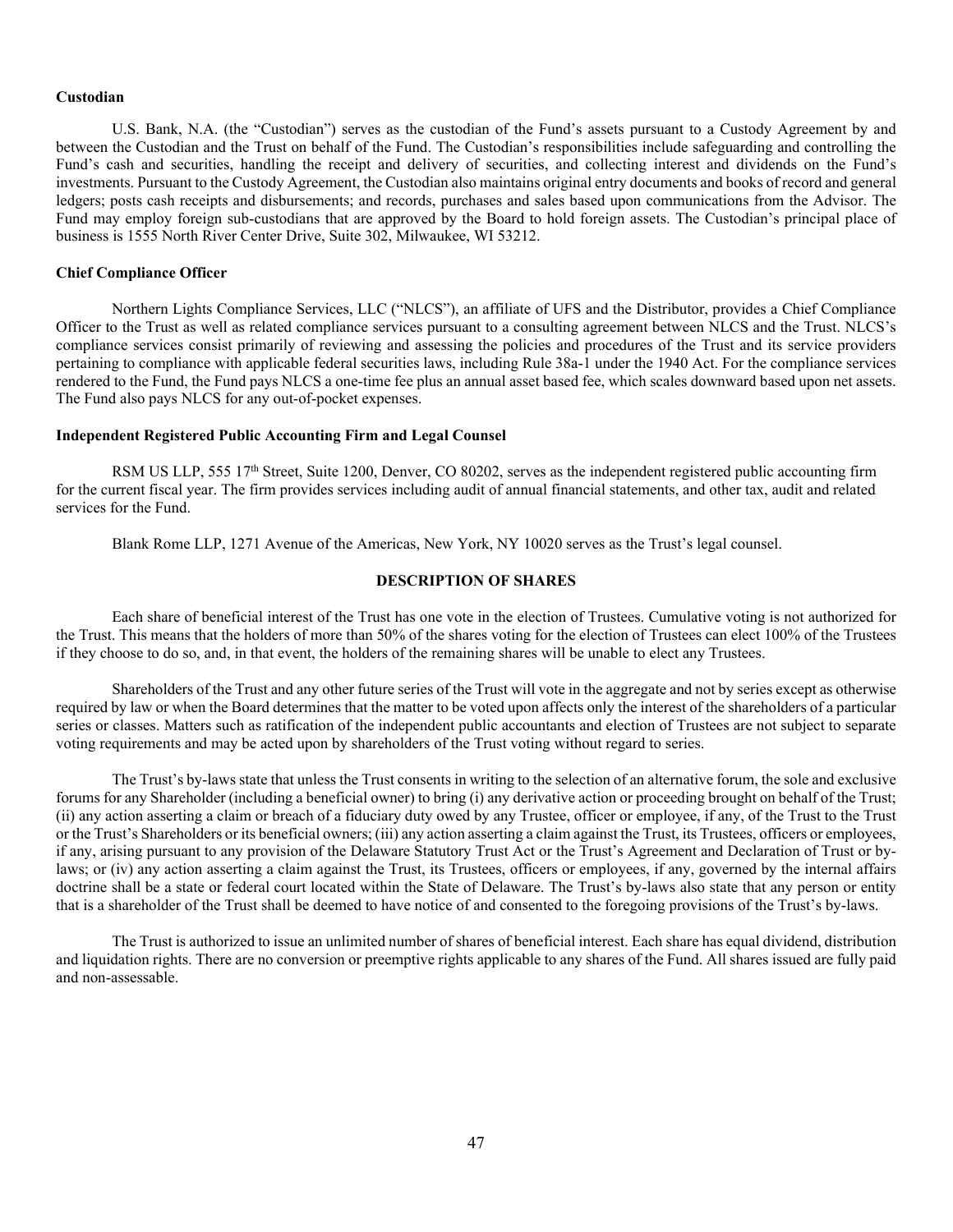#### **ANTI-MONEY LAUNDERING PROGRAM**

The Trust has established an Anti-Money Laundering Compliance Program (the "Program") as required by the Uniting and Strengthening America by Providing Appropriate Tools Required to Intercept and Obstruct Terrorism Act of 2001 ("USA PATRIOT Act"). To ensure compliance with this law, the Trust's Program provides for the development of internal practices, procedures and controls, designation of anti-money laundering compliance officers, an ongoing training program and an independent audit function to determine the effectiveness of the Program. The Trust's Secretary serves as its Anti-Money Laundering Compliance Officer.

Procedures to implement the Program include, but are not limited to, determining that the Fund's Distributor and Transfer Agent have established proper anti-money laundering procedures, reported suspicious and/or fraudulent activity and a complete and thorough review of all new opening account applications. The Trust will not transact business with any person or entity whose identity cannot be adequately verified under the provisions of the USA PATRIOT Act.

As a result of the Program, the Trust may be required to "freeze" the account of a shareholder if the shareholder appears to be involved in suspicious activity or if certain account information matches information on government lists of known terrorists or other suspicious persons, or the Trust may be required to transfer the account or proceeds of the account to a governmental agency.

# **PURCHASE, REDEMPTION AND PRICING OF SHARES**

#### *Calculation of Share Price*

As indicated in the Prospectus under the heading "How Shares are Priced," the net asset value ("NAV") of the Fund's shares is determined by dividing the total value of the Fund's portfolio investments and other assets, less any liabilities, by the total number of shares outstanding of the Fund.

Generally, the Fund's domestic securities (including underlying ETFs which hold portfolio securities primarily listed on foreign (non-U.S.) exchanges) are valued each day at the last quoted sales price on each security's primary exchange. Securities traded or dealt in upon one or more securities exchanges for which market quotations are readily available and not subject to restrictions against resale shall be valued at the last quoted sales price on the primary exchange or, in the absence of a sale on the primary exchange, at the mean between the current bid and ask prices on such exchange. Securities primarily traded in the National Association of Securities Dealers' Automated Quotation System ("NASDAQ") National Market System for which market quotations are readily available shall be valued using the NASDAQ Official Closing Price. If market quotations are not readily available, securities will be valued at their fair market value as determined in good faith by the Fund's fair value committee in accordance with procedures approved by the Board and as further described below. Securities that are not traded or dealt in any securities exchange (whether domestic or foreign) and for which over-the-counter market quotations are readily available generally shall be valued at the last sale price or, in the absence of a sale, at the mean between the current bid and ask price on such over-the- counter market.

Certain securities or investments for which daily market quotes are not readily available may be valued, pursuant to guidelines established by the Board, with reference to other securities or indices. Debt securities not traded on an exchange may be valued at prices supplied by a pricing agent(s) based on broker or dealer supplied valuations or matrix pricing, a method of valuing securities by reference to the value of other securities with similar characteristics, such as rating, interest rate and maturity. Short-term investments having a maturity of 60 days or less are generally valued at amortized cost, provided such valuations represent par value.

Exchange traded options are valued at the last quoted sales price or, in the absence of a sale, at the mean between the current bid and ask prices on the exchange on which such options are traded. Futures and options on futures are valued at the settlement price determined by the exchange. Other securities for which market quotes are not readily available are valued at fair value as determined in good faith by the Board or persons acting at their direction. Swap agreements and other derivatives are generally valued daily based upon quotations from market makers or by a pricing service in accordance with the valuation procedures approved by the Board. Other securities for which market quotes are not readily available are valued at fair value as determined in good faith by the Board or persons acting at their direction.

Futures contracts traded on a U.S. exchange are calculated at their then current market value, which is based upon the settlement price or the last traded price before the NAV time, for that particular futures contract traded on the applicable U.S. exchange on the date with respect to which the NAV is being determined. If a futures contract traded on a U.S. exchange could not be liquidated on such day, due to the operation of daily limits or other rules of the exchange upon which that position is traded or otherwise, a meeting of the Fair Value Committee, which includes representatives from the Advisor and the Fund's administrator, will be convened to determine a fair value price as the basis for determining the market value of such position for such day. Such fair value prices would generally be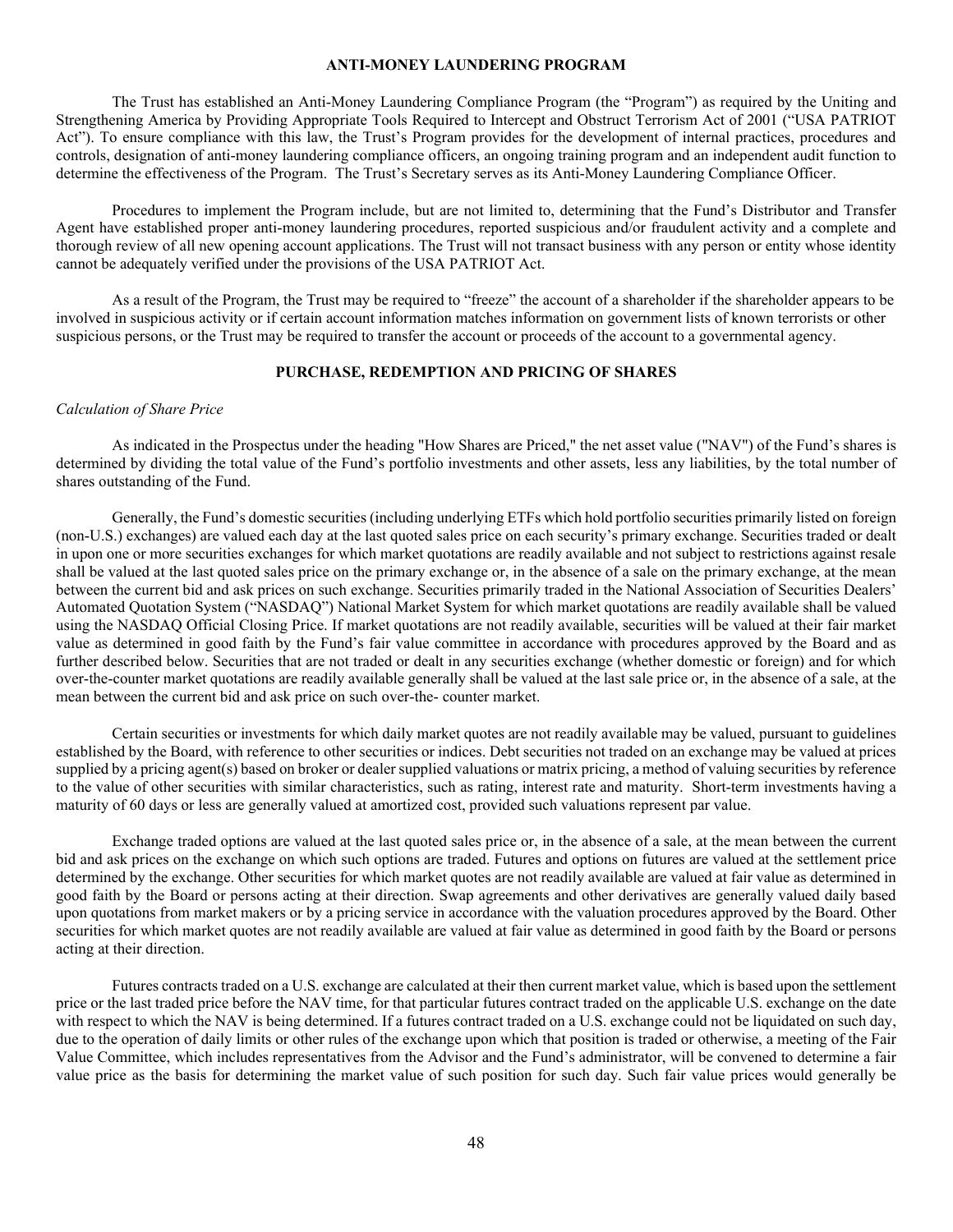determined based on available inputs about the current value of the underlying futures contract and would be based on principles that the Fair Value Committee deems fair and equitable so long as such principles are consistent with normal industry standards.

Under certain circumstances, the Fund may use an independent pricing service to calculate the fair market value of foreign equity securities on a daily basis by applying valuation factors to the last sale price or the mean price as noted above. The fair market values supplied by the independent pricing service will generally reflect market trading that occurs after the close of the applicable foreign markets of comparable securities or the value of other instruments that have a strong correlation to the fair-valued securities. The independent pricing service will also take into account the current relevant currency exchange rate. A security that is fair valued may be valued at a price higher or lower than actual market quotations or the value determined by other fund using their own fair valuation procedures. Because foreign securities may trade on days when Fund shares are not priced, the value of securities held by the Fund can change on days when Fund shares cannot be redeemed or purchased. In the event that a foreign security's market quotations are not readily available or are deemed unreliable (for reasons other than because the foreign exchange on which it trades closed before the Fund's calculation of NAV), the security will be valued at its fair market value as determined in good faith by the Fund's fair value committee in accordance with procedures approved by the Board as discussed below. Without fair valuation, it is possible that shortterm traders could take advantage of the arbitrage opportunity and dilute the NAV of long-term investors. Fair valuation of the Fund's portfolio securities can serve to reduce arbitrage opportunities available to short-term traders, but there is no assurance that it will prevent dilution of the Fund's NAV by short-term traders. In addition, because the Fund may invest in underlying ETFs which hold portfolio securities primarily listed on foreign (non-U.S.) exchanges, and these exchanges may trade on weekends or other days when the underlying ETFs do not price their shares, the value of these portfolio securities may change on days when you may not be able to buy or sell Fund shares.

Investments initially valued in currencies other than the U.S. dollar are converted to U.S. dollars using exchange rates obtained from pricing services. As a result, the NAV of the Fund's shares may be affected by changes in the value of currencies in relation to the U.S. dollar. The value of securities traded in markets outside the United States or denominated in currencies other than the U.S. dollar may be affected significantly on a day that the New York Stock Exchange is closed, and an investor is not able to purchase, redeem or exchange shares.

Fund shares are valued at the close of regular trading on the New York Stock Exchange (normally 4:00 p.m., Eastern time) (the "NYSE Close") on each day that the New York Stock Exchange is open. For purposes of calculating the NAV, the Fund normally use pricing data for domestic equity securities received shortly after the NYSE Close and does not normally take into account trading, clearances or settlements that take place after the NYSE Close. Domestic fixed income and foreign securities are normally priced using data reflecting the earlier closing of the principal markets for those securities. Information that becomes known to the Fund or its agents after the NAV has been calculated on a particular day will not generally be used to retroactively adjust the price of the security or the NAV determined earlier that day.

In unusual circumstances, instead of valuing securities in the usual manner, the Fund may value securities at fair value or estimate their value as determined in good faith by the Board or their designees, pursuant to procedures approved by the Board. Fair valuation may also be used by the Board if extraordinary events occur after the close of the relevant market but prior to the NYSE Close.

The Trust expects that the holidays upon which the Exchange will be closed are as follows: New Year's Day, Martin Luther King, Jr. Day, Presidents' Day, Good Friday, Memorial Day, Juneteenth, Independence Day, Labor Day, Thanksgiving Day, and Christmas Day.

Fair Value Committee and Valuation Process. The Fair Value Committee is composed of one of more officers from each of the (i) Trust, (ii) administrator, and (iii) the Advisor. The applicable investments are valued collectively via inputs from each of these groups. For example, fair value determinations are required for the following securities: (i) securities for which market quotations are insufficient or not readily available on a particular business day (including securities for which there is a short and temporary lapse in the provision of a price by the regular pricing source), (ii) securities for which, in the judgment of the Advisor, the prices or values available do not represent the fair value of the instrument. Factors which may cause the Advisor to make such a judgment include, but are not limited to, the following: only a bid price or an asked price is available; the spread between bid and asked prices is substantial; the frequency of sales; the thinness of the market; the size of reported trades; and actions of the securities markets, such as the suspension or limitation of trading; (iii) securities determined to be illiquid; (iv) securities with respect to which an event that will affect the value thereof has occurred (a "significant event") since the closing prices were established on the principal exchange on which they are traded, but prior to the Fund's calculation of its net asset value. Specifically, interests in commodity pools or managed futures pools are valued on a daily basis by reference to the closing market prices of each futures contract or other asset held by a pool, as adjusted for pool expenses. Restricted or illiquid securities, such as private placements or non-traded securities, are valued via inputs from the Advisor based upon the current bid for the security from two or more independent dealers or other parties reasonably familiar with the facts and circumstances of the security (who should take into consideration all relevant factors as may be appropriate under the circumstances). If the Advisor is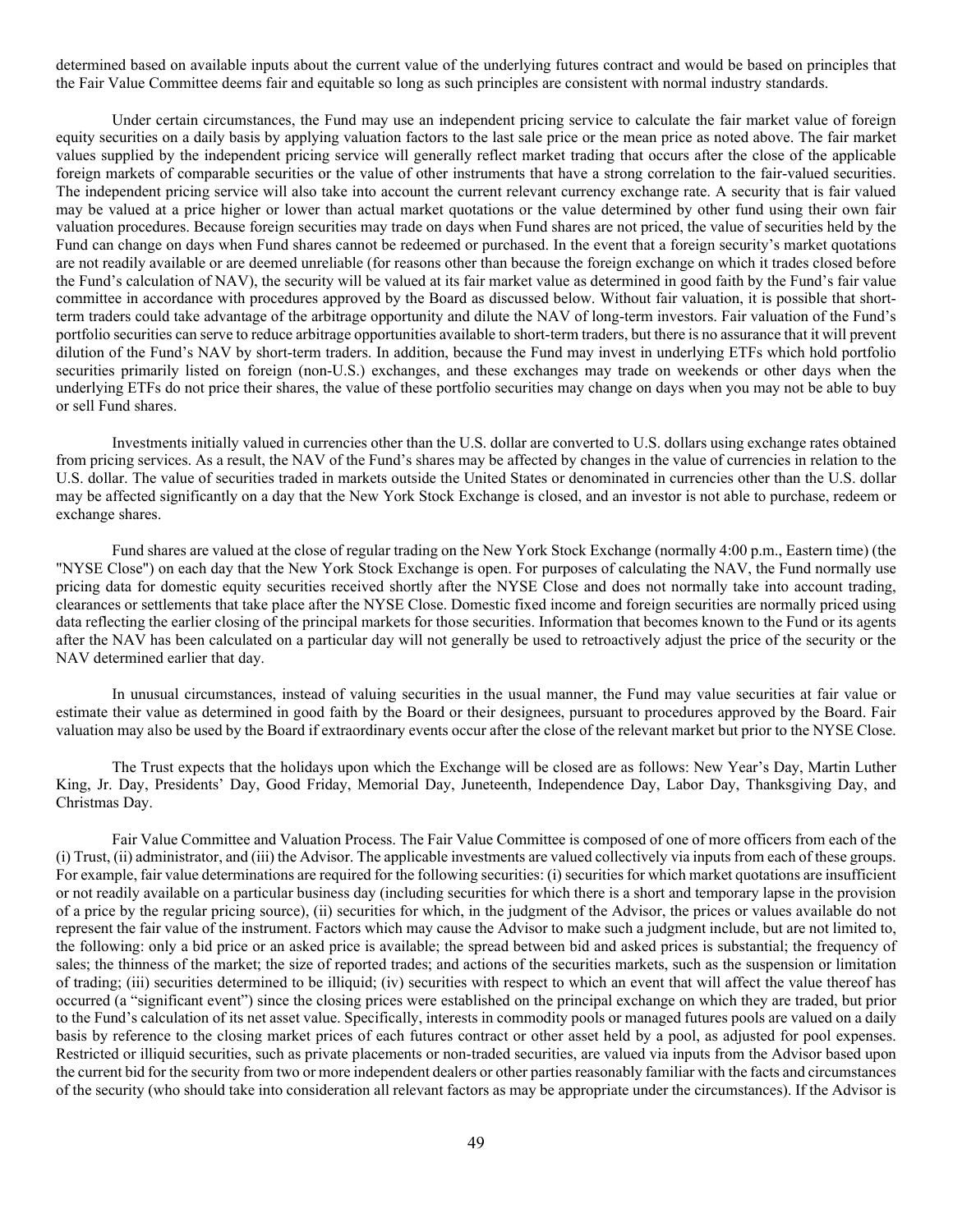unable to obtain a current bid from such independent dealers or other independent parties, the fair value team shall determine the fair value of such security using the following factors: (i) the type of security; (ii) the cost at date of purchase; (iii) the size and nature of the Fund's holdings; (iv) the discount from market value of unrestricted securities of the same class at the time of purchase and subsequent thereto; (v) information as to any transactions or offers with respect to the security; (vi) the nature and duration of restrictions on disposition of the security and the existence of any registration rights; (vii) how the yield of the security compares to similar securities of companies of similar or equal creditworthiness; (viii) the level of recent trades of similar or comparable securities; (ix) the liquidity characteristics of the security; (x) current market conditions; and (xi) the market value of any securities into which the security is convertible or exchangeable.

Standards For Fair Value Determinations. As a general principle, the fair value of a security is the amount that the Fund might reasonably expect to realize upon its current sale. The Trust applies Financial Accounting Standards Board Statement of Financial Accounting Standards Codification Topic 820, Fair Value Measurements and Disclosures ("ASC 820"). In accordance with ASC 820, fair value is defined as the price that the Fund would receive upon selling an investment in a timely transaction to an independent buyer in the principal or most advantageous market of the investment. ASC 820 establishes a three-tier hierarchy to maximize the use of observable market data and minimize the use of unobservable inputs and to establish classification of fair value measurements for disclosure purposes. Inputs refer broadly to the assumptions that market participants would use in pricing the asset or liability, including assumptions about risk, for example, the risk inherent in a particular valuation technique used to measure fair value including such a pricing model and/or the risk inherent in the inputs to the valuation technique. Inputs may be observable or unobservable. Observable inputs are inputs that reflect the assumptions market participants would use in pricing the asset or liability developed based on market data obtained from sources independent of the reporting entity. Unobservable inputs are inputs that reflect the reporting entity's own assumptions about the assumptions market participants would use in pricing the asset or liability, developed based on the best information available under the circumstances.

Various inputs are used in determining the value of the Fund's investments relating to ASC 820. These inputs are summarized in the three broad levels listed below.

Level 1 – quoted prices in active markets for identical securities.

Level 2 – other significant observable inputs (including quoted prices for similar securities, interest rates, prepayment speeds, credit risk, etc.)

Level 3 – significant unobservable inputs (including the Fund's own assumptions in determining the fair value of investments).

The Fair Value Committee takes into account the relevant factors and surrounding circumstances, which may include: (i) the nature and pricing history (if any) of the security; (ii) whether any dealer quotations for the security are available; (iii) possible valuation methodologies that could be used to determine the fair value of the security; (iv) the recommendation of a portfolio manager of the Fund with respect to the valuation of the security; (v) whether the same or similar securities are held by other fund managed by the Advisor (or sub-adviser) or other fund and the method used to price the security in those fund; (vi) the extent to which the fair value to be determined for the security will result from the use of data or formulae produced by independent third parties and (vii) the liquidity or illiquidity of the market for the security.

Board of Trustees Determination. The Board reviews and considers the determinations reached by the Fair Value Committee in ratifying the Fair Value Committee's application of the fair valuation methodologies employed.

#### *Purchase of Shares*

Orders for shares received by the Fund in good order prior to the close of business on the New York Stock Exchange ("NYSE") on each day during such periods that the NYSE is open for trading are priced at NAV per share (less any applicable sales charge) computed as of the close of the regular session of trading on the NYSE. Orders received in good order after the close of the NYSE, or on a day it is not open for trading, are priced at the close of such NYSE on the next day on which it is open for trading at the next determined net asset value per share.

In addition to purchasing shares directly from the Fund, you may purchase shares of the Fund through certain financial intermediaries and their agents that have made arrangements with the Fund and are authorized to buy and sell shares of the Fund (collectively, "Financial Intermediaries"). Investors should contact their Financial Intermediary directly for appropriate instructions, as well as information pertaining to accounts and any service or transaction fees that may be charged. If you transmit your order to these Financial Intermediaries before the close of regular trading (generally, 4:00 p.m., Eastern time) on a day that the NYSE is open for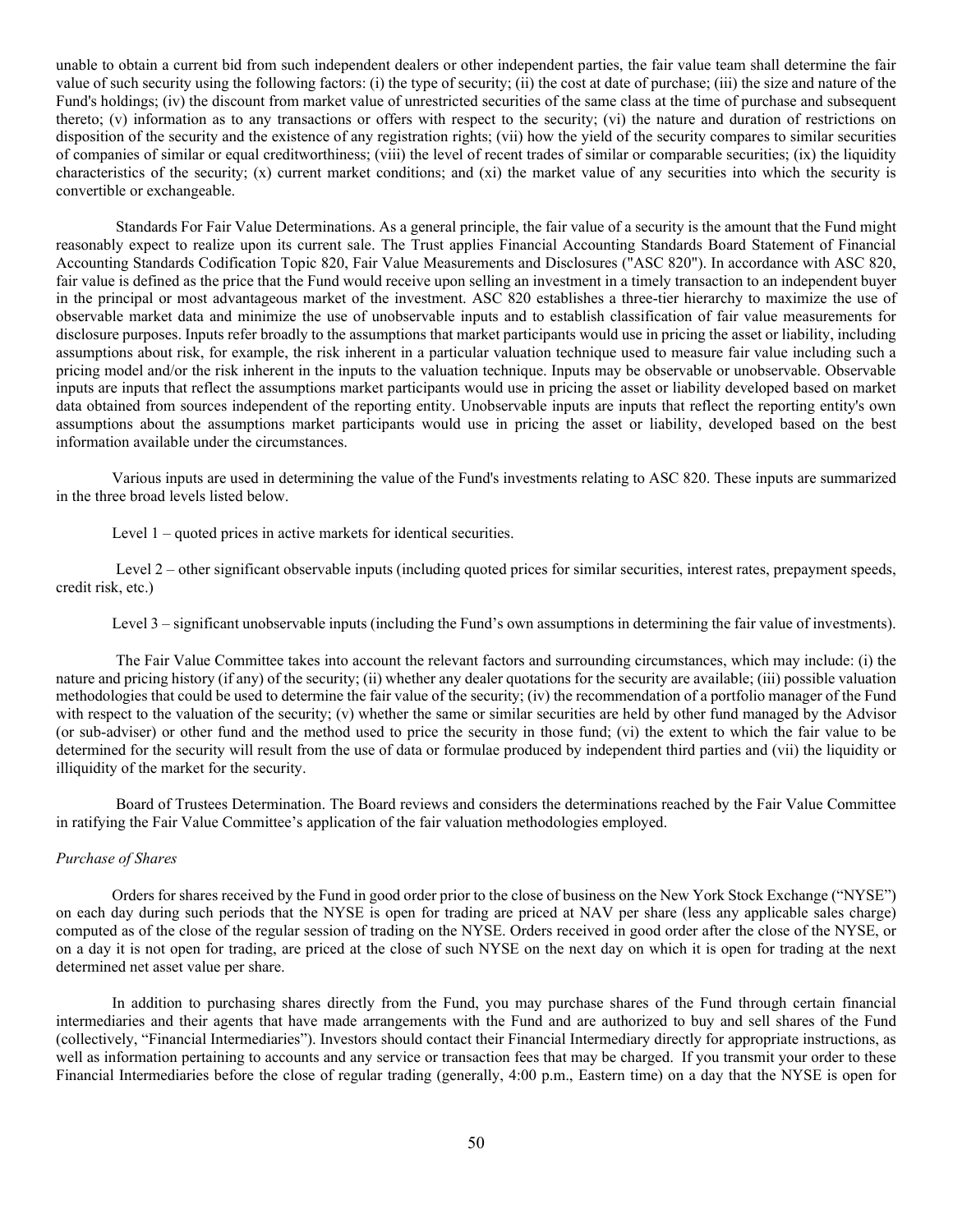business, your order will be priced at the Fund's NAV (less any applicable sales charge) next computed after it is received by the Financial Intermediary. Investors should check with their Financial Intermediary to determine if it participates in these arrangements.

The public offering price of the Fund's shares is the NAV (less any applicable sales charge). Shares are purchased at the public offering price next determined after the transfer agent receives your order in proper form, as discussed in the Fund's Prospectus. In order to receive that day's public offering price, the transfer agent must receive your order in proper form before the close of regular trading on the NYSE, generally, 4:00 p.m., Eastern time.

The Trust reserves the right in its sole discretion (i) to suspend the continued offering of the Fund's shares and (ii) to reject purchase orders in whole or in part when in the judgment of the Advisor or the distributor such rejection is in the best interest of the Fund. The Trust has granted limited authority to the Advisor to reduce or waive the minimum for initial and subsequent investments for certain fiduciary accounts or under circumstances where certain economies can be achieved in sales of the Fund's shares.

The Trust may offer more than one class of shares of any series. Each share of a series or class represents an equal proportionate interest in that series or class with each other share of that series or class. With respect to The Fund, the Trust currently offers one class of shares: Class I. The Trust has reserved the right to create and issue additional series or classes. Each share of a series or class represents an equal proportionate interest in that series or class with each other share of that series or class.

In addition to cash purchases, the Fund's shares may be purchased by tendering payment in-kind in the form of shares of stock, bonds or other securities. Any securities used to buy the Fund's shares must be readily marketable, their acquisition consistent with the Fund's objective and otherwise acceptable to the Advisor and the Board.

**Notice to Texas Shareholders:** Under Section 72.1021(a) of the Texas Property Code, initial investors in the Fund who are Texas residents may designate a representative to receive notices of abandoned property in connection with Fund shares. Texas shareholders who wish to appoint a representative should notify the Trust's Transfer Agent by writing to the address below to obtain a form for providing written notice to the Trust:

> Recurrent MLP & Infrastructure Fund c/o Ultimus Fund Solutions, LLC PO Box 541150 Omaha, Nebraska 68154

### *Automatic Investment Plan*

As discussed in the Prospectus, the Fund provide an Automatic Investment Plan ("AIP") for the convenience of investors who wish to purchase shares of the Fund on a regular basis. All record keeping, and custodial costs of the AIP are paid by the Fund. The market value of the Fund's shares is subject to fluctuation. Prior to participating in the AIP the investor should keep in mind that this plan does not assure a profit nor protect against depreciation in declining markets.

#### *Redemption of Shares*

You can sell your Fund shares any day the NYSE is open for regular trading, either directly to the Fund or through your Financial Intermediary. The Fund will redeem all or any portion of a shareholder's shares of the Fund when requested in accordance with the procedures set forth in the "Redemptions" section of a prospectus. Under the 1940 Act, a shareholder's right to redeem shares and to receive payment therefore may be suspended at times:

(a) when the NYSE is closed, other than customary weekend and holiday closings;

(b) when trading on that exchange is restricted for any reason;

(c) when an emergency exists as a result of which disposal by the Fund of securities owned by it is not reasonably practicable or it is not reasonably practicable for the Fund to fairly determine the value of its net assets, provided that applicable rules and regulations of the Securities and Exchange Commission (or any succeeding governmental authority) will govern as to whether the conditions prescribed in (b) or (c) exist; or

(d) when the Securities and Exchange Commission by order permits a suspension of the right to redemption or a postponement of the date of payment on redemption.

In case of suspension of the right of redemption, payment of a redemption request will be made based on the net asset value next determined after the termination of the suspension.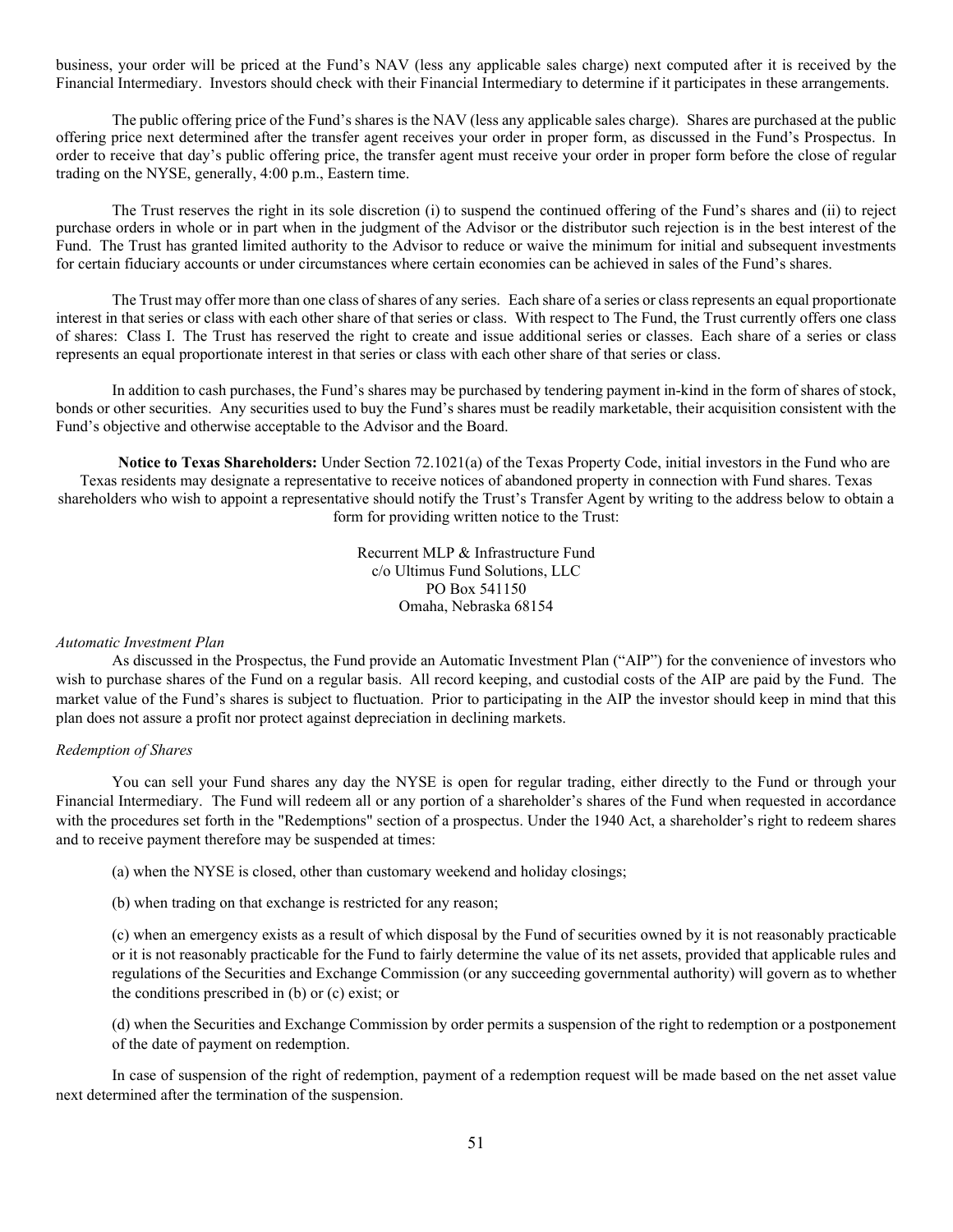Supporting documents in addition to those listed under "Redemptions" in the prospectuses will be required from executors, administrators, Trustees, or if redemption is requested by someone other than the shareholder of record. Such documents include, but are not restricted to, stock powers, Trust instruments, certificates of death, appointments as executor, certificates of corporate authority and waiver of tax required in some states when settling estates.

The value of shares on redemption or repurchase may be more or less than the investor's cost, depending upon the market value of the Fund's portfolio securities at the time of redemption or repurchase.

# **Telephone Redemptions**

Shareholders with telephone transaction privileges established on their account may redeem the Fund's shares by telephone. Upon receipt of any instructions or inquiries by telephone from the shareholder the Fund or its authorized agents may carry out the instructions and/or to respond to the inquiry consistent with the shareholder's previously established account service options. For joint accounts, instructions or inquiries from either party will be carried out without prior notice to the other account owners. In acting upon telephone instructions, the Fund and its agents use procedures that are reasonably designed to ensure that such instructions are genuine. These include recording all telephone calls, requiring pertinent information about the account and sending written confirmation of each transaction to the registered owner.

The transfer agent will employ reasonable procedures to confirm that instructions communicated by telephone are genuine. If the transfer agent fails to employ reasonable procedures, the Fund and the transfer agent may be liable for any losses due to unauthorized or fraudulent instructions. If these procedures are followed, however, that to the extent permitted by applicable law, neither the Fund nor its agents will be liable for any loss, liability, cost or expense arising out of any redemption request, including any fraudulent or unauthorized request. For additional information, contact the transfer agent.

#### **Redemptions In-Kind**

The Trust has filed an election under Rule 18f-1 committing to pay in cash all redemptions by a shareholder of record up to amounts specified by the rule (in excess of the lesser of (i) \$250,000 or (ii) 1% of the Fund's assets). The Fund has reserved the right to pay the redemption price of its shares in excess of the amounts specified by the rule, either totally or partially, by a distribution inkind of portfolio securities (instead of cash). The securities so distributed would be valued at the same amount as that assigned to them in calculating the NAV for the shares being sold. If a shareholder receives a distribution in-kind, the shareholder could incur brokerage or other charges in converting the securities to cash and will bear any market risks associated with such securities until they are converted into cash. A redemption in-kind is treated as a taxable transaction and a sale of the redeemed shares, generally resulting in capital gain or loss to you, subject to certain loss limitation rules.

The Fund does not intend to hold any significant percentage of its portfolio in illiquid securities, although the Fund, like virtually all mutual fund, may from time to time hold a small percentage of securities that are illiquid. In the unlikely event the Fund were to elect to make an in-kind redemption, the Fund expects that it would follow the normal protocol of making such distribution by way of a pro rata distribution based on its entire portfolio. If the Fund held illiquid securities, such distribution may contain a pro rata portion of such illiquid securities or the Fund may determine, based on a materiality assessment, not to include illiquid securities in the in-kind redemption. The Fund does not anticipate that it would ever selectively distribute a greater than pro rata portion of any illiquid securities to satisfy a redemption request. If such securities are included in the distribution, shareholders may not be able to liquidate such securities and may be required to hold such securities indefinitely. Shareholders' ability to liquidate such securities distributed inkind may be restricted by resale limitations or substantial restrictions on transfer imposed by the issuers of the securities or by law. Shareholders may only be able to liquidate such securities distributed in-kind at a substantial discount from their value, and there may be higher brokerage costs associated with any subsequent disposition of these securities by the recipient.

### **DISTRIBUTIONS AND TAX INFORMATION**

### **Distributions**

Net investment income generally consists of interest income and dividends received on investments, less expenses. Dividends from net investment income are generally made quarterly with respect to the Fund. Capital gain distributions from net profits from the sale of securities are generally made at least annually. Also, the Fund typically distribute any undistributed net investment income on or about December 31 of each year. Any net capital gains realized through the period ended October 31 of each year will also be distributed by December 31 of each year.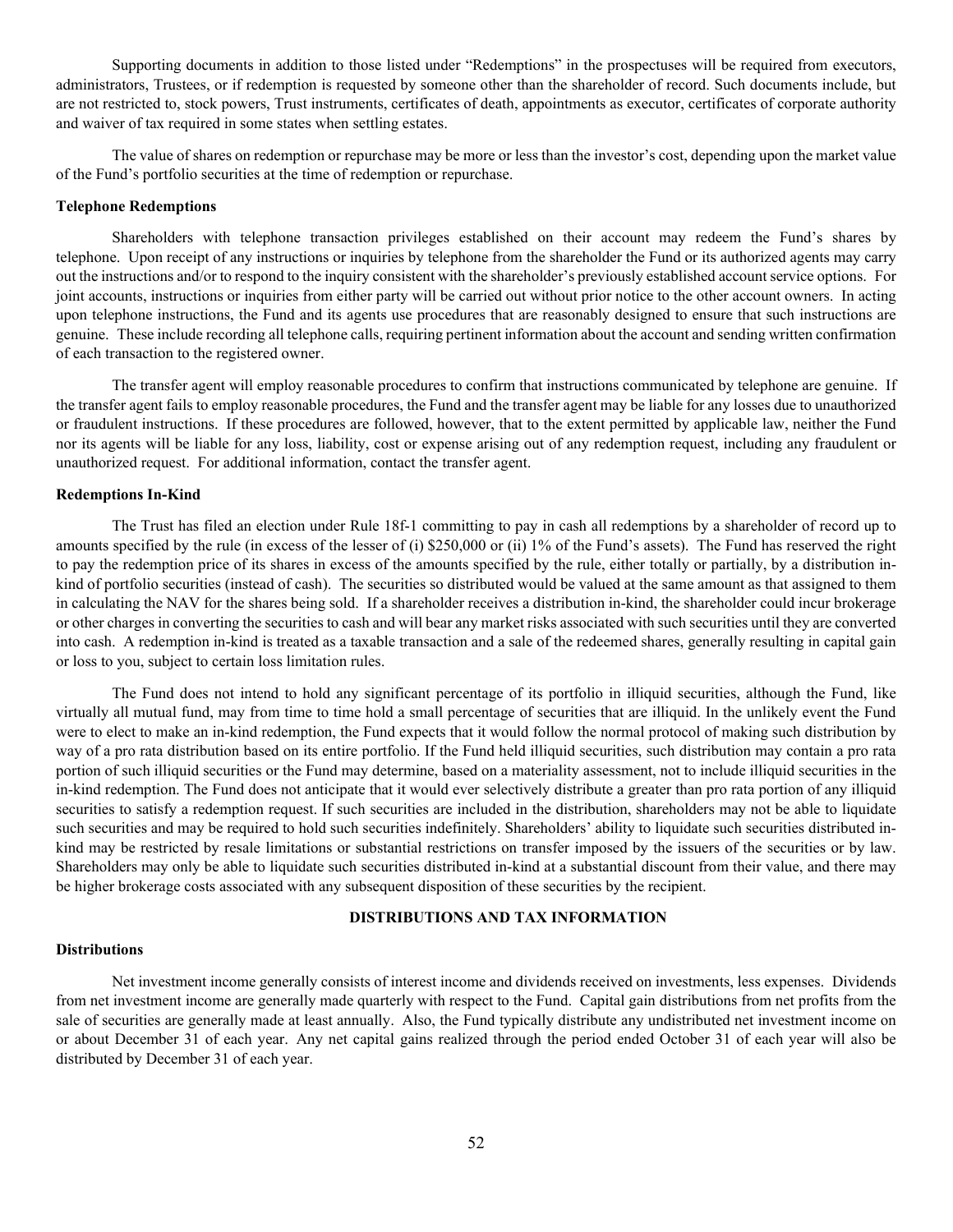Each distribution by the Fund is accompanied by a brief explanation of the form and character of the distribution. In January of each year, the Fund will issue to each shareholder a statement of the federal income tax status of all distributions.

# **Tax Information**

The Fund has elected and has qualified to be treated as a "regulated investment company" under Subchapter M of Subtitle A, Chapter 1, of the Code, provided it complies with all applicable requirements regarding the source of its income, diversification of its assets, and timing and amount of distributions. The Fund's policy is to distribute to its shareholders all of its investment company taxable income and any net realized capital gains for each fiscal year in a manner that complies with the distribution requirements of the Code, so that the Fund will not be subject to any federal income or excise taxes. However, the Fund can give no assurances that its distributions will be sufficient to eliminate all taxes at the Fund level. To comply with the requirements and to avoid a 4% nondeductible excise tax on certain undistributed amounts, the Fund must also distribute (or be deemed to have distributed) by December 31 of each calendar year (i) at least 98% of its ordinary income for such year, (ii) at least 98.2% of the excess of its realized capital gains over its realized capital losses for the 12-month period ending on October 31 during such year and (iii) any amounts from the prior calendar year that were not distributed and on which the Fund paid no federal income tax. If the Fund fails to qualify as a regulated investment company under the Code, it will be taxed as a regular corporation.

In order to qualify as a regulated investment company, the Fund must, among other things, derive at least 90% of its gross income each year from dividends, interest, payments with respect to loans of stock and securities, gains from the sale or other disposition of stock or securities or foreign currency gains related to investments in stock or securities, or other income (generally including gains from options, futures or forward contracts) derived with respect to the business of investing in stock, securities or currency, and net income derived from an interest in a qualified publicly traded partnership. The Fund must also satisfy the following two asset diversification tests. At the end of each quarter of each taxable year, (i) at least 50% of the value of the Fund's total assets must be represented by cash and cash items (including receivables), U.S. Government securities, the securities of other regulated investment companies, and other securities, with such other securities being limited in respect of any one issuer to an amount not greater than 5% of the value of the Fund's total assets and not more than 10% of the outstanding voting securities of such issuer, and (ii) not more than 25% of the value of the Fund's total assets may be invested in the securities of any one issuer (other than U.S. Government securities or the securities of other regulated investment companies), the securities of any two or more issuers (other than the securities of other regulated investment companies) that the Fund controls (by owning 20% or more of their outstanding voting stock) and that are determined to be engaged in the same or similar trades or businesses or related trades or businesses, or the securities of one or more qualified publicly traded partnerships. The Fund must also distribute each taxable year sufficient dividends to its shareholders to claim a dividend paid deduction equal to at least the sum of 90% of the Fund's investment company taxable income (which generally includes dividends, interest, and the excess of net short-term capital gain over net long-term capital loss) and 90% of the Fund's net tax-exempt interest, if any.

If, for any taxable year, the Fund were to fail to qualify as a regulated investment company or to meet certain minimum distribution requirements under the Code, it would be taxed in the same manner as an ordinary corporation (currently, at a maximum rate of 21%) and distributions to its shareholders would not be deductible by the Fund in computing its taxable income. In addition, in the event of a failure to qualify, the Fund's distributions, to the extent derived from the Fund's current or accumulated earnings and profits, including any distributions of net tax-exempt income and net long-term capital gains, would be taxable to shareholders as ordinary dividend income for federal income tax purposes. However, such dividends would be eligible, subject to any generally applicable limitations, (i) to be treated as qualified dividend income in the case of shareholders taxed as individuals and (ii) for the dividends received deduction in the case of corporate shareholders. Distributions by the Fund in excess of the Fund's current and accumulated earnings and profits would be treated as a return of capital to the extent of (and in reduction of) a shareholder's tax basis in his or her shares of the Fund and any such amount in excess of that basis would be treated as gain from the sale of shares. Moreover, if the Fund were to fail to qualify as a regulated investment company in any year, it would be required to pay out its earnings and profits accumulated in that year in order to qualify again as a regulated investment company. Under certain circumstances, the Fund may be able to cure a failure to qualify as a regulated investment company, but in order to do so the Fund might incur significant Fund-level taxes and might be forced to dispose of certain assets. If the Fund failed to qualify as a regulated investment company for a period greater than two taxable years, the Fund would generally be required to recognize any net built-in gains with respect to certain of its assets upon a disposition of such assets within five years of qualifying as a regulated investment company in a subsequent year.

The Fund's transactions in options and other similar transactions, such as futures, may be subject to special provisions of the Code that, among other things, affect the character of any income realized by the Fund from such investments, accelerate recognition of income to the Fund, defer Fund losses, affect the holding period of the Fund's securities, affect whether distributions will be eligible for the dividends received deduction or be treated as qualified dividend income and affect the determination of whether capital gain and loss is characterized as long-term or short-term capital gain or loss. These rules could therefore affect the character, amount and timing of distributions to shareholders. These provisions may also require the Fund to "mark-to-market" certain types of the positions in its portfolio (i.e., treat them as if they were closed out), which may cause the Fund to recognize income without receiving cash with which to make distributions in amounts necessary to satisfy the distribution requirements for avoiding U.S. federal income and excise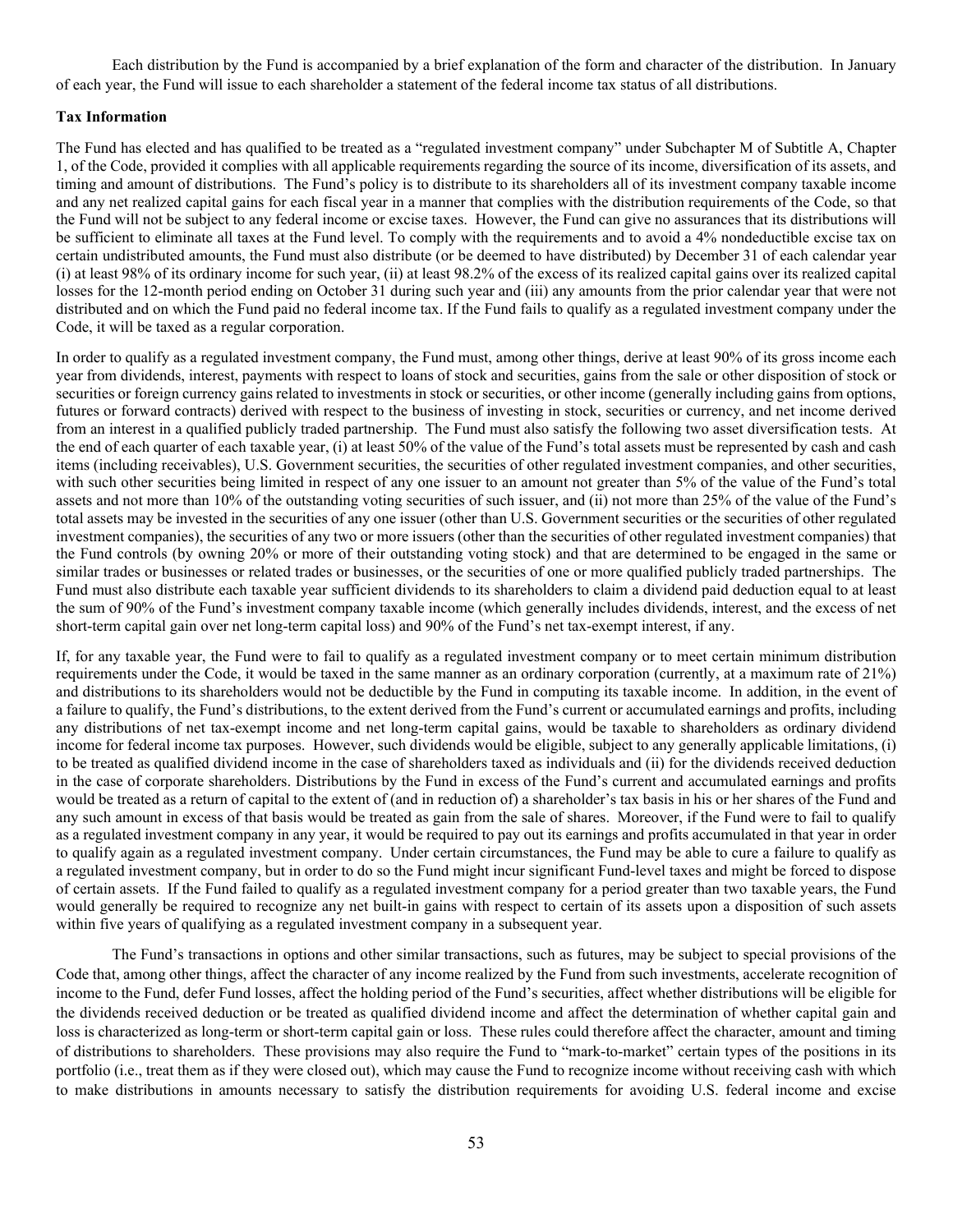taxes. The Fund will monitor these transactions and will make the appropriate entries in its books and records, and if the Fund deems it advisable, will make appropriate elections if available in order to mitigate the effect of these rules, prevent disqualification of the Fund as a regulated investment company and minimize the imposition of U.S. federal income and excise taxes.

The Fund's transactions in broad based equity index futures contracts, exchange-traded options on such indices and certain other futures contracts are generally considered "Section 1256 contracts" for federal income tax purposes. Any unrealized gains or losses on such Section 1256 contracts are treated as though they were realized at the end of each taxable year. The resulting gain or loss is treated as 60% long-term capital gain or loss and 40% short-term capital gain or loss. Gain or loss recognized on actual sales of Section 1256 contracts is treated in the same manner. Distributions of net short-term capital gain are taxable to shareholders as ordinary income while distributions of net long-term capital gain are taxable to shareholders as long-term capital gain, regardless of how long the shareholder has held shares of the Fund.

The Fund's entry into a short sale transaction, an option or certain other contracts, such as futures, could be treated as the constructive sale of an appreciated financial position, causing the Fund to realize gain, but not loss, on the position.

If the Fund invests in certain pay-in-kind securities, zero coupon securities, deferred interest securities or, in general, any other securities with original issue discount (or with market discount if the Fund elects to include market discount in income currently), the Fund must accrue income on such investments for each taxable year, which generally will be prior to the receipt of the corresponding cash payments. However, the Fund must distribute, at least annually, all or substantially all of its investment company taxable income (determined without regard to the deduction for dividends paid), including such accrued income to shareholders to avoid federal income and excise taxes. Therefore, the Fund may have to sell portfolio securities (potentially under disadvantageous circumstances) to generate cash, or may have to undertake leverage by borrowing cash, to satisfy these distribution requirements. Dispositions of portfolio securities may result in additional gains and additional distribution requirements.

If the Fund invests in a market discount bond, it will be required to treat any gain recognized on the disposition of such market discount bond as ordinary income (instead of capital gain) to the extent of the accrued market discount, unless the Fund elects to include the market discount in income as it accrues as discussed above. A market discount bond is a security acquired in the secondary market at a price below its redemption value (or its adjusted issue price if it is also an original issue discount bond).

The Fund may be subject to withholding and other taxes imposed by foreign countries, including taxes on interest, dividends and capital gains with respect to its investments in those countries, which would, if imposed, reduce the yield on or return from those investments. Tax treaties between certain countries and the United States may reduce or eliminate such taxes in some cases. Income received by the Fund from sources within foreign countries may be subject to withholding and other taxes imposed by such countries. Tax treaties and conventions between certain countries and the U.S. may reduce or eliminate such taxes. If more than 50% of the value of the Fund's total assets at the close of its taxable year consists of securities of foreign corporations, the Fund may be able to elect to "pass through" to the Fund's shareholders the amount of eligible foreign income and similar taxes paid by the Fund. If this election is made, a shareholder generally subject to tax will be required to include in gross income (in addition to taxable dividends actually received) his or her pro rata share of the foreign taxes paid by the Fund, and may be entitled either to deduct (as an itemized deduction) his or her pro rata share of foreign taxes in computing his or her taxable income or to use it as a foreign tax credit against his or her U.S. federal income tax liability, subject to certain limitations. In particular, a shareholder must hold his or her shares (without protection from risk of loss) on the ex-dividend date and for at least 15 more days during the 30-day period surrounding the ex-dividend date to be eligible to claim a foreign tax credit with respect to a gain dividend. No deduction for foreign taxes may be claimed by a shareholder who does not itemize deductions. Each shareholder will be notified within 60 days after the close of the Fund's taxable year whether the foreign taxes paid by the Fund will "pass through" for that year.

Generally, a credit for foreign taxes is subject to the limitation that it may not exceed the shareholder's U.S. tax attributable to his or her total foreign source taxable income. For this purpose, if the pass-through election is made, the source of the Fund's income will flow through to shareholders of the Fund. The limitation on the foreign tax credit is applied separately to foreign source passive income, and to certain other types of income. A shareholder may be unable to claim a credit for the full amount of his or her proportionate share of the foreign taxes paid by the Fund.

Foreign exchange gains or losses realized by the Fund in connection with certain transactions involving foreign currencydenominated debt securities, certain options and futures contracts relating to foreign currency, foreign currency forward contracts, foreign currencies, or payables or receivables denominated in a foreign currency are subject to Section 988 of the Code, which generally causes such gains or losses to be treated as ordinary gain or loss and may affect the amount, timing and character of distributions to shareholders.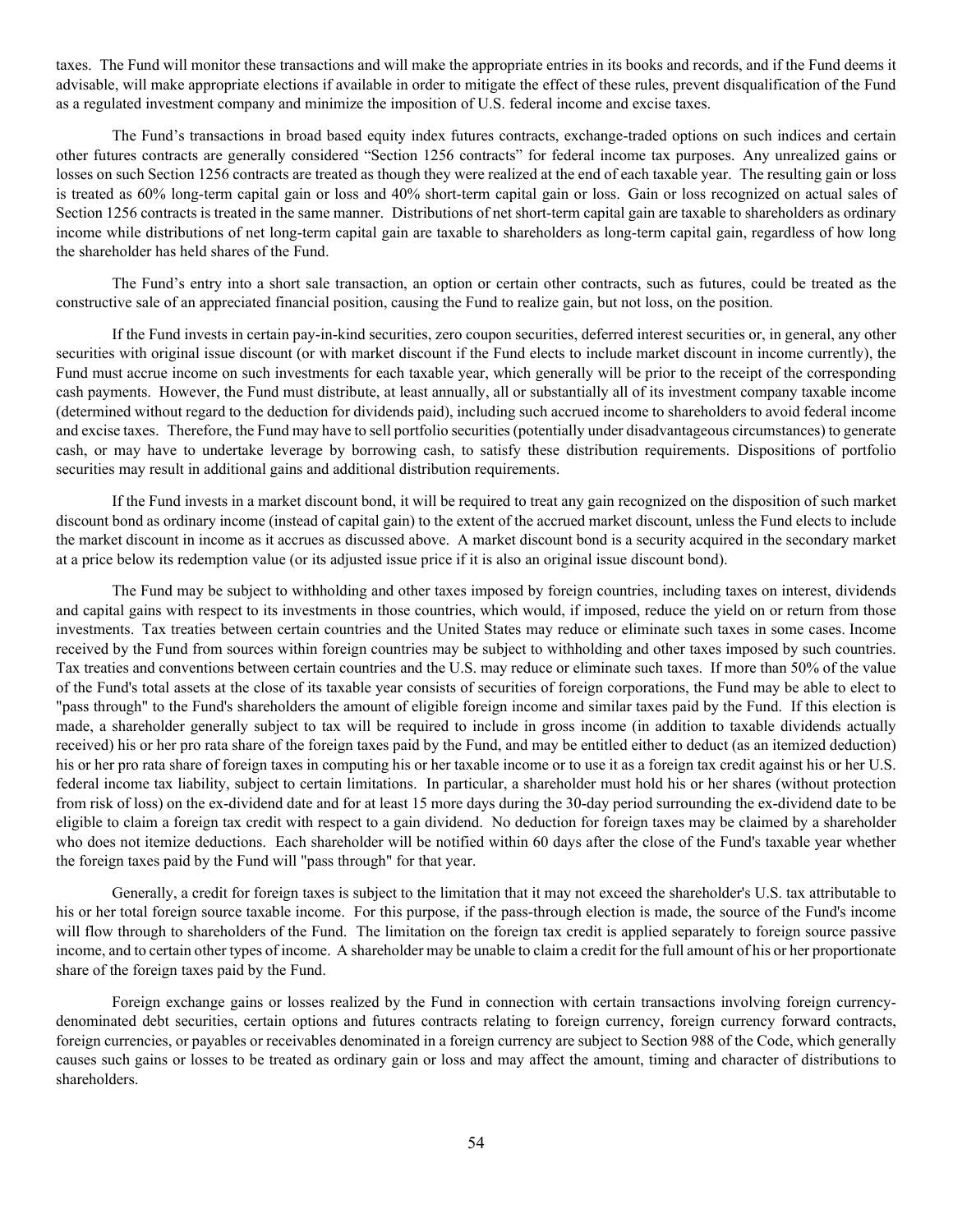The Fund may purchase the securities of certain foreign investment funds or trusts called passive foreign investment companies ("PFICs"). PFICs may be the only or primary means by which the Fund may invest in some countries. If the Fund invests in PFICs, it may be subject to U.S. federal income tax on a portion of any "excess distribution" or gain from the disposition of such shares even if such income is distributed as a taxable dividend to shareholders. Additional charges in the nature of interest may be imposed on either the Fund or shareholders with respect to deferred taxes arising from such distributions or gains. Capital gains on the sale of such holdings will be deemed to be ordinary income regardless of how long such PFICs are held. A "qualified electing fund" election or a "mark to market" election may generally be available that would ameliorate these adverse tax consequences, but such elections could require the Fund to recognize taxable income or gain (subject to the distribution requirements applicable to regulated investment companies, as described above) without the concurrent receipt of cash. In order to satisfy the distribution requirements and avoid a tax on the Fund, such Fund may be required to liquidate portfolio securities that it might otherwise have continued to hold, potentially resulting in additional taxable gain or loss to the Fund. In order for the Fund to make a qualified electing fund election with respect to a PFIC, the PFIC would have to agree to provide certain tax information to the Fund on an annual basis, which it might not agree to do. The Fund may limit and/or manage its holdings in PFICs to limit its tax liability or maximize its return from these investments.

Although the Fund expects to qualify as a regulated investment company and to be relieved of all or substantially all federal income taxes, depending upon the extent of its activities in states and localities in which its offices are maintained, in which its agents or independent contractors are located or in which it is otherwise deemed to be conducting business, the Fund may be subject to the tax laws of such states or localities.

The foregoing discussion of tax law is based on existing provisions of the Code, existing and proposed regulations thereunder, and current administrative rulings and court decisions, all of which are subject to change. Any such charges could affect the validity of this discussion. The discussion also represents only a general summary of tax law and practice currently applicable to the Fund and certain shareholders therein and, as such, is subject to change. In particular, the consequences of an investment in shares of the Fund under the laws of any state, local or foreign taxing jurisdictions are not discussed herein. The Fund may make taxable distribution to shareholders even during periods in which the Fund's share price has declined.

Each prospective investor should consult his or her own tax adviser to determine the application of the tax law and practice in his or her own particular circumstance.

The advice herein was prepared for the Fund. Any person reviewing this discussion should seek advice based on such person's particular circumstances from an independent tax adviser. The Fund has not obtained an opinion of tax counsel or a ruling from Internal Revenue Service with respect to any tax issues.

# **FINANCIAL STATEMENTS**

The financial statements of the Fund included in the Fund's most recent annual report to shareholders for the fiscal year ended October 31, 2021, including the notes thereto and reports of the independent registered public accounting firm thereon, are incorporated by reference into this SAI. These financial statements include the Fund's schedule of investments, statements of assets and liabilities, statements of operations, statements of changes in net assets, financial highlights and notes. You may obtain a copy of the Fund's annual or semi-annual report by calling the Fund at 1-833-RECURRENT (1-833-732-8773). Financial statements audited by the Fund's independent registered public accounting firm will be submitted to shareholders at least annually.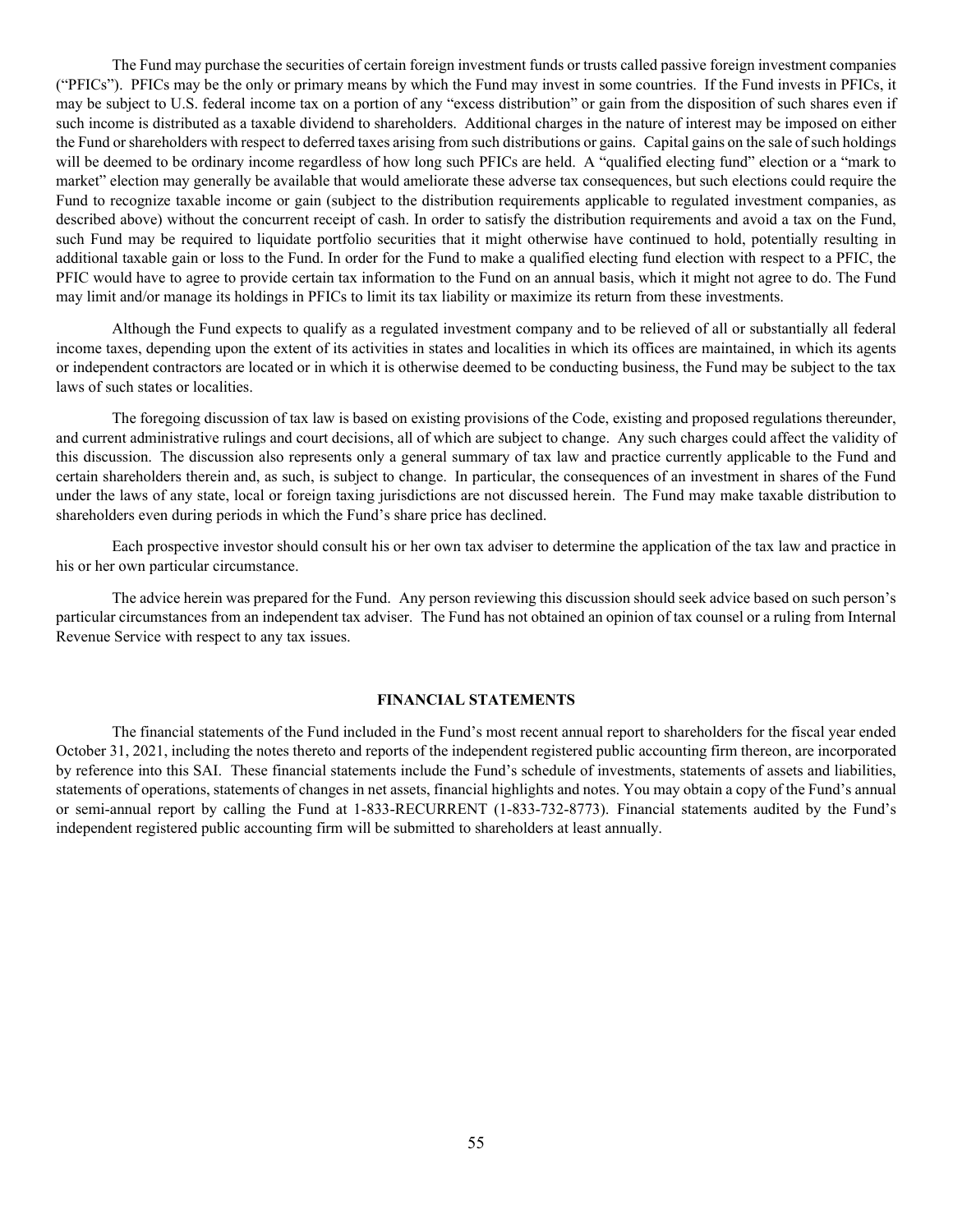### **APPENDIX A**

# **DESCRIPTION OF SECURITIES RATINGS**

The ratings of Moody's Investors Service, Inc. ("Moody's"), Standard & Poor's Ratings Services ("S&P Global Ratings") and Fitch Ratings ("Fitch") represent their respective opinions as of the date they are expressed and not statements of fact as to the quality of various long-term and short-term debt instruments they undertake to rate. It should be emphasized that ratings are general and are not absolute standards of quality. Consequently, debt instruments with the same maturity, coupon and rating may have different yields while debt instruments of the same maturity and coupon with different ratings may have the same yield. Ratings do not constitute recommendations to buy, sell, or hold any security, nor do they comment on the adequacy of market price, the suitability of any security for a particular investor, or the tax-exempt nature or taxability of any payments of any security.

# **Short-Term Credit Ratings**

An *S&P Global Ratings* short-term issue credit rating is a forward-looking opinion about the creditworthiness of an obligor with respect to a specific financial obligation having an original maturity of no more than 365 days. The following summarizes the rating categories used by S&P Global Ratings for short-term issues:

"A-1" – A short-term obligation rated "A-1" is rated in the highest category by S&P Global Ratings. The obligor's capacity to meet its financial commitments on the obligation is strong. Within this category, certain obligations are designated with a plus sign (+). This indicates that the obligor's capacity to meet its financial commitments on these obligations is extremely strong.

"A-2" – A short-term obligation rated "A-2" is somewhat more susceptible to the adverse effects of changes in circumstances and economic conditions than obligations in higher rating categories. However, the obligor's capacity to meet its financial commitments on the obligation is satisfactory.

"A-3" – A short-term obligation rated "A-3" exhibits adequate protection parameters. However, adverse economic conditions or changing circumstances are more likely to weaken an obligor's capacity to meet its financial commitments on the obligation.

"B" – A short-term obligation rated "B" is regarded as vulnerable and has significant speculative characteristics. The obligor currently has the capacity to meet its financial commitments; however, it faces major ongoing uncertainties that could lead to the obligor's inadequate capacity to meet its financial commitments.

" $C$ " – A short-term obligation rated " $C$ " is currently vulnerable to nonpayment and is dependent upon favorable business, financial, and economic conditions for the obligor to meet its financial commitments on the obligation.

" $D$ " – A short-term obligation rated "D" is in default or in breach of an imputed promise. For non-hybrid capital instruments, the "D" rating category is used when payments on an obligation are not made on the date due, unless S&P Global Ratings believes that such payments will be made within any stated grace period. However, any stated grace period longer than five business days will be treated as five business days. The "D" rating also will be used upon the filing of a bankruptcy petition or the taking of a similar action and where default on an obligation is a virtual certainty, for example due to automatic stay provisions. An obligation's rating is lowered to "D" if it is subject to a distressed exchange offer.

Local Currency and Foreign Currency Ratings – S&P Global Ratings' issuer credit ratings make a distinction between foreign currency ratings and local currency ratings. An issuer's foreign currency rating will differ from its local currency rating when the obligor has a different capacity to meet its obligations denominated in its local currency, vs. obligations denominated in a foreign currency.

*Moody's Investors Service ("Moody's")* short-term ratings are forward-looking opinions of the relative credit risks of financial obligations with an original maturity of thirteen months or less and reflect both on the likelihood of a default on contractually promised payments and the expected financial loss suffered in the event of default.

Moody's employs the following designations to indicate the relative repayment ability of rated issuers:

"P-1" – Issuers (or supporting institutions) rated Prime-1 have a superior ability to repay short-term debt obligations.

"P-2" – Issuers (or supporting institutions) rated Prime-2 have a strong ability to repay short-term debt obligations.

"P-3" – Issuers (or supporting institutions) rated Prime-3 have an acceptable ability to repay short-term obligations.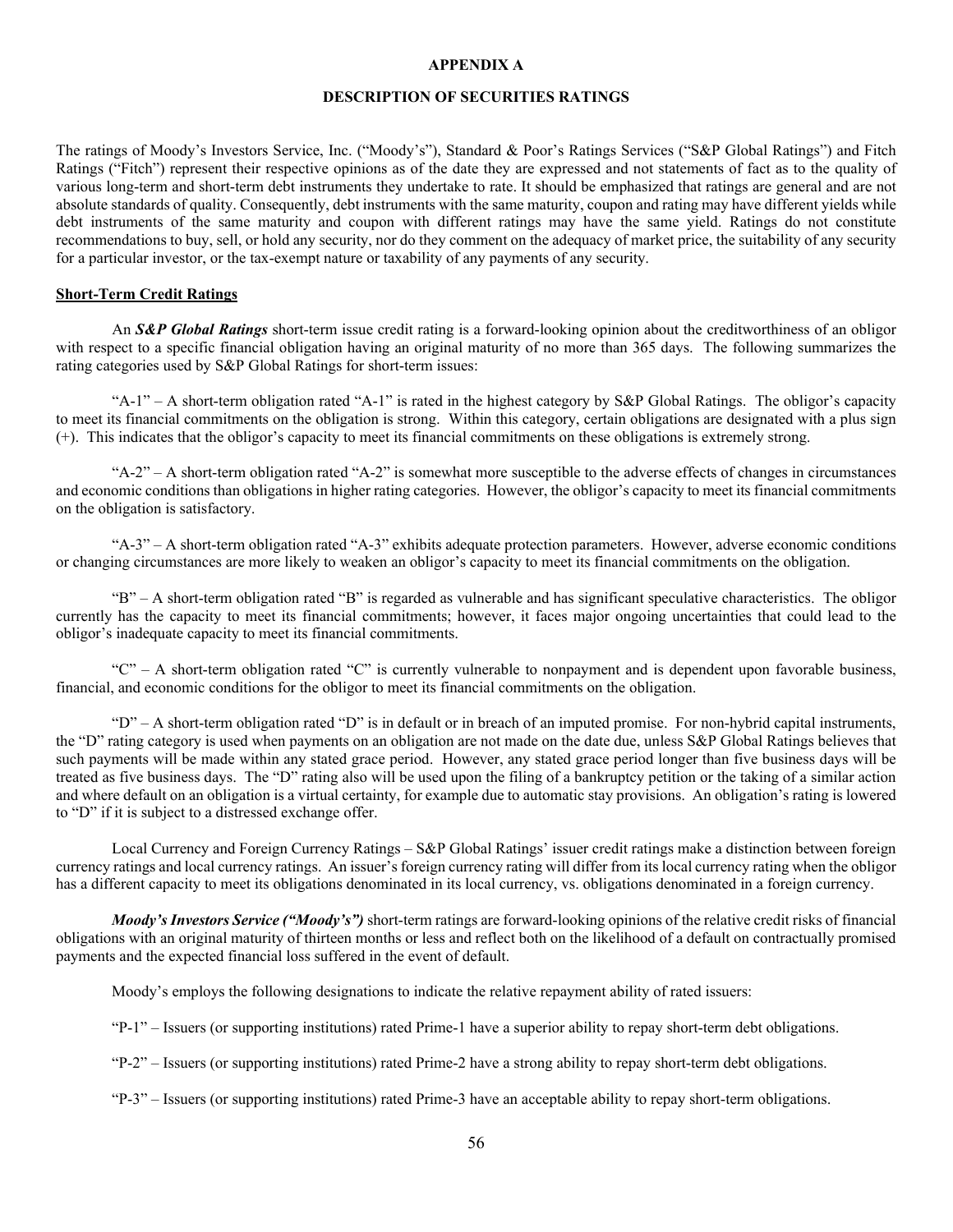"NP" – Issuers (or supporting institutions) rated Not Prime do not fall within any of the Prime rating categories.

 $\epsilon$ 

*Fitch, Inc. / Fitch Ratings Ltd.* ("*Fitch"*) short-term issuer or obligation ratings are based in all cases on the short-term vulnerability to default of the rated entity and relates to the capacity to meet financial obligations in accordance with the documentation governing the relevant obligation. Short-term deposit ratings may be adjusted for loss severity. Short-term ratings are assigned to obligations whose initial maturity is viewed as "short-term" based on market convention. Typically, this means up to 13 months for corporate, sovereign, and structured obligations and up to 36 months for obligations in U.S. public finance markets. The following summarizes the rating categories used by Fitch for short-term obligations:

"F1" – Securities possess the highest short-term credit quality. This designation indicates the strongest intrinsic capacity for timely payment of financial commitments; may have an added "+" to denote any exceptionally strong credit feature.

"F2" – Securities possess good short-term credit quality. This designation indicates good intrinsic capacity for timely payment of financial commitments.

"F3" – Securities possess fair short-term credit quality. This designation indicates that the intrinsic capacity for timely payment of financial commitments is adequate.

"B" – Securities possess speculative short-term credit quality. This designation indicates minimal capacity for timely payment of financial commitments, plus heightened vulnerability to near term adverse changes in financial and economic conditions.

"C" – Securities possess high short-term default risk. Default is a real possibility.

"RD" – Restricted default. Indicates an entity that has defaulted on one or more of its financial commitments, although it continues to meet other financial obligations. Typically applicable to entity ratings only.

"D" – Default. Indicates a broad-based default event for an entity, or the default of a short-term obligation.

"NR" – This designation indicates that Fitch does not publicly rate the associated issuer or issue.

"WD" – This designation indicates that the rating has been withdrawn and is no longer maintained by Fitch.

*DBRS® Ratings Limited ("DBRS")* short-term debt rating scale provides an opinion on the risk that an issuer will not meet its short-term financial obligations in a timely manner. Ratings are based on quantitative and qualitative considerations relevant to the issuer and the relative ranking of claims. The "R-1" and "R-2" rating categories are further denoted by the sub-categories "(high)", "(middle)", and "(low)".

The following summarizes the ratings used by DBRS for commercial paper and short-term debt:

**"R-1 (high)"** - Short-term debt rated "R-1 (high)" is of the **highest credit quality. The capacity for the payment of shortterm financial obligations** as they fall due is exceptionally high. Unlikely to be adversely affected by future events.

**"R-1 (middle)" –** Short-term debt rated "R-1 (middle)" is of superior credit quality. The capacity for the payment of shortterm financial obligations as they fall due is very high. Differs from "R-1 (high)" by a relatively modest degree. Unlikely to be significantly vulnerable to future events.

**"R-1 (low)" –** Short-term debt rated "R-1 (low)" is of **good credit quality.** The capacity for the payment of short-term financial obligations as they fall due is substantial. Overall strength is not as favorable as higher rating categories. May be vulnerable to future events, but qualifying negative factors are considered manageable.

**"R-2 (high)" – Short-term debt rated "R-2 (high)" is considered to be at the upper end of adequate credit quality. The capacity for the payment of short-term financial obligations as they fall due is acceptable. May be vulnerable to future events.**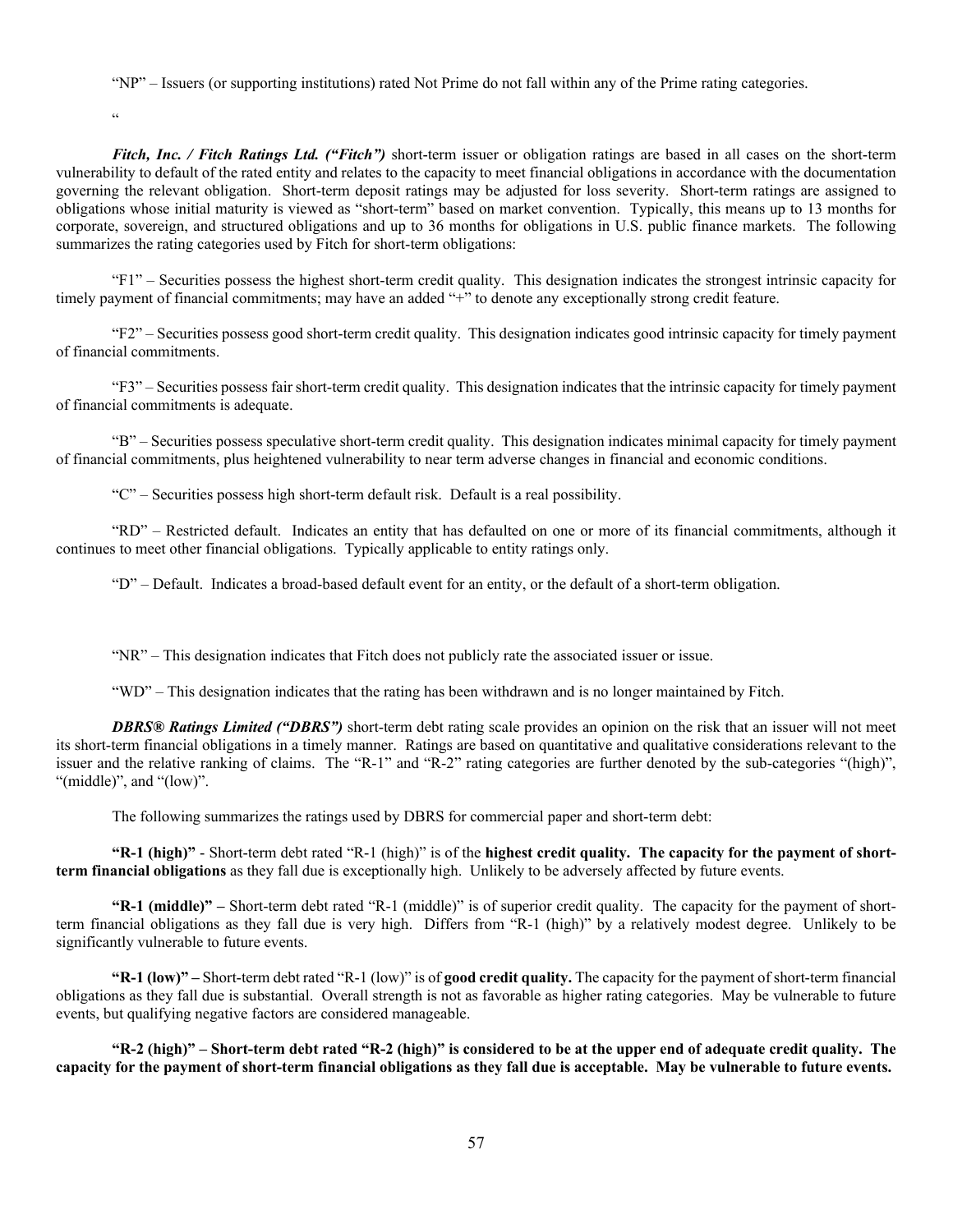**"R-2 (middle)" – Short-term debt rated "R-2 (middle)" is considered to be of adequate credit quality. The capacity for the payment of short-term financial obligations as they fall due is acceptable. May be vulnerable to future events or may be exposed to other factors that could reduce credit quality.**

**"R-2 (low)" – Short-term debt rated "R-2 (low)" is considered to be at the lower end of adequate credit quality. The capacity for the payment of short-term financial obligations as they fall due is acceptable. May be vulnerable to future events. A number of challenges are present that could affect the issuer's ability to meet such obligations.**

**"R-3"** – Short-term debt rated "R-3" is considered to be at the lowest end of adequate credit quality. There is a capacity for the payment of short-term financial obligations as they fall due. May be vulnerable to future events and the certainty of meeting such obligations could be impacted by a variety of developments.

"R-4" – Short-term debt rated "R-4" is considered to be of speculative credit quality. The capacity for the payment of shortterm financial obligations as they fall due is uncertain.

"R-5" – Short-term debt rated "R-5" is considered to be of highly speculative credit quality. There is a high level of uncertainty as to the capacity to meet short-term financial obligations as they fall due.

"D" – Short-term debt rated "D" is assigned when the issuer has filed under any applicable bankruptcy, insolvency or winding up statute or there is a failure to satisfy an obligation after the exhaustion of grace periods, a downgrade to "D" may occur. DBRS may also use "SD" (Selective Default) in cases where only some securities are impacted, such as the case of a "distressed exchange".

# **Long-Term Credit Ratings**

The following summarizes the ratings used by *S&P Global Ratings* for long-term issues:

"AAA" – An obligation rated "AAA" has the highest rating assigned by S&P Global Ratings. The obligor's capacity to meet its financial commitments on the obligation is extremely strong.

"AA" – An obligation rated "AA" differs from the highest-rated obligations only to a small degree. The obligor's capacity to meet its financial commitments on the obligation is very strong.

"A" – An obligation rated "A" is somewhat more susceptible to the adverse effects of changes in circumstances and economic conditions than obligations in higher-rated categories. However, the obligor's capacity to meet its financial commitments on the obligation is still strong.

"BBB" – An obligation rated "BBB" exhibits adequate protection parameters. However, adverse economic conditions or changing circumstances are more likely to weaken the obligor's capacity to meet its financial commitments on the obligation.

"BB," "B," "CCC," "CC" and "C" – Obligations rated "BB," "B," "CCC," "CC" and "C" are regarded as having significant speculative characteristics. "BB" indicates the least degree of speculation and "C" the highest. While such obligations will likely have some quality and protective characteristics, these may be outweighed by large uncertainties or major exposures to adverse conditions.

"BB" – An obligation rated "BB" is less vulnerable to nonpayment than other speculative issues. However, it faces major ongoing uncertainties or exposure to adverse business, financial, or economic conditions that could lead to the obligor's inadequate capacity to meet its financial commitments on the obligation.

"B" – An obligation rated "B" is more vulnerable to nonpayment than obligations rated "BB", but the obligor currently has the capacity to meet its financial commitments on the obligation. Adverse business, financial, or economic conditions will likely impair the obligor's capacity or willingness to meet its financial commitments on the obligation.

"CCC" – An obligation rated "CCC" is currently vulnerable to nonpayment and is dependent upon favorable business, financial, and economic conditions for the obligor to meet its financial commitments on the obligation. In the event of adverse business, financial, or economic conditions, the obligor is not likely to have the capacity to meet its financial commitments on the obligation.

"CC" – An obligation rated "CC" is currently highly vulnerable to nonpayment. The "CC" rating is used when a default has not yet occurred but S&P Global Ratings expects default to be a virtual certainty, regardless of the anticipated time to default.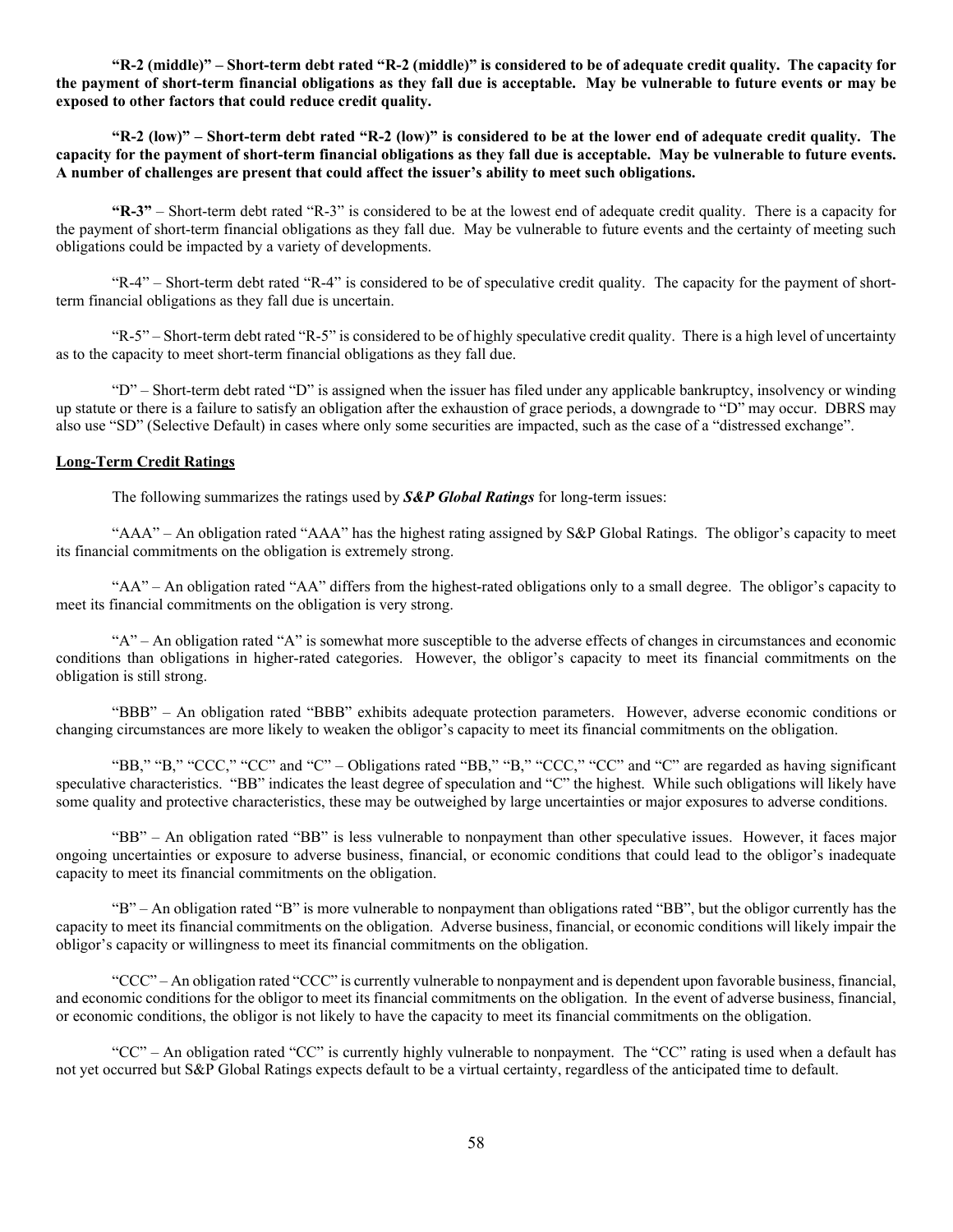" $C$ " – An obligation rated " $C$ " is currently highly vulnerable to nonpayment, and the obligation is expected to have lower relative seniority or lower ultimate recovery compared with obligations that are rated higher.

"D" – An obligation rated "D" is in default or in breach of an imputed promise. For non-hybrid capital instruments, the "D" rating category is used when payments on an obligation are not made on the date due, unless S&P Global Ratings believes that such payments will be made within five business days in the absence of a stated grace period or within the earlier of the stated grace period or 30 calendar days. The "D" rating also will be used upon the filing of a bankruptcy petition or the taking of similar action and where default on an obligation is a virtual certainty, for example due to automatic stay provisions. An obligation's rating is lowered to "D" if it is subject to a distressed exchange offer.

"NR" – This indicates that no rating has been requested, or that there is insufficient information on which to base a rating, or that S&P Global Ratings does not rate a particular obligation as a matter of policy.

Plus  $(+)$  or minus  $(-)$  – The ratings from "AA" to "CCC" may be modified by the addition of a plus  $(+)$  or minus  $(-)$  sign to show relative standing within the major rating categories.

Local Currency and Foreign Currency Ratings - S&P Global Ratings' issuer credit ratings make a distinction between foreign currency ratings and local currency ratings. An issuer's foreign currency rating will differ from its local currency rating when the obligor has a different capacity to meet its obligations denominated in its local currency, vs. obligations denominated in a foreign currency.

*Moody's* long-term ratings are forward-looking opinions of the relative credit risks of financial obligations with an original maturity of one year or more and reflect both on the likelihood of a default on contractually promised payments and the expected financial loss suffered in the event of default. The following summarizes the ratings used by Moody's for long-term debt:

"Aaa" – Obligations rated "Aaa" are judged to be of the highest quality, subject to the lowest level of credit risk.

"Aa" – Obligations rated "Aa" are judged to be of high quality and are subject to very low credit risk.

"A" – Obligations rated "A" are judged to be upper-medium grade and are subject to low credit risk.

"Baa" – Obligations rated "Baa" are judged to be medium-grade and subject to moderate credit risk and as such may possess certain speculative characteristics.

"Ba" – Obligations rated "Ba" are judged to be speculative and are subject to substantial credit risk.

"B" – Obligations rated "B" are considered speculative and are subject to high credit risk.

"Caa" – Obligations rated "Caa" are judged to be speculative of poor standing and are subject to very high credit risk.

"Ca" – Obligations rated "Ca" are highly speculative and are likely in, or very near, default, with some prospect of recovery of principal and interest.

"C" – Obligations rated "C" are the lowest rated and are typically in default, with little prospect for recovery of principal or interest.

Note: Moody's appends numerical modifiers 1, 2, and 3 to each generic rating classification from "Aa" through "Caa." The modifier 1 indicates that the obligation ranks in the higher end of its generic rating category; the modifier 2 indicates a mid-range ranking; and the modifier 3 indicates a ranking in the lower end of that generic rating category.

The following summarizes long-term ratings used by *Fitch*:

"AAA" – Securities considered to be of the highest credit quality. "AAA" ratings denote the lowest expectation of credit risk. They are assigned only in cases of exceptionally strong capacity for payment of financial commitments. This capacity is highly unlikely to be adversely affected by foreseeable events.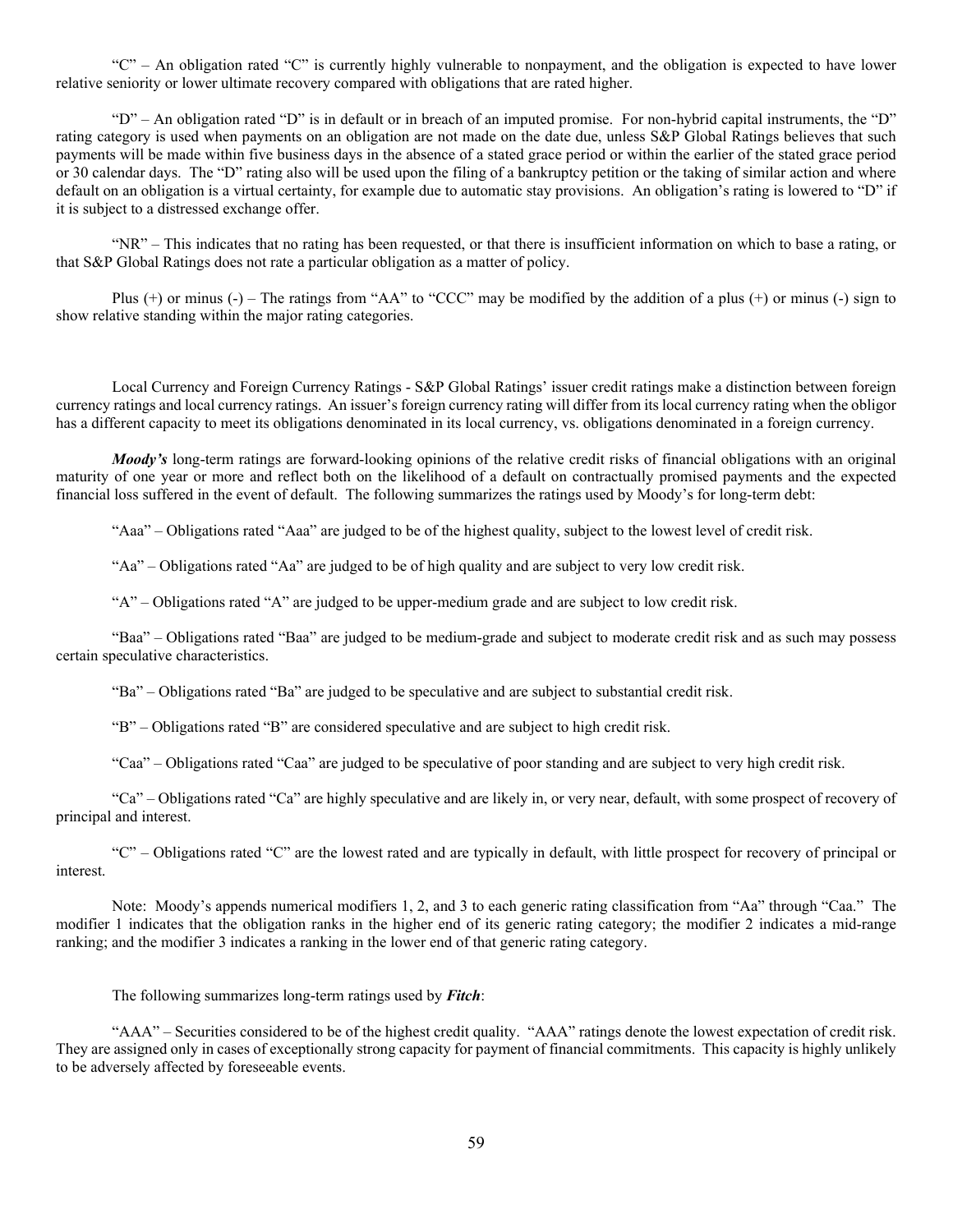"AA" – Securities considered to be of very high credit quality. "AA" ratings denote expectations of very low credit risk. They indicate very strong capacity for payment of financial commitments. This capacity is not significantly vulnerable to foreseeable events.

"A" – Securities considered to be of high credit quality. "A" ratings denote expectations of low credit risk. The capacity for payment of financial commitments is considered strong. This capacity may, nevertheless, be more vulnerable to adverse business or economic conditions than is the case for higher ratings.

"BBB" – Securities considered to be of good credit quality. "BBB" ratings indicate that expectations of credit risk are currently low. The capacity for payment of financial commitments is considered adequate, but adverse business or economic conditions are more likely to impair this capacity.

"BB" – Securities considered to be speculative. "BB" ratings indicate an elevated vulnerability to credit risk, particularly in the event of adverse changes in business or economic conditions over time; however, business or financial alternatives may be available to allow financial commitments to be met.

"B" – Securities considered to be highly speculative. "B" ratings indicate that material credit risk is present.

"CCC" – A "CCC" rating indicates that substantial credit risk is present.

"CC" – A "CC" rating indicates very high levels of credit risk.

" $C$ " – A " $C$ " rating indicates exceptionally high levels of credit risk.

Defaulted obligations typically are not assigned "RD" or "D" ratings but are instead rated in the "B" to "C" rating categories, depending on their recovery prospects and other relevant characteristics. Fitch believes that this approach better aligns obligations that have comparable overall expected loss but varying vulnerability to default and loss.

Plus (+) or minus (-) may be appended to a rating to denote relative status within major rating categories. Such suffixes are not added to the "AAA" category or to categories below "CCC".

"NR" – Denotes that Fitch does not publicly rate the associated issue or issuer.

"WD" – Indicates that the rating has been withdrawn and is no longer maintained by Fitch.

The **DBRS** long-term rating scale provides an opinion on the risk of default. That is, the risk that an issuer will fail to satisfy its financial obligations in accordance with the terms under which an obligation has been issued. Ratings are based on quantitative and qualitative considerations relevant to the issuer, and the relative ranking of claims. All rating categories other than "AAA" and "D" also contain subcategories "(high)" and "(low)". The absence of either a "(high)" or "(low)" designation indicates the rating is in the middle of the category. The following summarizes the ratings used by DBRS for long-term debt:

**"AAA" –** Long-term debt rated "AAA" is of the **highest credit quality. The capacity for the payment of financial obligations is exceptionally high and unlikely to be adversely affected by future events.**

**"AA" –** Long-term debt rated "AA" is of **superior credit quality. The capacity for the payment of financial obligations is considered high. Credit quality differs from "AAA" only to a small degree. Unlikely to be significantly vulnerable to future events.**

**"A"** – Long-term debt rated "A" is of good **credit quality.** The capacity for the payment of financial obligations is substantial, but of lesser credit quality than "AA." May be vulnerable to future events, but qualifying negative factors are considered manageable.

**"BBB" –** Long-term debt rated "BBB" is of **adequate credit quality. The capacity for the payment of financial obligations is considered acceptable. May be vulnerable to future events.**

**"BB" –** Long-term debt rated "BB" is of **speculative, non-investment grade credit quality. The capacity for the payment of financial obligations is uncertain. Vulnerable to future events.**

**"B" –** Long-term debt rated "B" is of **highly speculative credit quality. There is a high level of uncertainty as to the capacity to meet financial obligations.**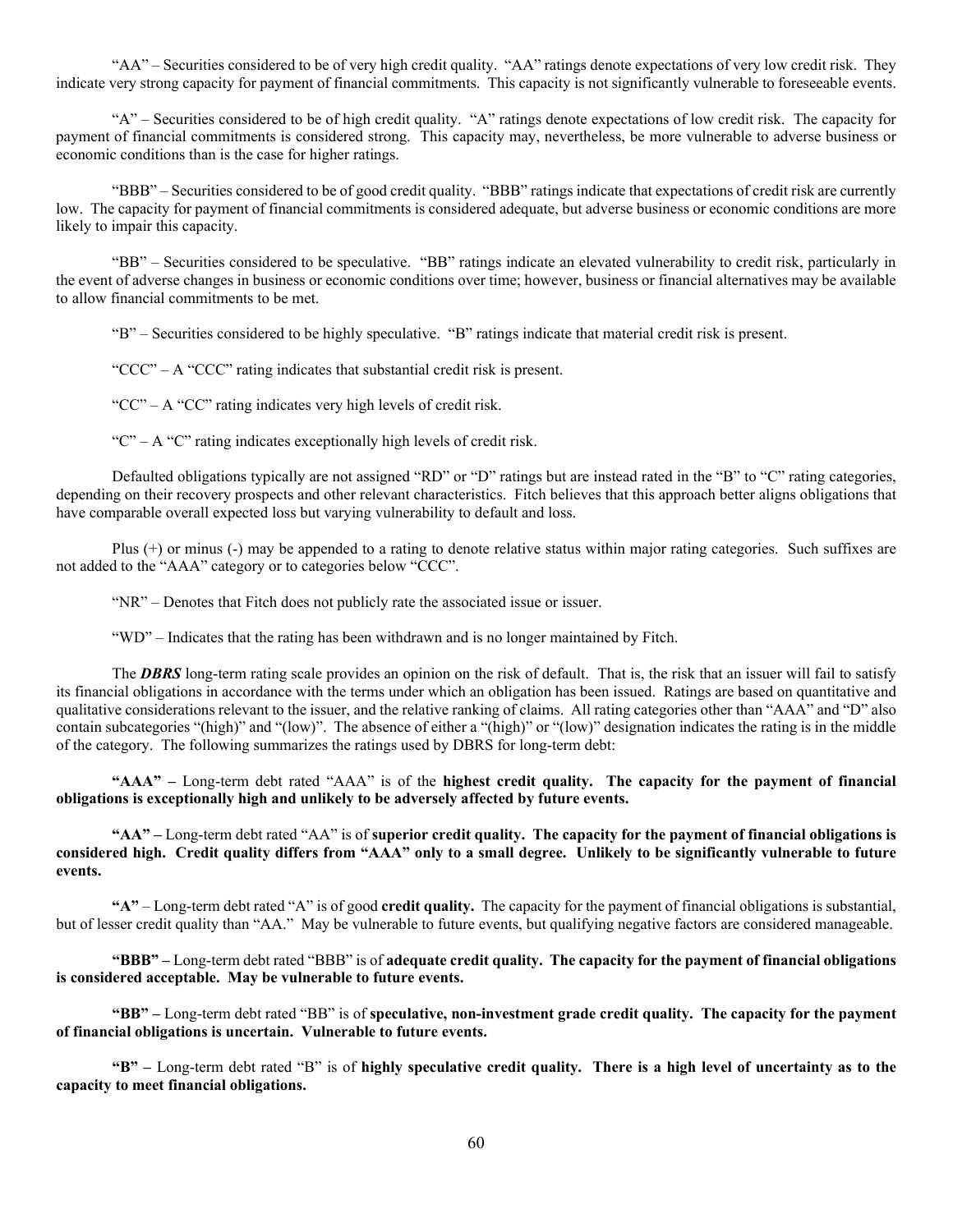**"CCC", "CC" and "C"** – Long-term debt rated in any of these categories is of **very highly speculative credit quality. I**n danger of defaulting on financial obligations. There is little difference between these three categories, although "CC" and "C" ratings are normally applied to obligations that are seen as highly likely to default, or subordinated to obligations rated in the "CCC" to "B" range. Obligations in respect of which default has not technically taken place but is considered inevitable may be rated in the "C" category.

**"D"** – A security rated "D" is assigned when the issuer has filed under any applicable bankruptcy, insolvency or winding up statute or there is a failure to satisfy an obligation after the exhaustion of grace periods, a downgrade to "D" may occur. DBRS may also use "SD" (Selective Default) in cases where only some securities are impacted, such as the case of a "distressed exchange".

# **Municipal Note Ratings**

An *S&P Global Ratings* U.S. municipal note rating reflects S&P Global Ratings' opinion about the liquidity factors and market access risks unique to the notes. Notes due in three years or less will likely receive a note rating. Notes with an original maturity of more than three years will most likely receive a long-term debt rating. In determining which type of rating, if any, to assign, S&P Global Ratings' analysis will review the following considerations:

- Amortization schedule the larger the final maturity relative to other maturities, the more likely it will be treated as a note; and
- Source of payment the more dependent the issue is on the market for its refinancing, the more likely it will be treated as a note.

Note rating symbols are as follows:

"SP-1" – A municipal note rated "SP-1" exhibits a strong capacity to pay principal and interest. An issue determined to possess a very strong capacity to pay debt service is given a plus (+) designation.

"SP-2" – A municipal note rated "SP-2" exhibits a satisfactory capacity to pay principal and interest, with some vulnerability to adverse financial and economic changes over the term of the notes.

"SP-3" – A municipal note rated "SP-3" exhibits a speculative capacity to pay principal and interest.

*Moody's* uses the Municipal Investment Grade ("MIG") scale to rate U.S. municipal bond anticipation notes of up to three years maturity. Municipal notes rated on the MIG scale may be secured by either pledged revenues or proceeds of a take-out financing received prior to note maturity. MIG ratings expire at the maturity of the obligation, and the issuer's long-term rating is only one consideration in assigning the MIG rating. MIG ratings are divided into three levels – "MIG-1" through "MIG-3" – while speculative grade short-term obligations are designated "SG". The following summarizes the ratings used by Moody's for these short-term obligations:

"MIG-1" – This designation denotes superior credit quality. Excellent protection is afforded by established cash flows, highly reliable liquidity support, or demonstrated broad-based access to the market for refinancing.

"MIG-2" – This designation denotes strong credit quality. Margins of protection are ample, although not as large as in the preceding group.

"MIG-3" – This designation denotes acceptable credit quality. Liquidity and cash-flow protection may be narrow, and market access for refinancing is likely to be less well-established.

"SG" – This designation denotes speculative-grade credit quality. Debt instruments in this category may lack sufficient margins of protection.

In the case of variable rate demand obligations ("VRDOs"), a two-component rating is assigned; a long- or short-term debt rating and a demand obligation rating. The first element represents Moody's evaluation of risk associated with scheduled principal and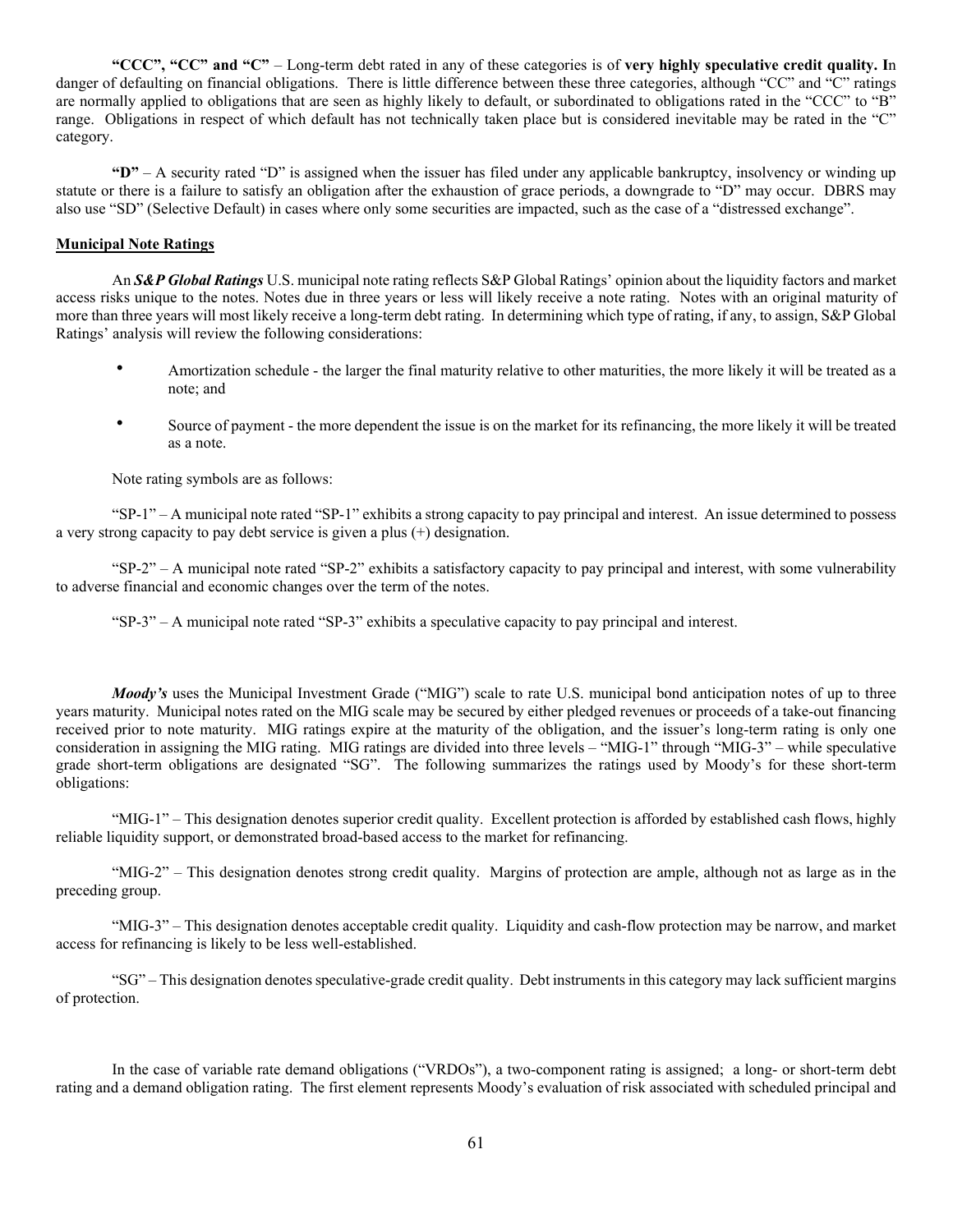interest payments. The second element represents Moody's evaluation of risk associated with the ability to receive purchase price upon demand ("demand feature"). The second element uses a rating from a variation of the MIG scale called the Variable Municipal Investment Grade ("VMIG") scale. The rating transitions on the VMIG scale differ from those on the Prime scale to reflect the risk that external liquidity support generally will terminate if the issuer's long-term rating drops below investment grade.

"VMIG-1" – This designation denotes superior credit quality. Excellent protection is afforded by the superior short-term credit strength of the liquidity provider and structural and legal protections that ensure the timely payment of purchase price upon demand.

"VMIG-2" – This designation denotes strong credit quality. Good protection is afforded by the strong short-term credit strength of the liquidity provider and structural and legal protections that ensure the timely payment of purchase price upon demand.

"VMIG-3" – This designation denotes acceptable credit quality. Adequate protection is afforded by the satisfactory short-term credit strength of the liquidity provider and structural and legal protections that ensure the timely payment of purchase price upon demand.

"SG" – This designation denotes speculative-grade credit quality. Demand features rated in this category may be supported by a liquidity provider that does not have an investment grade short-term rating or may lack the structural and/or legal protections necessary to ensure the timely payment of purchase price upon demand.

"NR" – Is assigned to an unrated obligation.

Fitch uses the same ratings for municipal securities as described above for other short-term credit ratings.

# **About Credit Ratings**

An *S&P Global Ratings* issue credit rating is a forward-looking opinion about the creditworthiness of an obligor with respect to a specific financial obligation, a specific class of financial obligations, or a specific financial program (including ratings on medium-term note programs and commercial paper programs). It takes into consideration the creditworthiness of guarantors, insurers, or other forms of credit enhancement on the obligation and takes into account the currency in which the obligation is denominated. The opinion reflects S&P Global Ratings' view of the obligor's capacity and willingness to meet its financial commitments as they come due, and this opinion may assess terms, such as collateral security and subordination, which could affect ultimate payment in the event of default.

*Moody's* credit ratings must be construed solely as statements of opinion and not statements of fact or recommendations to purchase, sell or hold any securities. Ratings assigned on *Moody's* global long-term and short-term rating scales are forward-looking opinions of the relative credit risks of financial obligations issued by non-financial corporates, financial institutions, structured finance vehicles, project finance vehicles, and public sector entities.

*Fitch's* credit ratings relating to issuers are an opinion on the relative ability of an entity to meet financial commitments, such as interest, preferred dividends, repayment of principal, insurance claims or counterparty obligations. Fitch credit ratings are used by investors as indications of the likelihood of receiving the money owed to them in accordance with the terms on which they invested. Fitch's credit ratings cover the global spectrum of corporate, sovereign financial, bank, insurance and public finance entities (including supranational and sub-national entities) and the securities or other obligations they issue, as well as structured finance securities backed by receivables or other financial assets.

Credit ratings provided by *DBRS* are forward-looking opinions about credit risk which reflect the creditworthiness of an issuer, rated entity, and/or security. Credit ratings are not statements of fact. While historical statistics and performance can be important considerations, credit ratings are not based solely on such; they include subjective considerations and involve expectations for future performance that cannot be guaranteed. To the extent that future events and economic conditions do not match expectations, credit ratings assigned to issuers and/or securities can change. Credit ratings are also based on approved and applicable methodologies, models and criteria ("Methodologies"), which are periodically updated and when material changes are deemed necessary, this may also lead to rating changes.

Credit ratings typically provide an opinion on the risk that investors may not be repaid in accordance with the terms under which the obligation was issued. In some cases, credit ratings may also include consideration for the relative ranking of claims and recovery, should default occur. Credit ratings are meant to provide opinions on relative measures of risk and are not based on expectations of any specific default probability, nor are they meant to predict such.

The data and information on which DBRS bases its opinions is not audited or verified by DBRS, although DBRS conducts a reasonableness review of information received and relied upon in accordance with its Methodologies and policies.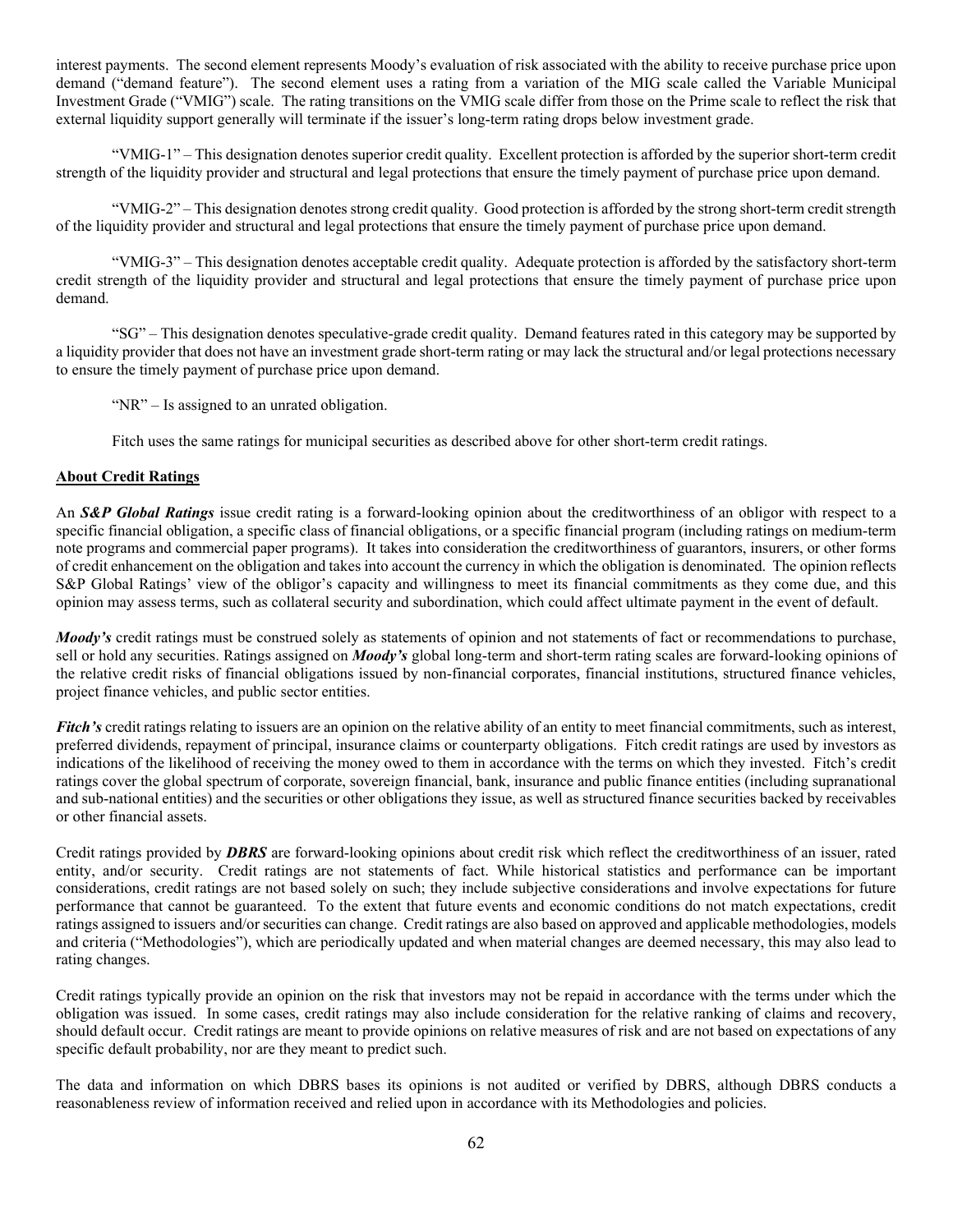DBRS uses rating symbols as a concise method of expressing its opinion to the market but there are a limited number of rating categories for the possible slight risk differentials that exist across the rating spectrum and DBRS does not assert that credit ratings in the same category are of "exactly" the same quality.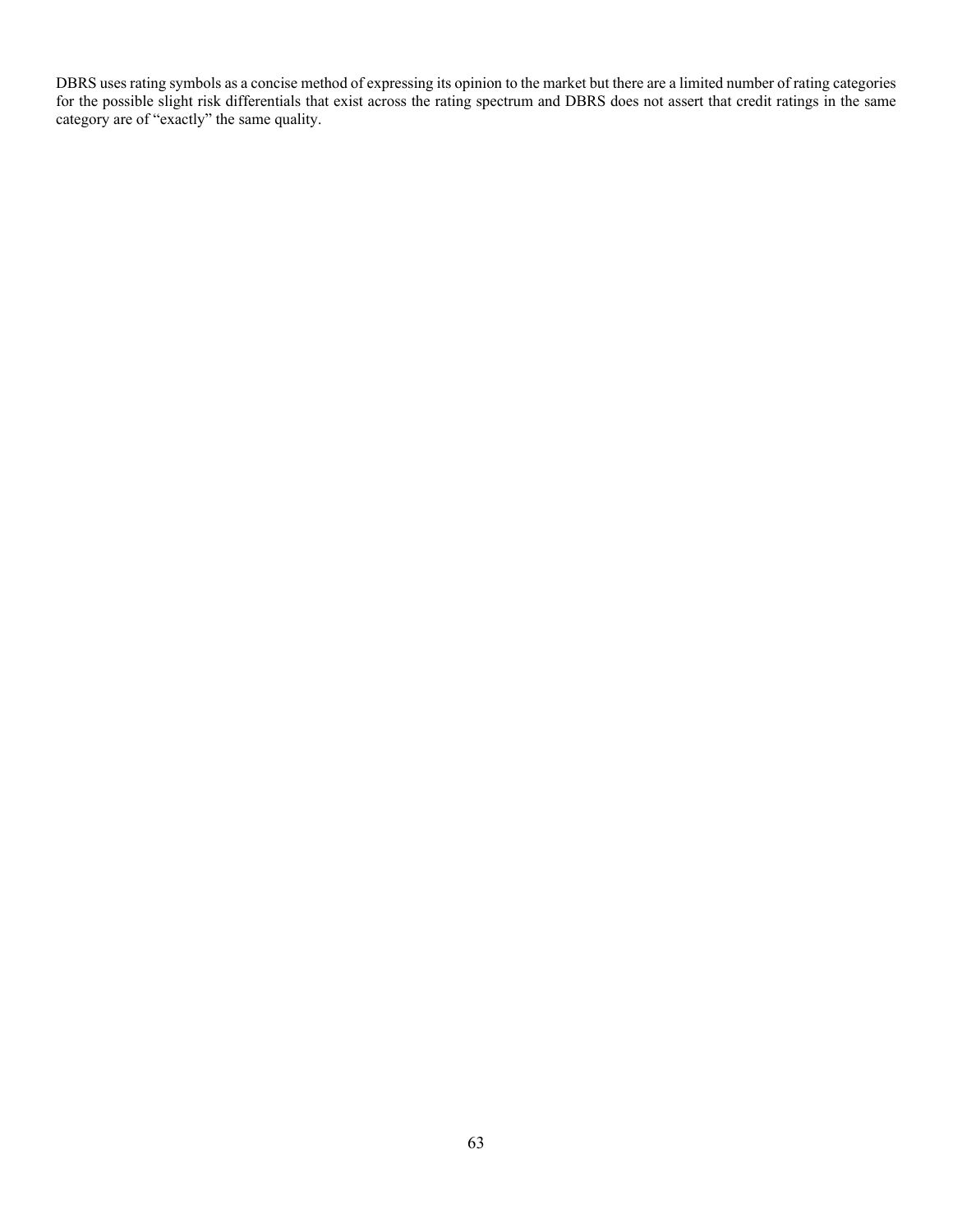# **APPENDIX B**

# **RECURRENT INVESTMENT ADVISORS, LLC**

# **PROXY POLICIES AND GUIDELINES**

# **1. General**

As a fiduciary, an investment adviser with proxy voting authority has a duty to monitor corporate events and to vote proxies, as well as a duty to cast votes in the best interest of clients and not subrogate client interests to its own interests. Rule 206(4)-6 under the Advisers Act (the "*Proxy Voting Rule*") places specific requirements on registered investment advisers with proxy voting authority. To meet the obligations under this rule, the Company has adopted and implemented policies and procedures ("*Proxy Voting Policy*") reasonably designed to ensure the Company votes proxies in the best interest of its Clients and address how it will resolve any conflict of interest that may arise when voting proxies. Additionally, the Company will: (i) maintain certain records required to be maintained by the Proxy Voting Rule relating to all voted proxies; (ii) disclose its proxy voting policies and proceduresto Clients and upon request providing Clients with a copy of it; and (iii) inform Clients as to how they can obtain information from the Company as to how their securities were voted.

The Company shall vote proxies solicited by or with respect to the issuers of securities in which assets of aClient portfolio are invested, unless: (i) the Client is subject to ERISA and the Advisory Contract between the Company and the Client expressly precludes the voting of proxies by the Company; (ii) the Client is not subject to ERISA and the Client otherwise instructs theCompany; or (iii) the Company has responsibility for proxy voting and, in the Company's judgment, the cost or disadvantages of voting the proxy would exceed the anticipated benefit to the Client. If the Client does not grant direct voting authority to the Company, Clients will not receive information about their proxies from the Company. Instead, Clients will be instructed to receive proxies from their custodian, transfer agent or other third-party service providers such as their proxy service provider.

# **2. Primary Consideration in Voting**

When the Company votes a Client's proxy with respect to a specific issuer, a Client's economic interest as a shareholder of that issuer is the Company's primary consideration in determining how proxies should be voted. The Company will not consider interests of the Company, other stakeholders of the issuer or interests the Client may have in other capacities. The Company shall vote proxies with the goal of maximizing the value of the securities in Client portfolios.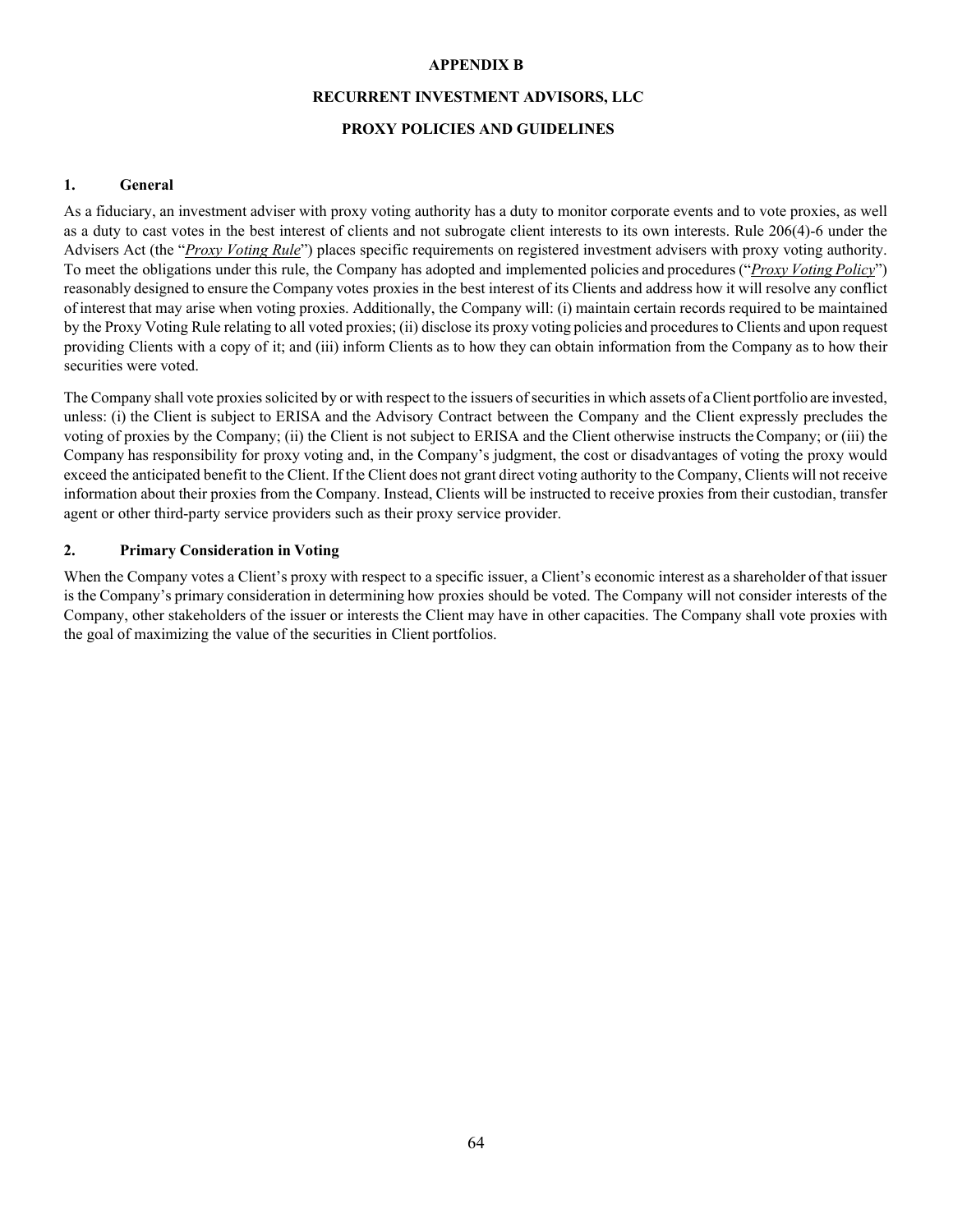# **3. Engagement of Service Provider**

The Company may engage one or more independent third-party proxy advisory firms ("*Proxy Firm*") to (i) make recommendations to the Company of proxy voting policies for adoption by the Company; (ii) perform research and make recommendations to the Company as to particular shareholder votes being solicited; (iii) perform the administrative tasks of receiving proxies and proxy statements, marking proxies as instructed by the Company and delivering those proxies; (iv) retain proxy voting records and information; and (v) report to the Company on its activities. Inno circumstances shall a Proxy Firm have the authority to vote proxies except in accordance with standing or specific instructions given to it by the Company. The Company shall retain final authority and fiduciary responsibility for the voting of proxies.

# **4. Proxy Voting Guidelines**

The Company's proxy voting guidelines are both principles-based and rules-based. The Company adheres to a core set of principles that are described in this Proxy Voting Policy and assesses each proxy proposal in light of these principles. The Company's proxy voting "litmus test" will always be what it views as most likely to maximize long-term shareholder value. The Company believes that the authority and accountability for setting and executing corporate policies, goals and compensation generally should rest with the board of directors and senior management. In return, the Company supports strong investor rights that allow shareholders to hold directors and management accountable if they fail to act in the best interests of shareholders.

Generally, the Company votes proposals in accordance with these guidelines but, consistent with its "principles-based" approach to proxy voting, the Company may deviate from the guidelines if warranted by the specific facts and circumstances of the situation (*i.e.*, if, under the circumstances, the Company believes that deviating from its stated policy is necessary to help maximize long- term shareholder value). In addition, these guidelines are not intended to address all issues that may appear on all proxy ballots. The Company will evaluate on a case-by-case basis any proposal not specifically addressed by these guidelines, whether submitted by management or shareholders, always keeping in mind the Company's fiduciary duty to make voting decisions that, by maximizing long-term shareholder value, are in the Clients' best interests.

The proxy voting guidelines provide that the Company will generally vote for or against various proxy proposals, usually based upon certain specified criteria. As an example, the guidelines provide that the Company will generally vote in favor of proposals to:

- Repeal existing classified boards and elect directors on an annual basis;
- Adopt a written majority voting or withhold policy (in situations in which a company has not previously adopted such a policy);
- Lower supermajority shareholder vote requirements for charter and bylaw amendments;
- Lower supermajority shareholder vote requirements for mergers and other business combinations;
- Increase common share authorizations for a stock split;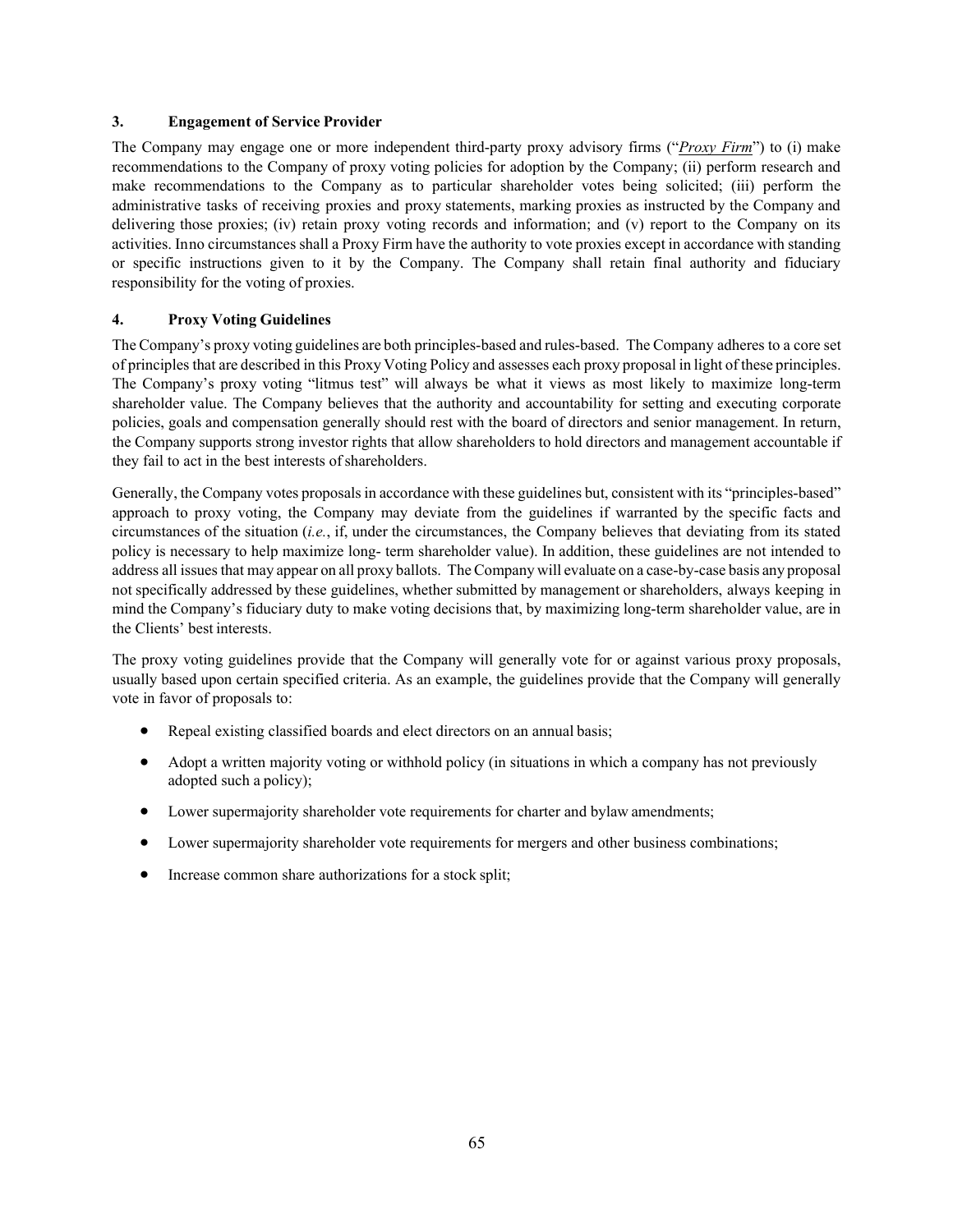- Implement a reverse stock split;
- Approve an ESOP (employee stock ownership plan) or other broad-based employee stock purchase or ownership plan, or increase authorized shares for existing plans; and
- Adopt certain social and environmental issues regarding discrimination, disclosures of environmental impact, animal treatment and corporate sustainability, when appropriate.

The proxy voting guidelines also provide that the Company will generally vote against proposals to:

- Elect director nominees that sit on more than six public company boards, or, if the nominee is a CEO, more than three public company boards;
- Classify the board of directors;
- Require that poison pill plans be submitted for shareholder ratification;
- Adopt dual class exchange offers or dual class recapitalizations;
- Require a supermajority shareholder vote to approve mergers and other significant business combinations;
- Require a supermajority shareholder vote to approve charter and bylaw amendments; and
- Adopt certain social and environmental proposals deemed unwarranted by the company's board of directors.

In certain circumstances, the guidelines provide that proxy proposals will be addressed on a case- by-case basis, including those regarding executive and director compensation plans, mergers and acquisitions, ratification of poison pill plans, a change in the company's state of incorporation and an increase in authorized common stock.

The Company may vote proxies contrary to the recommendations of the Proxy Firm if it determines that such action is in the best interest of a Client. In exercising its discretion, the Company may take into account a wide array of factors relating to the matter under consideration, the nature of the proposal and the company involved. As a result, the Company may vote in one manner in the case of one company and in a different manner in the case of another where, for example, the past history of the company, the character and integrity of its management, the role of outside directors, and the company's record of producing performance for investors justifies a high degree of confidence in the company and the effect of the proposal on the value of the investment. Similarly, poor past performance, uncertainties about management and future directions, and other factors may lead the Company to conclude that particular proposals present unacceptable investment risks and should not be supported. In addition, the Company also evaluates proposals in context. For example, a particular proposal may be acceptable standing alone, but objectionable when part of an existing or proposed package. Special circumstances may also justify casting different votes for different Clients with respect to the same proxy vote.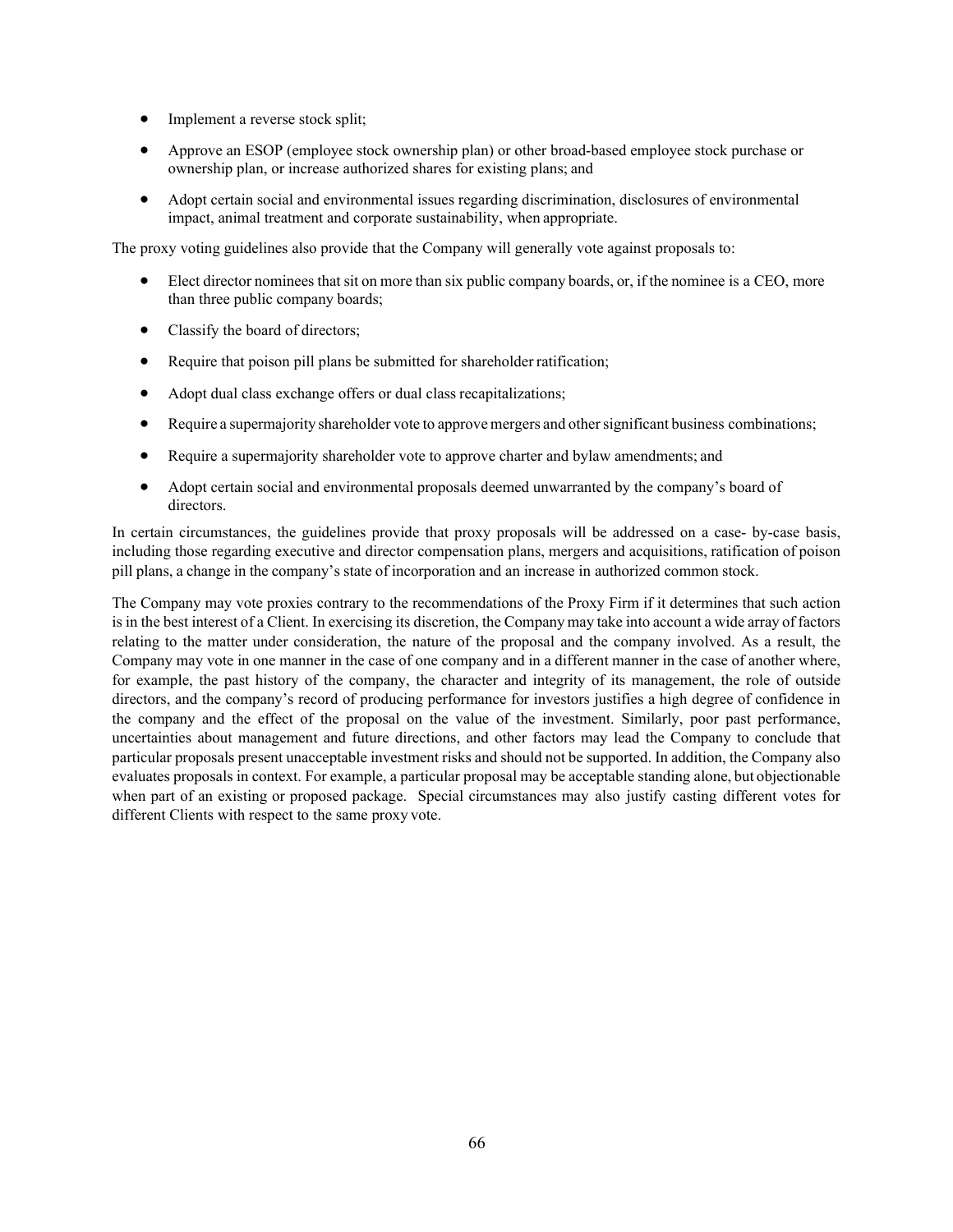# **5. Conflicts of Interest**

Conflicts of interest involved in a proxy vote shall be addressed though the following three-step process:

**i.** Identification of all potential conflicts ofinterest

The Company will be deemed to have a potential conflict of interest when voting proxies if:

- The Company manages assets for that issuer or an affiliate of the issuer and also recommends that its other Clients invest in such issuer's securities;
- A director, trustee, officer or 10% shareholder of the issuer or an affiliate of the issuer is a director of a Client, a Client or an employee of theCompany;
- The Company is actively soliciting that issuer or an affiliate of the issuer as a Client;
- Clients who sponsor, publicly support or have material interest in a proposal upon which the Company will be eligible to vote;
- The Company manages a pension plan, employee benefit plans, or provides brokerage, underwriting, insurance, or banking services to an issuer whose management is soliciting proxies;
- The Company or an affiliate has a substantial business relationship (separate from the Company's investment strategy) with an issuer or a proponent of a proxy proposal and this business relationship may influence how the proxy vote is cast;
- The Company or an affiliate has a business relationship (separate from the Company's investment strategy) or personal relationship with participants in a proxy contest, corporate directors or candidates for directorships;
- An officer or Employee of the Company or an affiliate may have a familial relationship to an issuer (e.g. a spouse or other relative who serves as a director of an issuer);
- A director or executive officer of the issuer has a personal relationship with the Company;
- Another relationship or interest of the Company, or an Employee of the Company, exists that may be affected by the outcome of the proxy vote and that the Company deems to be an actual or potential conflict for the purposes of this Proxy Voting Policy; or
- Any other conflict of which the Company becomes aware.

Each Employee who is a member of the investment team that recommends votes or serves on the Investment Committee shall, on at least an annual basis, provide to the CCO a list of any public companies with or in which he or she has a relationship or could otherwise be deemed to have a conflict. Each such Employee shall also certify to the Company at least annually that he or she agrees to update such list promptly upon becoming aware of any relationship, interest or conflict other than what he or she originally disclosed.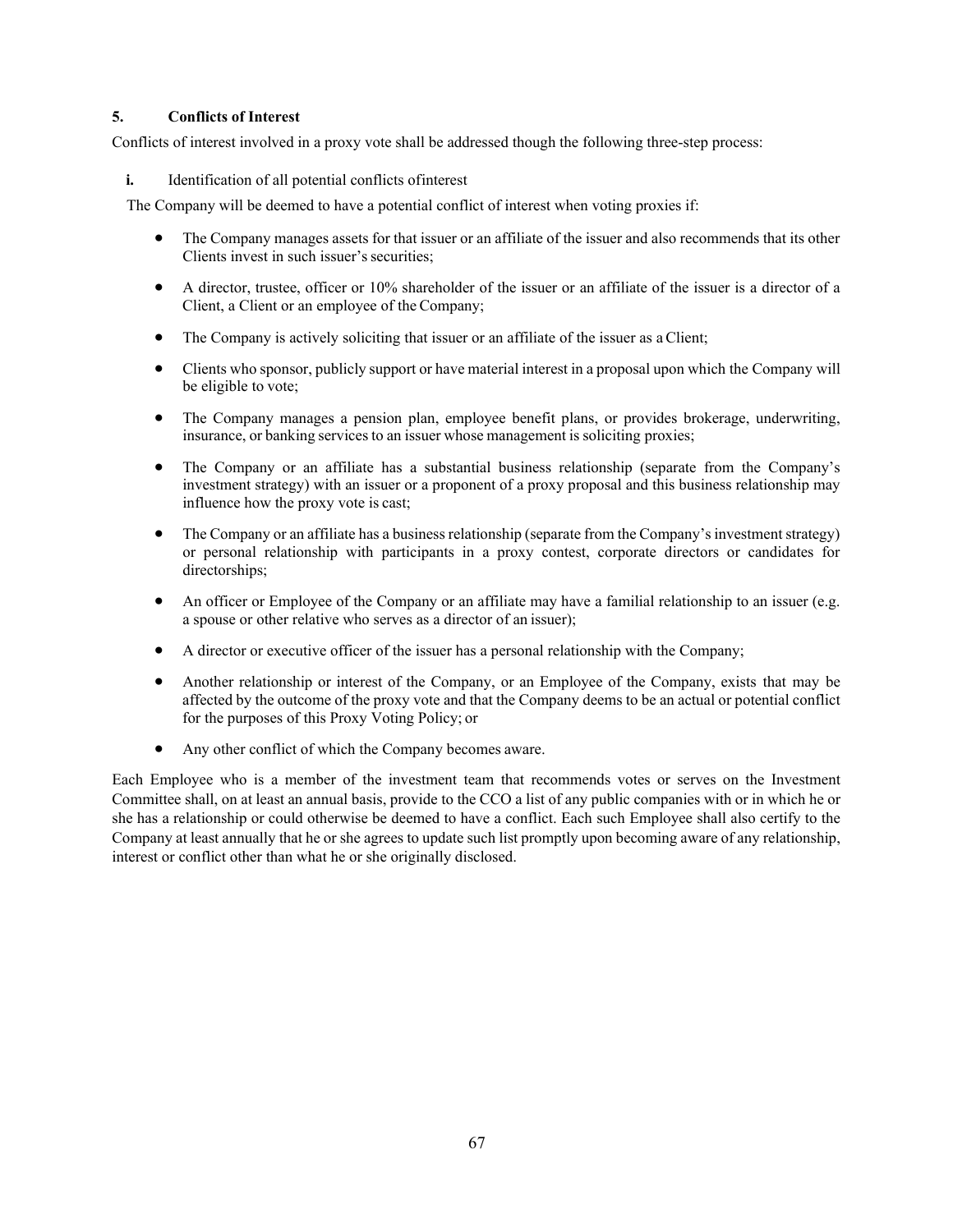# **ii. Determination of material conflicts**

The SEChas not provided any specific guidance asto how an investment advisershould analyze or determine whether a conflict is "material" for purposes of proxy voting. Thus, traditional analysis of questions of materiality under the federal securities laws should be used.

When the Company encounters a potential conflict of interest, it shall review its proposed vote using the following analysis to ensure its voting decision does not generate a conflict of interest:

- If the proposed vote is consistent with the Company's Proxy Voting Policy, no further review is necessary.
- If the proposed vote is contrary to the Company's Proxy Voting Policy and the Client's position on the proposal, no further review is necessary.
- If the proposed vote is contrary to the Company's Proxy Voting Policy or is notcovered herein, is consistent with the Client's position, and is also consistent with the views of the Proxy Firm, no further review is necessary.
- If the proposed vote is contrary to the Company's Proxy Voting Policy or is notcovered herein, is consistent with the Client's position and is contrary to the views of the Proxy Firm, the vote will be presented to the CCO. The CCO will determine whether the proposed vote is reasonable. If the CCO cannot determine that the proposed vote is reasonable, the CCO may refer the votes back to the Client(s) or take other actions as the CCO deems appropriate. The CCO's review will be documented using a Proxy Voting Conflict of Interest Form.

# **iii. Establishment of procedures to address material conflicts**

If a material conflict of interest with respect to a particular vote is encountered, contact the CCO to determine how to vote the proxy consistent with the best interests of a Client and in a manner not affected by any conflicts of interest.

# **6. Recordkeeping**

Pursuant to Rule 204-2, the Company shall retain the following five (5) types of records relating to proxy voting: (i) proxy voting policy and procedures; (ii) proxy statements received for Client securities; (iii) records of votes cast on behalf of Clients; (iv) written Client requests for proxy voting information and written Company responses to any Client request (whether oral or written) for proxy voting information; and (v) any documents prepared by the Company that were material to making a proxy voting decision or that memorialized the basis for the decision. All of the proxy voting records referenced herein above shall be maintained by the CCO for a period of not less than seven (7) years from the end of the Company's fiscal year during which the last entry was made in the records, the first two (2) years in an appropriate office of the Company.